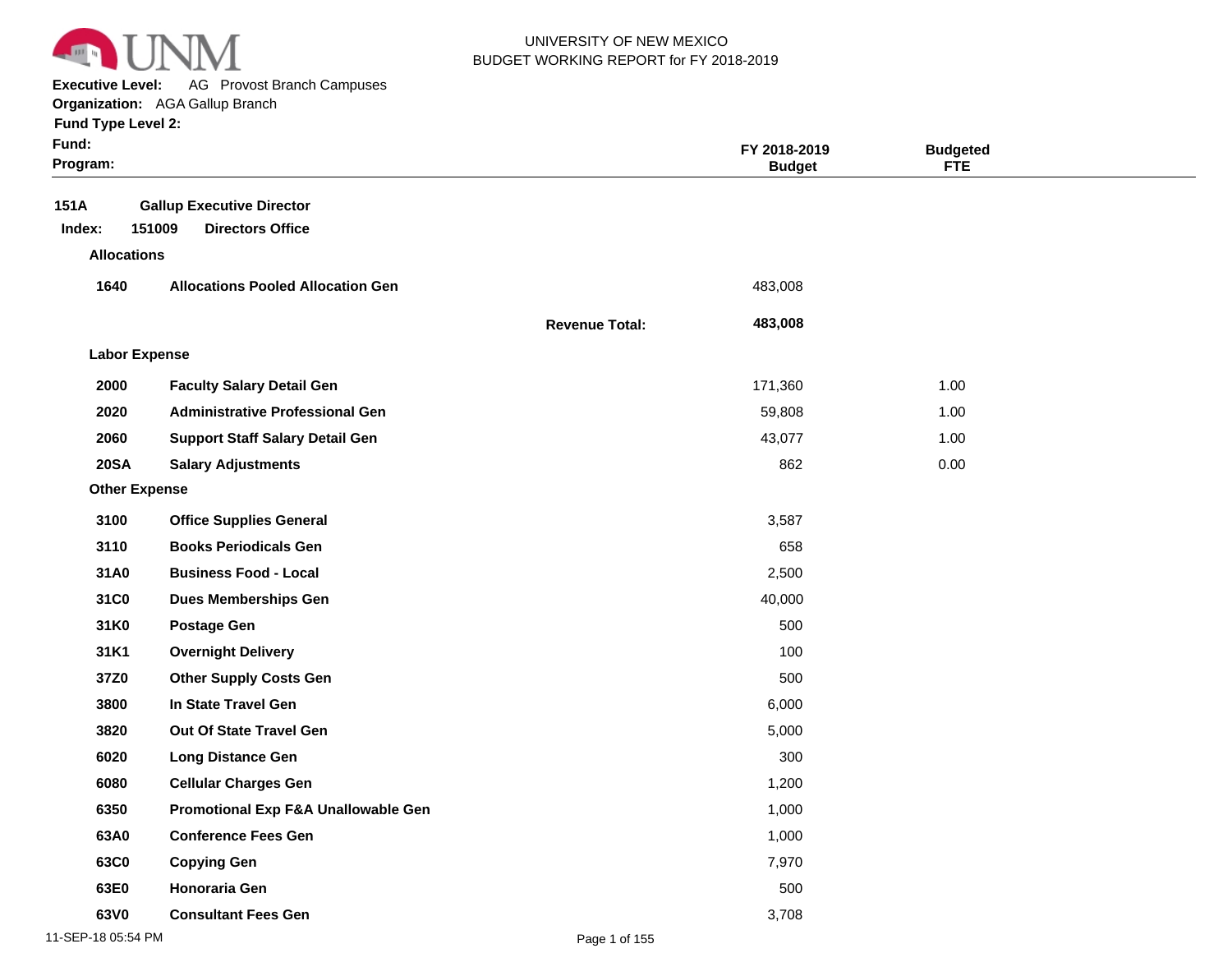

**Executive Level:** AG Provost Branch Campuses

**Organization:**  AGA Gallup Branch

| Fund:<br>Program:    |                                        |                           | FY 2018-2019<br><b>Budget</b> | <b>Budgeted</b><br><b>FTE</b> |  |
|----------------------|----------------------------------------|---------------------------|-------------------------------|-------------------------------|--|
| 151A                 | <b>Gallup Executive Director</b>       |                           |                               |                               |  |
| Index:               | 151009<br><b>Directors Office</b>      |                           |                               |                               |  |
| <b>Other Expense</b> |                                        |                           |                               |                               |  |
| 69Z0                 | <b>Other Professional Services Gen</b> |                           | 5,000                         |                               |  |
| <b>80E0</b>          | <b>Contingency Budget Gen</b>          |                           | 127,600                       |                               |  |
| <b>80K0</b>          | <b>Banner Tax</b>                      |                           | 778                           |                               |  |
|                      |                                        | <b>Expenditure Total:</b> | 483,008                       |                               |  |
|                      |                                        | 151009 Net:               | 0                             |                               |  |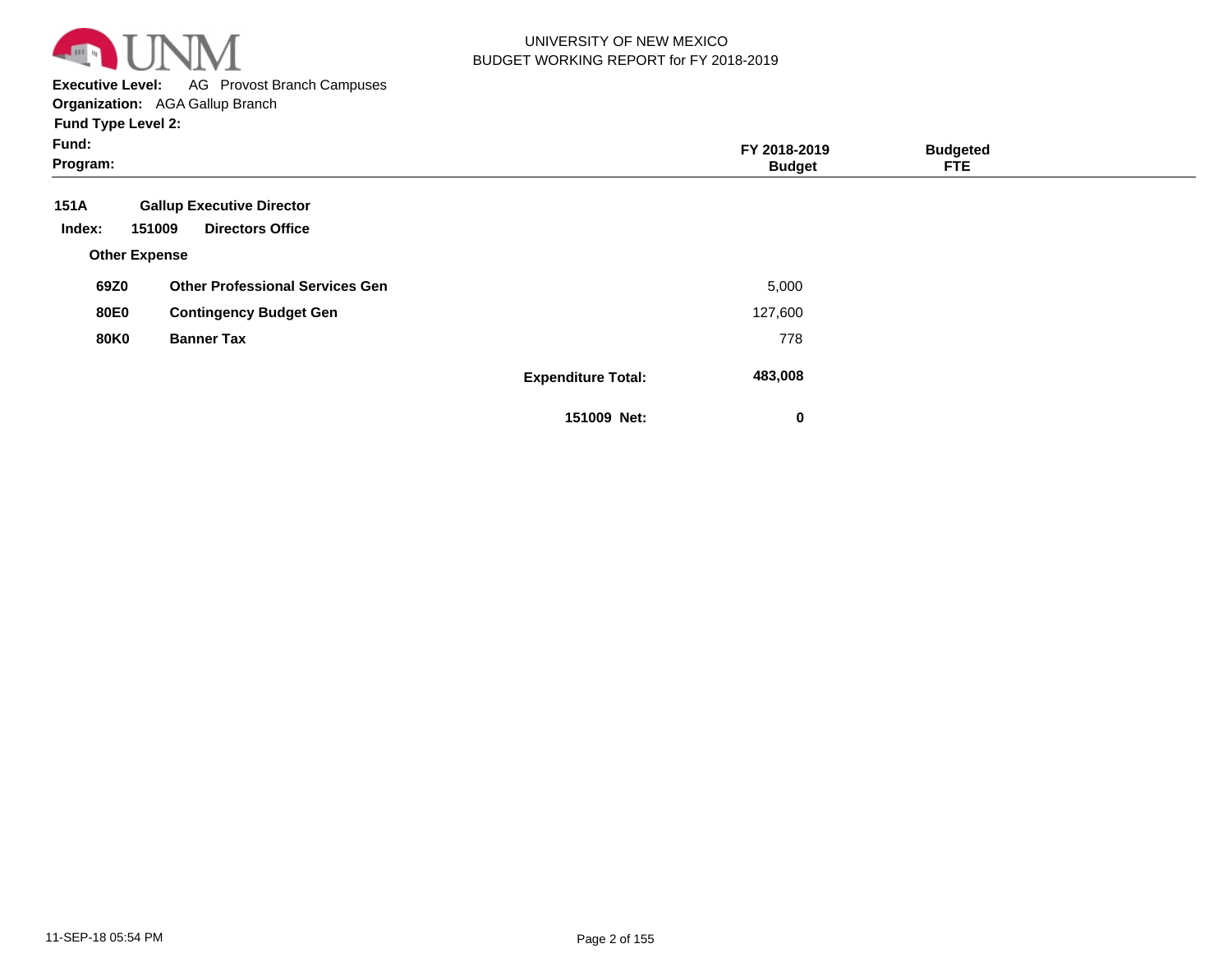

**Executive Level:** AG Provost Branch Campuses **Organization:**  AGA Gallup Branch

| Fund:<br>Program:  |                                                    |                       | FY 2018-2019<br><b>Budget</b> | <b>Budgeted</b><br>FTE. |  |
|--------------------|----------------------------------------------------|-----------------------|-------------------------------|-------------------------|--|
| 151A               | <b>Gallup Executive Director</b>                   |                       |                               |                         |  |
| Index:             | <b>F&amp;A GALLUP BRANCH INSTRUCTION</b><br>151012 |                       |                               |                         |  |
| <b>Allocations</b> |                                                    |                       |                               |                         |  |
| 1640               | <b>Allocations Pooled Allocation Gen</b>           |                       | (17,500)                      |                         |  |
|                    | <b>Operating Revenue</b>                           |                       |                               |                         |  |
| 0820               | F and A Cost Recovery Gen                          |                       | 17,500                        |                         |  |
|                    |                                                    | <b>Revenue Total:</b> | $\bf{0}$                      |                         |  |
|                    |                                                    | 151012 Net:           | $\mathbf 0$                   |                         |  |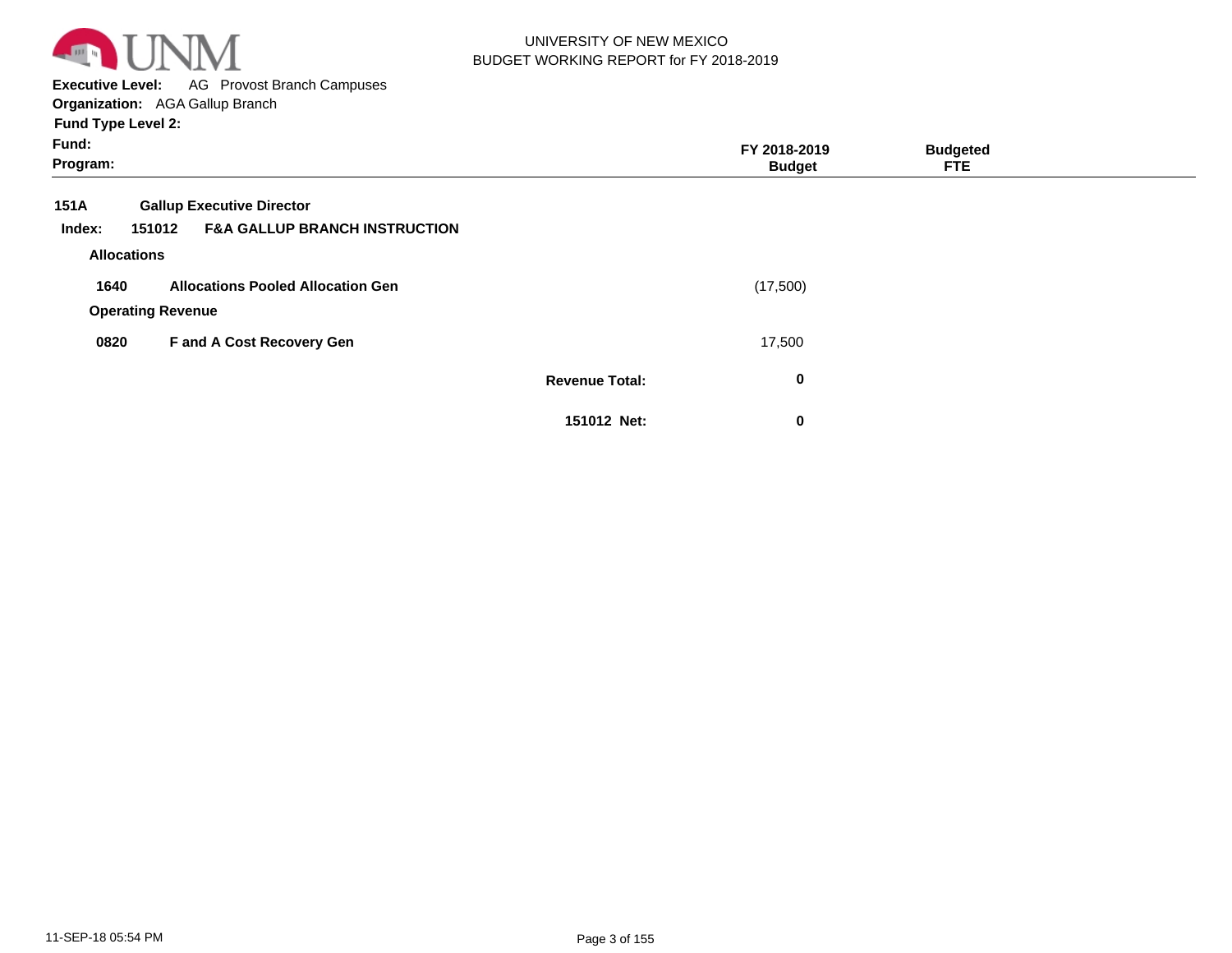

**Executive Level:** AG Provost Branch Campuses

| Fund:<br>Program:  |                                              |                       | FY 2018-2019<br><b>Budget</b> | <b>Budgeted</b><br><b>FTE</b> |  |
|--------------------|----------------------------------------------|-----------------------|-------------------------------|-------------------------------|--|
| 151A               | <b>Gallup Executive Director</b>             |                       |                               |                               |  |
| Index:             | <b>F&amp;A GALLUP BRANCH OTHER</b><br>151016 |                       |                               |                               |  |
| <b>Allocations</b> |                                              |                       |                               |                               |  |
| 1640               | <b>Allocations Pooled Allocation Gen</b>     |                       | (40,000)                      |                               |  |
|                    | <b>Operating Revenue</b>                     |                       |                               |                               |  |
| 0820               | F and A Cost Recovery Gen                    |                       | 40,000                        |                               |  |
|                    |                                              | <b>Revenue Total:</b> | 0                             |                               |  |
|                    |                                              | 151016 Net:           | 0                             |                               |  |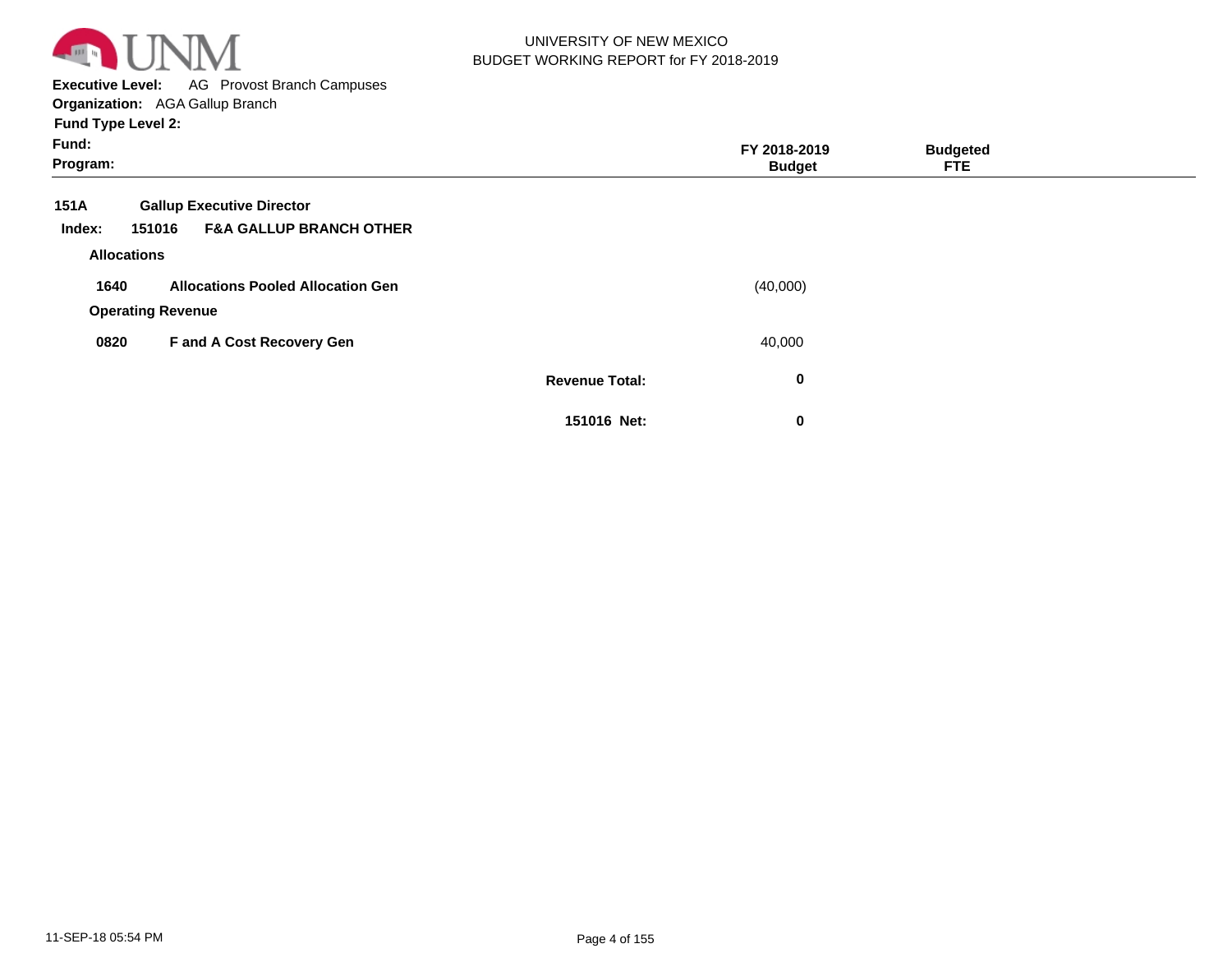

**Executive Level:** AG Provost Branch Campuses

| Fund:<br>Program:    |                                          |                           | FY 2018-2019<br><b>Budget</b> | <b>Budgeted</b><br><b>FTE</b> |  |
|----------------------|------------------------------------------|---------------------------|-------------------------------|-------------------------------|--|
| 151A                 | <b>Gallup Executive Director</b>         |                           |                               |                               |  |
| Index:               | <b>Staff Council</b><br>151032           |                           |                               |                               |  |
| <b>Allocations</b>   |                                          |                           |                               |                               |  |
| 1640                 | <b>Allocations Pooled Allocation Gen</b> |                           | 790                           |                               |  |
|                      |                                          | <b>Revenue Total:</b>     | 790                           |                               |  |
| <b>Other Expense</b> |                                          |                           |                               |                               |  |
| 3100                 | <b>Office Supplies General</b>           |                           | 93                            |                               |  |
| 31B0                 | Food F&A Unallowable Gen                 |                           | 410                           |                               |  |
| 7060                 | <b>Facility Rent Expense Gen</b>         |                           | 279                           |                               |  |
| <b>80K0</b>          | <b>Banner Tax</b>                        |                           | 8                             |                               |  |
|                      |                                          | <b>Expenditure Total:</b> | 790                           |                               |  |
|                      |                                          | 151032 Net:               | $\bf{0}$                      |                               |  |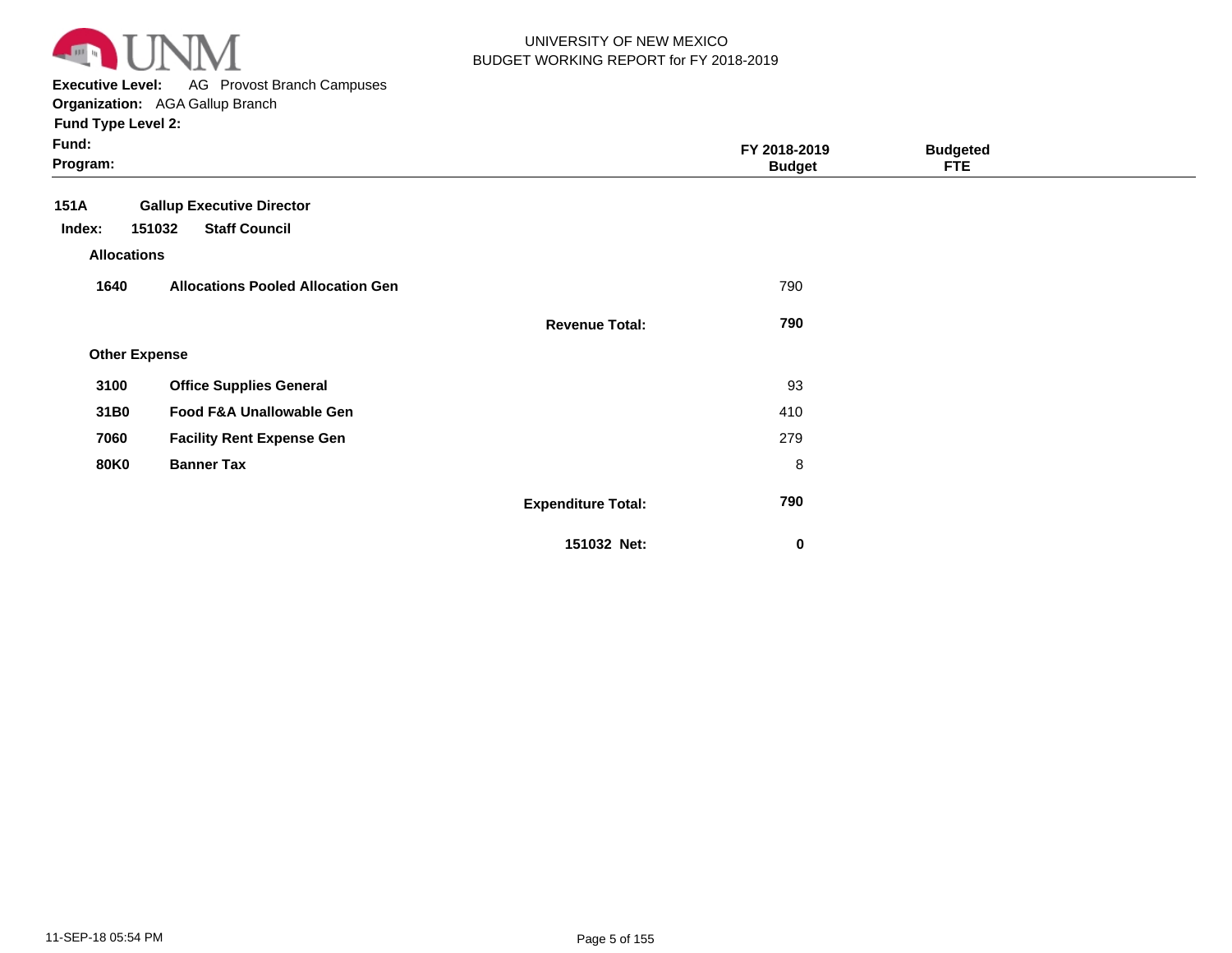

**Executive Level:** AG Provost Branch Campuses

| Fund:<br>Program:    |                                          |                           | FY 2018-2019<br><b>Budget</b> | <b>Budgeted</b><br><b>FTE</b> |  |
|----------------------|------------------------------------------|---------------------------|-------------------------------|-------------------------------|--|
| 151A                 | <b>Gallup Executive Director</b>         |                           |                               |                               |  |
| Index:               | 151033<br><b>Faculty Senate</b>          |                           |                               |                               |  |
| <b>Allocations</b>   |                                          |                           |                               |                               |  |
| 1640                 | <b>Allocations Pooled Allocation Gen</b> |                           | 2,525                         |                               |  |
|                      |                                          | <b>Revenue Total:</b>     | 2,525                         |                               |  |
| <b>Other Expense</b> |                                          |                           |                               |                               |  |
| 3100                 | <b>Office Supplies General</b>           |                           | 500                           |                               |  |
| 37Z0                 | <b>Other Supply Costs Gen</b>            |                           | 500                           |                               |  |
| 3800                 | In State Travel Gen                      |                           | 500                           |                               |  |
| <b>38A0</b>          | <b>Motor Pool Rental Gen</b>             |                           | 1,000                         |                               |  |
| <b>80K0</b>          | <b>Banner Tax</b>                        |                           | 25                            |                               |  |
|                      |                                          | <b>Expenditure Total:</b> | 2,525                         |                               |  |
|                      |                                          | 151033 Net:               | $\bf{0}$                      |                               |  |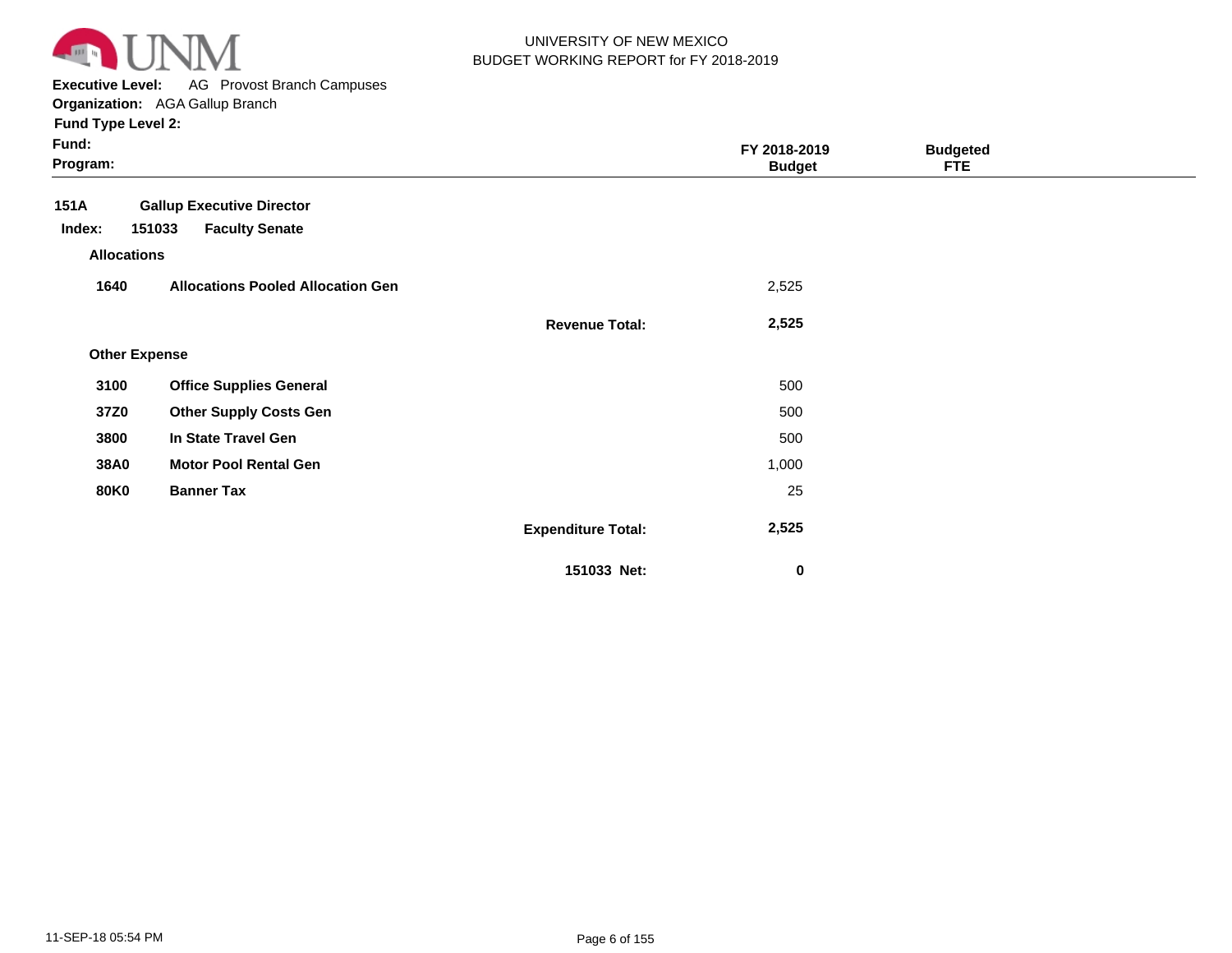

**Executive Level:** AG Provost Branch Campuses **Organization:**  AGA Gallup Branch

**Fund Type Level 2:**

| Fund:<br>Program:        |                                                                         |                           | FY 2018-2019<br><b>Budget</b> | <b>Budgeted</b><br><b>FTE</b> |  |
|--------------------------|-------------------------------------------------------------------------|---------------------------|-------------------------------|-------------------------------|--|
| 151A<br>151081<br>Index: | <b>Gallup Executive Director</b><br>717106-GALLUP BLDG DM-General Activ |                           |                               |                               |  |
| <b>Transfers</b>         |                                                                         |                           |                               |                               |  |
| 1120                     | <b>Trsfr From I G Gen</b>                                               |                           | 502,683                       |                               |  |
|                          |                                                                         | <b>Revenue Total:</b>     | 502,683                       |                               |  |
| <b>Other Expense</b>     |                                                                         |                           |                               |                               |  |
| <b>80E0</b>              | <b>Contingency Budget Gen</b>                                           |                           | 502,683                       |                               |  |
|                          |                                                                         | <b>Expenditure Total:</b> | 502,683                       |                               |  |
|                          |                                                                         | 151081 Net:               | $\mathbf 0$                   |                               |  |

**Account: 1120 transfer from 164002**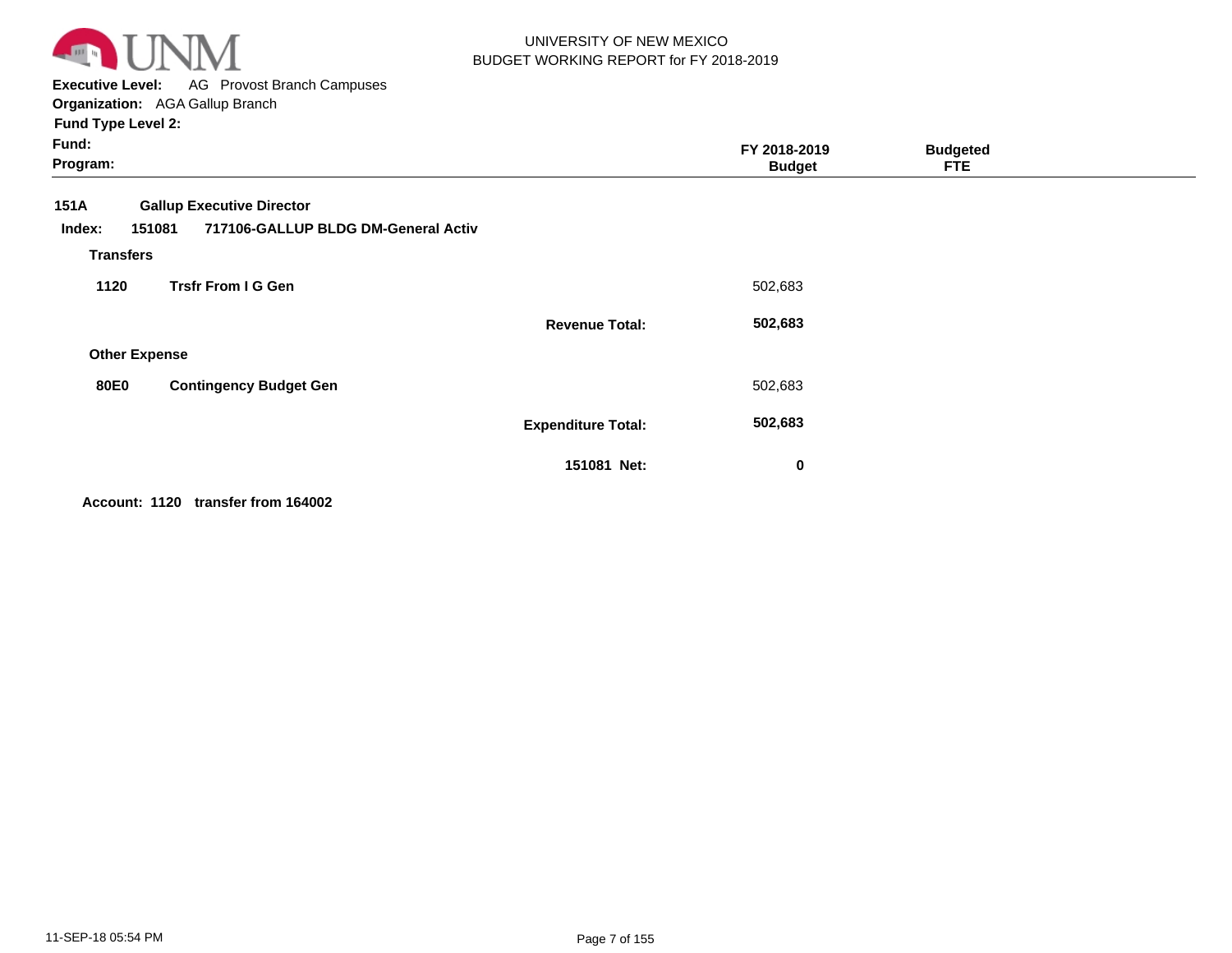

**Executive Level:** AG Provost Branch Campuses **Organization:**  AGA Gallup Branch

| Fund:<br>Program:    |                                                                                   |                           | FY 2018-2019<br><b>Budget</b> | <b>Budgeted</b><br><b>FTE</b> |  |
|----------------------|-----------------------------------------------------------------------------------|---------------------------|-------------------------------|-------------------------------|--|
| 151A<br>Index:       | <b>Gallup Executive Director</b><br>202651 Robert/Mildred Holmes Mem Sc<br>151102 |                           |                               |                               |  |
|                      | <b>Non Operating Revenue</b>                                                      |                           |                               |                               |  |
| 1000                 | <b>Gifts Gen</b>                                                                  |                           | 2,500                         |                               |  |
|                      |                                                                                   | <b>Revenue Total:</b>     | 2,500                         |                               |  |
| <b>Other Expense</b> |                                                                                   |                           |                               |                               |  |
| 4020                 | <b>Student Awards Gen</b>                                                         |                           | 2,500                         |                               |  |
|                      |                                                                                   | <b>Expenditure Total:</b> | 2,500                         |                               |  |
|                      |                                                                                   | 151102 Net:               | 0                             |                               |  |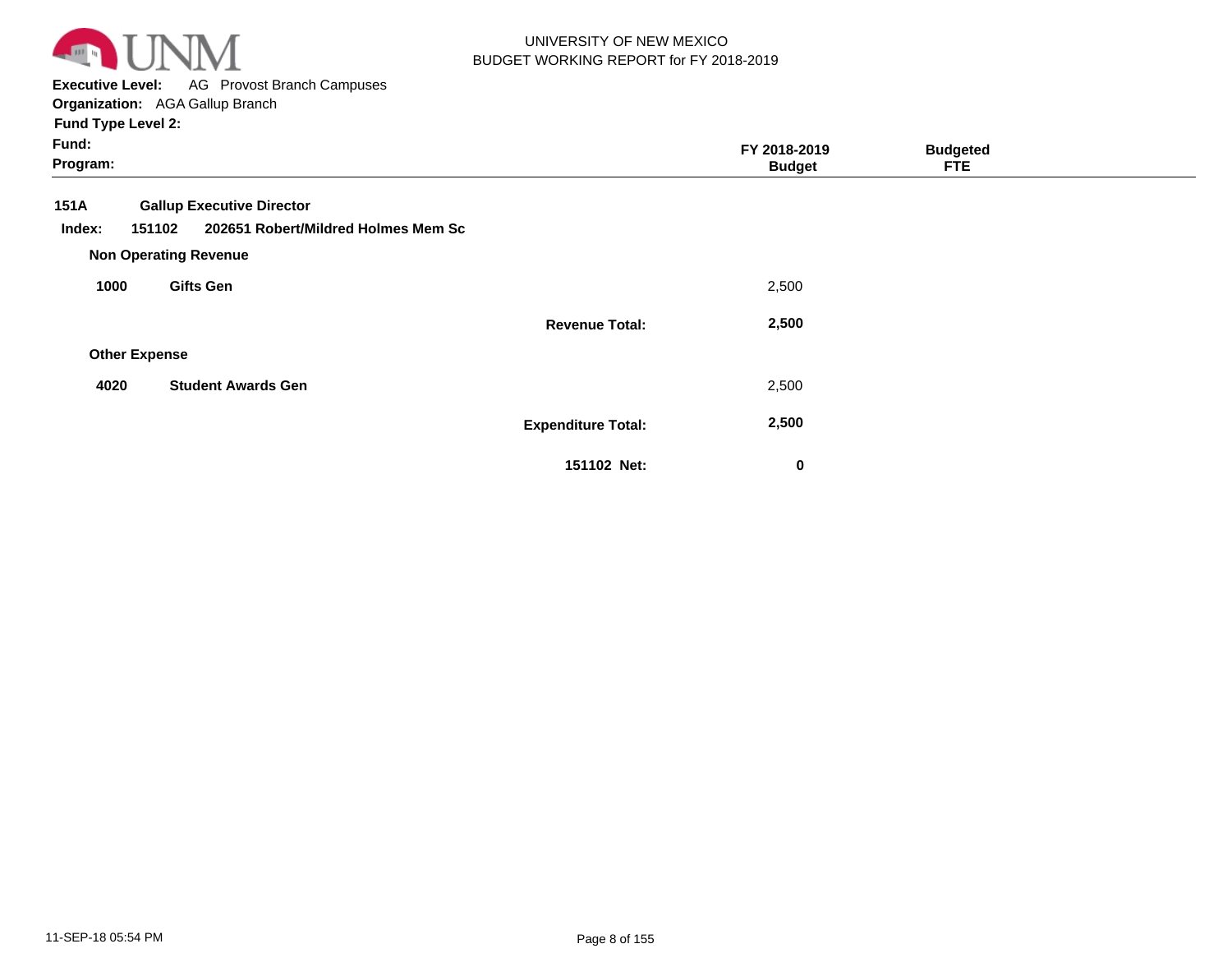

**Executive Level:** AG Provost Branch Campuses **Organization:**  AGA Gallup Branch

| Fund:<br>Program:                                |                           | FY 2018-2019<br><b>Budget</b> | <b>Budgeted</b><br><b>FTE</b> |  |
|--------------------------------------------------|---------------------------|-------------------------------|-------------------------------|--|
| 151A<br><b>Gallup Executive Director</b>         |                           |                               |                               |  |
| <b>Summer Instruction</b><br>151117<br>Index:    |                           |                               |                               |  |
| <b>Allocations</b>                               |                           |                               |                               |  |
| 1640<br><b>Allocations Pooled Allocation Gen</b> |                           | 75,000                        |                               |  |
|                                                  | <b>Revenue Total:</b>     | 75,000                        |                               |  |
| <b>Labor Expense</b>                             |                           |                               |                               |  |
| <b>Faculty Summer Instruction</b><br>2003        |                           | 75,000                        | 3.14                          |  |
|                                                  | <b>Expenditure Total:</b> | 75,000                        |                               |  |
|                                                  | 151117 Net:               | 0                             |                               |  |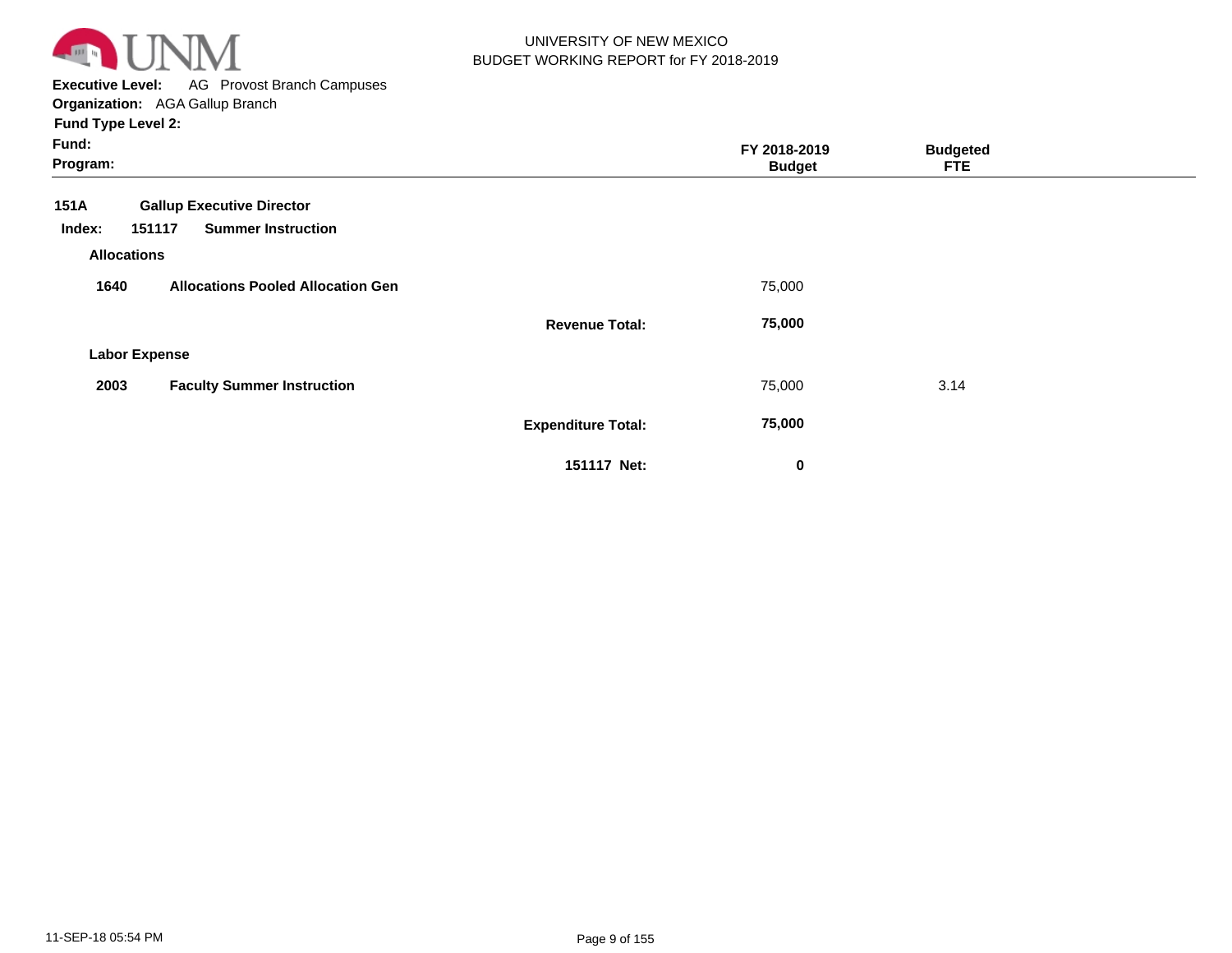

**Executive Level:** AG Provost Branch Campuses

**Organization:**  AGA Gallup Branch

| Fund:<br>Program:    |                                                                                    |                           | FY 2018-2019<br><b>Budget</b> | <b>Budgeted</b><br><b>FTE</b> |  |
|----------------------|------------------------------------------------------------------------------------|---------------------------|-------------------------------|-------------------------------|--|
| 151A<br>Index:       | <b>Gallup Executive Director</b><br>151121<br><b>Gallup Institutional Research</b> |                           |                               |                               |  |
| <b>Allocations</b>   |                                                                                    |                           |                               |                               |  |
| 1640                 | <b>Allocations Pooled Allocation Gen</b>                                           |                           | 73,340                        |                               |  |
|                      |                                                                                    | <b>Revenue Total:</b>     | 73,340                        |                               |  |
| <b>Labor Expense</b> |                                                                                    |                           |                               |                               |  |
| 2020                 | <b>Administrative Professional Gen</b>                                             |                           | 63,240                        | 1.00                          |  |
| <b>Other Expense</b> |                                                                                    |                           |                               |                               |  |
| 3100                 | <b>Office Supplies General</b>                                                     |                           | 5,000                         |                               |  |
| 3800                 | In State Travel Gen                                                                |                           | 5,000                         |                               |  |
| <b>80K0</b>          | <b>Banner Tax</b>                                                                  |                           | 100                           |                               |  |
|                      |                                                                                    | <b>Expenditure Total:</b> | 73,340                        |                               |  |
|                      |                                                                                    | 151121 Net:               | 0                             |                               |  |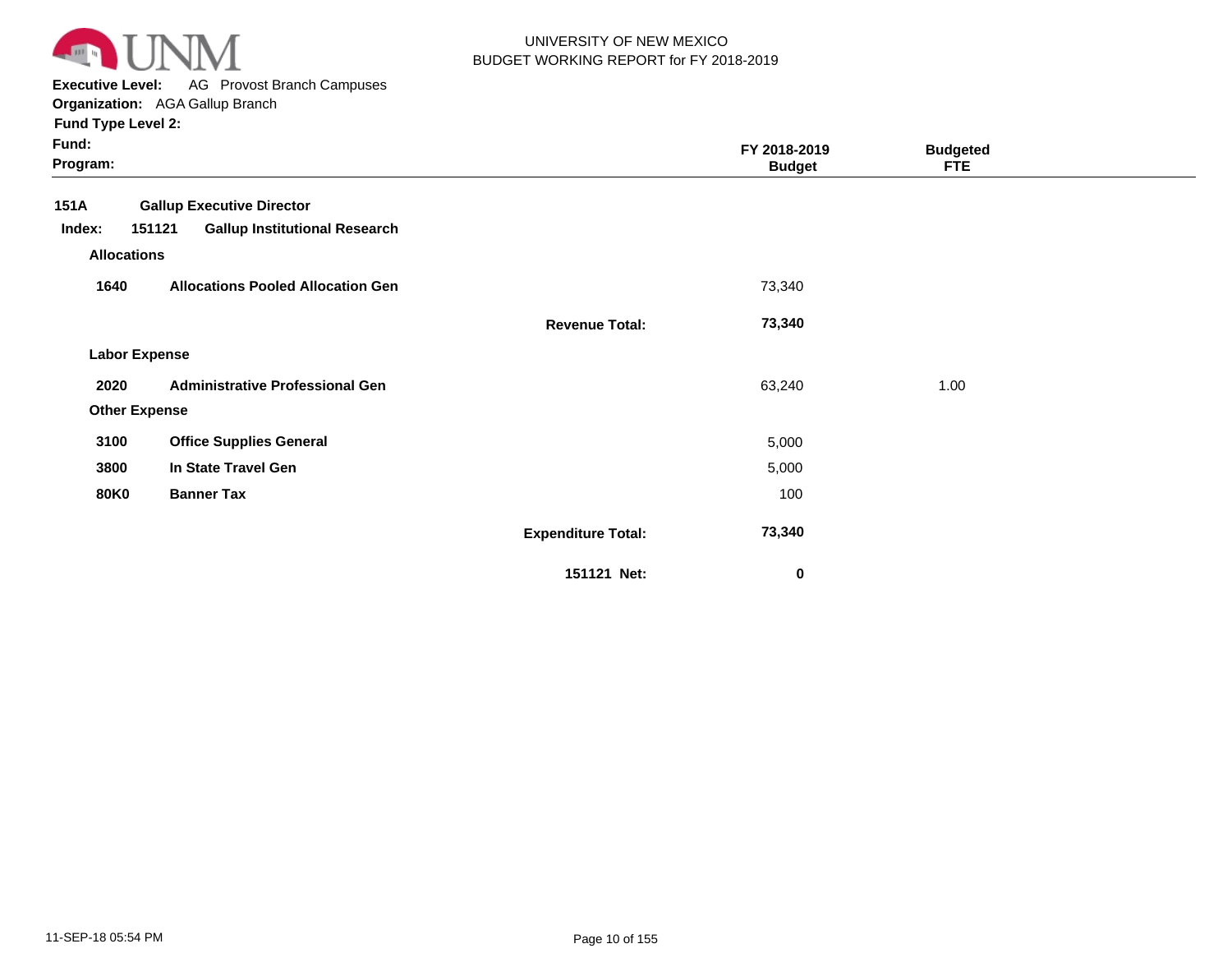

**Executive Level:** AG Provost Branch Campuses **Organization:**  AGA Gallup Branch

|                                                                                                            |                                                                   | <b>FTE</b>                                                                                                     |                 |
|------------------------------------------------------------------------------------------------------------|-------------------------------------------------------------------|----------------------------------------------------------------------------------------------------------------|-----------------|
| <b>Gallup Executive Director</b><br>P131 M/C O/H                                                           |                                                                   |                                                                                                                |                 |
| <b>Allocations Pooled Allocation Gen</b>                                                                   |                                                                   |                                                                                                                |                 |
|                                                                                                            |                                                                   |                                                                                                                |                 |
|                                                                                                            |                                                                   |                                                                                                                |                 |
| <b>Administrative Overhead</b>                                                                             |                                                                   |                                                                                                                |                 |
|                                                                                                            |                                                                   |                                                                                                                |                 |
|                                                                                                            | $\pmb{0}$                                                         |                                                                                                                |                 |
| <b>SUMMARY</b><br>Revenue<br><b>Labor Expense</b><br><b>Fringe Expense</b><br><b>Other Expense</b><br>NET: | $\mathbf{0}$<br>$\bf{0}$                                          | 7.14                                                                                                           |                 |
|                                                                                                            | <b>Revenue Total:</b><br><b>Expenditure Total:</b><br>151164 Net: | FY 2018-2019<br><b>Budget</b><br>599,365<br>599,365<br>599,365<br>599,365<br>1,739,211<br>413,347<br>1,325,864 | <b>Budgeted</b> |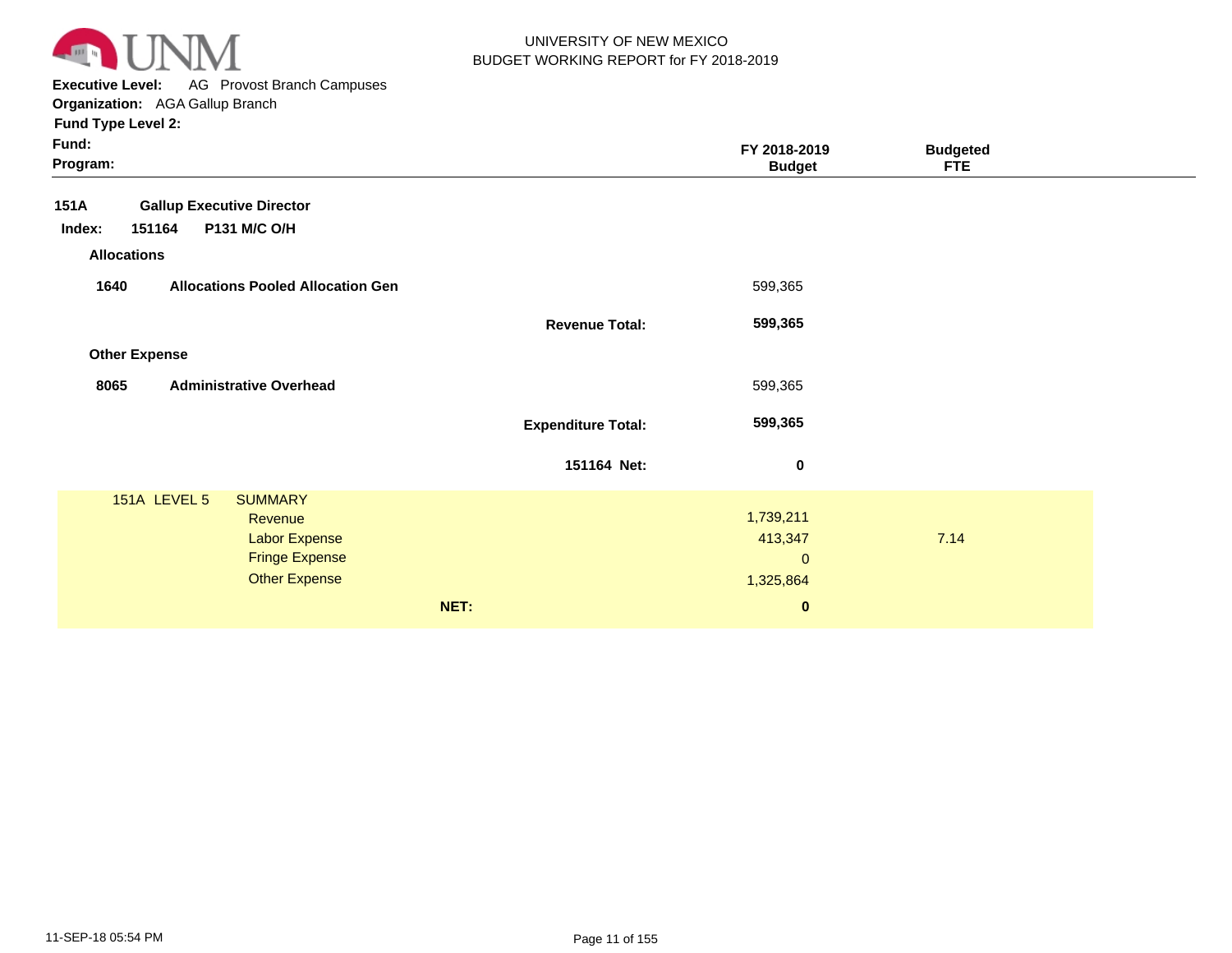

**Executive Level:** AG Provost Branch Campuses

**Organization:**  AGA Gallup Branch

| <b>Fund Type Level 2:</b> |  |
|---------------------------|--|
|---------------------------|--|

| Fund:<br>Program: |                      |                                                                       |                       | FY 2018-2019<br><b>Budget</b> | <b>Budgeted</b><br><b>FTE</b> |  |
|-------------------|----------------------|-----------------------------------------------------------------------|-----------------------|-------------------------------|-------------------------------|--|
| 152A<br>Index:    | 152000               | <b>Gallup Bus Management Technology</b><br><b>Business Technology</b> |                       |                               |                               |  |
|                   | <b>Allocations</b>   |                                                                       |                       |                               |                               |  |
| 1640              |                      | <b>Allocations Pooled Allocation Gen</b>                              |                       | 128,686                       |                               |  |
|                   |                      |                                                                       | <b>Revenue Total:</b> | 128,686                       |                               |  |
|                   | <b>Labor Expense</b> |                                                                       |                       |                               |                               |  |
| 2000              |                      | <b>Faculty Salary Detail Gen</b>                                      |                       | 63,716                        | 1.00                          |  |
| 2060              |                      | <b>Support Staff Salary Detail Gen</b>                                |                       | 33,187                        | 1.00                          |  |
| <b>20L0</b>       |                      | <b>Federal Workstudy Gen</b>                                          |                       | 1,000                         | 0.05                          |  |
| <b>20NO</b>       |                      | <b>State Workstudy Gen</b>                                            |                       | 8,000                         | 0.42                          |  |
| <b>20SA</b>       |                      | <b>Salary Adjustments</b>                                             |                       | 664                           | 0.00                          |  |
|                   | <b>Other Expense</b> |                                                                       |                       |                               |                               |  |
| 3100              |                      | <b>Office Supplies General</b>                                        |                       | 1,000                         |                               |  |
| 3110              |                      | <b>Books Periodicals Gen</b>                                          |                       | 1,000                         |                               |  |
| 3140              |                      | <b>Computer Software Gen</b>                                          |                       | 3,000                         |                               |  |
| 3150              |                      | <b>Computer Supplies &lt;\$5,001</b>                                  |                       | 1,000                         |                               |  |
| 3160              |                      | <b>Copier Supplies Gen</b>                                            |                       | 2,000                         |                               |  |
| 3180              |                      | Non Capital Equipment <\$5,001                                        |                       | 500                           |                               |  |
| 31P0              |                      | <b>Training Materials Supplies Gen</b>                                |                       | 500                           |                               |  |
| 31P1              |                      | <b>Instructional Materials &amp; Supplies</b>                         |                       | 2,500                         |                               |  |
| 3800              |                      | In State Travel Gen                                                   |                       | 500                           |                               |  |
| 3820              |                      | <b>Out Of State Travel Gen</b>                                        |                       | 250                           |                               |  |
| 6020              |                      | <b>Long Distance Gen</b>                                              |                       | 150                           |                               |  |
| 6040              |                      | <b>Telephone Line Spec Circuit Gen</b>                                |                       | 1,000                         |                               |  |
| 6370              |                      | <b>Printing/Copying/Binding Gen</b>                                   |                       | 5,000                         |                               |  |
| <b>70D0</b>       |                      | <b>Equipment Repairs Maintenance Gen</b>                              |                       | 300                           |                               |  |
| <b>70F0</b>       |                      | <b>Equipment Rent Expense Gen</b>                                     |                       | 3,200                         |                               |  |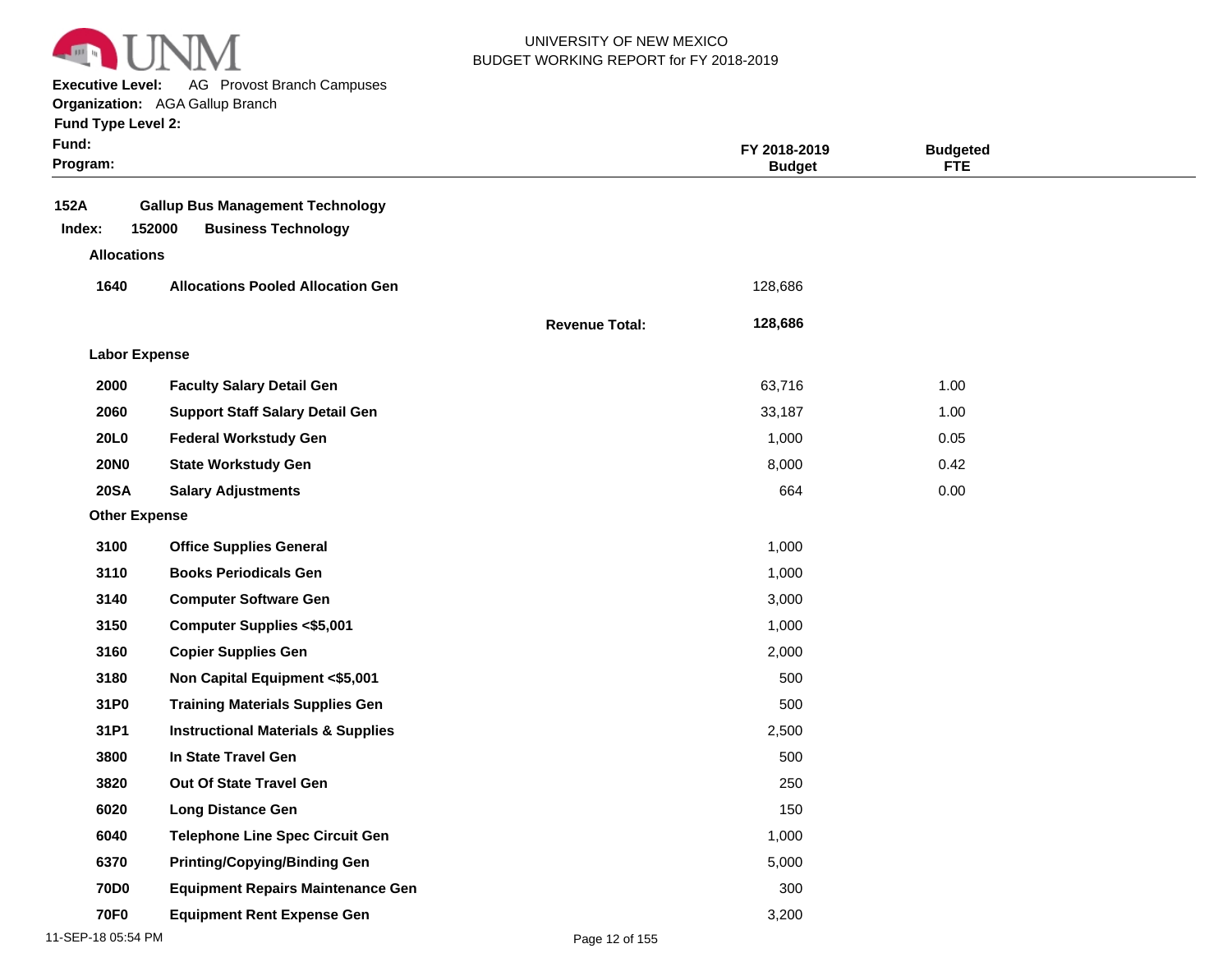

**Executive Level:** AG Provost Branch Campuses

| Fund:<br>Program:                                                                           |                                                                                  | FY 2018-2019<br><b>Budget</b>               | <b>Budgeted</b><br><b>FTE</b> |  |
|---------------------------------------------------------------------------------------------|----------------------------------------------------------------------------------|---------------------------------------------|-------------------------------|--|
| 152A<br><b>Gallup Bus Management Technology</b><br>152000<br>Index:<br><b>Other Expense</b> | <b>Business Technology</b>                                                       |                                             |                               |  |
| <b>Banner Tax</b><br><b>80K0</b>                                                            |                                                                                  | 219                                         |                               |  |
|                                                                                             | <b>Expenditure Total:</b>                                                        | 128,686                                     |                               |  |
|                                                                                             | 152000 Net:                                                                      | $\pmb{0}$                                   |                               |  |
| 152A LEVEL 6<br><b>SUMMARY</b>                                                              | Revenue<br><b>Labor Expense</b><br><b>Fringe Expense</b><br><b>Other Expense</b> | 128,686<br>106,567<br>$\mathbf 0$<br>22,119 | 2.47                          |  |
|                                                                                             | NET:                                                                             | $\bf{0}$                                    |                               |  |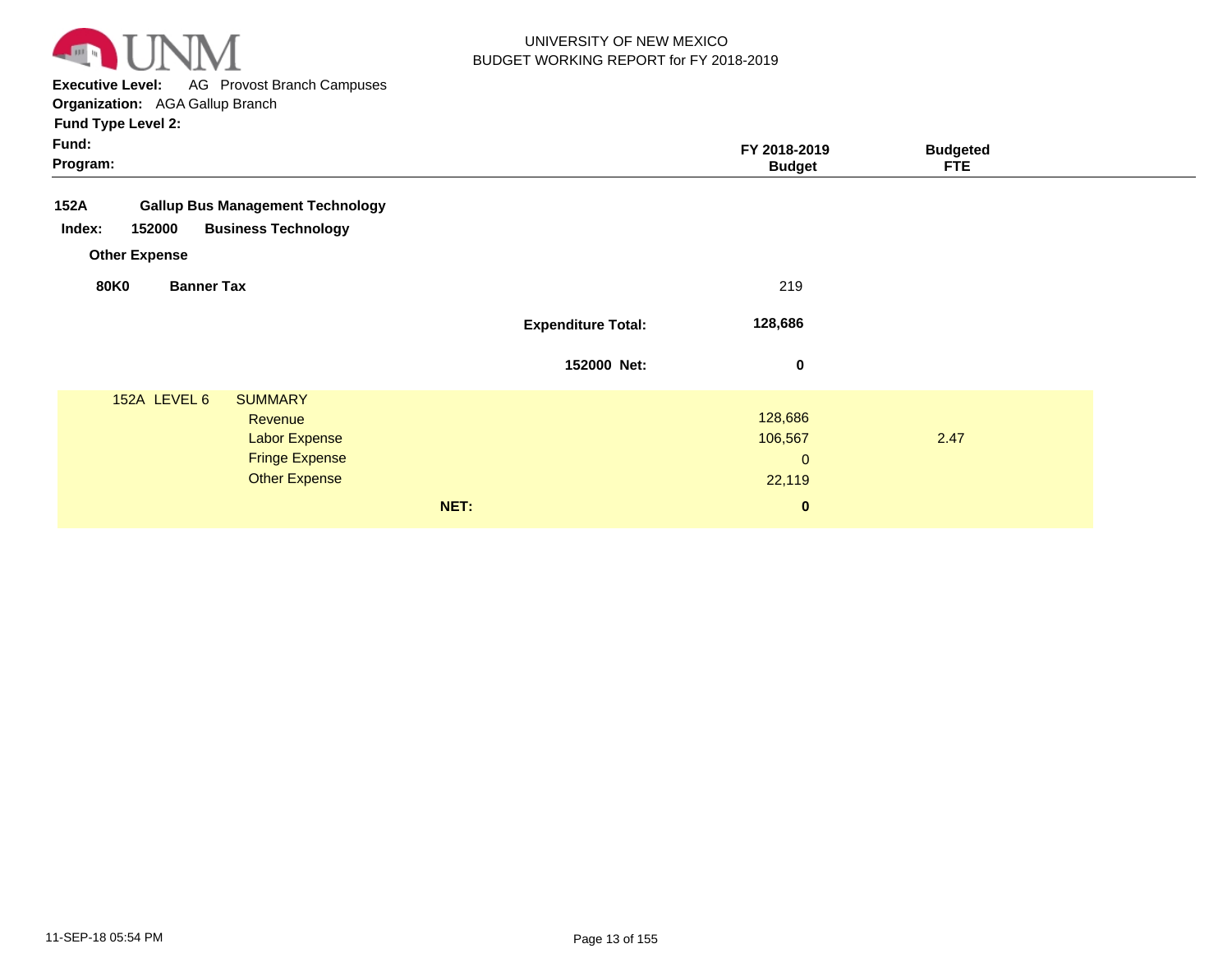

**Executive Level:** AG Provost Branch Campuses

#### **Organization:**  AGA Gallup Branch

| <b>Fund Type Level 2:</b> |  |
|---------------------------|--|
|---------------------------|--|

| Fund:<br>Program:    |                                          |                           | FY 2018-2019<br><b>Budget</b> | <b>Budgeted</b><br><b>FTE</b> |  |
|----------------------|------------------------------------------|---------------------------|-------------------------------|-------------------------------|--|
| 155B                 | <b>Gallup ADA Compliance</b>             |                           |                               |                               |  |
| Index:               | 155000<br><b>ADA Services</b>            |                           |                               |                               |  |
| <b>Allocations</b>   |                                          |                           |                               |                               |  |
| 1640                 | <b>Allocations Pooled Allocation Gen</b> |                           | 73,276                        |                               |  |
|                      |                                          | <b>Revenue Total:</b>     | 73,276                        |                               |  |
| <b>Labor Expense</b> |                                          |                           |                               |                               |  |
| 2020                 | <b>Administrative Professional Gen</b>   |                           | 54,822                        | 1.00                          |  |
| <b>20J0</b>          | <b>Student Salaries Gen</b>              |                           | 2,500                         | 0.26                          |  |
| <b>20L0</b>          | <b>Federal Workstudy Gen</b>             |                           | 2,500                         | 0.13                          |  |
| <b>20NO</b>          | <b>State Workstudy Gen</b>               |                           | 1,900                         | 0.10                          |  |
| <b>Other Expense</b> |                                          |                           |                               |                               |  |
| 3100                 | <b>Office Supplies General</b>           |                           | 7,000                         |                               |  |
| 3110                 | <b>Books Periodicals Gen</b>             |                           | 250                           |                               |  |
| 3130                 | <b>Media Supplies Gen</b>                |                           | 25                            |                               |  |
| 3140                 | <b>Computer Software Gen</b>             |                           | 1,000                         |                               |  |
| 3180                 | Non Capital Equipment <\$5,001           |                           | 900                           |                               |  |
| 31K0                 | <b>Postage Gen</b>                       |                           | 300                           |                               |  |
| 3800                 | In State Travel Gen                      |                           | 500                           |                               |  |
| 3820                 | Out Of State Travel Gen                  |                           | 1,314                         |                               |  |
| 6020                 | <b>Long Distance Gen</b>                 |                           | 50                            |                               |  |
| 6370                 | <b>Printing/Copying/Binding Gen</b>      |                           | 100                           |                               |  |
| <b>80K0</b>          | <b>Banner Tax</b>                        |                           | 115                           |                               |  |
|                      |                                          | <b>Expenditure Total:</b> | 73,276                        |                               |  |
|                      |                                          | 155000 Net:               | 0                             |                               |  |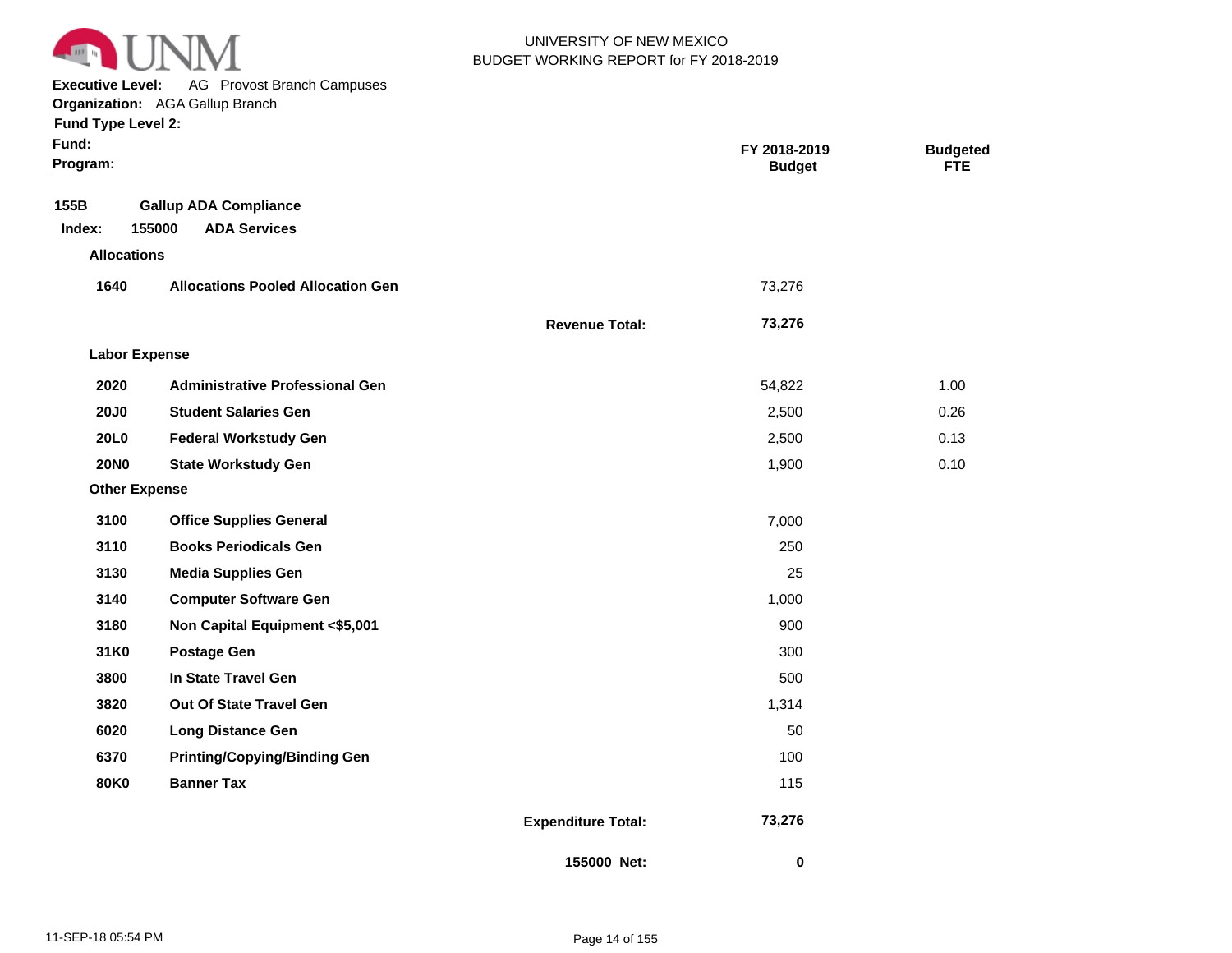

**Executive Level:** AG Provost Branch Campuses

**Organization:**  AGA Gallup Branch

| Fund:   | <b>2016</b><br>,,,,, | uclcu |  |
|---------|----------------------|-------|--|
| Program |                      | ---   |  |

|  | 155B | <b>Gallup ADA Compliance</b> |
|--|------|------------------------------|
|--|------|------------------------------|

| 155B LEVEL 6 | <b>SUMMARY</b>        |              |      |
|--------------|-----------------------|--------------|------|
|              | Revenue               | 73,276       |      |
|              | <b>Labor Expense</b>  | 61,722       | 1.49 |
|              | <b>Fringe Expense</b> | $\mathbf{0}$ |      |
|              | <b>Other Expense</b>  | 11,554       |      |
|              | NET:                  | $\mathbf{0}$ |      |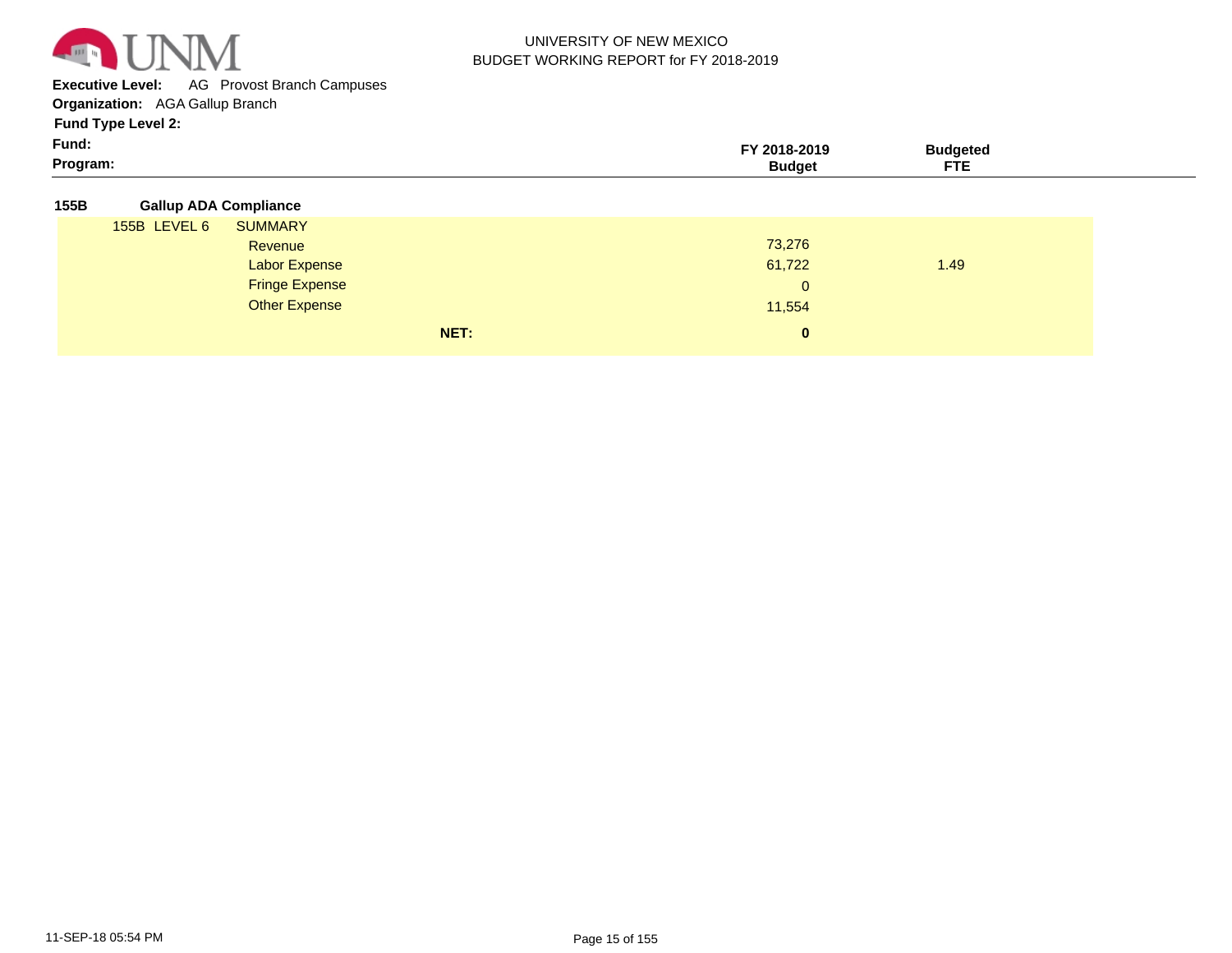

**Executive Level:** AG Provost Branch Campuses

**Organization:**  AGA Gallup Branch

| Fund:<br>Program:                    |                                                         |                           | FY 2018-2019<br><b>Budget</b> | <b>Budgeted</b><br><b>FTE</b> |  |
|--------------------------------------|---------------------------------------------------------|---------------------------|-------------------------------|-------------------------------|--|
| 155C<br>Index:<br><b>Allocations</b> | <b>Gallup Counseling</b><br>155001<br><b>Advisement</b> |                           |                               |                               |  |
| 1640                                 | <b>Allocations Pooled Allocation Gen</b>                |                           | 257,443                       |                               |  |
|                                      |                                                         | <b>Revenue Total:</b>     | 257,443                       |                               |  |
| <b>Labor Expense</b>                 |                                                         |                           |                               |                               |  |
| 2040                                 | <b>Technician Salary Detail Gen</b>                     |                           | 245,015                       | 6.00                          |  |
| <b>Other Expense</b>                 |                                                         |                           |                               |                               |  |
| 3100                                 | <b>Office Supplies General</b>                          |                           | 5,000                         |                               |  |
| 3140                                 | <b>Computer Software Gen</b>                            |                           | 500                           |                               |  |
| 31K0                                 | <b>Postage Gen</b>                                      |                           | 150                           |                               |  |
| 3800                                 | In State Travel Gen                                     |                           | 500                           |                               |  |
| 3880                                 | <b>Vehicle Expense Gen</b>                              |                           | 1,500                         |                               |  |
| 6020                                 | <b>Long Distance Gen</b>                                |                           | 250                           |                               |  |
| 6370                                 | <b>Printing/Copying/Binding Gen</b>                     |                           | 1,000                         |                               |  |
| 63C0                                 | <b>Copying Gen</b>                                      |                           | 3,405                         |                               |  |
| <b>80K0</b>                          | <b>Banner Tax</b>                                       |                           | 123                           |                               |  |
|                                      |                                                         | <b>Expenditure Total:</b> | 257,443                       |                               |  |
|                                      |                                                         | 155001 Net:               | 0                             |                               |  |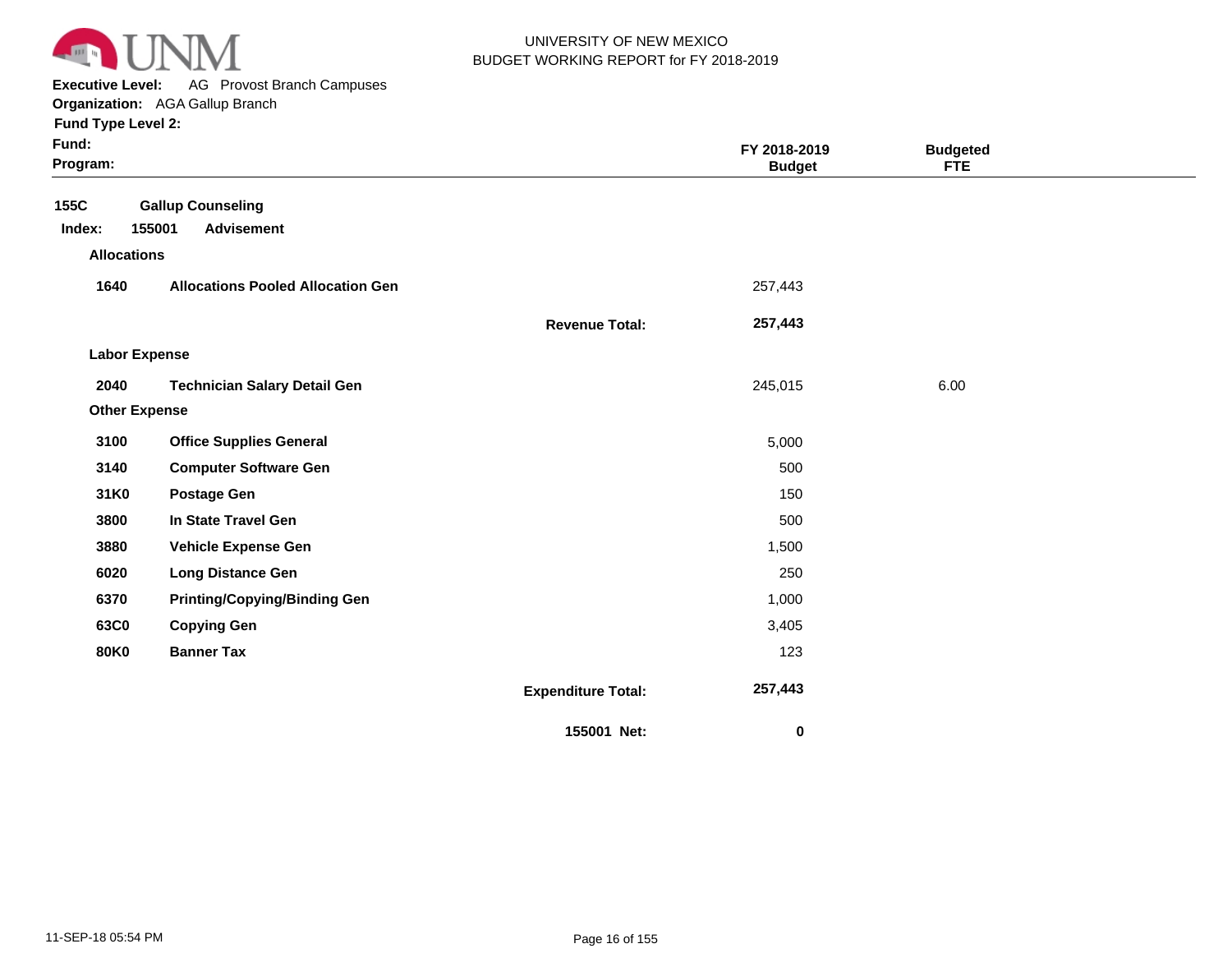

**Executive Level:** AG Provost Branch Campuses

**Organization:**  AGA Gallup Branch

| Fund:<br>Program:    |                                          |                           | FY 2018-2019<br><b>Budget</b> | <b>Budgeted</b><br><b>FTE</b> |  |
|----------------------|------------------------------------------|---------------------------|-------------------------------|-------------------------------|--|
| 155C                 | <b>Gallup Counseling</b>                 |                           |                               |                               |  |
| Index:               | 155002<br><b>Career Services</b>         |                           |                               |                               |  |
| <b>Allocations</b>   |                                          |                           |                               |                               |  |
| 1640                 | <b>Allocations Pooled Allocation Gen</b> |                           | 52,113                        |                               |  |
|                      |                                          | <b>Revenue Total:</b>     | 52,113                        |                               |  |
| <b>Labor Expense</b> |                                          |                           |                               |                               |  |
| 2060                 | <b>Support Staff Salary Detail Gen</b>   |                           | 43,344                        | 1.00                          |  |
| <b>Other Expense</b> |                                          |                           |                               |                               |  |
| 3100                 | <b>Office Supplies General</b>           |                           | 4,000                         |                               |  |
| 3110                 | <b>Books Periodicals Gen</b>             |                           | 250                           |                               |  |
| 3130                 | <b>Media Supplies Gen</b>                |                           | 25                            |                               |  |
| 3140                 | <b>Computer Software Gen</b>             |                           | 1,000                         |                               |  |
| 3180                 | Non Capital Equipment <\$5,001           |                           | 900                           |                               |  |
| 31D0                 | <b>Freight In-Bound</b>                  |                           | 200                           |                               |  |
| 31K0                 | <b>Postage Gen</b>                       |                           | 300                           |                               |  |
| 3800                 | In State Travel Gen                      |                           | 500                           |                               |  |
| 3820                 | Out Of State Travel Gen                  |                           | 1,357                         |                               |  |
| 6020                 | <b>Long Distance Gen</b>                 |                           | 50                            |                               |  |
| 6370                 | <b>Printing/Copying/Binding Gen</b>      |                           | 100                           |                               |  |
| <b>80K0</b>          | <b>Banner Tax</b>                        |                           | 87                            |                               |  |
|                      |                                          | <b>Expenditure Total:</b> | 52,113                        |                               |  |
|                      |                                          | 155002 Net:               | 0                             |                               |  |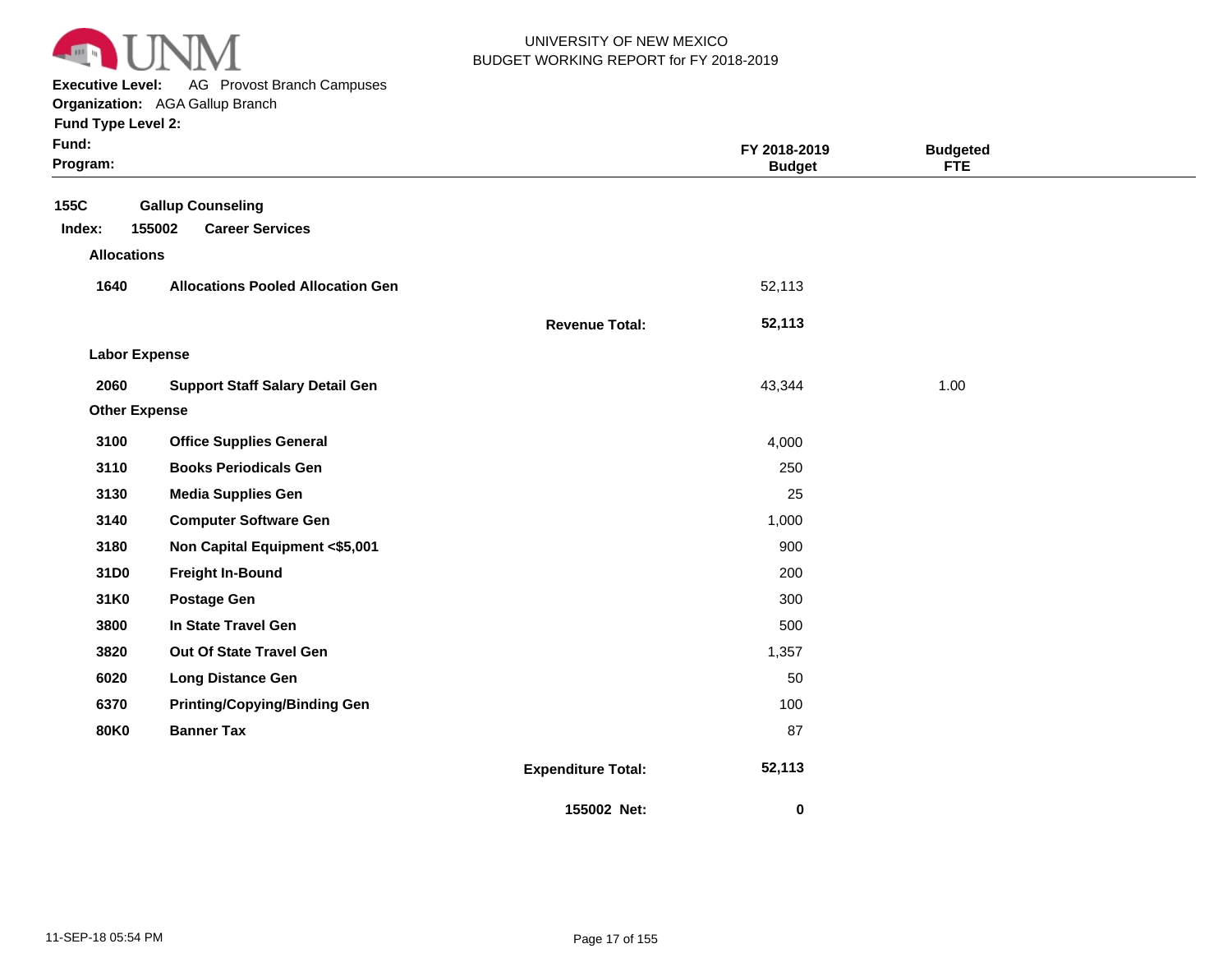

**Executive Level:** AG Provost Branch Campuses

**Organization:**  AGA Gallup Branch

| - -<br>Fund:<br>Program: | 2018-2019<br><b>Budget</b> | ™dgetea<br>ETE<br>FIE. |  |
|--------------------------|----------------------------|------------------------|--|
|                          |                            |                        |  |

| 155C | <b>Gallup Counseling</b> |
|------|--------------------------|
|      |                          |

| <b>155C LEVEL 6</b> | <b>SUMMARY</b>        |      |              |      |  |
|---------------------|-----------------------|------|--------------|------|--|
|                     | Revenue               |      | 309,556      |      |  |
|                     | <b>Labor Expense</b>  |      | 288,359      | 7.00 |  |
|                     | <b>Fringe Expense</b> |      | $\mathbf{0}$ |      |  |
|                     | <b>Other Expense</b>  |      | 21,197       |      |  |
|                     |                       | NET: | $\mathbf{0}$ |      |  |
|                     |                       |      |              |      |  |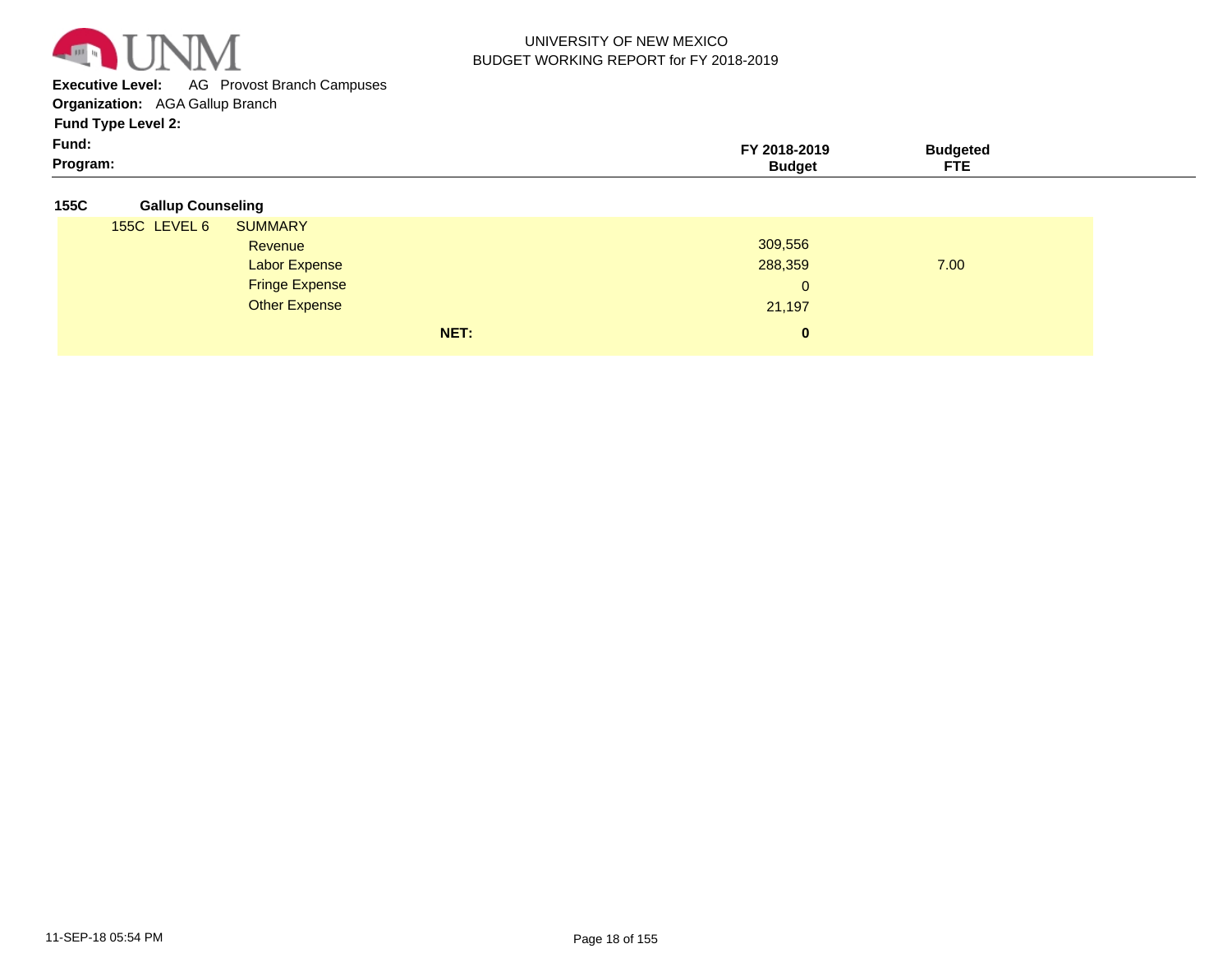

**Executive Level:** AG Provost Branch Campuses **Organization:**  AGA Gallup Branch

| Fund:<br>Program:                                                               |                           | FY 2018-2019<br><b>Budget</b> | <b>Budgeted</b><br><b>FTE</b> |  |
|---------------------------------------------------------------------------------|---------------------------|-------------------------------|-------------------------------|--|
| 156A01<br>Gallup AL PI #1<br><b>A&amp;S Red Mesa Review</b><br>156000<br>Index: |                           |                               |                               |  |
| <b>Allocations</b>                                                              |                           |                               |                               |  |
| <b>Allocations Pooled Allocation Gen</b><br>1640                                |                           | 4,040                         |                               |  |
|                                                                                 | <b>Revenue Total:</b>     | 4,040                         |                               |  |
| <b>Other Expense</b>                                                            |                           |                               |                               |  |
| <b>Typesetting Printing Gen</b><br>63L0                                         |                           | 4,000                         |                               |  |
| <b>80K0</b><br><b>Banner Tax</b>                                                |                           | 40                            |                               |  |
|                                                                                 | <b>Expenditure Total:</b> | 4,040                         |                               |  |
|                                                                                 | 156000 Net:               | $\mathbf 0$                   |                               |  |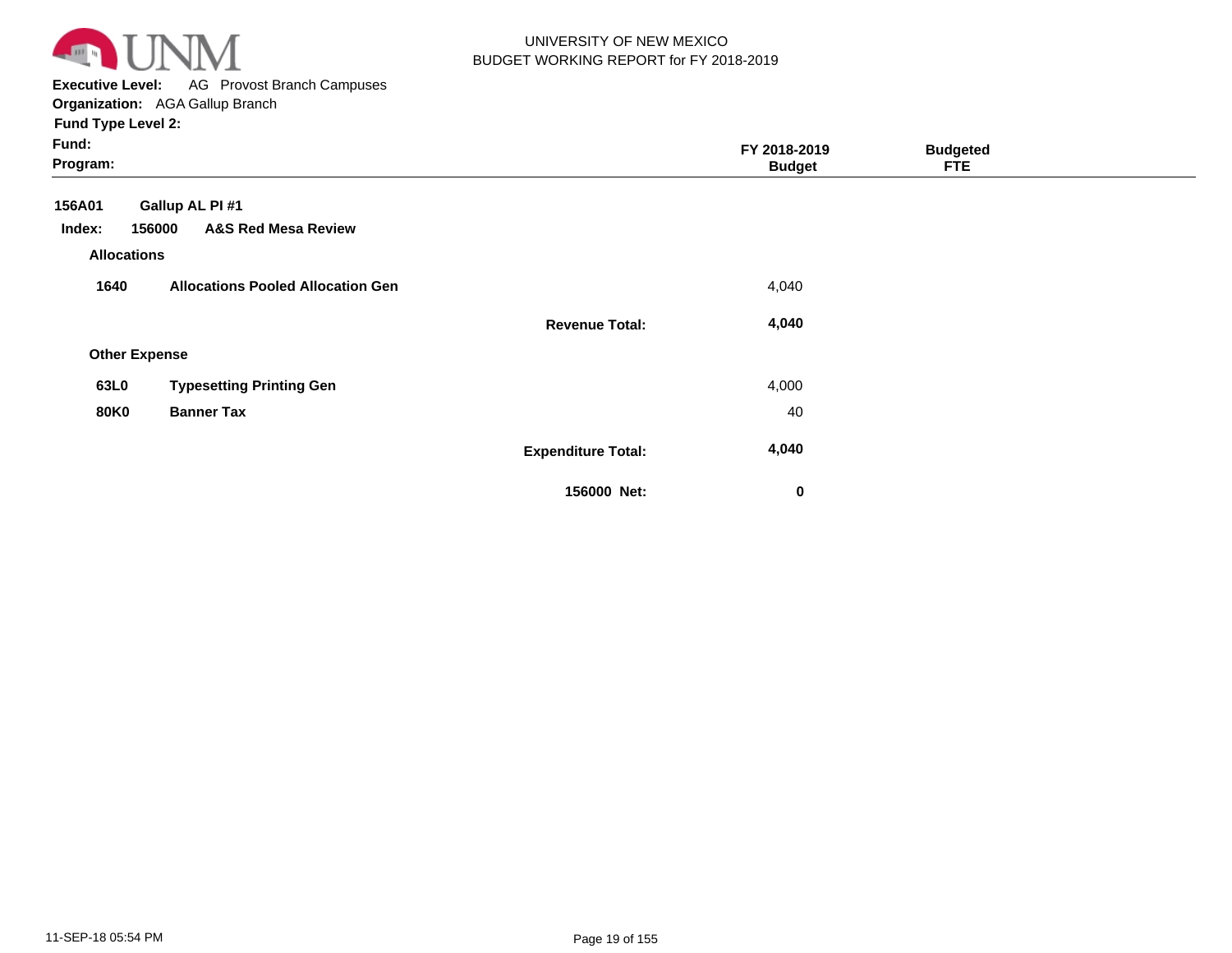

**Executive Level:** AG Provost Branch Campuses

**Organization:**  AGA Gallup Branch

| Fund:<br>Program:    |                                                 |                           | FY 2018-2019<br><b>Budget</b> | <b>Budgeted</b><br><b>FTE</b> |  |
|----------------------|-------------------------------------------------|---------------------------|-------------------------------|-------------------------------|--|
| 156A01               | Gallup AL PI #1                                 |                           |                               |                               |  |
| Index:               | <b>A&amp;S Art Gallery Receptions</b><br>156001 |                           |                               |                               |  |
| <b>Allocations</b>   |                                                 |                           |                               |                               |  |
| 1640                 | <b>Allocations Pooled Allocation Gen</b>        |                           | 3,662                         |                               |  |
|                      |                                                 | <b>Revenue Total:</b>     | 3,662                         |                               |  |
| <b>Labor Expense</b> |                                                 |                           |                               |                               |  |
| <b>20NO</b>          | <b>State Workstudy Gen</b>                      |                           | 1,440                         | 0.08                          |  |
| <b>Other Expense</b> |                                                 |                           |                               |                               |  |
| 31B0                 | Food F&A Unallowable Gen                        |                           | 700                           |                               |  |
| 37Z0                 | <b>Other Supply Costs Gen</b>                   |                           | 500                           |                               |  |
| 63L0                 | <b>Typesetting Printing Gen</b>                 |                           | 1,000                         |                               |  |
| <b>80K0</b>          | <b>Banner Tax</b>                               |                           | 22                            |                               |  |
|                      |                                                 | <b>Expenditure Total:</b> | 3,662                         |                               |  |
|                      |                                                 | 156001 Net:               | 0                             |                               |  |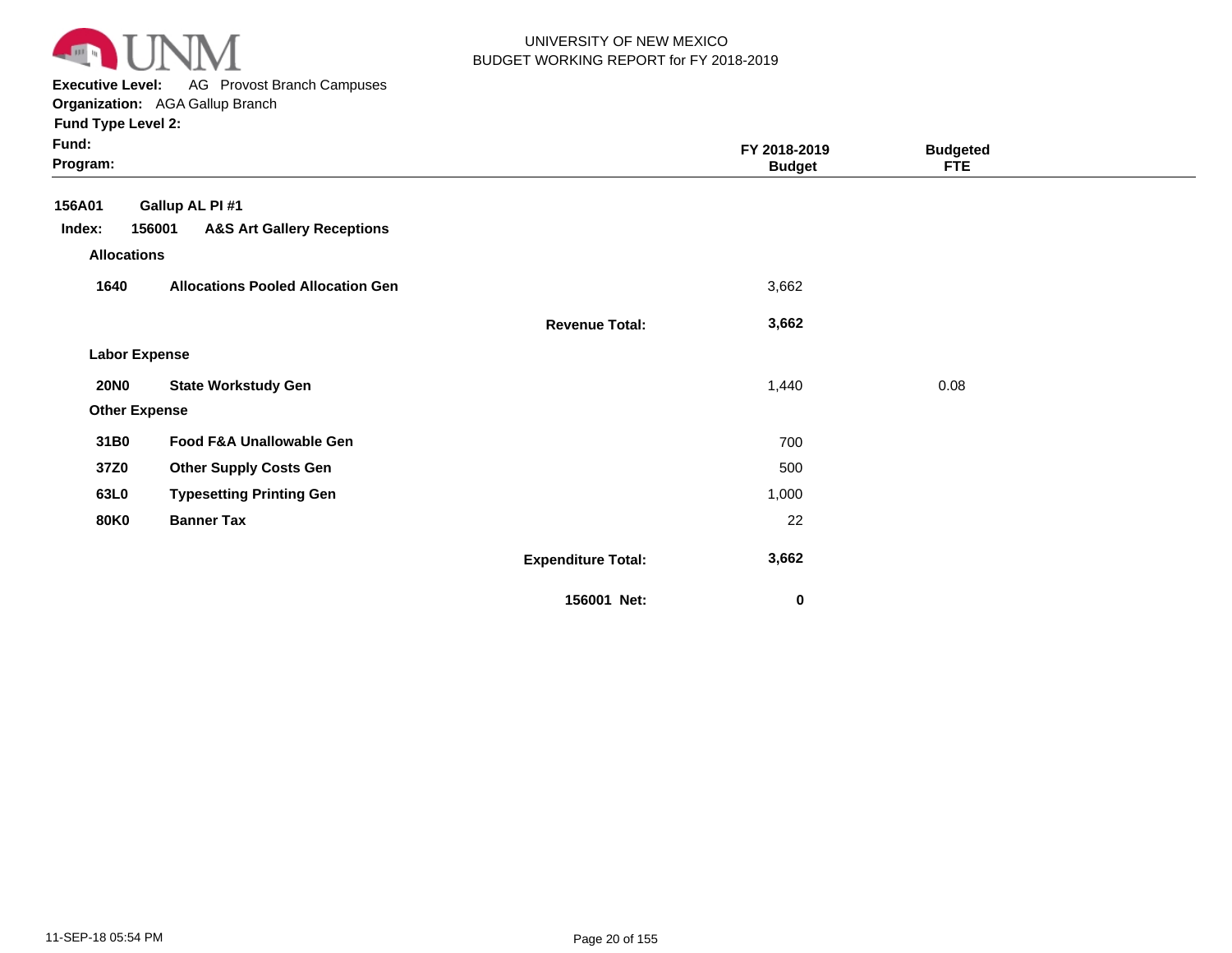

**Executive Level:** AG Provost Branch Campuses **Organization:**  AGA Gallup Branch

| Fund:<br>Program:                                         |                           | FY 2018-2019<br><b>Budget</b> | <b>Budgeted</b><br><b>FTE</b> |  |
|-----------------------------------------------------------|---------------------------|-------------------------------|-------------------------------|--|
| Gallup AL PI #1<br>156A01                                 |                           |                               |                               |  |
| Index:<br>156024<br><b>Gallup Fine Arts - Course Fees</b> |                           |                               |                               |  |
| <b>Operating Revenue</b>                                  |                           |                               |                               |  |
| 0220<br><b>Course Lab Fees Gen</b>                        |                           | 4,000                         |                               |  |
|                                                           | <b>Revenue Total:</b>     | 4,000                         |                               |  |
| <b>Other Expense</b>                                      |                           |                               |                               |  |
| 31P1<br><b>Instructional Materials &amp; Supplies</b>     |                           | 3,960                         |                               |  |
| <b>80K0</b><br><b>Banner Tax</b>                          |                           | 40                            |                               |  |
|                                                           | <b>Expenditure Total:</b> | 4,000                         |                               |  |
|                                                           | 156024 Net:               | $\bf{0}$                      |                               |  |
| 156A01 LEVEL 6<br><b>SUMMARY</b>                          |                           |                               |                               |  |
| Revenue                                                   |                           | 11,702                        |                               |  |
| Labor Expense                                             |                           | 1,440                         | 0.08                          |  |
| <b>Fringe Expense</b>                                     |                           | $\mathbf 0$                   |                               |  |
| <b>Other Expense</b>                                      |                           | 10,262                        |                               |  |
|                                                           | NET:                      | $\bf{0}$                      |                               |  |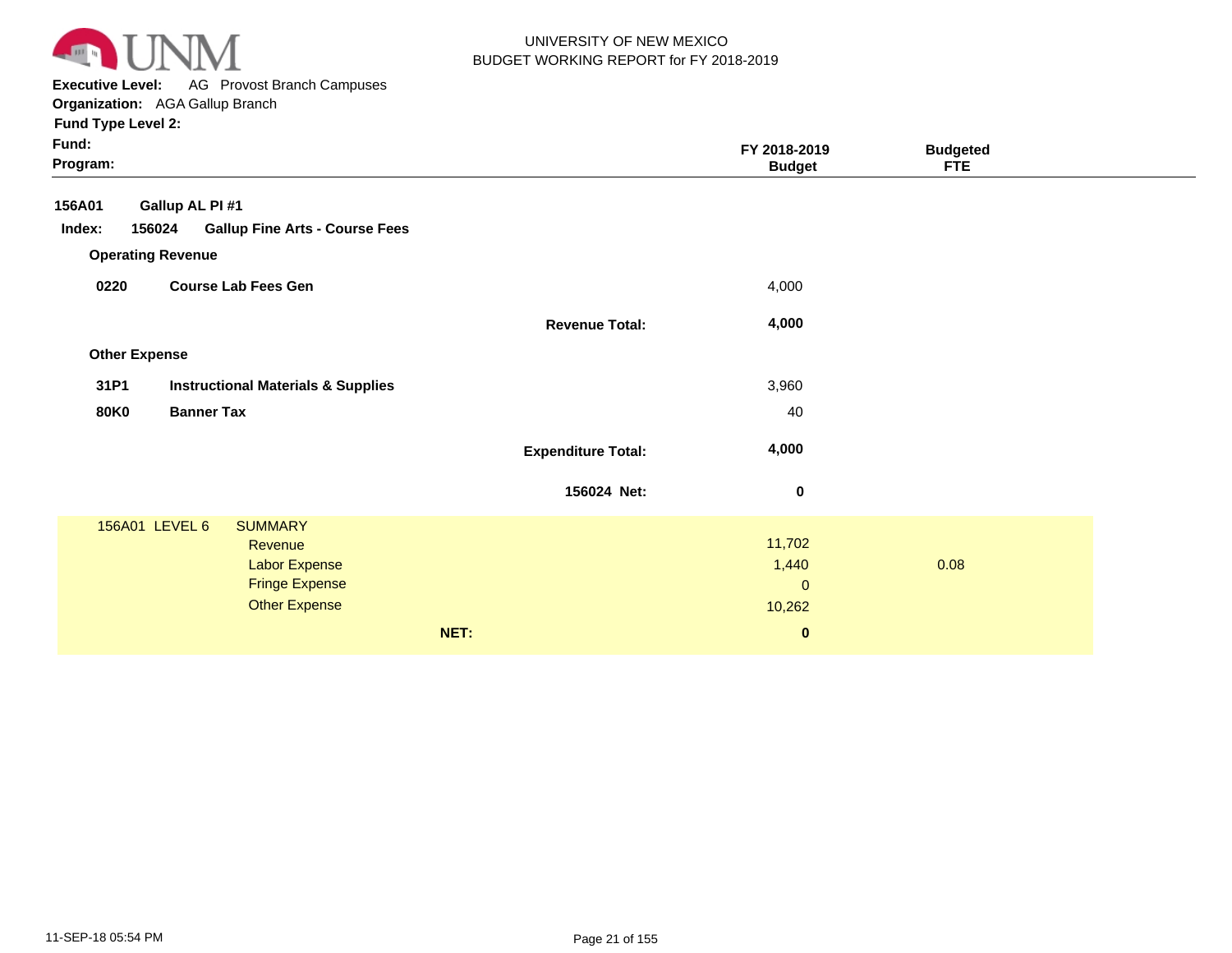

**Executive Level:** AG Provost Branch Campuses

|  |  |  | runu i ype Levei z: |  |
|--|--|--|---------------------|--|
|  |  |  |                     |  |

| × | × |  |
|---|---|--|
|   |   |  |

| Fund:<br>Program:    |                                                                                |                           | FY 2018-2019<br><b>Budget</b> | <b>Budgeted</b><br><b>FTE</b> |  |
|----------------------|--------------------------------------------------------------------------------|---------------------------|-------------------------------|-------------------------------|--|
| 156B<br>Index:       | <b>Arts Letters Admin Non Alloc</b><br>156021<br><b>A&amp;S Administration</b> |                           |                               |                               |  |
| <b>Allocations</b>   |                                                                                |                           |                               |                               |  |
| 1640                 | <b>Allocations Pooled Allocation Gen</b>                                       |                           | 12,576                        |                               |  |
|                      |                                                                                | <b>Revenue Total:</b>     | 12,576                        |                               |  |
| <b>Labor Expense</b> |                                                                                |                           |                               |                               |  |
| <b>20L0</b>          | <b>Federal Workstudy Gen</b>                                                   |                           | 1,440                         | 0.08                          |  |
| <b>Other Expense</b> |                                                                                |                           |                               |                               |  |
| 3100                 | <b>Office Supplies General</b>                                                 |                           | 2,500                         |                               |  |
| 3110                 | <b>Books Periodicals Gen</b>                                                   |                           | 200                           |                               |  |
| 3150                 | <b>Computer Supplies &lt;\$5,001</b>                                           |                           | 1,000                         |                               |  |
| 3160                 | <b>Copier Supplies Gen</b>                                                     |                           | 1,000                         |                               |  |
| 3170                 | <b>Custodial Supplies Gen</b>                                                  |                           | 500                           |                               |  |
| 31K0                 | <b>Postage Gen</b>                                                             |                           | 500                           |                               |  |
| 31P1                 | <b>Instructional Materials &amp; Supplies</b>                                  |                           | 1,000                         |                               |  |
| 3800                 | In State Travel Gen                                                            |                           | 500                           |                               |  |
| 6020                 | <b>Long Distance Gen</b>                                                       |                           | 100                           |                               |  |
| 63C0                 | <b>Copying Gen</b>                                                             |                           | 3,726                         |                               |  |
| <b>80K0</b>          | <b>Banner Tax</b>                                                              |                           | 110                           |                               |  |
|                      |                                                                                | <b>Expenditure Total:</b> | 12,576                        |                               |  |
|                      |                                                                                | 156021 Net:               | 0                             |                               |  |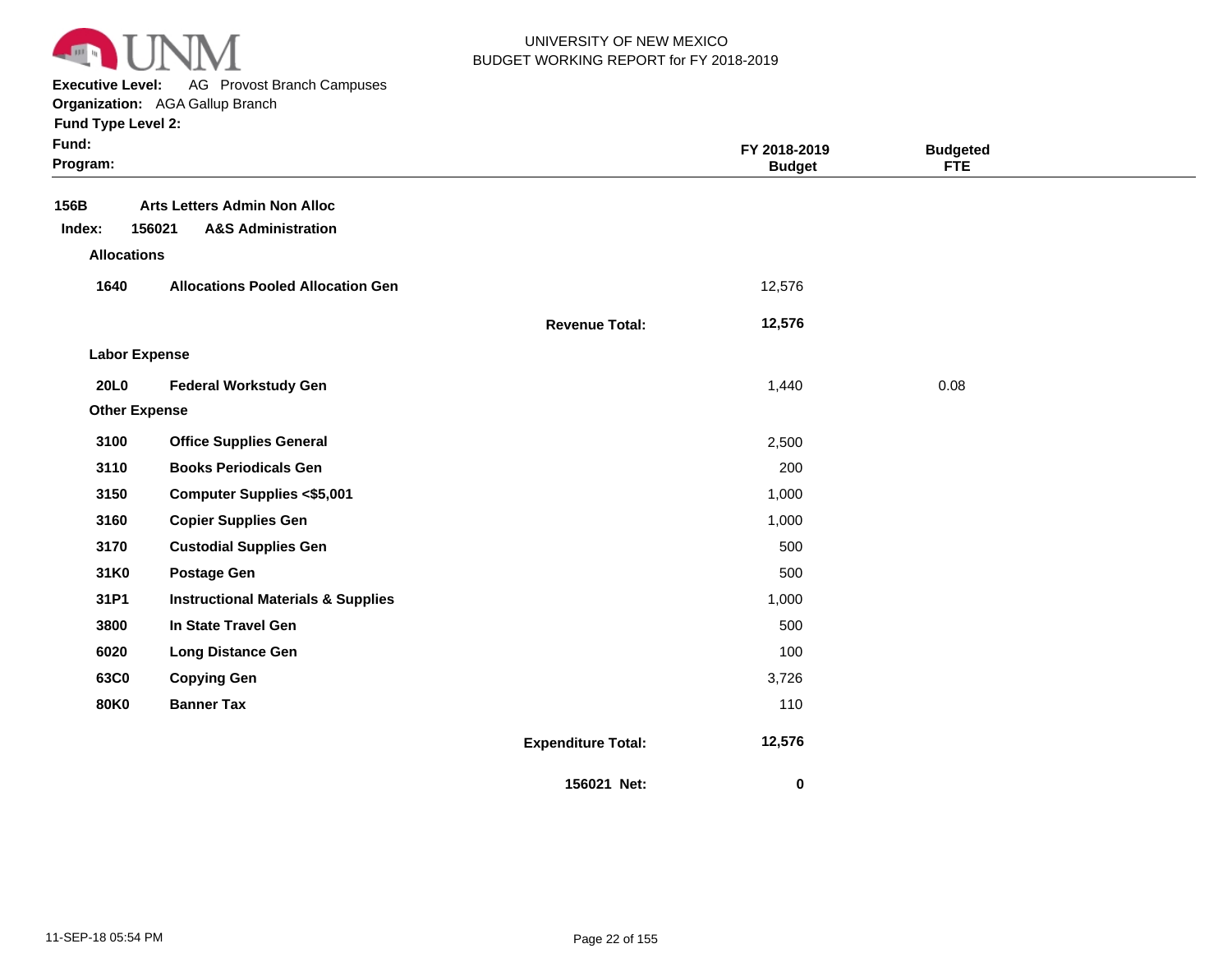

**Executive Level:** AG Provost Branch Campuses

**Organization:**  AGA Gallup Branch

| Fund:    | FY 2018-2019 | Budaeted |  |
|----------|--------------|----------|--|
| Program: | sudaet       | ---      |  |

| 156B   |                                  | <b>Arts Letters Admin Non Alloc</b>           |                           |                       |      |  |
|--------|----------------------------------|-----------------------------------------------|---------------------------|-----------------------|------|--|
|        | 156B LEVEL 6                     | <b>SUMMARY</b>                                |                           |                       |      |  |
|        |                                  | Revenue                                       |                           | 12,576                |      |  |
|        |                                  | Labor Expense<br><b>Fringe Expense</b>        |                           | 1,440                 | 0.08 |  |
|        |                                  | <b>Other Expense</b>                          |                           | $\mathbf 0$<br>11,136 |      |  |
|        |                                  |                                               |                           |                       |      |  |
|        |                                  |                                               | NET:                      | $\pmb{0}$             |      |  |
|        |                                  |                                               |                           |                       |      |  |
| 156C0  | <b>Gallup 2D 3D Classes</b>      |                                               |                           |                       |      |  |
| Index: | 156011                           | 2D Art                                        |                           |                       |      |  |
|        | <b>Allocations</b>               |                                               |                           |                       |      |  |
|        | 1640                             | <b>Allocations Pooled Allocation Gen</b>      |                           | 253                   |      |  |
|        |                                  |                                               |                           |                       |      |  |
|        |                                  |                                               | <b>Revenue Total:</b>     | 253                   |      |  |
|        | <b>Other Expense</b>             |                                               |                           |                       |      |  |
|        |                                  |                                               |                           |                       |      |  |
|        | 31P1                             | <b>Instructional Materials &amp; Supplies</b> |                           | 250                   |      |  |
|        | <b>Banner Tax</b><br><b>80K0</b> |                                               |                           | 3                     |      |  |
|        |                                  |                                               |                           | 253                   |      |  |
|        |                                  |                                               | <b>Expenditure Total:</b> |                       |      |  |
|        |                                  |                                               | 156011 Net:               | $\bf{0}$              |      |  |
|        |                                  |                                               |                           |                       |      |  |
|        | <b>156C0 LEVEL 7</b>             | <b>SUMMARY</b>                                |                           | 253                   |      |  |
|        |                                  | Revenue<br><b>Labor Expense</b>               |                           | $\mathbf 0$           | 0.00 |  |
|        |                                  | <b>Fringe Expense</b>                         |                           | $\mathbf 0$           |      |  |
|        |                                  | <b>Other Expense</b>                          |                           | 253                   |      |  |
|        |                                  |                                               | NET:                      | $\pmb{0}$             |      |  |
|        |                                  |                                               |                           |                       |      |  |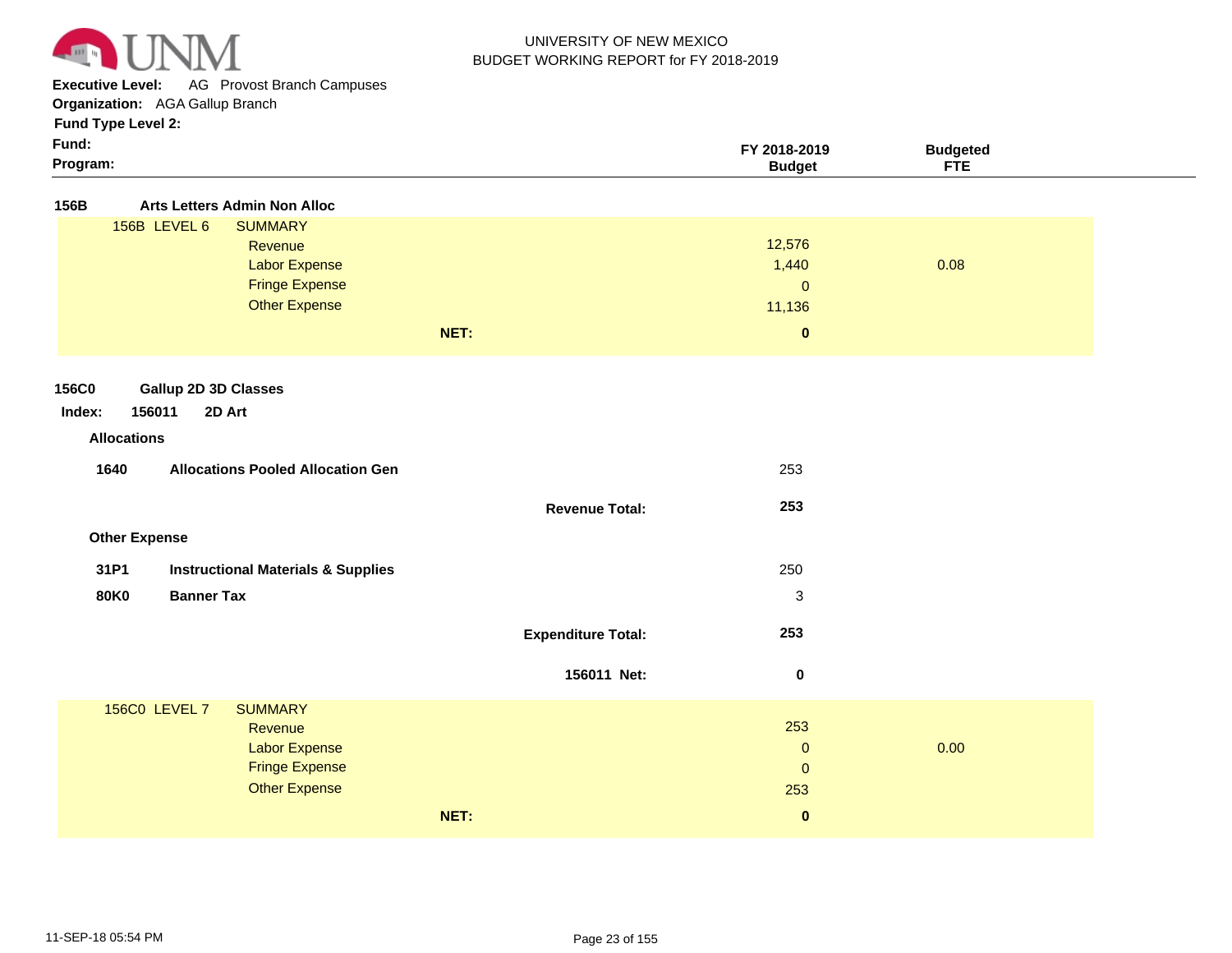

**Executive Level:** AG Provost Branch Campuses **Organization:**  AGA Gallup Branch

| Fund:<br>Program:                                                                                                   |                           | FY 2018-2019<br><b>Budget</b>                   | <b>Budgeted</b><br><b>FTE</b> |  |
|---------------------------------------------------------------------------------------------------------------------|---------------------------|-------------------------------------------------|-------------------------------|--|
| <b>Gallup Fine Arts Admin</b><br>156C1<br><b>Fine Arts Admin</b><br>156010<br>Index:                                |                           |                                                 |                               |  |
| <b>Allocations</b>                                                                                                  |                           |                                                 |                               |  |
| 1640<br><b>Allocations Pooled Allocation Gen</b>                                                                    |                           | 63,250                                          |                               |  |
|                                                                                                                     | <b>Revenue Total:</b>     | 63,250                                          |                               |  |
| <b>Labor Expense</b>                                                                                                |                           |                                                 |                               |  |
| <b>Faculty Salary Detail Gen</b><br>2000                                                                            |                           | 63,250                                          | 1.00                          |  |
|                                                                                                                     | <b>Expenditure Total:</b> | 63,250                                          |                               |  |
|                                                                                                                     | 156010 Net:               | $\pmb{0}$                                       |                               |  |
| 156C1 LEVEL 7<br><b>SUMMARY</b><br>Revenue<br><b>Labor Expense</b><br><b>Fringe Expense</b><br><b>Other Expense</b> |                           | 63,250<br>63,250<br>$\mathbf 0$<br>$\mathbf{0}$ | 1.00                          |  |
|                                                                                                                     | NET:                      | $\pmb{0}$                                       |                               |  |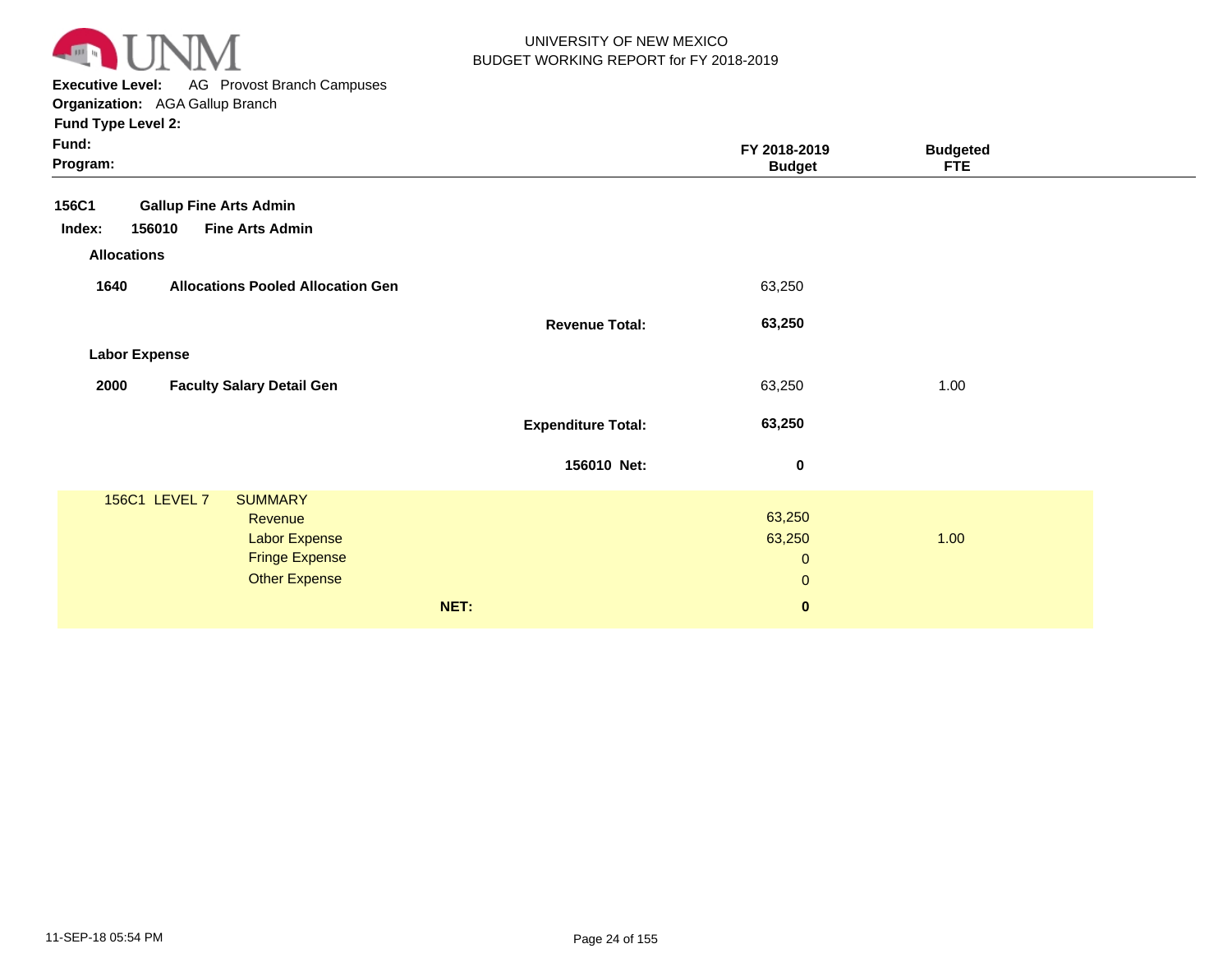

**Executive Level:** AG Provost Branch Campuses

| Fund:<br>Program:                                     |                           | FY 2018-2019<br><b>Budget</b> | <b>Budgeted</b><br><b>FTE</b> |  |
|-------------------------------------------------------|---------------------------|-------------------------------|-------------------------------|--|
| <b>Gallup Ceramics Classes</b><br>156C3               |                           |                               |                               |  |
| Index:<br>156017<br><b>Ceramics</b>                   |                           |                               |                               |  |
| <b>Allocations</b>                                    |                           |                               |                               |  |
| 1640<br><b>Allocations Pooled Allocation Gen</b>      |                           | 4,480                         |                               |  |
|                                                       | <b>Revenue Total:</b>     | 4,480                         |                               |  |
| <b>Labor Expense</b>                                  |                           |                               |                               |  |
| <b>20NO</b><br><b>State Workstudy Gen</b>             |                           | 1,440                         | 0.08                          |  |
| <b>Other Expense</b>                                  |                           |                               |                               |  |
| 31P1<br><b>Instructional Materials &amp; Supplies</b> |                           | 3,010                         |                               |  |
| <b>80K0</b><br><b>Banner Tax</b>                      |                           | 30                            |                               |  |
|                                                       | <b>Expenditure Total:</b> | 4,480                         |                               |  |
|                                                       | 156017 Net:               | $\bf{0}$                      |                               |  |
| 156C3 LEVEL 7<br><b>SUMMARY</b>                       |                           |                               |                               |  |
| Revenue                                               |                           | 4,480                         |                               |  |
| <b>Labor Expense</b>                                  |                           | 1,440                         | 0.08                          |  |
| <b>Fringe Expense</b>                                 |                           | $\mathbf{0}$                  |                               |  |
| <b>Other Expense</b>                                  |                           | 3,040                         |                               |  |
|                                                       | NET:                      | $\bf{0}$                      |                               |  |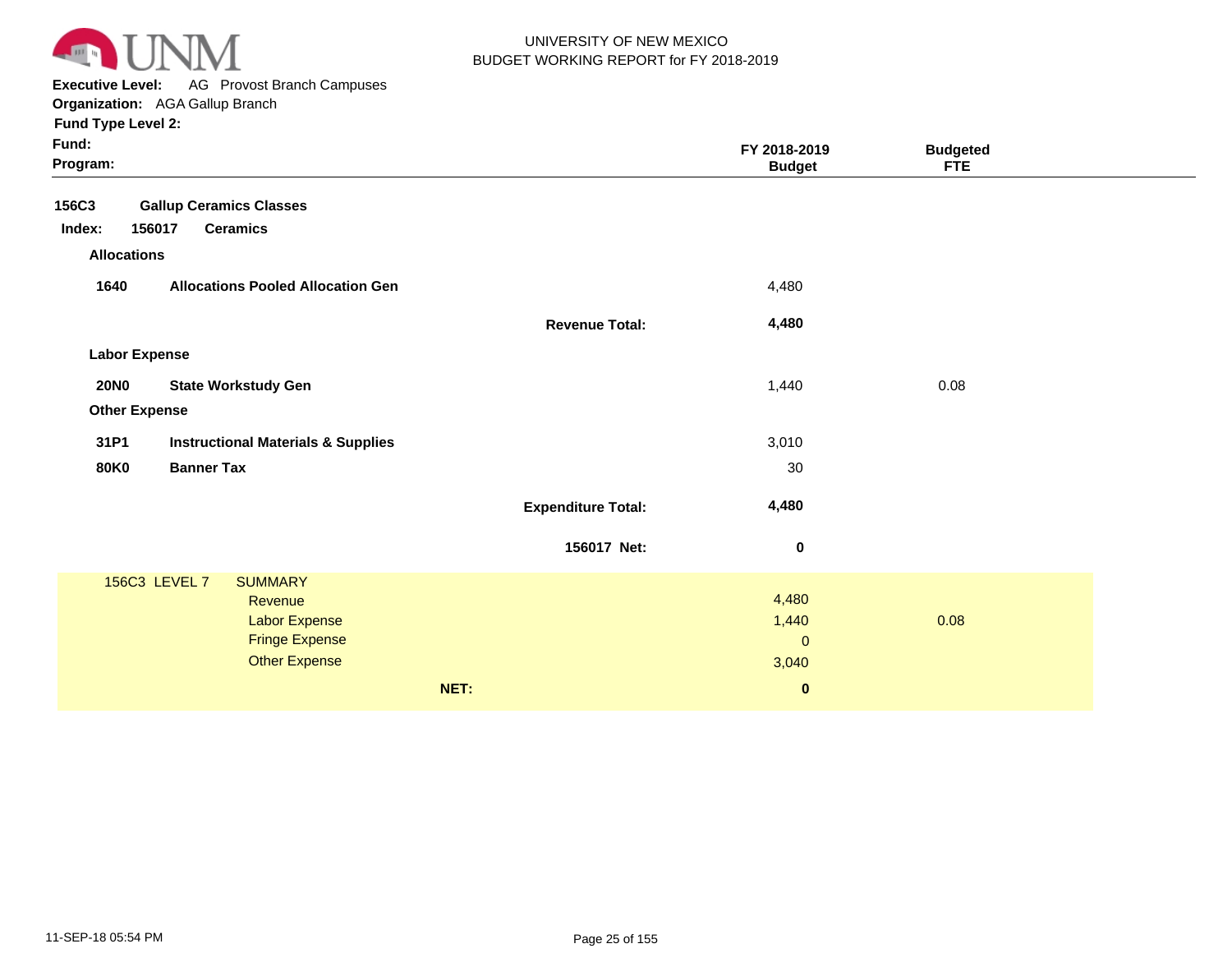

**Executive Level:** AG Provost Branch Campuses **Organization:**  AGA Gallup Branch

| Fund:<br>Program:    |                                               |                           | FY 2018-2019<br><b>Budget</b> | <b>Budgeted</b><br><b>FTE</b> |  |
|----------------------|-----------------------------------------------|---------------------------|-------------------------------|-------------------------------|--|
| 156C4                | <b>Gallup Jewelry Making Classes</b>          |                           |                               |                               |  |
| Index:<br>156012     | <b>Jewelry Making</b>                         |                           |                               |                               |  |
| <b>Allocations</b>   |                                               |                           |                               |                               |  |
| 1640                 | <b>Allocations Pooled Allocation Gen</b>      |                           | 1,010                         |                               |  |
|                      |                                               | <b>Revenue Total:</b>     | 1,010                         |                               |  |
| <b>Other Expense</b> |                                               |                           |                               |                               |  |
| 31P1                 | <b>Instructional Materials &amp; Supplies</b> |                           | 1,000                         |                               |  |
| <b>80K0</b>          | <b>Banner Tax</b>                             |                           | 10                            |                               |  |
|                      |                                               | <b>Expenditure Total:</b> | 1,010                         |                               |  |
|                      |                                               | 156012 Net:               | $\bf{0}$                      |                               |  |
| 156C4 LEVEL 7        | <b>SUMMARY</b>                                |                           |                               |                               |  |
|                      | Revenue                                       |                           | 1,010                         |                               |  |
|                      | <b>Labor Expense</b>                          |                           | $\mathbf{0}$                  | 0.00                          |  |
|                      | <b>Fringe Expense</b>                         |                           | $\mathbf{0}$                  |                               |  |
|                      | <b>Other Expense</b>                          |                           | 1,010                         |                               |  |
|                      |                                               | NET:                      | $\bf{0}$                      |                               |  |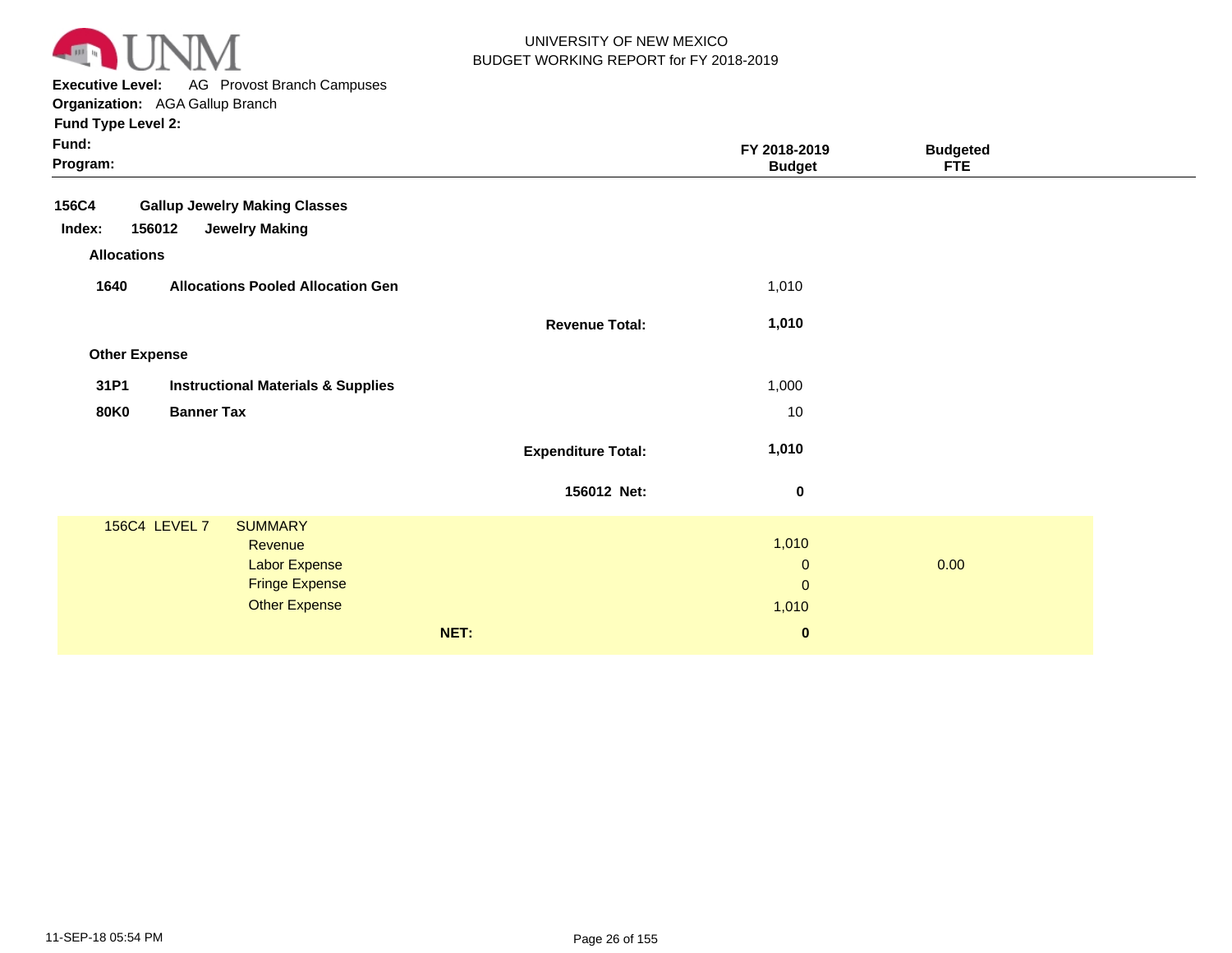

**Executive Level:** AG Provost Branch Campuses

**Organization:**  AGA Gallup Branch

| Fund:<br>Program:                                     |                           | FY 2018-2019<br><b>Budget</b> | <b>Budgeted</b><br><b>FTE</b> |
|-------------------------------------------------------|---------------------------|-------------------------------|-------------------------------|
| <b>Gallup Painting and Drawing</b><br>156C5           |                           |                               |                               |
| <b>Painting and Drawing</b><br>Index:<br>156009       |                           |                               |                               |
| <b>Allocations</b>                                    |                           |                               |                               |
| 1640<br><b>Allocations Pooled Allocation Gen</b>      |                           | 4,023                         |                               |
|                                                       | <b>Revenue Total:</b>     | 4,023                         |                               |
| <b>Other Expense</b>                                  |                           |                               |                               |
| 31P1<br><b>Instructional Materials &amp; Supplies</b> |                           | 3,983                         |                               |
| <b>80K0</b><br><b>Banner Tax</b>                      |                           | 40                            |                               |
|                                                       | <b>Expenditure Total:</b> | 4,023                         |                               |
|                                                       | 156009 Net:               | $\bf{0}$                      |                               |
| 156C5 LEVEL 7<br><b>SUMMARY</b>                       |                           |                               |                               |
| Revenue                                               |                           | 4,023                         |                               |
| Labor Expense                                         |                           | $\mathbf{0}$                  | 0.00                          |
| <b>Fringe Expense</b>                                 |                           | $\pmb{0}$                     |                               |
| Other Expense                                         |                           | 4,023                         |                               |
|                                                       | NET:                      | $\bf{0}$                      |                               |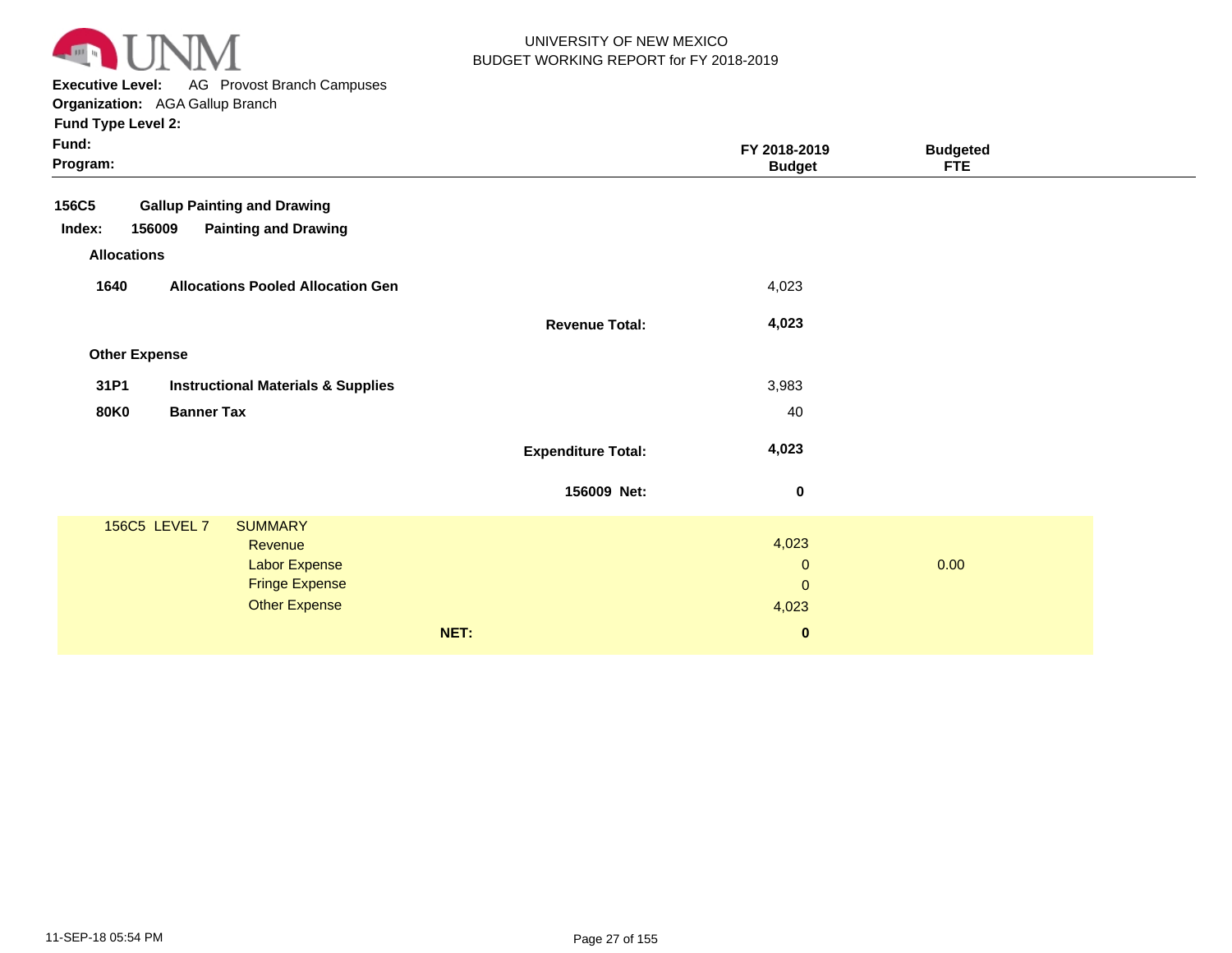

**Executive Level:** AG Provost Branch Campuses **Organization:**  AGA Gallup Branch

| Fund:<br>Program:    |                                               |                           | FY 2018-2019<br><b>Budget</b> | <b>Budgeted</b><br><b>FTE</b> |  |
|----------------------|-----------------------------------------------|---------------------------|-------------------------------|-------------------------------|--|
| <b>156C6</b>         | <b>Gallup Photography Classes</b>             |                           |                               |                               |  |
| Index:<br>156018     | Photography                                   |                           |                               |                               |  |
| <b>Allocations</b>   |                                               |                           |                               |                               |  |
| 1640                 | <b>Allocations Pooled Allocation Gen</b>      |                           | 2,255                         |                               |  |
|                      |                                               | <b>Revenue Total:</b>     | 2,255                         |                               |  |
| <b>Other Expense</b> |                                               |                           |                               |                               |  |
| 31P1                 | <b>Instructional Materials &amp; Supplies</b> |                           | 1,733                         |                               |  |
| <b>75Z0</b>          | <b>Other Repairs Maintenance Gen</b>          |                           | 500                           |                               |  |
| <b>80K0</b>          | <b>Banner Tax</b>                             |                           | 22                            |                               |  |
|                      |                                               | <b>Expenditure Total:</b> | 2,255                         |                               |  |
|                      |                                               | 156018 Net:               | $\boldsymbol{0}$              |                               |  |
| 156C6 LEVEL 7        | <b>SUMMARY</b>                                |                           |                               |                               |  |
|                      | Revenue                                       |                           | 2,255                         |                               |  |
|                      | <b>Labor Expense</b><br><b>Fringe Expense</b> |                           | $\pmb{0}$                     | 0.00                          |  |
|                      | <b>Other Expense</b>                          |                           | $\mathbf{O}$<br>2,255         |                               |  |
|                      |                                               |                           |                               |                               |  |
|                      |                                               | NET:                      | $\pmb{0}$                     |                               |  |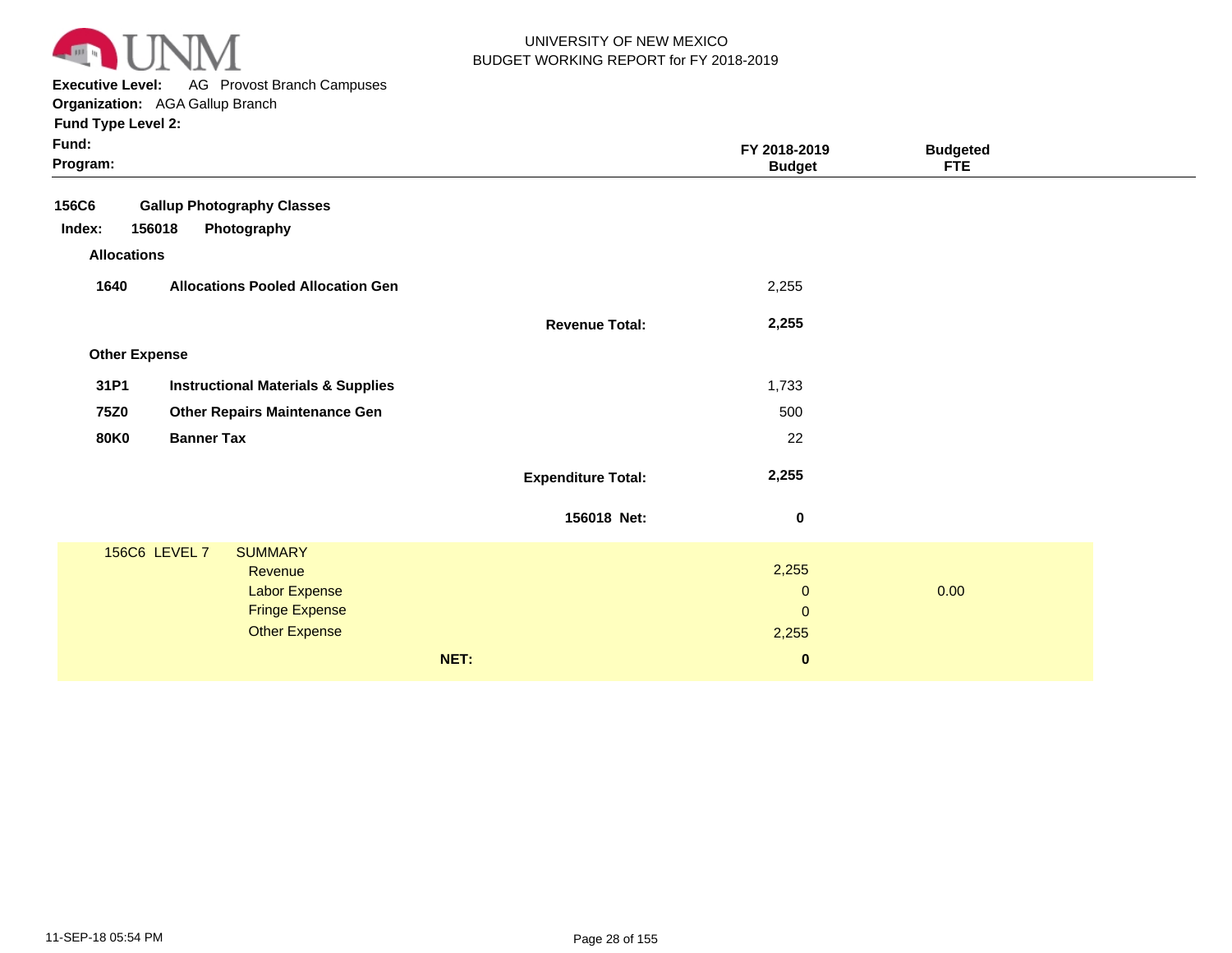

**Executive Level:** AG Provost Branch Campuses **Organization:**  AGA Gallup Branch

| Fund:<br>Program:    |                                               |                           | FY 2018-2019<br><b>Budget</b> | <b>Budgeted</b><br><b>FTE</b> |  |
|----------------------|-----------------------------------------------|---------------------------|-------------------------------|-------------------------------|--|
| <b>156C8</b>         | <b>Gallup Sculpture Classes</b>               |                           |                               |                               |  |
| 156013<br>Index:     | <b>Sculpture</b>                              |                           |                               |                               |  |
| <b>Allocations</b>   |                                               |                           |                               |                               |  |
| 1640                 | <b>Allocations Pooled Allocation Gen</b>      |                           | 550                           |                               |  |
|                      |                                               | <b>Revenue Total:</b>     | 550                           |                               |  |
| <b>Other Expense</b> |                                               |                           |                               |                               |  |
| 31P1                 | <b>Instructional Materials &amp; Supplies</b> |                           | 545                           |                               |  |
| <b>80K0</b>          | <b>Banner Tax</b>                             |                           | 5                             |                               |  |
|                      |                                               | <b>Expenditure Total:</b> | 550                           |                               |  |
|                      |                                               | 156013 Net:               | $\bf{0}$                      |                               |  |
| 156C8 LEVEL 7        | <b>SUMMARY</b>                                |                           |                               |                               |  |
|                      | Revenue                                       |                           | 550                           |                               |  |
|                      | Labor Expense                                 |                           | $\mathbf{0}$                  | 0.00                          |  |
|                      | <b>Fringe Expense</b>                         |                           | $\mathbf{0}$                  |                               |  |
|                      | <b>Other Expense</b>                          |                           | 550                           |                               |  |
|                      |                                               | NET:                      | $\mathbf 0$                   |                               |  |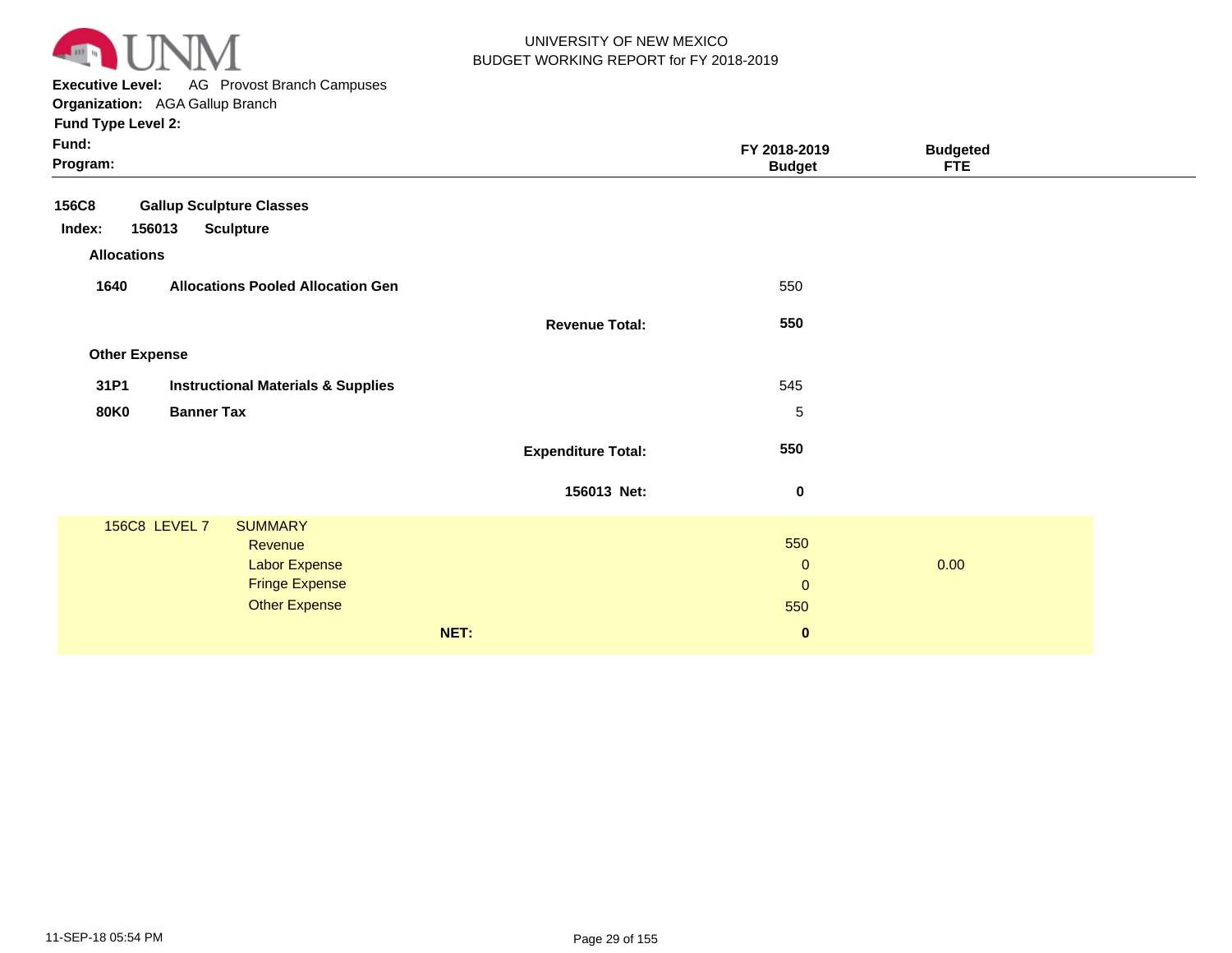

**Executive Level:** AG Provost Branch Campuses

| Fund:<br>Program:    |                                               |                           | FY 2018-2019<br><b>Budget</b> | <b>Budgeted</b><br><b>FTE</b> |  |
|----------------------|-----------------------------------------------|---------------------------|-------------------------------|-------------------------------|--|
| 156C9                | <b>Gallup Navajo Weaving Unit</b>             |                           |                               |                               |  |
| Index:<br>156014     | <b>Nav Weaving Unit</b>                       |                           |                               |                               |  |
| <b>Allocations</b>   |                                               |                           |                               |                               |  |
| 1640                 | <b>Allocations Pooled Allocation Gen</b>      |                           | 315                           |                               |  |
|                      |                                               | <b>Revenue Total:</b>     | 315                           |                               |  |
| <b>Other Expense</b> |                                               |                           |                               |                               |  |
| 31P1                 | <b>Instructional Materials &amp; Supplies</b> |                           | 312                           |                               |  |
| <b>80K0</b>          | <b>Banner Tax</b>                             |                           | $\sqrt{3}$                    |                               |  |
|                      |                                               | <b>Expenditure Total:</b> | 315                           |                               |  |
|                      |                                               | 156014 Net:               | $\bf{0}$                      |                               |  |
|                      | 156C9 LEVEL 7<br><b>SUMMARY</b>               |                           |                               |                               |  |
|                      | Revenue                                       |                           | 315                           |                               |  |
|                      | <b>Labor Expense</b>                          |                           | $\mathbf 0$                   | 0.00                          |  |
|                      | <b>Fringe Expense</b>                         |                           | $\mathbf 0$                   |                               |  |
|                      | <b>Other Expense</b>                          |                           | 315                           |                               |  |
|                      |                                               | NET:                      | $\bf{0}$                      |                               |  |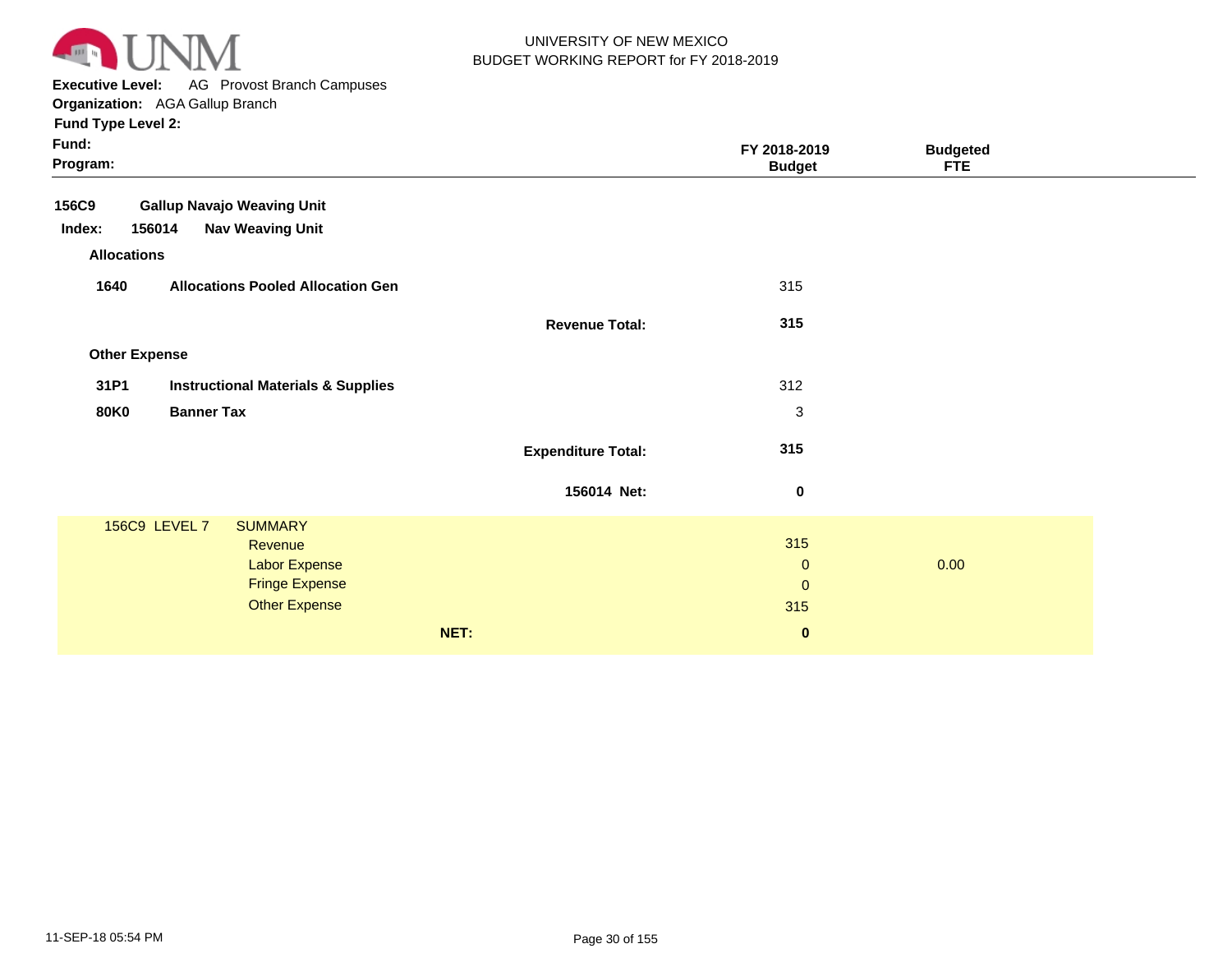

**Executive Level:** AG Provost Branch Campuses

| Fund:<br>Program:                                                                                                      |                           | FY 2018-2019<br><b>Budget</b>         | <b>Budgeted</b><br><b>FTE</b> |  |
|------------------------------------------------------------------------------------------------------------------------|---------------------------|---------------------------------------|-------------------------------|--|
| 156D<br><b>Gallup Communication Journalism</b><br>156008<br><b>Comm and Journalism</b><br>Index:<br><b>Allocations</b> |                           |                                       |                               |  |
| 1640<br><b>Allocations Pooled Allocation Gen</b>                                                                       | <b>Revenue Total:</b>     | 64,600<br>64,600                      |                               |  |
| <b>Labor Expense</b><br>2000<br><b>Faculty Salary Detail Gen</b>                                                       |                           | 64,600                                | 1.00                          |  |
|                                                                                                                        | <b>Expenditure Total:</b> | 64,600                                |                               |  |
| 156D LEVEL 6<br><b>SUMMARY</b><br>Revenue<br><b>Labor Expense</b>                                                      | 156008 Net:               | $\pmb{0}$<br>64,600<br>64,600         | 1.00                          |  |
| <b>Fringe Expense</b><br><b>Other Expense</b>                                                                          | NET:                      | $\mathbf 0$<br>$\pmb{0}$<br>$\pmb{0}$ |                               |  |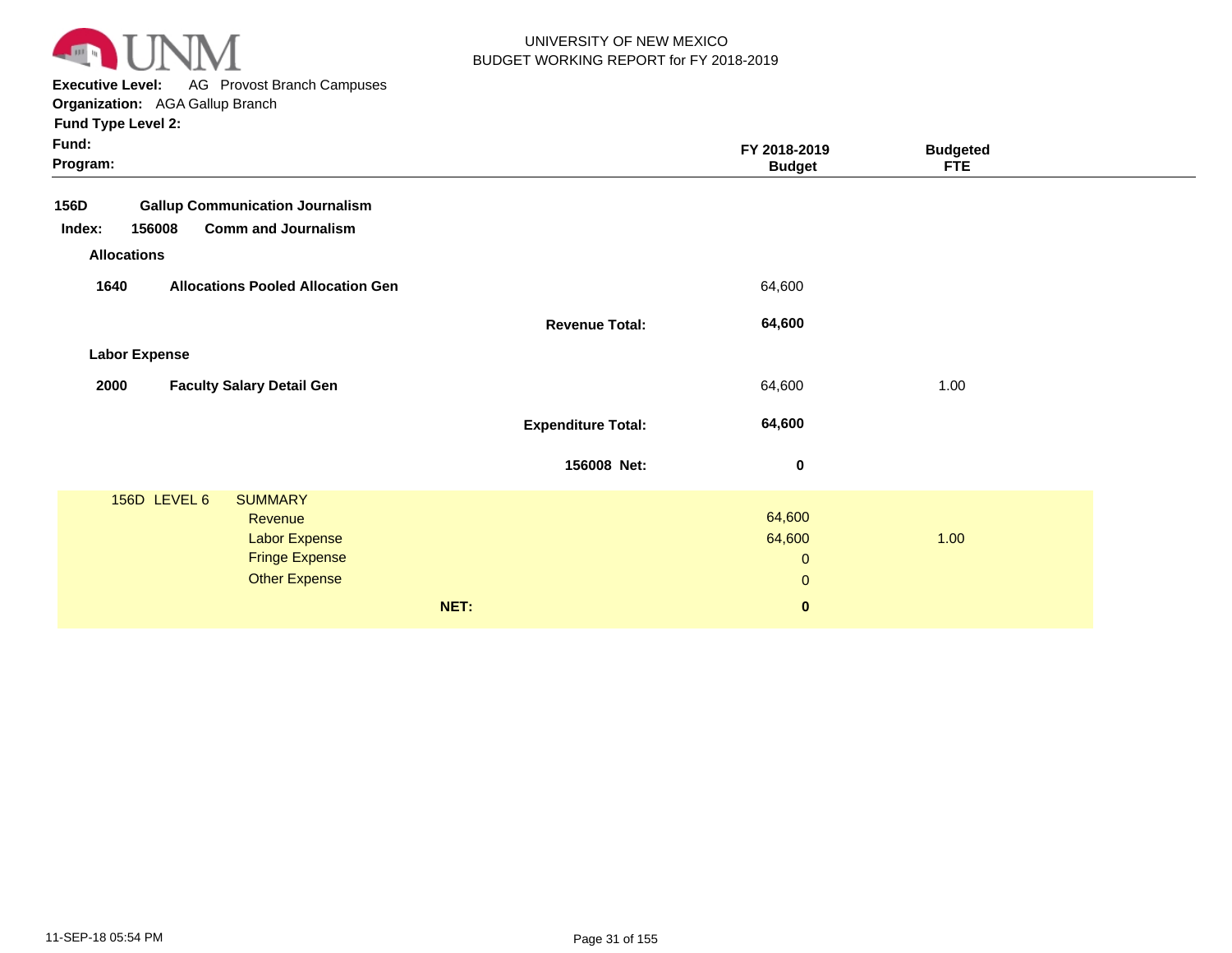

**Executive Level:** AG Provost Branch Campuses **Organization:**  AGA Gallup Branch

| Fund:<br>Program:                                                                                                  |                           | FY 2018-2019<br><b>Budget</b>                       | <b>Budgeted</b><br><b>FTE</b> |  |
|--------------------------------------------------------------------------------------------------------------------|---------------------------|-----------------------------------------------------|-------------------------------|--|
| <b>Gallup English Developmental Engl</b><br>156E<br>Index:<br>156006<br><b>English</b><br><b>Allocations</b>       |                           |                                                     |                               |  |
| 1640<br><b>Allocations Pooled Allocation Gen</b>                                                                   |                           | 301,079                                             |                               |  |
|                                                                                                                    | <b>Revenue Total:</b>     | 301,079                                             |                               |  |
| <b>Labor Expense</b>                                                                                               |                           |                                                     |                               |  |
| 2000<br><b>Faculty Salary Detail Gen</b>                                                                           |                           | 301,079                                             | 5.00                          |  |
|                                                                                                                    | <b>Expenditure Total:</b> | 301,079                                             |                               |  |
|                                                                                                                    | 156006 Net:               | $\bf{0}$                                            |                               |  |
| 156E LEVEL 6<br><b>SUMMARY</b><br>Revenue<br><b>Labor Expense</b><br><b>Fringe Expense</b><br><b>Other Expense</b> |                           | 301,079<br>301,079<br>$\mathbf 0$<br>$\overline{0}$ | 5.00                          |  |
|                                                                                                                    | NET:                      | $\mathbf 0$                                         |                               |  |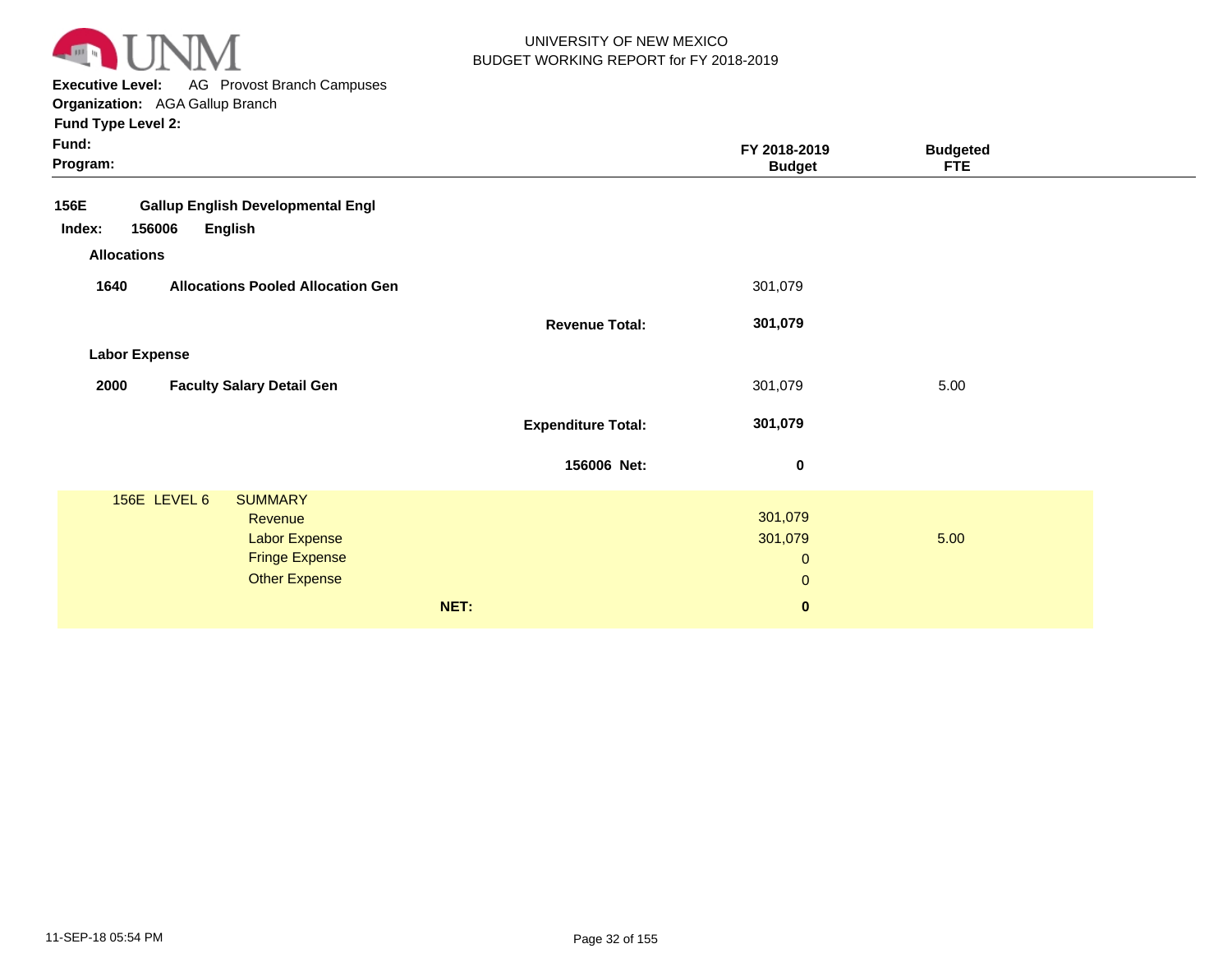

**Executive Level:** AG Provost Branch Campuses **Organization:**  AGA Gallup Branch

| Fund:<br>Program:    |                                               |                           | FY 2018-2019<br><b>Budget</b> | <b>Budgeted</b><br><b>FTE</b> |  |
|----------------------|-----------------------------------------------|---------------------------|-------------------------------|-------------------------------|--|
| 157C                 | <b>Gallup Criminal Justice</b>                |                           |                               |                               |  |
| 157015<br>Index:     | <b>Criminal Justice</b>                       |                           |                               |                               |  |
| <b>Allocations</b>   |                                               |                           |                               |                               |  |
| 1640                 | <b>Allocations Pooled Allocation Gen</b>      |                           | 43,059                        |                               |  |
|                      |                                               | <b>Revenue Total:</b>     | 43,059                        |                               |  |
| <b>Labor Expense</b> |                                               |                           |                               |                               |  |
| 2000                 | <b>Faculty Salary Detail Gen</b>              |                           | 42,049                        | 0.60                          |  |
| <b>Other Expense</b> |                                               |                           |                               |                               |  |
| 31P1                 | <b>Instructional Materials &amp; Supplies</b> |                           | 1,000                         |                               |  |
| <b>80K0</b>          | <b>Banner Tax</b>                             |                           | 10                            |                               |  |
|                      |                                               | <b>Expenditure Total:</b> | 43,059                        |                               |  |
|                      |                                               | 157015 Net:               | $\pmb{0}$                     |                               |  |
|                      | 157C LEVEL 6<br><b>SUMMARY</b>                |                           |                               |                               |  |
|                      | Revenue                                       |                           | 43,059                        |                               |  |
|                      | Labor Expense                                 |                           | 42,049                        | 0.60                          |  |
|                      | <b>Fringe Expense</b>                         |                           | $\pmb{0}$                     |                               |  |
|                      | <b>Other Expense</b>                          |                           | 1,010                         |                               |  |
|                      |                                               | NET:                      | $\pmb{0}$                     |                               |  |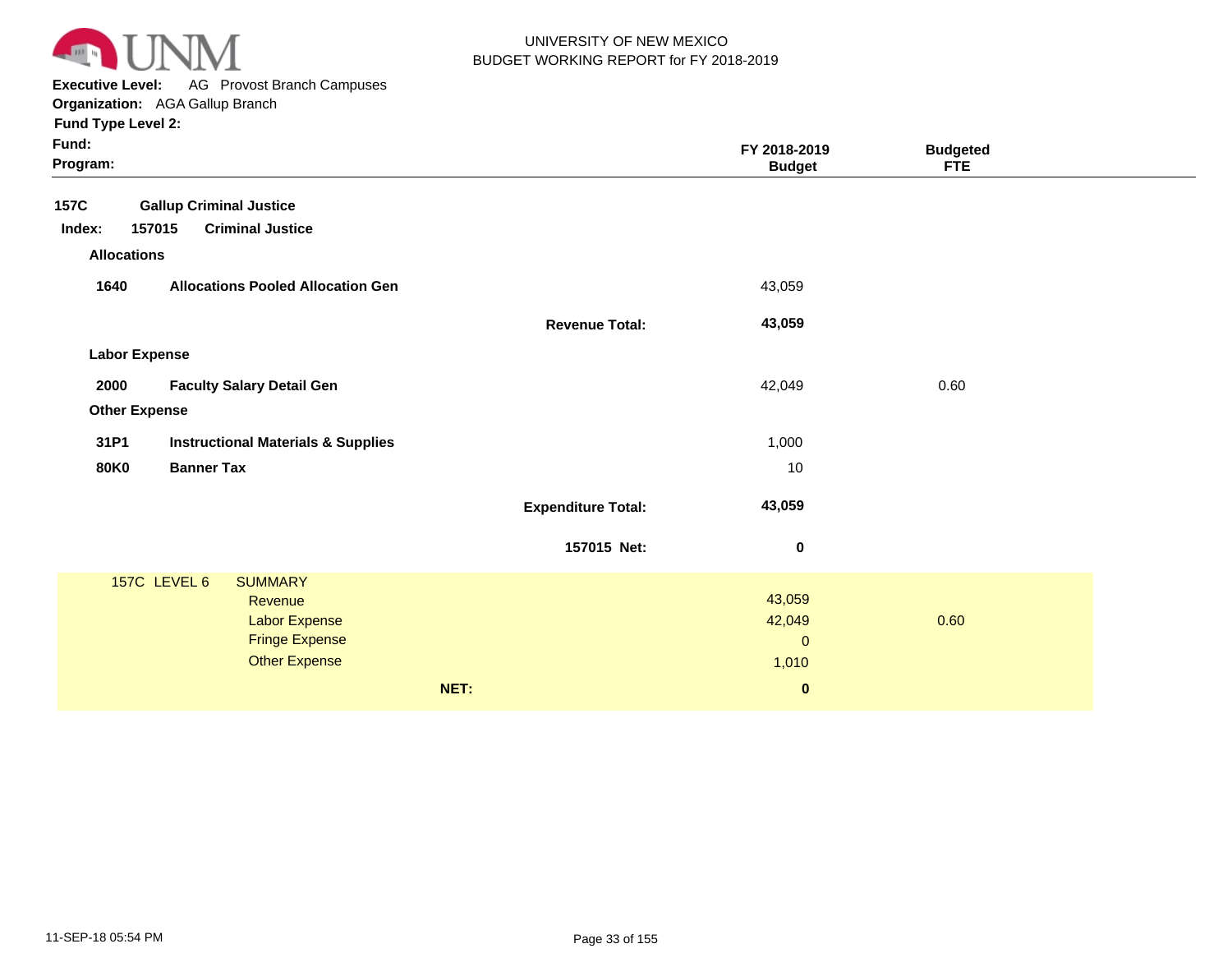

**Executive Level:** AG Provost Branch Campuses

|                      | <b>Organization:</b> AGA Gallup Branch        |                       |                               |                               |  |
|----------------------|-----------------------------------------------|-----------------------|-------------------------------|-------------------------------|--|
| Fund Type Level 2:   |                                               |                       |                               |                               |  |
| Fund:<br>Program:    |                                               |                       | FY 2018-2019<br><b>Budget</b> | <b>Budgeted</b><br><b>FTE</b> |  |
| <b>157D</b>          | <b>Gallup Education</b>                       |                       |                               |                               |  |
| Index:               | 157016<br><b>Education</b>                    |                       |                               |                               |  |
| <b>Allocations</b>   |                                               |                       |                               |                               |  |
| 1640                 | <b>Allocations Pooled Allocation Gen</b>      |                       | 67,161                        |                               |  |
|                      |                                               | <b>Revenue Total:</b> | 67,161                        |                               |  |
| <b>Labor Expense</b> |                                               |                       |                               |                               |  |
| 2000                 | <b>Faculty Salary Detail Gen</b>              |                       | 59,258                        | 1.00                          |  |
| <b>Other Expense</b> |                                               |                       |                               |                               |  |
| 3100                 | <b>Office Supplies General</b>                |                       | 1,500                         |                               |  |
| 3131                 | <b>Video Tapes</b>                            |                       | 500                           |                               |  |
| 31P0                 | <b>Training Materials Supplies Gen</b>        |                       | 750                           |                               |  |
| 31P1                 | <b>Instructional Materials &amp; Supplies</b> |                       | 750                           |                               |  |
| 3800                 | In State Travel Gen                           |                       | 500                           |                               |  |
| 3820                 | Out Of State Travel Gen                       |                       | 1,500                         |                               |  |
| 38A0                 | <b>Motor Pool Rental Gen</b>                  |                       | 250                           |                               |  |
| 6020                 | <b>Long Distance Gen</b>                      |                       | 100                           |                               |  |
| 6370                 | <b>Printing/Copying/Binding Gen</b>           |                       | 475                           |                               |  |
| 63C0                 | <b>Copying Gen</b>                            |                       | 1,500                         |                               |  |
| <b>80K0</b>          | <b>Banner Tax</b>                             |                       | 78                            |                               |  |

**Expenditure Total: 67,161** 

 **0** 

**157016 Net:**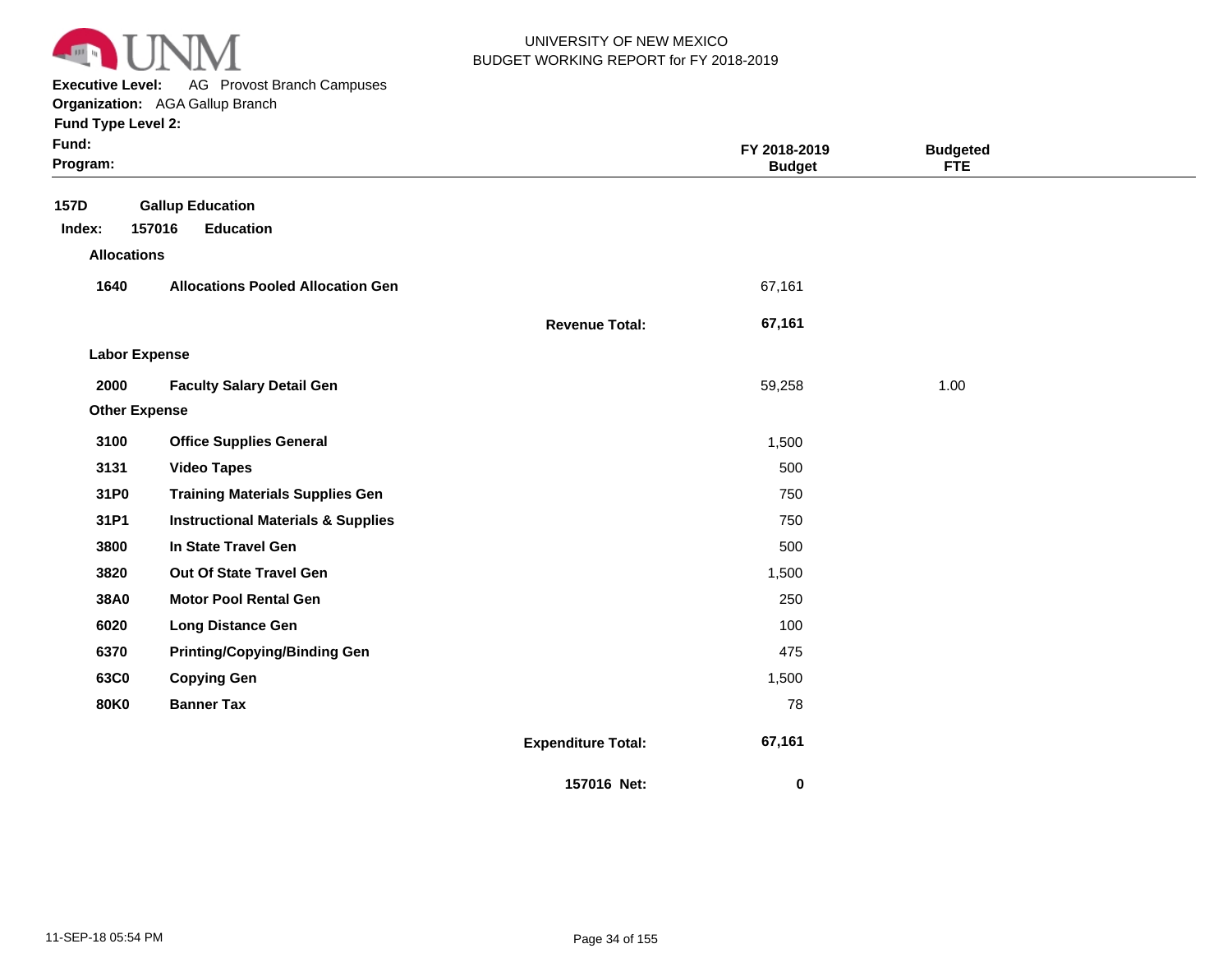

**Executive Level:** AG Provost Branch Campuses **Organization:**  AGA Gallup Branch

| Fund:<br>Program: |                          |                                                                                             |                           | FY 2018-2019<br><b>Budget</b>            | <b>Budgeted</b><br><b>FTE</b> |  |
|-------------------|--------------------------|---------------------------------------------------------------------------------------------|---------------------------|------------------------------------------|-------------------------------|--|
| <b>157D</b>       | <b>Gallup Education</b>  |                                                                                             |                           |                                          |                               |  |
| Index:            | 157028                   | <b>Gallup Intramural Basketball</b>                                                         |                           |                                          |                               |  |
|                   | <b>Operating Revenue</b> |                                                                                             |                           |                                          |                               |  |
| 07Z0              |                          | <b>Other Sales and Service Revenue</b>                                                      |                           | 2,000                                    |                               |  |
|                   |                          |                                                                                             | <b>Revenue Total:</b>     | 2,000                                    |                               |  |
|                   | <b>Other Expense</b>     |                                                                                             |                           |                                          |                               |  |
| 37Z0              |                          | <b>Other Supply Costs Gen</b>                                                               |                           | 2,000                                    |                               |  |
|                   |                          |                                                                                             | <b>Expenditure Total:</b> | 2,000                                    |                               |  |
|                   |                          |                                                                                             | 157028 Net:               | $\pmb{0}$                                |                               |  |
|                   | 157D LEVEL 6             | <b>SUMMARY</b><br>Revenue<br>Labor Expense<br><b>Fringe Expense</b><br><b>Other Expense</b> |                           | 69,161<br>59,258<br>$\mathbf 0$<br>9,903 | 1.00                          |  |
|                   |                          |                                                                                             | NET:                      | $\bf{0}$                                 |                               |  |
|                   |                          |                                                                                             |                           |                                          |                               |  |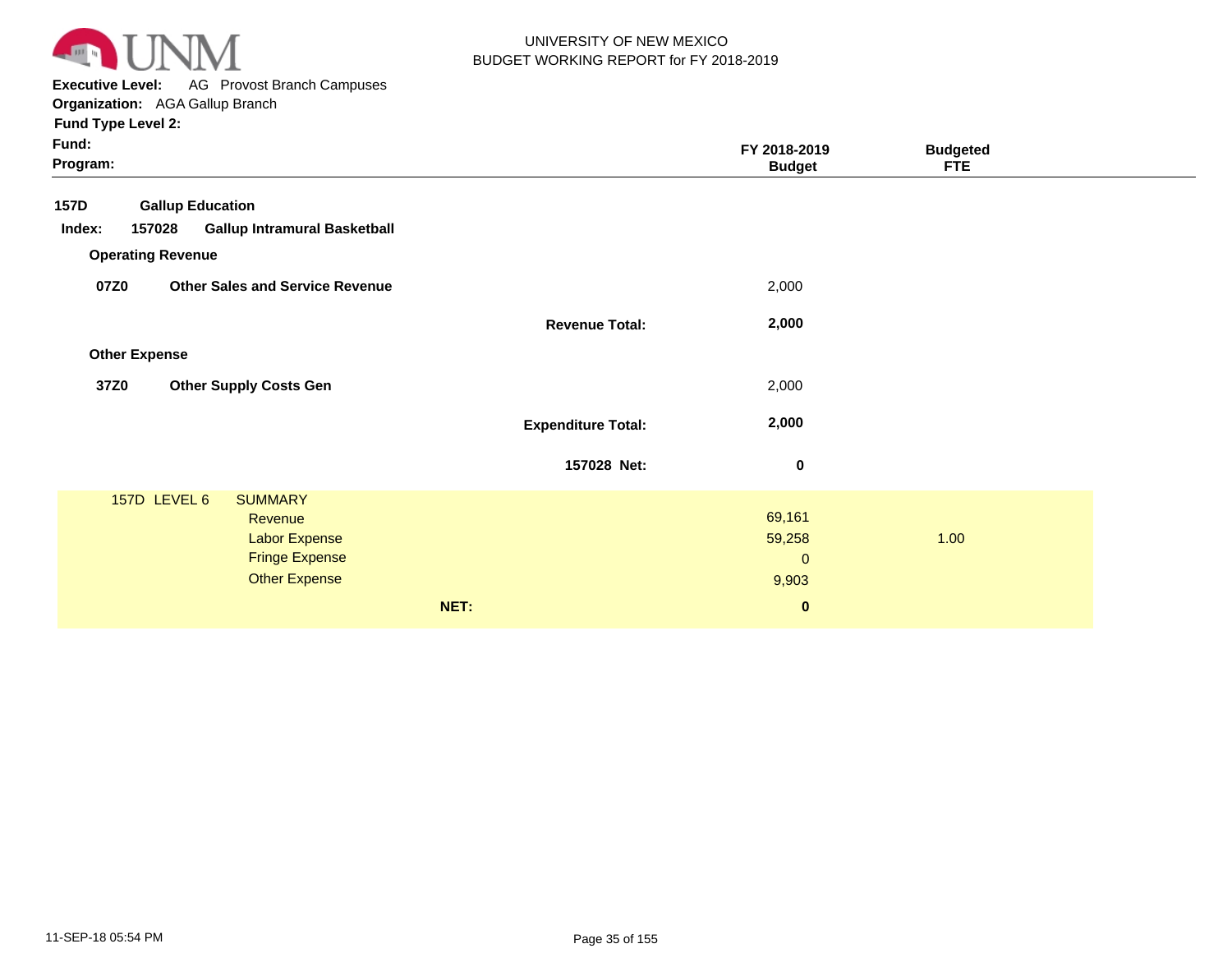

**Executive Level:** AG Provost Branch Campuses

**Organization:**  AGA Gallup Branch

| <b>Fund Type Level 2:</b> |
|---------------------------|
|---------------------------|

| Fund:<br>Program:    |                                                                                             |                           | FY 2018-2019<br><b>Budget</b> | <b>Budgeted</b><br><b>FTE</b> |  |
|----------------------|---------------------------------------------------------------------------------------------|---------------------------|-------------------------------|-------------------------------|--|
| 162A<br>Index:       | <b>Gallup Financial Aid General Admin</b><br>162001<br><b>Gallup Financial Aid Services</b> |                           |                               |                               |  |
| <b>Allocations</b>   |                                                                                             |                           |                               |                               |  |
| 1640                 | <b>Allocations Pooled Allocation Gen</b>                                                    |                           | 175,303                       |                               |  |
|                      |                                                                                             | <b>Revenue Total:</b>     | 175,303                       |                               |  |
| <b>Labor Expense</b> |                                                                                             |                           |                               |                               |  |
| 2010                 | <b>Advanced Practice Provider</b>                                                           |                           | 62,196                        | 1.00                          |  |
| 2060                 | <b>Support Staff Salary Detail Gen</b>                                                      |                           | 88,899                        | 2.00                          |  |
| <b>20J0</b>          | <b>Student Salaries Gen</b>                                                                 |                           | 1,000                         | 0.05                          |  |
| <b>20L0</b>          | <b>Federal Workstudy Gen</b>                                                                |                           | 4,397                         | 0.23                          |  |
| <b>20NO</b>          | <b>State Workstudy Gen</b>                                                                  |                           | 2,500                         | 0.13                          |  |
| <b>20SA</b>          | <b>Salary Adjustments</b>                                                                   |                           | 1,777                         | 0.00                          |  |
| <b>Other Expense</b> |                                                                                             |                           |                               |                               |  |
| 3100                 | <b>Office Supplies General</b>                                                              |                           | 4,000                         |                               |  |
| 3150                 | <b>Computer Supplies &lt;\$5,001</b>                                                        |                           | 1,500                         |                               |  |
| 3180                 | Non Capital Equipment <\$5,001                                                              |                           | 805                           |                               |  |
| 31B0                 | Food F&A Unallowable Gen                                                                    |                           | 500                           |                               |  |
| 31K0                 | <b>Postage Gen</b>                                                                          |                           | 2,500                         |                               |  |
| 3800                 | In State Travel Gen                                                                         |                           | 500                           |                               |  |
| 38A0                 | <b>Motor Pool Rental Gen</b>                                                                |                           | 700                           |                               |  |
| 6020                 | <b>Long Distance Gen</b>                                                                    |                           | 485                           |                               |  |
| 63C0                 | <b>Copying Gen</b>                                                                          |                           | 3,400                         |                               |  |
| <b>80K0</b>          | <b>Banner Tax</b>                                                                           |                           | 144                           |                               |  |
|                      |                                                                                             | <b>Expenditure Total:</b> | 175,303                       |                               |  |
|                      |                                                                                             | 162001 Net:               | 0                             |                               |  |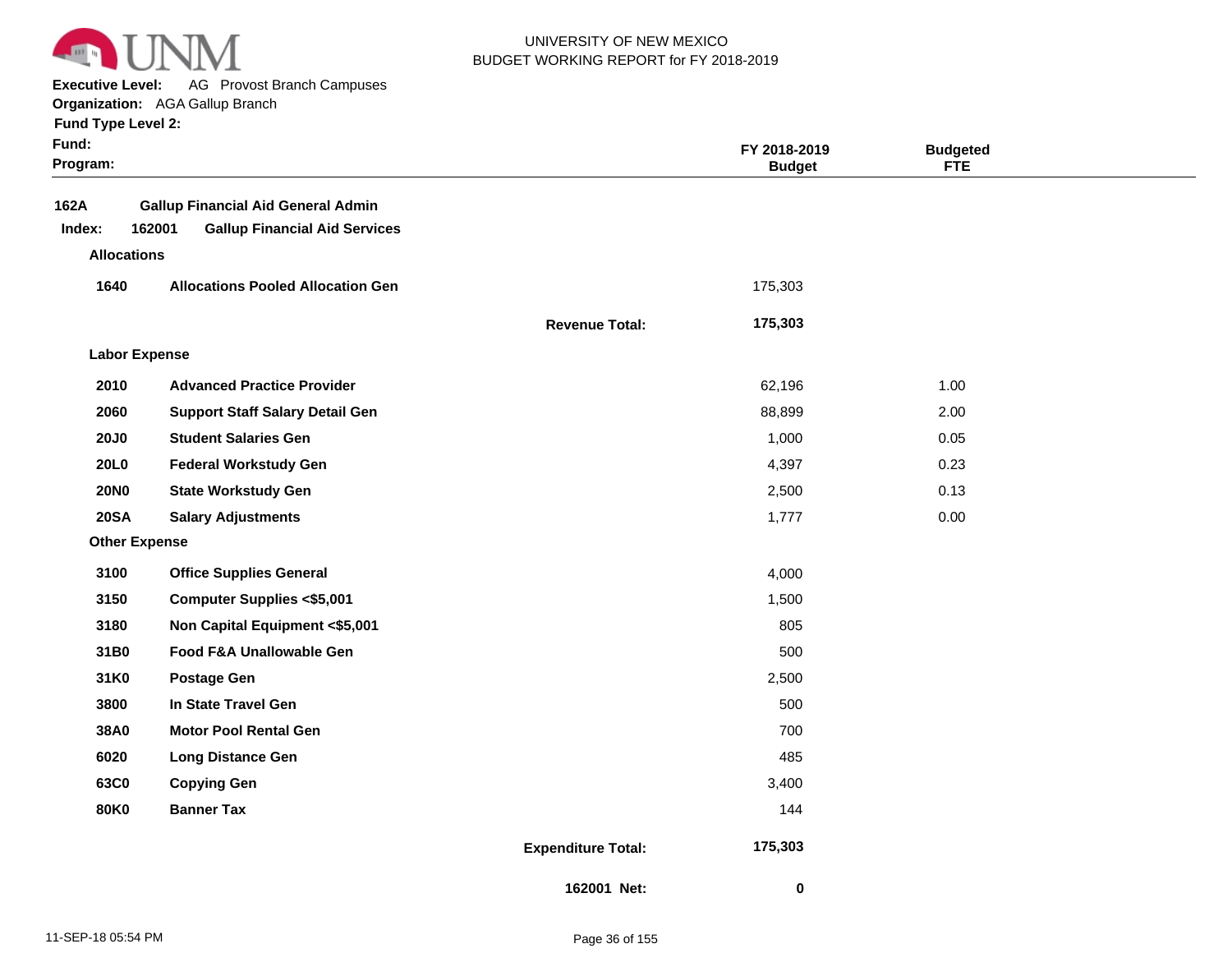

**Executive Level:** AG Provost Branch Campuses **Organization:**  AGA Gallup Branch

**Fund Type Level 2:**

| Fund:<br>Program:                                                                                                                |                           | FY 2018-2019<br><b>Budget</b> | <b>Budgeted</b><br><b>FTE</b> |  |
|----------------------------------------------------------------------------------------------------------------------------------|---------------------------|-------------------------------|-------------------------------|--|
| <b>Gallup Financial Aid General Admin</b><br>162A<br>191900-STUD AID GRAN -General Activ<br>162005<br>Index:<br><b>Transfers</b> |                           |                               |                               |  |
| <b>Trsfr From I G Gen</b><br>1120                                                                                                |                           | 100,000                       |                               |  |
|                                                                                                                                  | <b>Revenue Total:</b>     | 100,000                       |                               |  |
| <b>Other Expense</b>                                                                                                             |                           |                               |                               |  |
| <b>Student Awards Gen</b><br>4020                                                                                                |                           | 100,000                       |                               |  |
|                                                                                                                                  | <b>Expenditure Total:</b> | 100,000                       |                               |  |
|                                                                                                                                  | 162005 Net:               | 0                             |                               |  |

**Account: 1120 Transfer from 164018**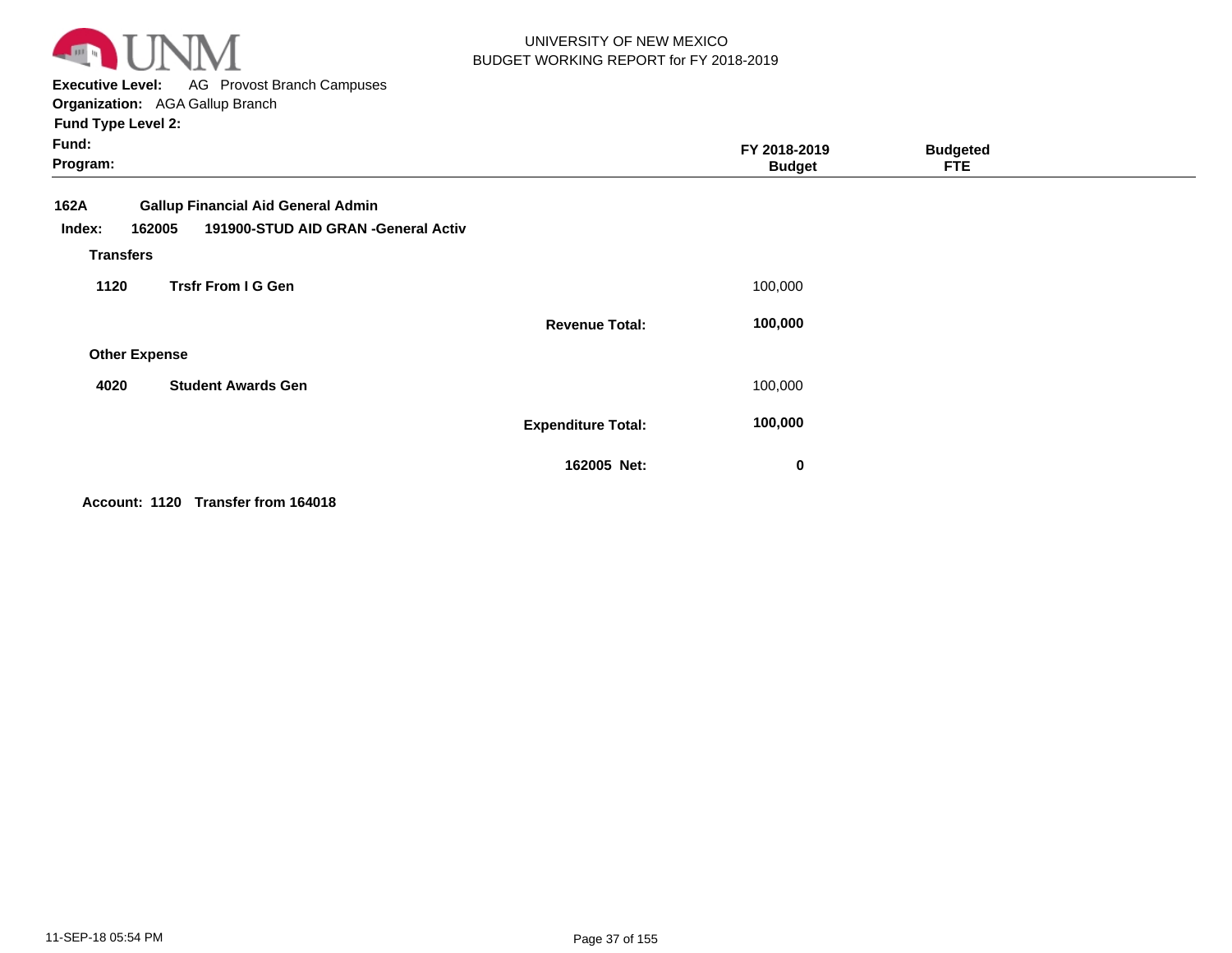

**Executive Level:** AG Provost Branch Campuses **Organization:**  AGA Gallup Branch

| Fund:<br>Program:                                                                                                                 |                           | FY 2018-2019<br><b>Budget</b> | <b>Budgeted</b><br><b>FTE</b> |  |
|-----------------------------------------------------------------------------------------------------------------------------------|---------------------------|-------------------------------|-------------------------------|--|
| <b>Gallup Financial Aid General Admin</b><br>162A<br>124050-0091MILLER ME-GEN<br>162016<br>Index:<br><b>Non Operating Revenue</b> |                           |                               |                               |  |
| <b>Gifts Gen</b><br>1000                                                                                                          |                           | 1,150                         |                               |  |
|                                                                                                                                   | <b>Revenue Total:</b>     | 1,150                         |                               |  |
| <b>Other Expense</b>                                                                                                              |                           |                               |                               |  |
| <b>Student Tuition Fee Expense Gen</b><br>4000                                                                                    |                           | 1,150                         |                               |  |
|                                                                                                                                   | <b>Expenditure Total:</b> | 1,150                         |                               |  |
|                                                                                                                                   | 162016 Net:               | $\bf{0}$                      |                               |  |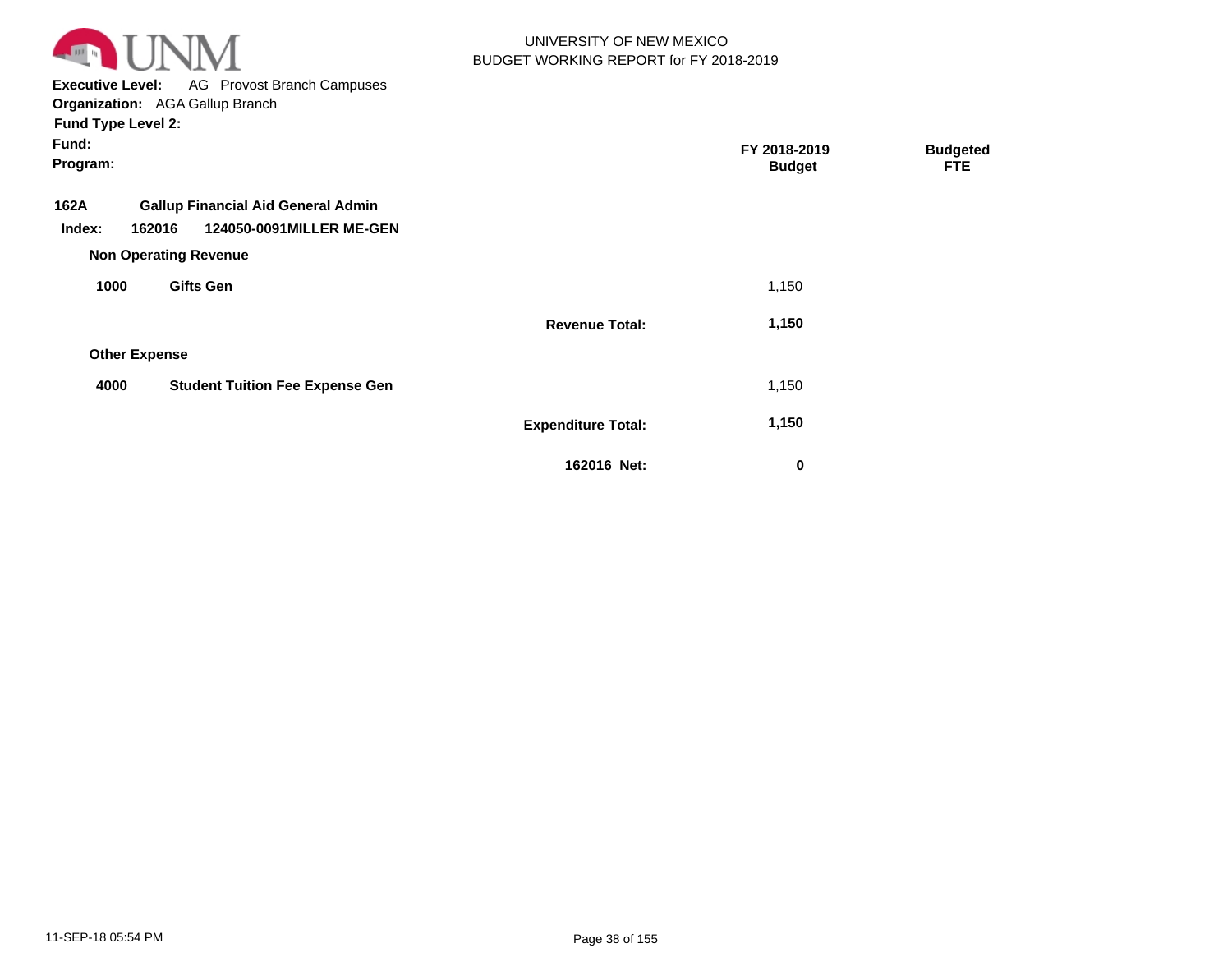

**Executive Level:** AG Provost Branch Campuses **Organization:**  AGA Gallup Branch

|                                                                                                     |                                                              | <b>Budgeted</b><br><b>FTE</b>                                     |                               |
|-----------------------------------------------------------------------------------------------------|--------------------------------------------------------------|-------------------------------------------------------------------|-------------------------------|
| <b>Gallup Financial Aid General Admin</b><br>02178-Palmer, Julia Memorial Schola                    |                                                              |                                                                   |                               |
|                                                                                                     | 1,000                                                        |                                                                   |                               |
|                                                                                                     | 1,000                                                        |                                                                   |                               |
|                                                                                                     |                                                              |                                                                   |                               |
| <b>Scholarships Fellowships Gen</b>                                                                 | 1,000                                                        |                                                                   |                               |
|                                                                                                     | 1,000                                                        |                                                                   |                               |
|                                                                                                     | $\mathbf 0$                                                  |                                                                   |                               |
| <b>SUMMARY</b><br>Revenue<br>Labor Expense<br><b>Fringe Expense</b><br><b>Other Expense</b><br>NET: | 277,453<br>160,769<br>$\mathbf{0}$<br>116,684<br>$\mathbf 0$ | 3.41                                                              |                               |
|                                                                                                     |                                                              | <b>Revenue Total:</b><br><b>Expenditure Total:</b><br>162026 Net: | FY 2018-2019<br><b>Budget</b> |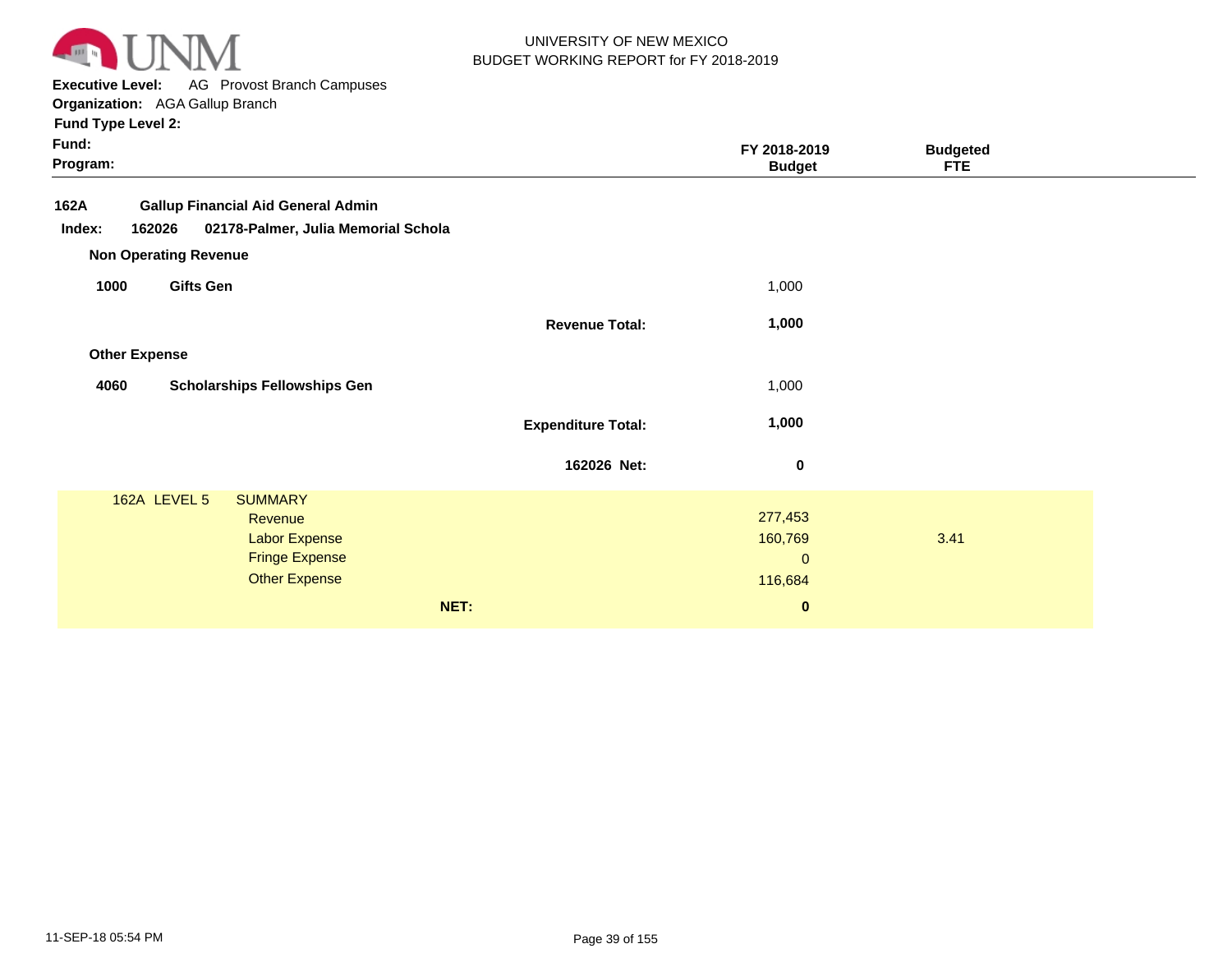

**Executive Level:** AG Provost Branch Campuses

**Organization:**  AGA Gallup Branch

| Fund:<br>Program:                                                                                    |                       | FY 2018-2019<br><b>Budget</b> | <b>Budgeted</b><br><b>FTE</b> |  |
|------------------------------------------------------------------------------------------------------|-----------------------|-------------------------------|-------------------------------|--|
| <b>Gallup Business Office Accounting</b><br>164B<br><b>Gallup Summer Tuition</b><br>Index:<br>164001 |                       |                               |                               |  |
| <b>Allocations</b>                                                                                   |                       |                               |                               |  |
| 1640<br><b>Allocations Pooled Allocation Gen</b><br><b>Operating Revenue</b>                         |                       | (97, 353)                     |                               |  |
| <b>Resident Ft Gen</b><br>0120                                                                       |                       | 75,184                        |                               |  |
| 0180<br><b>Resident Pt Gen</b>                                                                       |                       | 40,788                        |                               |  |
| 01Y1<br><b>Uncollectible Tuition</b>                                                                 |                       | (18, 619)                     |                               |  |
|                                                                                                      | <b>Revenue Total:</b> | $\bf{0}$                      |                               |  |
|                                                                                                      | 164001 Net:           | 0                             |                               |  |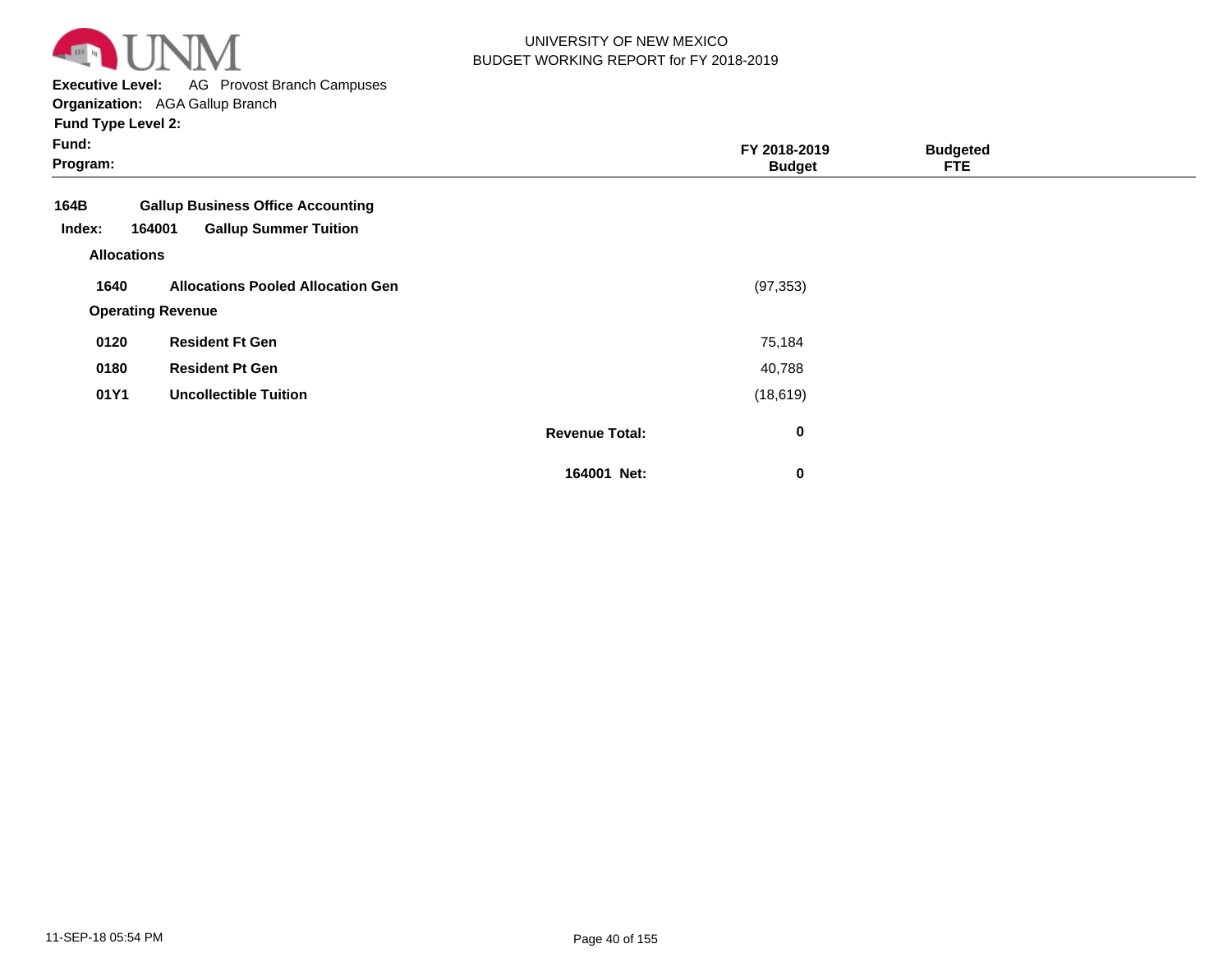

**Executive Level:** AG Provost Branch Campuses **Organization:**  AGA Gallup Branch

**Fund Type Level 2:**

| Fund:<br>Program:                              |                                                                         |                       | FY 2018-2019<br><b>Budget</b> | <b>Budgeted</b><br><b>FTE</b> |  |
|------------------------------------------------|-------------------------------------------------------------------------|-----------------------|-------------------------------|-------------------------------|--|
| 164B<br>164002<br>Index:<br><b>Allocations</b> | <b>Gallup Business Office Accounting</b><br><b>Transfer to BR&amp;R</b> |                       |                               |                               |  |
| 1640<br><b>Transfers</b>                       | <b>Allocations Pooled Allocation Gen</b>                                |                       | 563,335                       |                               |  |
| 1240                                           | <b>Trsfr To Plant Fund Minor Gen</b>                                    |                       | (60, 652)                     |                               |  |
| <b>12C0</b>                                    | <b>Trsfr To Renewal Replacement Gen</b>                                 |                       | (502, 683)                    |                               |  |
|                                                |                                                                         | <b>Revenue Total:</b> | 0                             |                               |  |
|                                                |                                                                         | 164002 Net:           | $\bf{0}$                      |                               |  |

Account: 1240 transfer goes to 164046 **12C0 Transfer goes to 151081 Account:**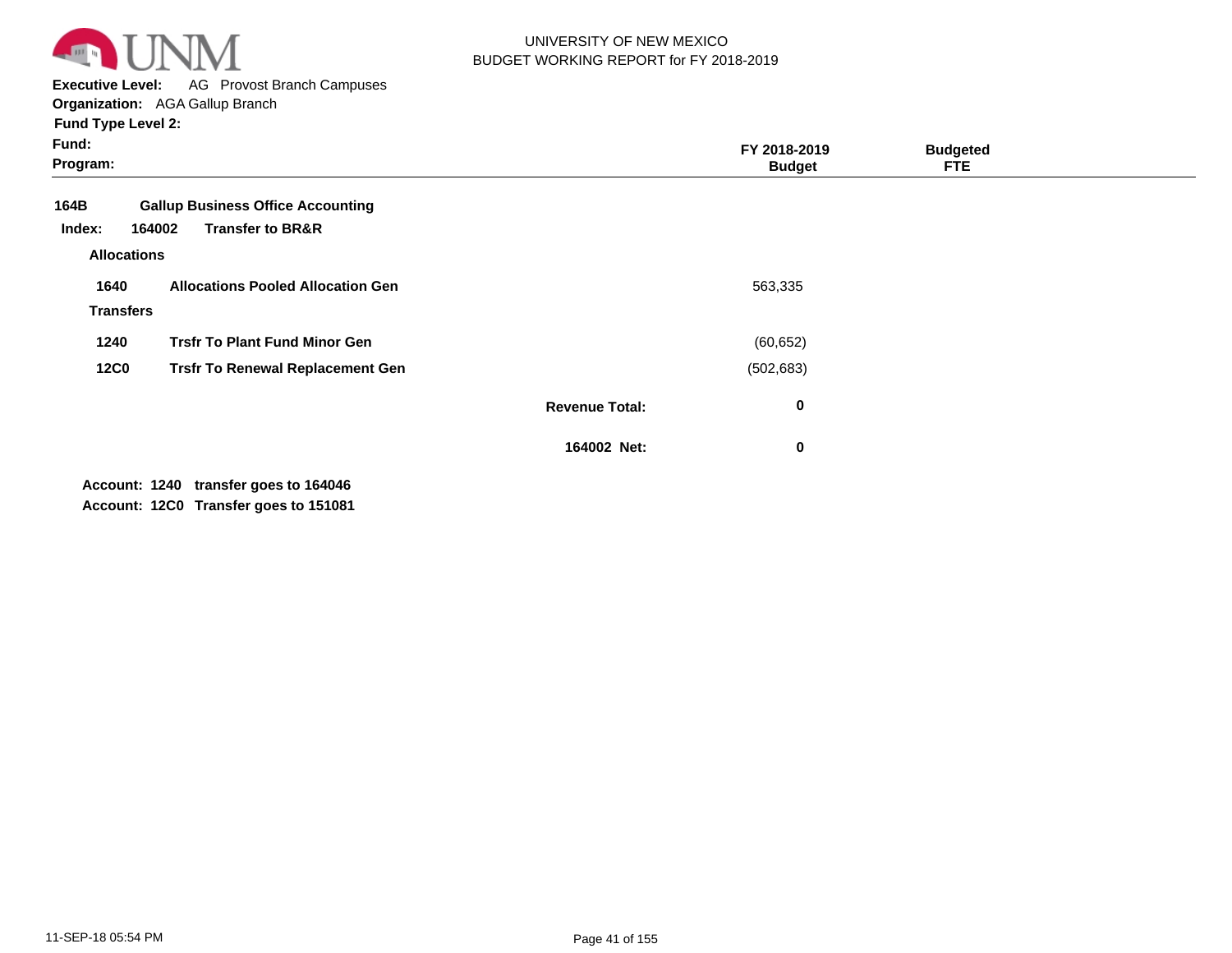

**Executive Level:** AG Provost Branch Campuses

| <b>Fund Type Level 2:</b> |  |
|---------------------------|--|
|---------------------------|--|

| ×<br>× |  |
|--------|--|
|--------|--|

| Fund:<br>Program:  |                                          |                       | FY 2018-2019<br><b>Budget</b> | <b>Budgeted</b><br><b>FTE</b> |  |
|--------------------|------------------------------------------|-----------------------|-------------------------------|-------------------------------|--|
| 164B               | <b>Gallup Business Office Accounting</b> |                       |                               |                               |  |
| Index:             | 164004<br><b>Gallup Fall Tuition</b>     |                       |                               |                               |  |
| <b>Allocations</b> |                                          |                       |                               |                               |  |
| 1640               | <b>Allocations Pooled Allocation Gen</b> |                       | (1, 243, 805)                 |                               |  |
|                    | <b>Operating Revenue</b>                 |                       |                               |                               |  |
| 0120               | <b>Resident Ft Gen</b>                   |                       | 833,182                       |                               |  |
| 0180               | <b>Resident Pt Gen</b>                   |                       | 437,392                       |                               |  |
| 01E0               | <b>Nonresident Ft Gen</b>                |                       | 26,749                        |                               |  |
| 01K0               | <b>Nonresident Pt Gen</b>                |                       | 14,320                        |                               |  |
| 01W1               | <b>Senior Citizens</b>                   |                       | (2, 433)                      |                               |  |
| 01Y1               | <b>Uncollectible Tuition</b>             |                       | (40, 586)                     |                               |  |
| 01Z1               | <b>High School Dual Credit Waiver</b>    |                       | (24, 819)                     |                               |  |
|                    |                                          | <b>Revenue Total:</b> | $\bf{0}$                      |                               |  |
|                    |                                          | 164004 Net:           | $\mathbf 0$                   |                               |  |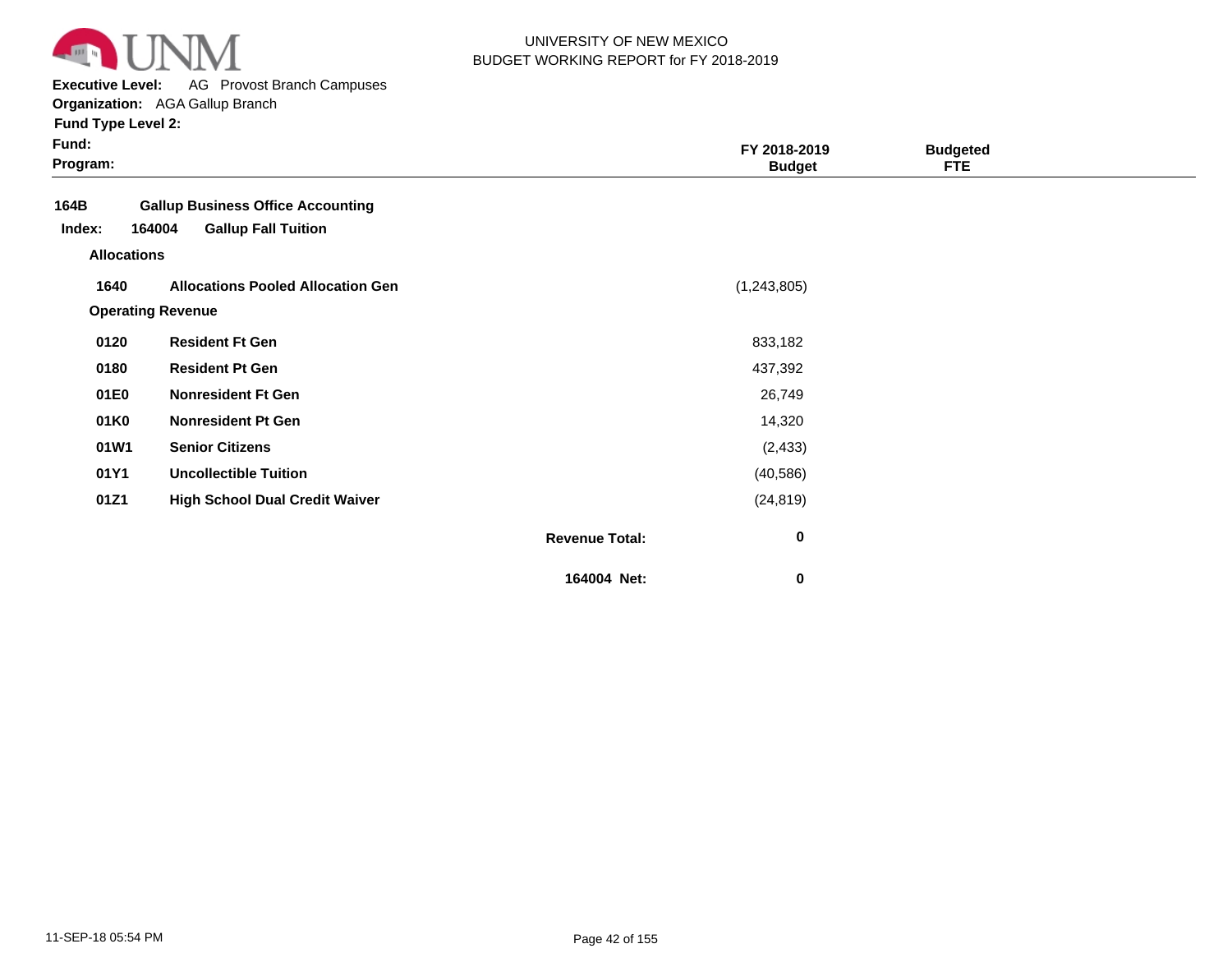

**Executive Level:** AG Provost Branch Campuses

| <b>Fund Type Level 2:</b> |  |
|---------------------------|--|
|---------------------------|--|

| Fund:<br>Program:  |                                          |                       | FY 2018-2019<br><b>Budget</b> | <b>Budgeted</b><br><b>FTE</b> |  |
|--------------------|------------------------------------------|-----------------------|-------------------------------|-------------------------------|--|
| 164B               | <b>Gallup Business Office Accounting</b> |                       |                               |                               |  |
| Index:             | <b>Gallup Spring Tuition</b><br>164005   |                       |                               |                               |  |
| <b>Allocations</b> |                                          |                       |                               |                               |  |
| 1640               | <b>Allocations Pooled Allocation Gen</b> |                       | (1, 186, 830)                 |                               |  |
|                    | <b>Operating Revenue</b>                 |                       |                               |                               |  |
| 0120               | <b>Resident Ft Gen</b>                   |                       | 707,775                       |                               |  |
| 0180               | <b>Resident Pt Gen</b>                   |                       | 441,225                       |                               |  |
| 01E0               | <b>Nonresident Ft Gen</b>                |                       | 35,666                        |                               |  |
| 01K0               | <b>Nonresident Pt Gen</b>                |                       | 23,404                        |                               |  |
| 01W1               | <b>Senior Citizens</b>                   |                       | (4,799)                       |                               |  |
| 01W5               | <b>Prior Year Tuition Adjustments</b>    |                       | (50)                          |                               |  |
| 01Z1               | <b>High School Dual Credit Waiver</b>    |                       | (16, 391)                     |                               |  |
|                    |                                          | <b>Revenue Total:</b> | $\bf{0}$                      |                               |  |
|                    |                                          | 164005 Net:           | 0                             |                               |  |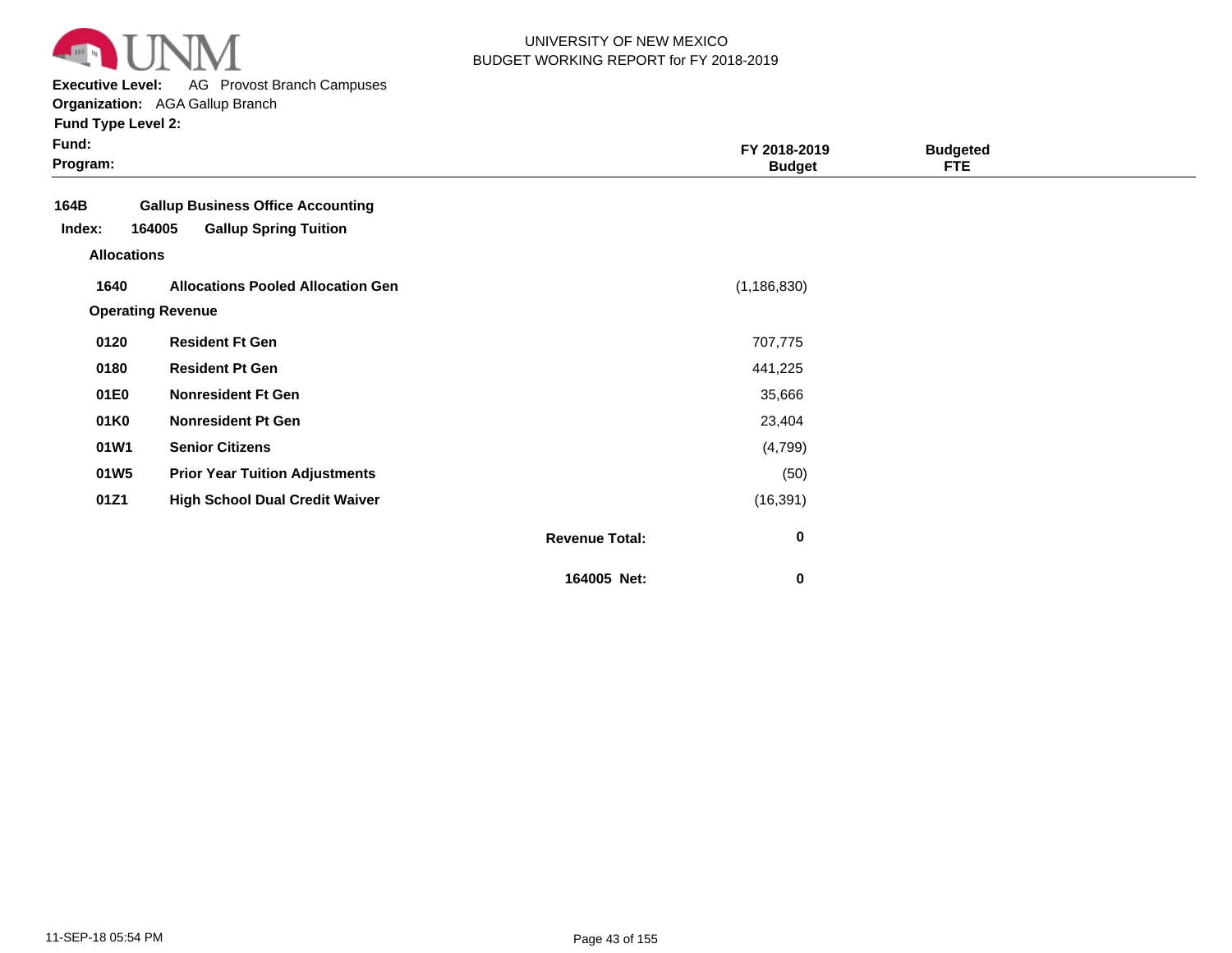

**Executive Level:** AG Provost Branch Campuses

**Organization:**  AGA Gallup Branch

| Fund:<br>Program:  |                                          |                       | FY 2018-2019<br><b>Budget</b> | <b>Budgeted</b><br><b>FTE</b> |  |
|--------------------|------------------------------------------|-----------------------|-------------------------------|-------------------------------|--|
| 164B               | <b>Gallup Business Office Accounting</b> |                       |                               |                               |  |
| Index:             | <b>Miscellaneous Revenues</b><br>164006  |                       |                               |                               |  |
| <b>Allocations</b> |                                          |                       |                               |                               |  |
| 1640               | <b>Allocations Pooled Allocation Gen</b> |                       | (5,000)                       |                               |  |
|                    | <b>Operating Revenue</b>                 |                       |                               |                               |  |
| 07Z0               | <b>Other Sales and Service Revenue</b>   |                       | 5,000                         |                               |  |
|                    |                                          | <b>Revenue Total:</b> | $\bf{0}$                      |                               |  |
|                    |                                          | 164006 Net:           | $\bf{0}$                      |                               |  |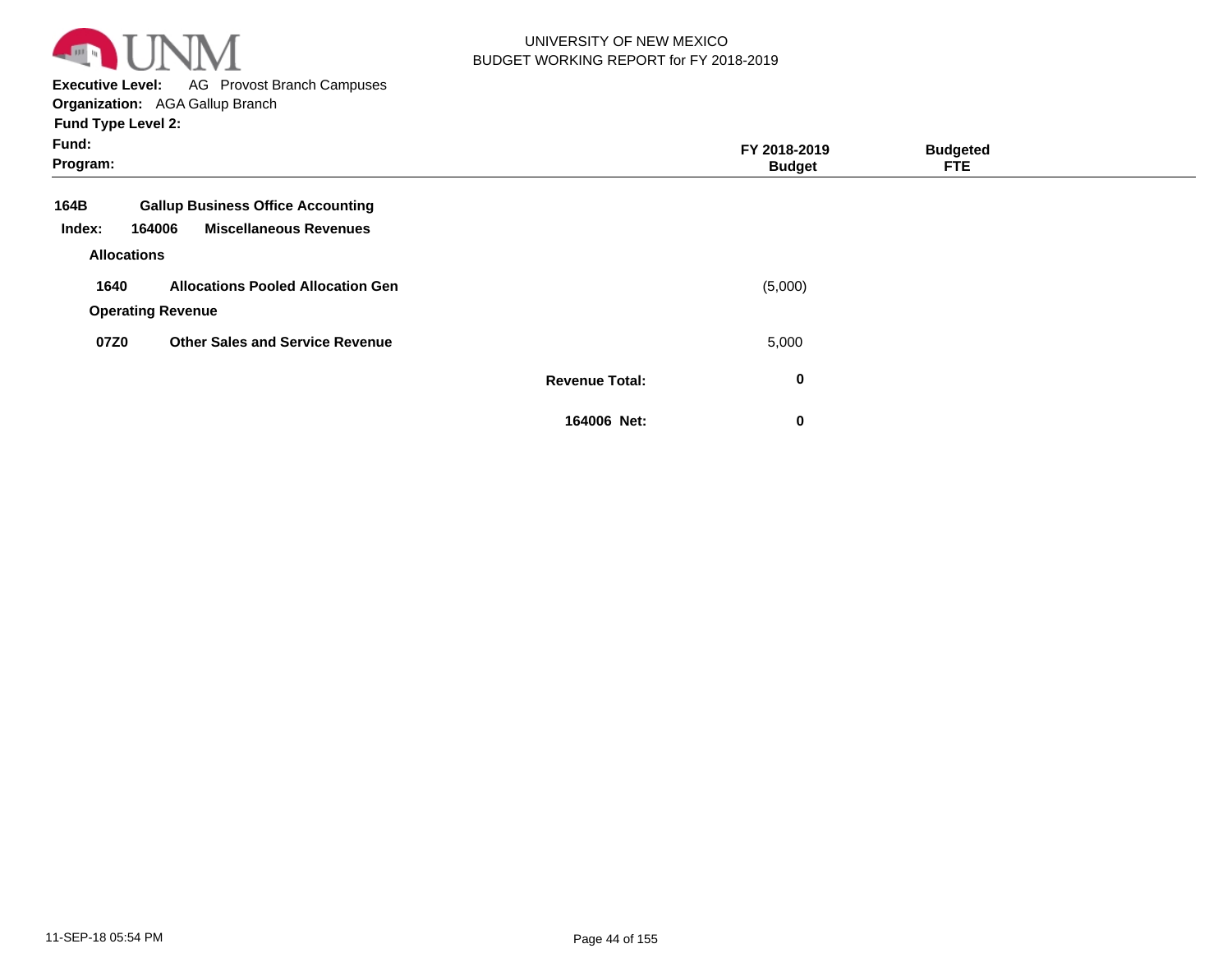

**Executive Level:** AG Provost Branch Campuses

**Organization:**  AGA Gallup Branch

| Fund:<br>Program: |                          |                                          |                       | FY 2018-2019<br><b>Budget</b> | <b>Budgeted</b><br><b>FTE</b> |  |
|-------------------|--------------------------|------------------------------------------|-----------------------|-------------------------------|-------------------------------|--|
| 164B              |                          | <b>Gallup Business Office Accounting</b> |                       |                               |                               |  |
| Index:            | 164008                   | <b>Testing Fee Revenues</b>              |                       |                               |                               |  |
|                   | <b>Allocations</b>       |                                          |                       |                               |                               |  |
| 1640              |                          | <b>Allocations Pooled Allocation Gen</b> |                       | (5,000)                       |                               |  |
|                   | <b>Operating Revenue</b> |                                          |                       |                               |                               |  |
| 0280              |                          | <b>Testing Fees Gen</b>                  |                       | 5,000                         |                               |  |
|                   |                          |                                          | <b>Revenue Total:</b> | 0                             |                               |  |
|                   |                          |                                          | 164008 Net:           | $\bf{0}$                      |                               |  |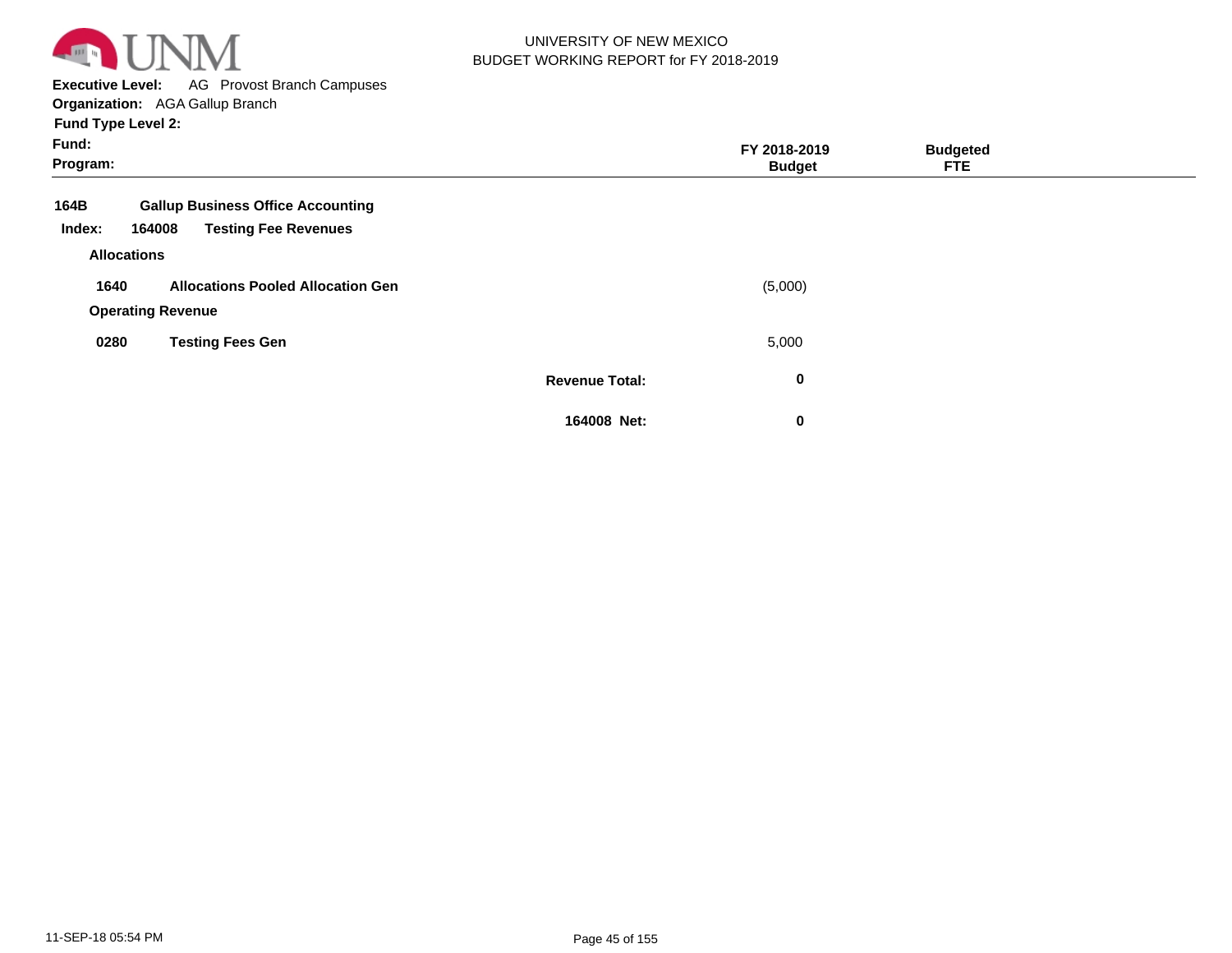

**Executive Level:** AG Provost Branch Campuses

**Organization:**  AGA Gallup Branch

| Fund:<br>Program:  |                                          |                       | FY 2018-2019<br><b>Budget</b> | <b>Budgeted</b><br><b>FTE</b> |  |
|--------------------|------------------------------------------|-----------------------|-------------------------------|-------------------------------|--|
| 164B               | <b>Gallup Business Office Accounting</b> |                       |                               |                               |  |
| Index:<br>164009   | 190126-DISTRICT TAX L-Crosswalk Uni      |                       |                               |                               |  |
| <b>Allocations</b> |                                          |                       |                               |                               |  |
| 1640               | <b>Allocations Pooled Allocation Gen</b> |                       | (848, 400)                    |                               |  |
|                    | <b>Non Operating Revenue</b>             |                       |                               |                               |  |
| 07A0               | <b>Local Appropriations Gen</b>          |                       | 848,400                       |                               |  |
|                    |                                          | <b>Revenue Total:</b> | 0                             |                               |  |
|                    |                                          | 164009 Net:           | 0                             |                               |  |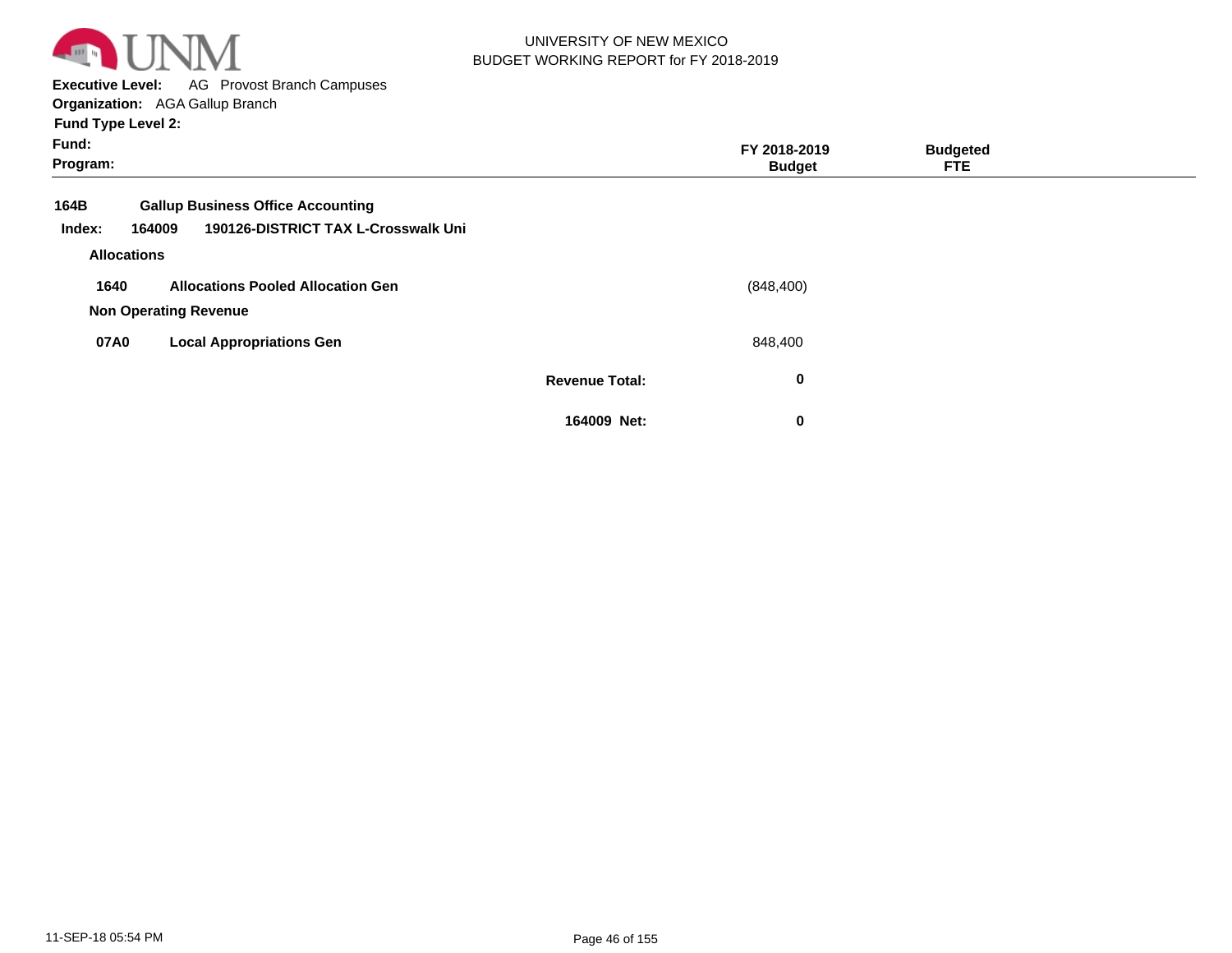

**Executive Level:** AG Provost Branch Campuses

**Organization:**  AGA Gallup Branch

| Fund:<br>Program:  |                                                                                       |                       | FY 2018-2019<br><b>Budget</b> | <b>Budgeted</b><br><b>FTE</b> |  |
|--------------------|---------------------------------------------------------------------------------------|-----------------------|-------------------------------|-------------------------------|--|
| 164B<br>Index:     | <b>Gallup Business Office Accounting</b><br>164011<br><b>Application Fee Revenues</b> |                       |                               |                               |  |
| <b>Allocations</b> |                                                                                       |                       |                               |                               |  |
| 1640               | <b>Allocations Pooled Allocation Gen</b>                                              |                       | (10,000)                      |                               |  |
|                    | <b>Operating Revenue</b>                                                              |                       |                               |                               |  |
| 0210               | <b>Application Fees Gen</b>                                                           |                       | 10,000                        |                               |  |
|                    |                                                                                       | <b>Revenue Total:</b> | 0                             |                               |  |
|                    |                                                                                       | 164011 Net:           | 0                             |                               |  |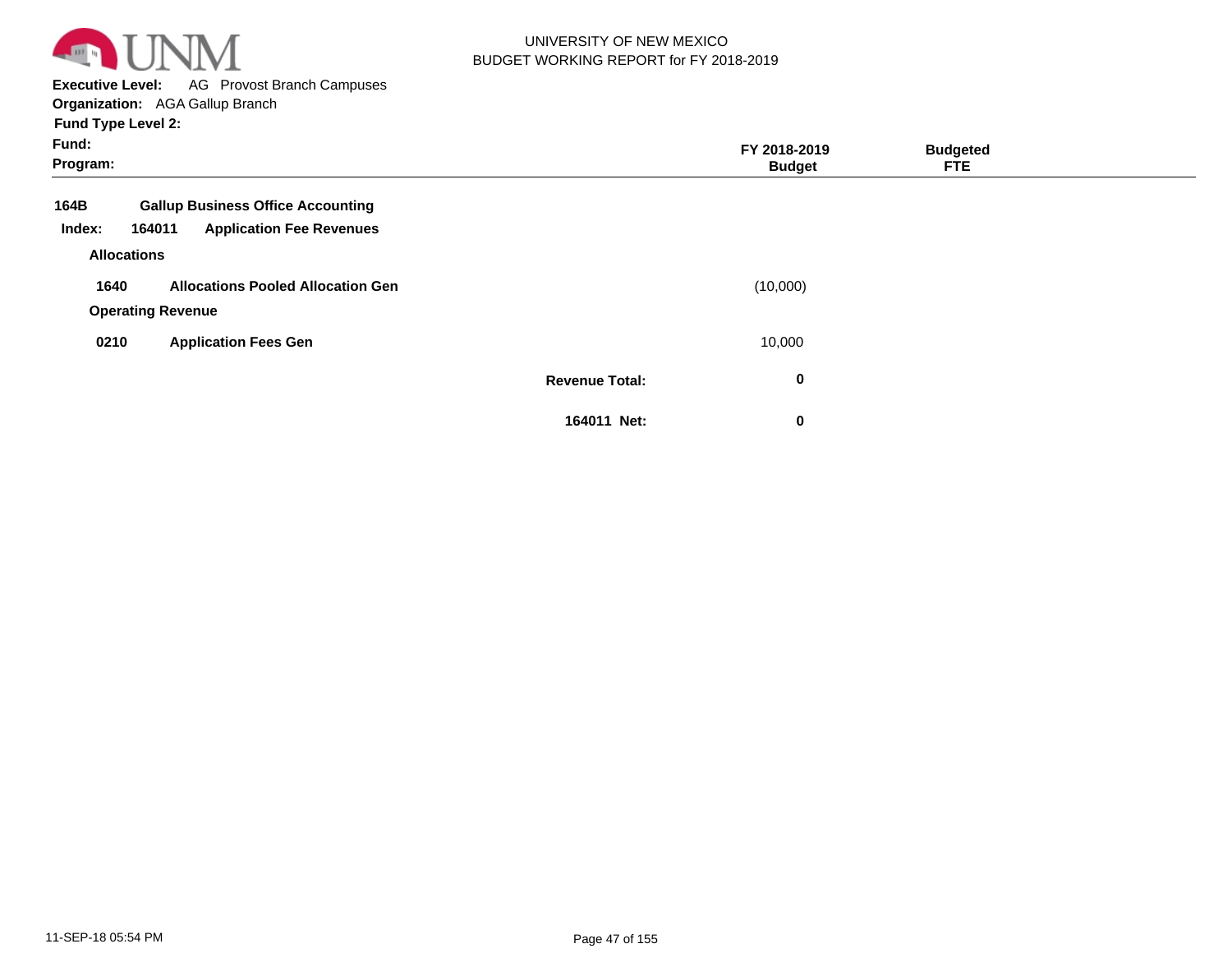

**Executive Level:** AG Provost Branch Campuses **Organization:**  AGA Gallup Branch

| Fund:<br>Program:  |                                          |                       | FY 2018-2019<br><b>Budget</b> | <b>Budgeted</b><br><b>FTE</b> |  |
|--------------------|------------------------------------------|-----------------------|-------------------------------|-------------------------------|--|
| 164B               | <b>Gallup Business Office Accounting</b> |                       |                               |                               |  |
| Index:             | <b>Gallup Mil Levy</b><br>164014         |                       |                               |                               |  |
| <b>Allocations</b> |                                          |                       |                               |                               |  |
| 1640               | <b>Allocations Pooled Allocation Gen</b> |                       | (1,640,000)                   |                               |  |
|                    | <b>Non Operating Revenue</b>             |                       |                               |                               |  |
| 07A0               | <b>Local Appropriations Gen</b>          |                       | 1,640,000                     |                               |  |
|                    |                                          | <b>Revenue Total:</b> | 0                             |                               |  |
|                    |                                          | 164014 Net:           | 0                             |                               |  |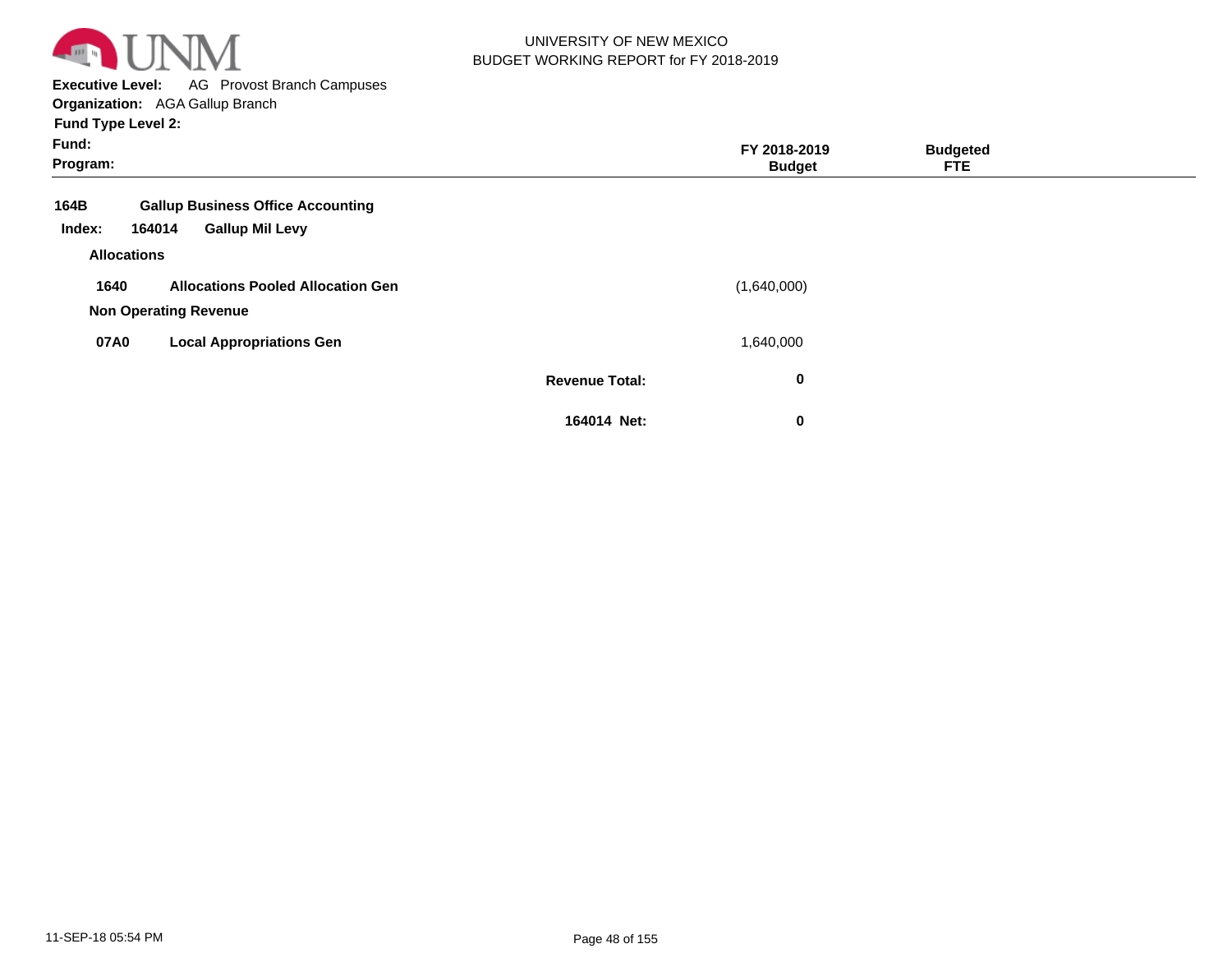

**Executive Level:** AG Provost Branch Campuses **Organization:**  AGA Gallup Branch

**Fund Type Level 2:**

| Fund:<br>Program:                              |                                                                            |                       | FY 2018-2019<br><b>Budget</b> | <b>Budgeted</b><br><b>FTE</b> |  |
|------------------------------------------------|----------------------------------------------------------------------------|-----------------------|-------------------------------|-------------------------------|--|
| 164B<br>164018<br>Index:<br><b>Allocations</b> | <b>Gallup Business Office Accounting</b><br><b>Transfer to Student Aid</b> |                       |                               |                               |  |
| 1640<br><b>Transfers</b>                       | <b>Allocations Pooled Allocation Gen</b>                                   |                       | 100,000                       |                               |  |
| <b>11L0</b>                                    | <b>Trsfr To Student Aid Gen</b>                                            |                       | (100,000)                     |                               |  |
|                                                |                                                                            | <b>Revenue Total:</b> | $\bf{0}$                      |                               |  |
|                                                |                                                                            | 164018 Net:           | $\bf{0}$                      |                               |  |

**Account: 11L0 Transfer to 162005**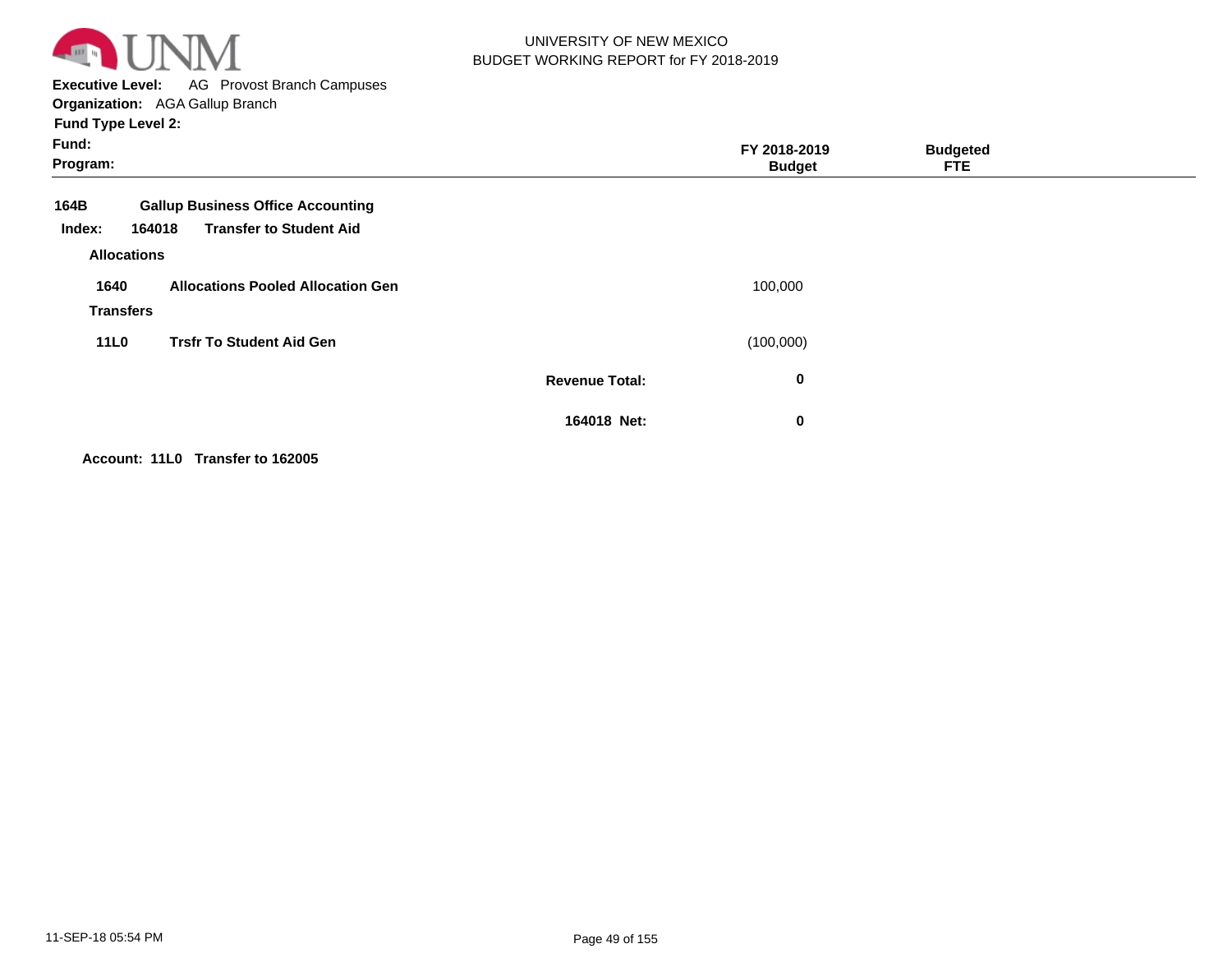

**Executive Level:** AG Provost Branch Campuses

**Organization:**  AGA Gallup Branch

| Fund:<br>Program: |                                           |                       | FY 2018-2019<br><b>Budget</b> | <b>Budgeted</b><br><b>FTE</b> |  |
|-------------------|-------------------------------------------|-----------------------|-------------------------------|-------------------------------|--|
| 164B              | <b>Gallup Business Office Accounting</b>  |                       |                               |                               |  |
| Index:            | <b>Facility Rental Revenues</b><br>164021 |                       |                               |                               |  |
|                   | <b>Allocations</b>                        |                       |                               |                               |  |
| 1640              | <b>Allocations Pooled Allocation Gen</b>  |                       | (40,000)                      |                               |  |
|                   | <b>Operating Revenue</b>                  |                       |                               |                               |  |
| 08A0              | <b>Lease Rental Income Gen</b>            |                       | 40,000                        |                               |  |
|                   |                                           | <b>Revenue Total:</b> | 0                             |                               |  |
|                   |                                           | 164021 Net:           | 0                             |                               |  |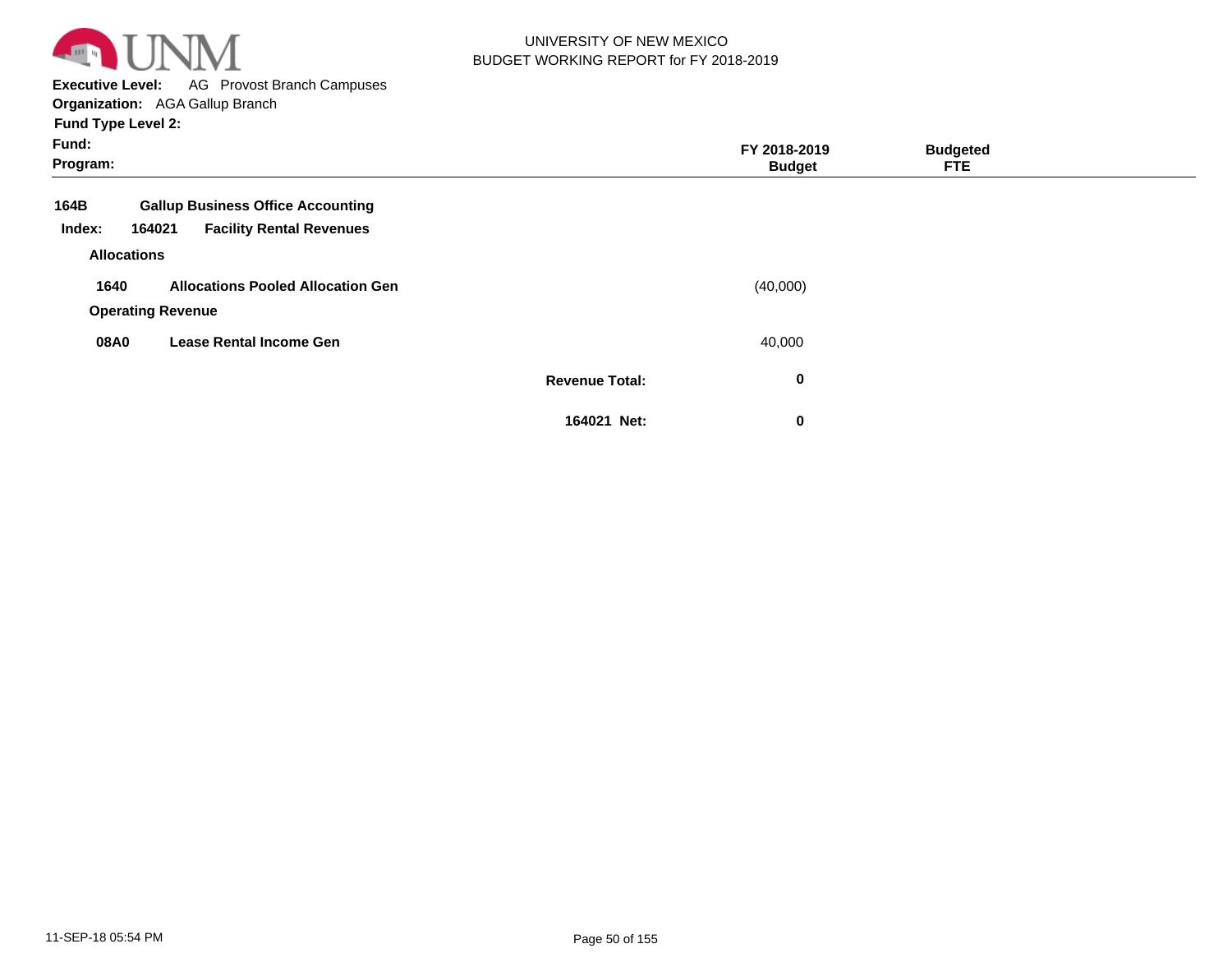

**Executive Level:** AG Provost Branch Campuses **Organization:**  AGA Gallup Branch

| Fund:<br>Program:          |                                                                                   |                       | FY 2018-2019<br><b>Budget</b> | <b>Budgeted</b><br><b>FTE</b> |  |
|----------------------------|-----------------------------------------------------------------------------------|-----------------------|-------------------------------|-------------------------------|--|
| 164B<br>Index:             | <b>Gallup Business Office Accounting</b><br><b>State Appropriations</b><br>164024 |                       |                               |                               |  |
| <b>Allocations</b><br>1640 | <b>Allocations Pooled Allocation Gen</b>                                          |                       | (8,878,300)                   |                               |  |
| 0720                       | <b>Non Operating Revenue</b><br><b>State Appropriations Gen</b>                   |                       | 8,878,300                     |                               |  |
|                            |                                                                                   | <b>Revenue Total:</b> | 0                             |                               |  |
|                            |                                                                                   | 164024 Net:           | 0                             |                               |  |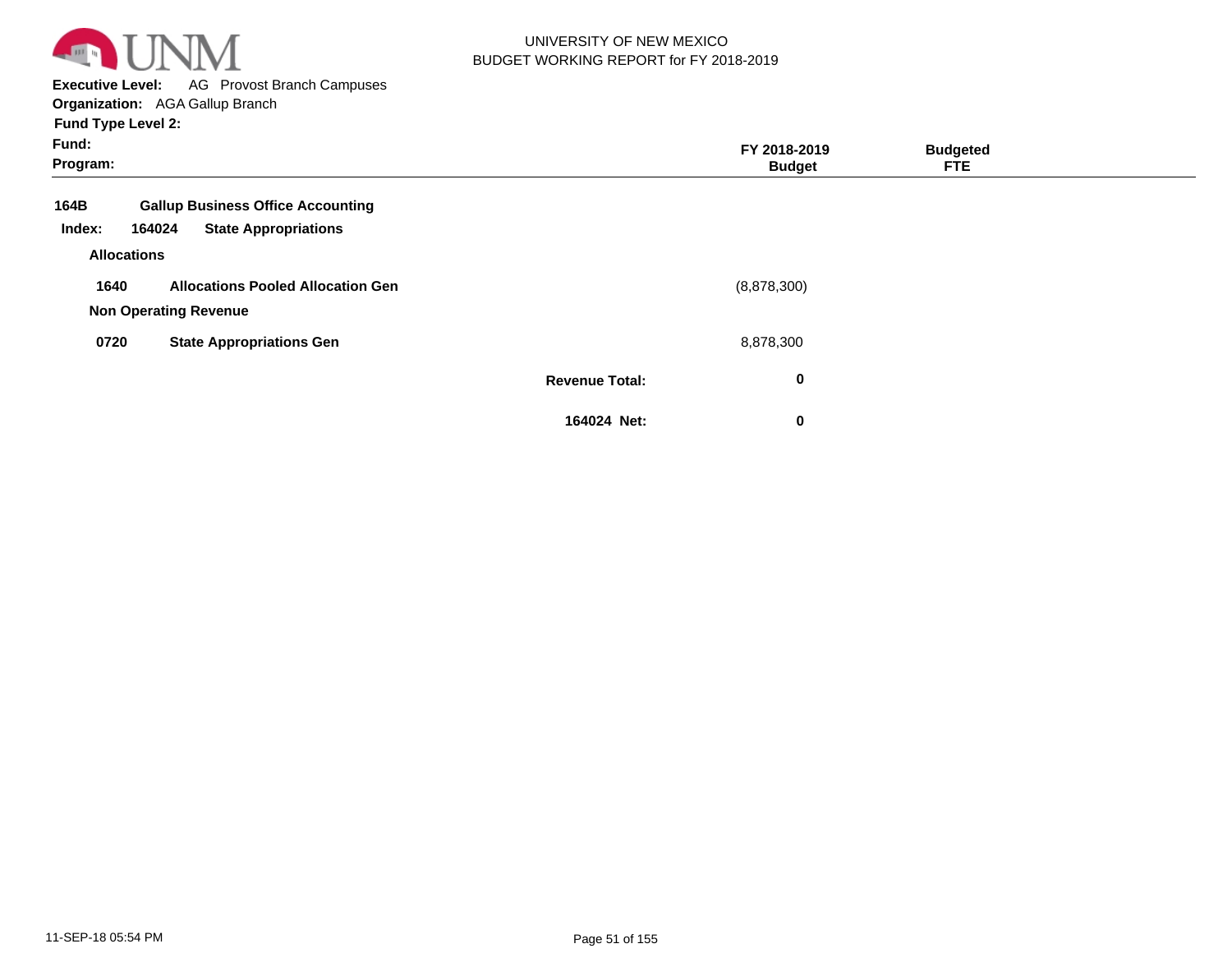

**Executive Level:** AG Provost Branch Campuses **Organization:**  AGA Gallup Branch

| Fund:<br>Program:                                                                              |                       | FY 2018-2019<br><b>Budget</b> | <b>Budgeted</b><br><b>FTE</b> |  |
|------------------------------------------------------------------------------------------------|-----------------------|-------------------------------|-------------------------------|--|
| <b>Gallup Business Office Accounting</b><br>164B<br><b>Interest Income</b><br>164025<br>Index: |                       |                               |                               |  |
| <b>Allocations</b>                                                                             |                       |                               |                               |  |
| 1640<br><b>Allocations Pooled Allocation Gen</b><br><b>Non Operating Revenue</b>               |                       | (70,000)                      |                               |  |
| <b>10C0</b><br><b>Interest Income Gen</b>                                                      |                       | 70,000                        |                               |  |
|                                                                                                | <b>Revenue Total:</b> | $\mathbf 0$                   |                               |  |
|                                                                                                | 164025 Net:           | 0                             |                               |  |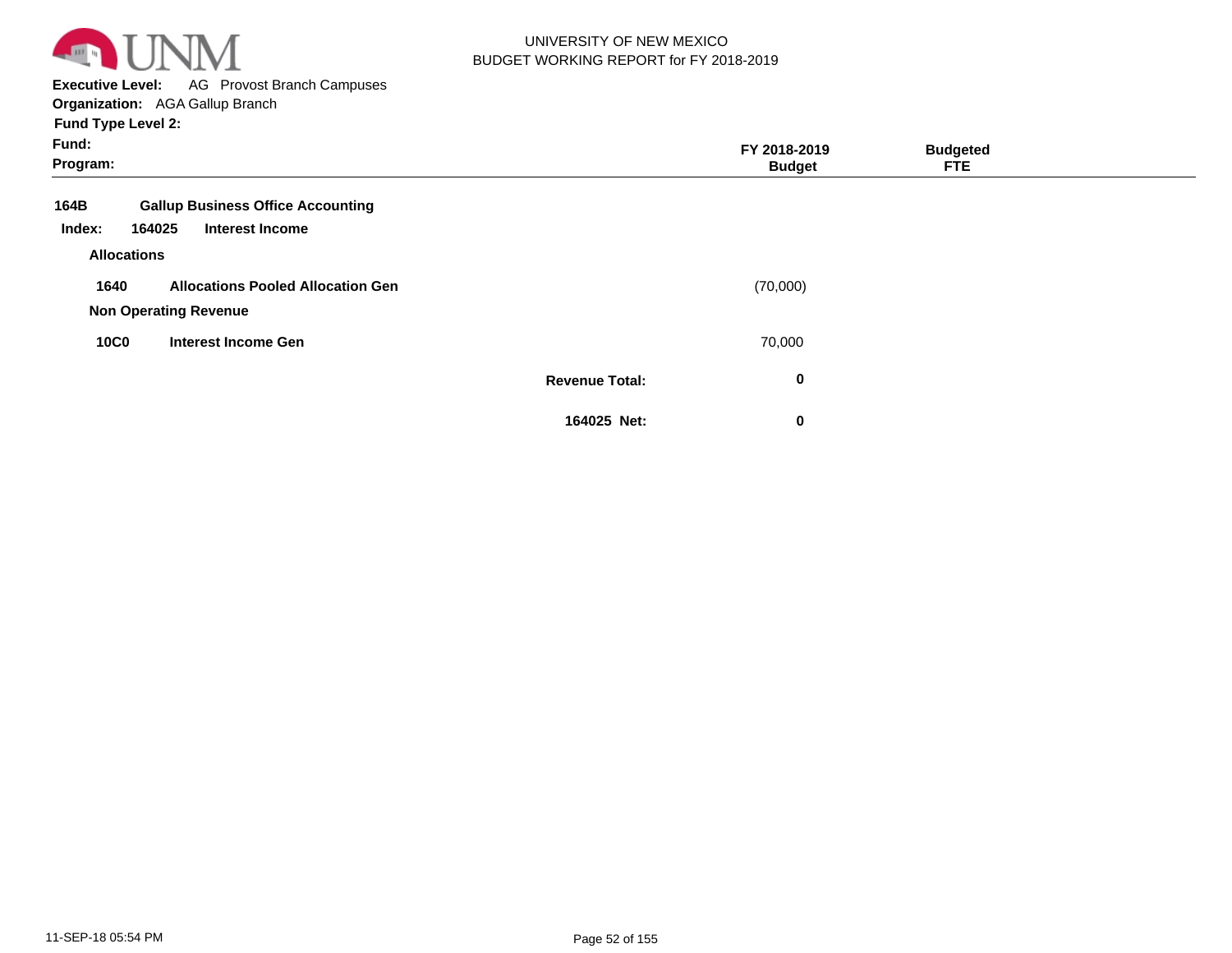

**Executive Level:** AG Provost Branch Campuses

| <b>Fund Type Level 2:</b> |  |
|---------------------------|--|
|---------------------------|--|

| Fund:<br>Program:    |                                                                                                             |                           | FY 2018-2019<br><b>Budget</b> | <b>Budgeted</b><br><b>FTE</b> |  |  |
|----------------------|-------------------------------------------------------------------------------------------------------------|---------------------------|-------------------------------|-------------------------------|--|--|
| 164B<br>Index:       | <b>Gallup Business Office Accounting</b><br>164035<br><b>Gallup Business Services</b><br><b>Allocations</b> |                           |                               |                               |  |  |
|                      |                                                                                                             | 138,351                   |                               |                               |  |  |
| 1640                 | <b>Allocations Pooled Allocation Gen</b>                                                                    |                           |                               |                               |  |  |
|                      |                                                                                                             | <b>Revenue Total:</b>     | 138,351                       |                               |  |  |
| <b>Labor Expense</b> |                                                                                                             |                           |                               |                               |  |  |
| 2020                 | <b>Administrative Professional Gen</b>                                                                      |                           | 54,889                        | 1.00                          |  |  |
| 2040                 | <b>Technician Salary Detail Gen</b>                                                                         |                           | 73,008                        | 2.00                          |  |  |
| <b>20SA</b>          | <b>Salary Adjustments</b>                                                                                   |                           | 1,460                         | 0.00                          |  |  |
| <b>Other Expense</b> |                                                                                                             |                           |                               |                               |  |  |
| 3100                 | <b>Office Supplies General</b>                                                                              |                           | 650                           |                               |  |  |
| 3160                 | <b>Copier Supplies Gen</b>                                                                                  |                           | 200                           |                               |  |  |
| 31D0                 | <b>Freight In-Bound</b>                                                                                     |                           | 75                            |                               |  |  |
| 31D1                 | <b>Freight Out-Bound</b>                                                                                    |                           | 50                            |                               |  |  |
| 6040                 | <b>Telephone Line Spec Circuit Gen</b>                                                                      |                           | 2,000                         |                               |  |  |
| <b>70C1</b>          | <b>Equip Warranties/Service Contracts</b>                                                                   |                           | 50                            |                               |  |  |
| <b>70F0</b>          | <b>Equipment Rent Expense Gen</b>                                                                           |                           | 5,880                         |                               |  |  |
| <b>80K0</b>          | <b>Banner Tax</b>                                                                                           |                           | 89                            |                               |  |  |
|                      |                                                                                                             | <b>Expenditure Total:</b> | 138,351                       |                               |  |  |
|                      |                                                                                                             | 164035 Net:               | 0                             |                               |  |  |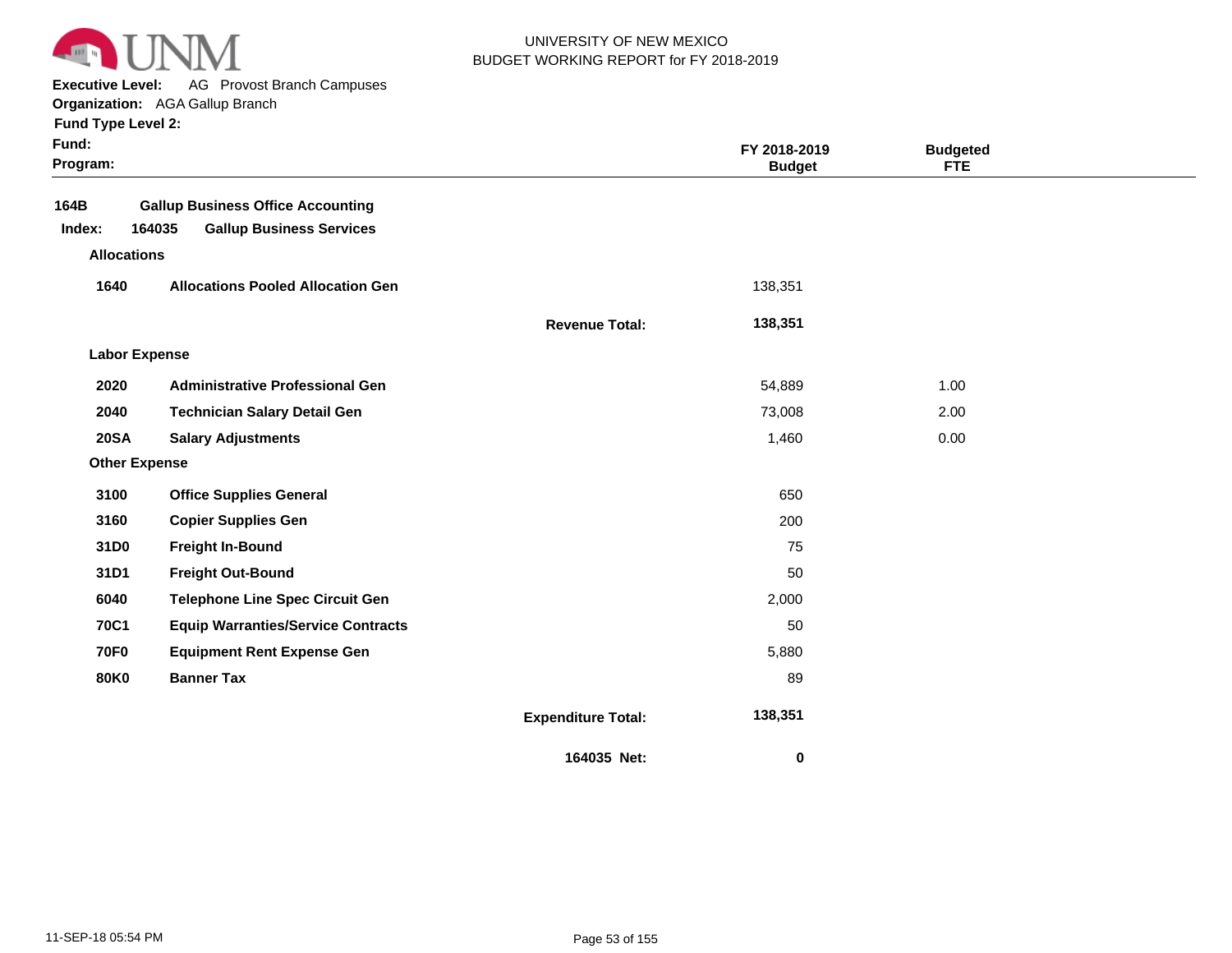

**Executive Level:** AG Provost Branch Campuses

**Organization:**  AGA Gallup Branch **Fund Type Level 2:**

| Fund:<br>Program:        |                                                                       |                           | FY 2018-2019<br><b>Budget</b> | <b>Budgeted</b><br><b>FTE</b> |  |
|--------------------------|-----------------------------------------------------------------------|---------------------------|-------------------------------|-------------------------------|--|
| 164B<br>Index:<br>164044 | <b>Gallup Business Office Accounting</b><br>124037-0060 GALLUP BR-GEN |                           |                               |                               |  |
|                          | <b>Non Operating Revenue</b>                                          |                           |                               |                               |  |
| 1000                     | <b>Gifts Gen</b>                                                      |                           | 523                           |                               |  |
|                          |                                                                       | <b>Revenue Total:</b>     | 523                           |                               |  |
| <b>Other Expense</b>     |                                                                       |                           |                               |                               |  |
| 3100                     | <b>Office Supplies General</b>                                        |                           | 523                           |                               |  |
|                          |                                                                       | <b>Expenditure Total:</b> | 523                           |                               |  |
|                          |                                                                       | 164044 Net:               | 0                             |                               |  |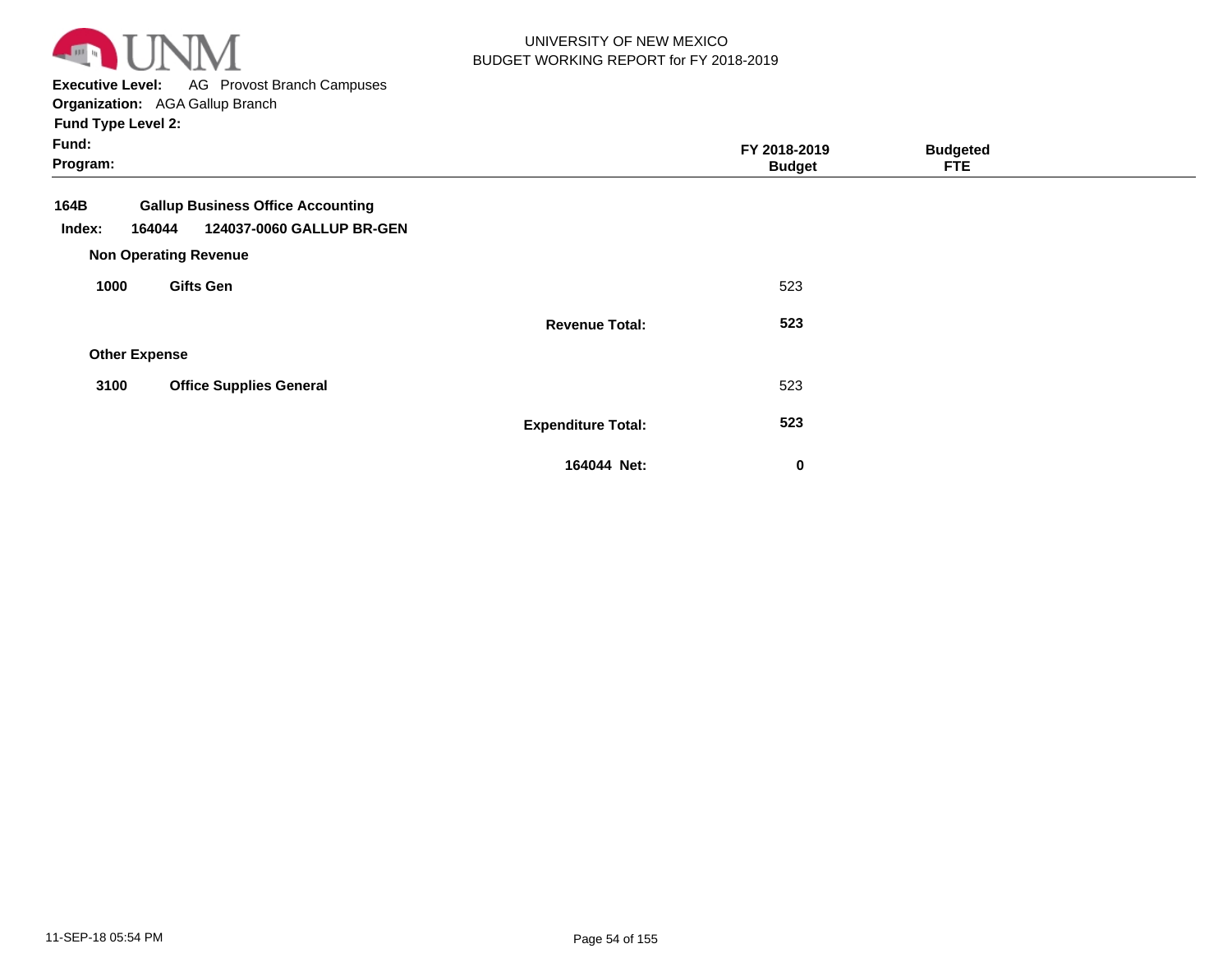

**Executive Level:** AG Provost Branch Campuses

| <b>Fund Type Level 2:</b> |
|---------------------------|
|---------------------------|

| Fund:<br>Program:                                        |                       | FY 2018-2019<br><b>Budget</b> | <b>Budgeted</b><br><b>FTE</b> |
|----------------------------------------------------------|-----------------------|-------------------------------|-------------------------------|
| 164B<br><b>Gallup Business Office Accounting</b>         |                       |                               |                               |
| <b>Technology and Materials Fees</b><br>Index:<br>164045 |                       |                               |                               |
| <b>Allocations</b>                                       |                       |                               |                               |
| 1640<br><b>Allocations Pooled Allocation Gen</b>         |                       | (295, 610)                    |                               |
| <b>Operating Revenue</b>                                 |                       |                               |                               |
| 02Z1<br><b>Mandatory Student Fees</b>                    |                       | 295,610                       |                               |
|                                                          |                       |                               |                               |
|                                                          | <b>Revenue Total:</b> | $\bf{0}$                      |                               |
|                                                          | 164045 Net:           | $\bf{0}$                      |                               |
| 164B LEVEL 6<br><b>SUMMARY</b>                           |                       |                               |                               |
| Revenue                                                  |                       | 138,874                       |                               |
| Labor Expense                                            |                       | 129,357                       | 3.00                          |
| <b>Fringe Expense</b>                                    |                       | $\mathbf{0}$                  |                               |
| <b>Other Expense</b>                                     |                       | 9,517                         |                               |
| NET:                                                     |                       | $\bf{0}$                      |                               |
|                                                          |                       |                               |                               |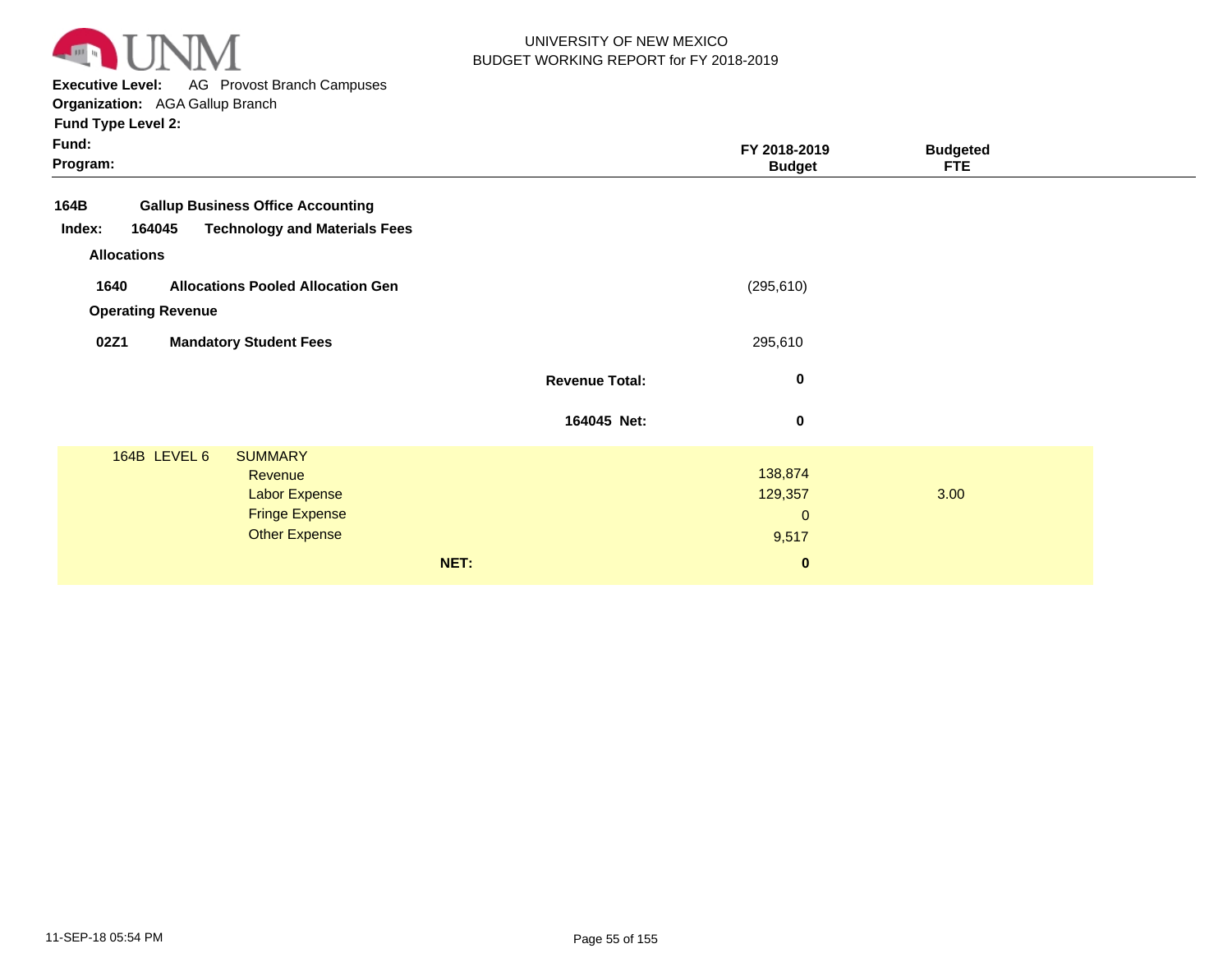

**Executive Level:** AG Provost Branch Campuses

**Organization:**  AGA Gallup Branch

| Fund:<br>Program:    |                                                                               |                           | FY 2018-2019<br><b>Budget</b> | <b>Budgeted</b><br><b>FTE</b> |  |
|----------------------|-------------------------------------------------------------------------------|---------------------------|-------------------------------|-------------------------------|--|
| 164C<br>Index:       | <b>Gallup Business Office Admin</b><br>191311 Business Office Admin<br>164033 |                           |                               |                               |  |
| <b>Allocations</b>   |                                                                               |                           |                               |                               |  |
| 1640                 | <b>Allocations Pooled Allocation Gen</b>                                      |                           | 173,515                       |                               |  |
| <b>Transfers</b>     |                                                                               |                           |                               |                               |  |
| <b>11R0</b>          | <b>Trsfr From Auxiliaries Gen</b>                                             |                           | 40,000                        |                               |  |
|                      |                                                                               | <b>Revenue Total:</b>     | 213,515                       |                               |  |
| <b>Labor Expense</b> |                                                                               |                           |                               |                               |  |
| 2020                 | <b>Administrative Professional Gen</b>                                        |                           | 130,000                       | 1.00                          |  |
| 2060                 | <b>Support Staff Salary Detail Gen</b>                                        |                           | 73,162                        | 2.00                          |  |
| <b>20SA</b>          | <b>Salary Adjustments</b>                                                     |                           | 635                           | 0.00                          |  |
| <b>Other Expense</b> |                                                                               |                           |                               |                               |  |
| 3100                 | <b>Office Supplies General</b>                                                |                           | 2,000                         |                               |  |
| 3150                 | <b>Computer Supplies &lt;\$5,001</b>                                          |                           | 250                           |                               |  |
| 31D0                 | <b>Freight In-Bound</b>                                                       |                           | 50                            |                               |  |
| 31D1                 | <b>Freight Out-Bound</b>                                                      |                           | 1,000                         |                               |  |
| 31K1                 | <b>Overnight Delivery</b>                                                     |                           | 75                            |                               |  |
| 6020                 | <b>Long Distance Gen</b>                                                      |                           | 75                            |                               |  |
| 63C0                 | <b>Copying Gen</b>                                                            |                           | 2,195                         |                               |  |
| 69Z0                 | <b>Other Professional Services Gen</b>                                        |                           | 500                           |                               |  |
| <b>70F0</b>          | <b>Equipment Rent Expense Gen</b>                                             |                           | 3,512                         |                               |  |
| <b>80K0</b>          | <b>Banner Tax</b>                                                             |                           | 61                            |                               |  |
|                      |                                                                               | <b>Expenditure Total:</b> | 213,515                       |                               |  |
|                      |                                                                               | 164033 Net:               | 0                             |                               |  |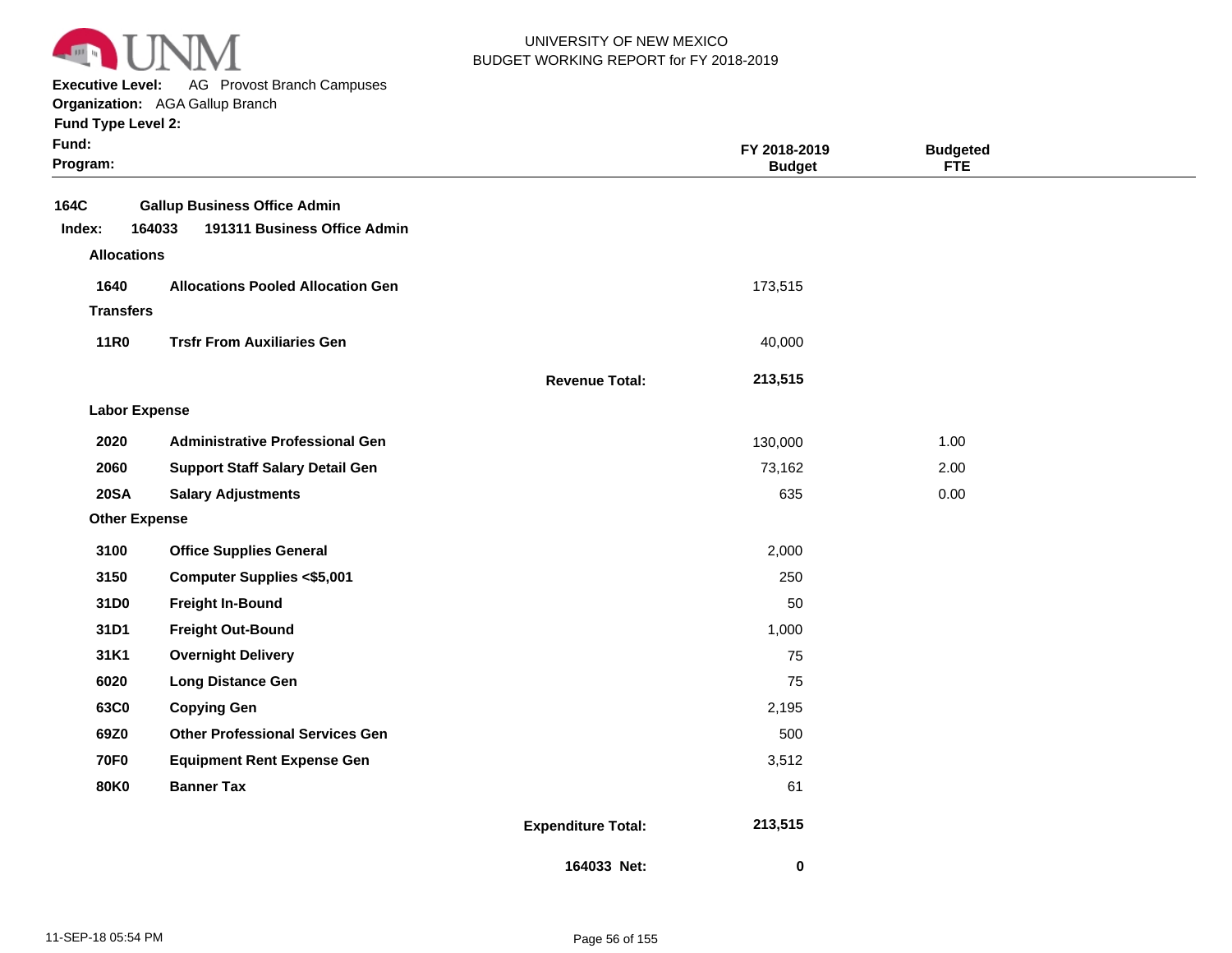

**Executive Level:** AG Provost Branch Campuses

| <b>Fund Type Level 2:</b> |
|---------------------------|
|---------------------------|

| Fund:<br>Program:        |                                                                                                                    |                           | FY 2018-2019<br><b>Budget</b>                | <b>Budgeted</b><br><b>FTE</b> |  |
|--------------------------|--------------------------------------------------------------------------------------------------------------------|---------------------------|----------------------------------------------|-------------------------------|--|
| 164C                     | <b>Gallup Business Office Admin</b>                                                                                |                           |                                              |                               |  |
| Index:<br>164038         | 191311-Business Office -gen                                                                                        |                           |                                              |                               |  |
| <b>Operating Revenue</b> |                                                                                                                    |                           |                                              |                               |  |
| 07Z0                     | <b>Other Sales and Service Revenue</b>                                                                             |                           | 54,540                                       |                               |  |
|                          |                                                                                                                    | <b>Revenue Total:</b>     | 54,540                                       |                               |  |
| <b>Other Expense</b>     |                                                                                                                    |                           |                                              |                               |  |
| 31K0                     | <b>Postage Gen</b>                                                                                                 |                           | 10,000                                       |                               |  |
| 6020                     | <b>Long Distance Gen</b>                                                                                           |                           | 8,000                                        |                               |  |
| <b>70F0</b>              | <b>Equipment Rent Expense Gen</b>                                                                                  |                           | 36,000                                       |                               |  |
| <b>80K0</b>              | <b>Banner Tax</b>                                                                                                  |                           | 540                                          |                               |  |
|                          |                                                                                                                    | <b>Expenditure Total:</b> | 54,540                                       |                               |  |
|                          |                                                                                                                    | 164038 Net:               | $\bf{0}$                                     |                               |  |
|                          | 164C LEVEL 6<br><b>SUMMARY</b><br>Revenue<br><b>Labor Expense</b><br><b>Fringe Expense</b><br><b>Other Expense</b> |                           | 268,055<br>203,797<br>$\mathbf{0}$<br>64,258 | 3.00                          |  |
|                          |                                                                                                                    | NET:                      | $\pmb{0}$                                    |                               |  |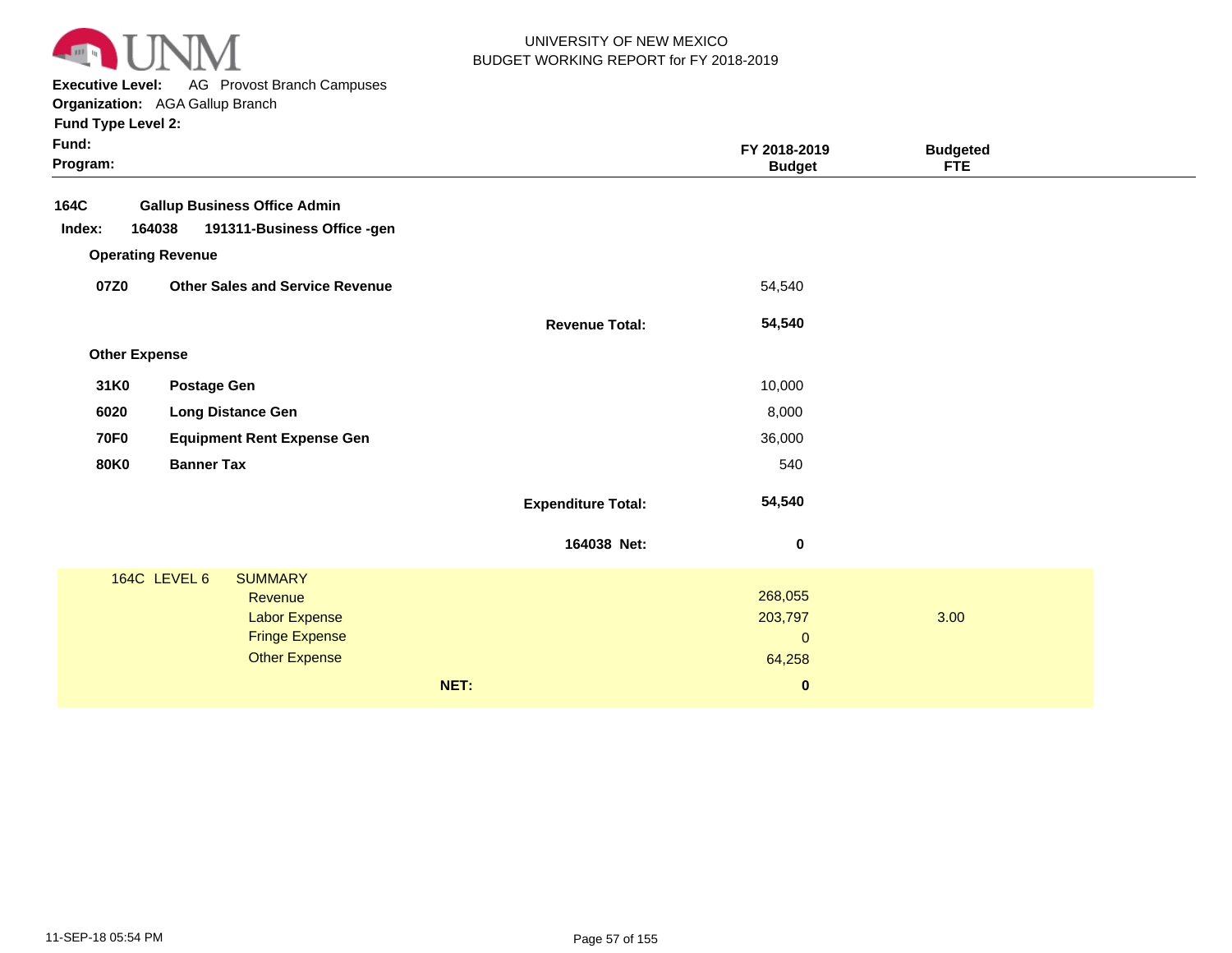

**Executive Level:** AG Provost Branch Campuses

| <b>Fund Type Level 2:</b> |  |  |  |
|---------------------------|--|--|--|
|---------------------------|--|--|--|

| <b>Gallup Business Office Cashiering</b><br>191311 Business Office Cashiers<br>164036<br>Index:<br><b>Allocations</b><br>1640<br><b>Allocations Pooled Allocation Gen</b><br>76,673<br>76,673<br><b>Revenue Total:</b><br><b>Labor Expense</b><br>2040<br><b>Technician Salary Detail Gen</b><br>73,008<br>2.00<br><b>20SA</b><br>1,460<br>0.00<br><b>Salary Adjustments</b><br><b>Other Expense</b><br>3100<br><b>Office Supplies General</b><br>500<br>31K0<br><b>Postage Gen</b><br>450<br>6020<br><b>Long Distance Gen</b><br>30<br>63C0<br>1,128<br><b>Copying Gen</b><br><b>Banner Tax</b><br><b>80K0</b><br>(3)<br>98B0<br><b>Cash Over or Short General</b><br>100<br>76,673<br><b>Expenditure Total:</b><br>164036 Net:<br>$\pmb{0}$<br>164D LEVEL 6<br><b>SUMMARY</b><br>76,673<br>Revenue<br><b>Labor Expense</b><br>74,468<br>2.00<br><b>Fringe Expense</b><br>$\mathbf{0}$<br><b>Other Expense</b><br>2,205<br>NET:<br>$\mathbf{0}$ | Fund:<br>Program: |  | FY 2018-2019<br><b>Budget</b> | <b>Budgeted</b><br><b>FTE</b> |  |
|--------------------------------------------------------------------------------------------------------------------------------------------------------------------------------------------------------------------------------------------------------------------------------------------------------------------------------------------------------------------------------------------------------------------------------------------------------------------------------------------------------------------------------------------------------------------------------------------------------------------------------------------------------------------------------------------------------------------------------------------------------------------------------------------------------------------------------------------------------------------------------------------------------------------------------------------------|-------------------|--|-------------------------------|-------------------------------|--|
|                                                                                                                                                                                                                                                                                                                                                                                                                                                                                                                                                                                                                                                                                                                                                                                                                                                                                                                                                  | 164D              |  |                               |                               |  |
|                                                                                                                                                                                                                                                                                                                                                                                                                                                                                                                                                                                                                                                                                                                                                                                                                                                                                                                                                  |                   |  |                               |                               |  |
|                                                                                                                                                                                                                                                                                                                                                                                                                                                                                                                                                                                                                                                                                                                                                                                                                                                                                                                                                  |                   |  |                               |                               |  |
|                                                                                                                                                                                                                                                                                                                                                                                                                                                                                                                                                                                                                                                                                                                                                                                                                                                                                                                                                  |                   |  |                               |                               |  |
|                                                                                                                                                                                                                                                                                                                                                                                                                                                                                                                                                                                                                                                                                                                                                                                                                                                                                                                                                  |                   |  |                               |                               |  |
|                                                                                                                                                                                                                                                                                                                                                                                                                                                                                                                                                                                                                                                                                                                                                                                                                                                                                                                                                  |                   |  |                               |                               |  |
|                                                                                                                                                                                                                                                                                                                                                                                                                                                                                                                                                                                                                                                                                                                                                                                                                                                                                                                                                  |                   |  |                               |                               |  |
|                                                                                                                                                                                                                                                                                                                                                                                                                                                                                                                                                                                                                                                                                                                                                                                                                                                                                                                                                  |                   |  |                               |                               |  |
|                                                                                                                                                                                                                                                                                                                                                                                                                                                                                                                                                                                                                                                                                                                                                                                                                                                                                                                                                  |                   |  |                               |                               |  |
|                                                                                                                                                                                                                                                                                                                                                                                                                                                                                                                                                                                                                                                                                                                                                                                                                                                                                                                                                  |                   |  |                               |                               |  |
|                                                                                                                                                                                                                                                                                                                                                                                                                                                                                                                                                                                                                                                                                                                                                                                                                                                                                                                                                  |                   |  |                               |                               |  |
|                                                                                                                                                                                                                                                                                                                                                                                                                                                                                                                                                                                                                                                                                                                                                                                                                                                                                                                                                  |                   |  |                               |                               |  |
|                                                                                                                                                                                                                                                                                                                                                                                                                                                                                                                                                                                                                                                                                                                                                                                                                                                                                                                                                  |                   |  |                               |                               |  |
|                                                                                                                                                                                                                                                                                                                                                                                                                                                                                                                                                                                                                                                                                                                                                                                                                                                                                                                                                  |                   |  |                               |                               |  |
|                                                                                                                                                                                                                                                                                                                                                                                                                                                                                                                                                                                                                                                                                                                                                                                                                                                                                                                                                  |                   |  |                               |                               |  |
|                                                                                                                                                                                                                                                                                                                                                                                                                                                                                                                                                                                                                                                                                                                                                                                                                                                                                                                                                  |                   |  |                               |                               |  |
|                                                                                                                                                                                                                                                                                                                                                                                                                                                                                                                                                                                                                                                                                                                                                                                                                                                                                                                                                  |                   |  |                               |                               |  |
|                                                                                                                                                                                                                                                                                                                                                                                                                                                                                                                                                                                                                                                                                                                                                                                                                                                                                                                                                  |                   |  |                               |                               |  |
|                                                                                                                                                                                                                                                                                                                                                                                                                                                                                                                                                                                                                                                                                                                                                                                                                                                                                                                                                  |                   |  |                               |                               |  |
|                                                                                                                                                                                                                                                                                                                                                                                                                                                                                                                                                                                                                                                                                                                                                                                                                                                                                                                                                  |                   |  |                               |                               |  |
|                                                                                                                                                                                                                                                                                                                                                                                                                                                                                                                                                                                                                                                                                                                                                                                                                                                                                                                                                  |                   |  |                               |                               |  |
|                                                                                                                                                                                                                                                                                                                                                                                                                                                                                                                                                                                                                                                                                                                                                                                                                                                                                                                                                  |                   |  |                               |                               |  |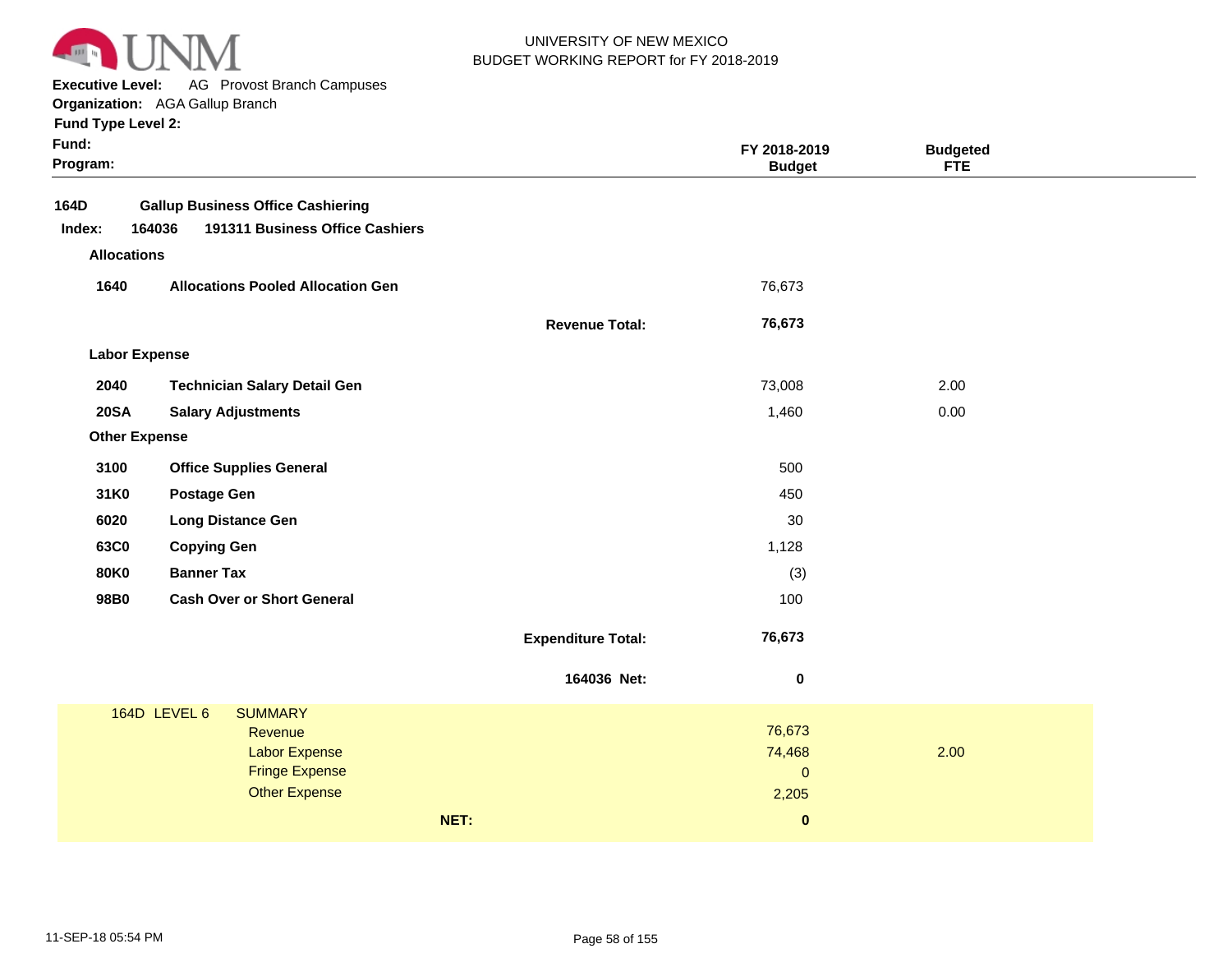

**Executive Level:** AG Provost Branch Campuses **Organization:**  AGA Gallup Branch

| Fund:<br>Program:                                                                                                            |                           | FY 2018-2019<br><b>Budget</b>                         | <b>Budgeted</b><br><b>FTE</b> |  |
|------------------------------------------------------------------------------------------------------------------------------|---------------------------|-------------------------------------------------------|-------------------------------|--|
| <b>Gallup Student Orgn Operations</b><br>167A0<br>167027<br><b>Gallup Campus Voice</b><br>Index:<br><b>Operating Revenue</b> |                           |                                                       |                               |  |
| <b>Miscellaneous Services</b><br>0699                                                                                        |                           | 500                                                   |                               |  |
|                                                                                                                              | <b>Revenue Total:</b>     | 500                                                   |                               |  |
| <b>Other Expense</b>                                                                                                         |                           |                                                       |                               |  |
| 3100<br><b>Office Supplies General</b>                                                                                       |                           | 500                                                   |                               |  |
|                                                                                                                              | <b>Expenditure Total:</b> | 500                                                   |                               |  |
|                                                                                                                              | 167027 Net:               | $\pmb{0}$                                             |                               |  |
| 167A0 LEVEL 6<br><b>SUMMARY</b><br>Revenue<br>Labor Expense<br><b>Fringe Expense</b><br><b>Other Expense</b><br>NET:         |                           | 500<br>$\mathbf 0$<br>$\mathbf 0$<br>500<br>$\pmb{0}$ | 0.00                          |  |
|                                                                                                                              |                           |                                                       |                               |  |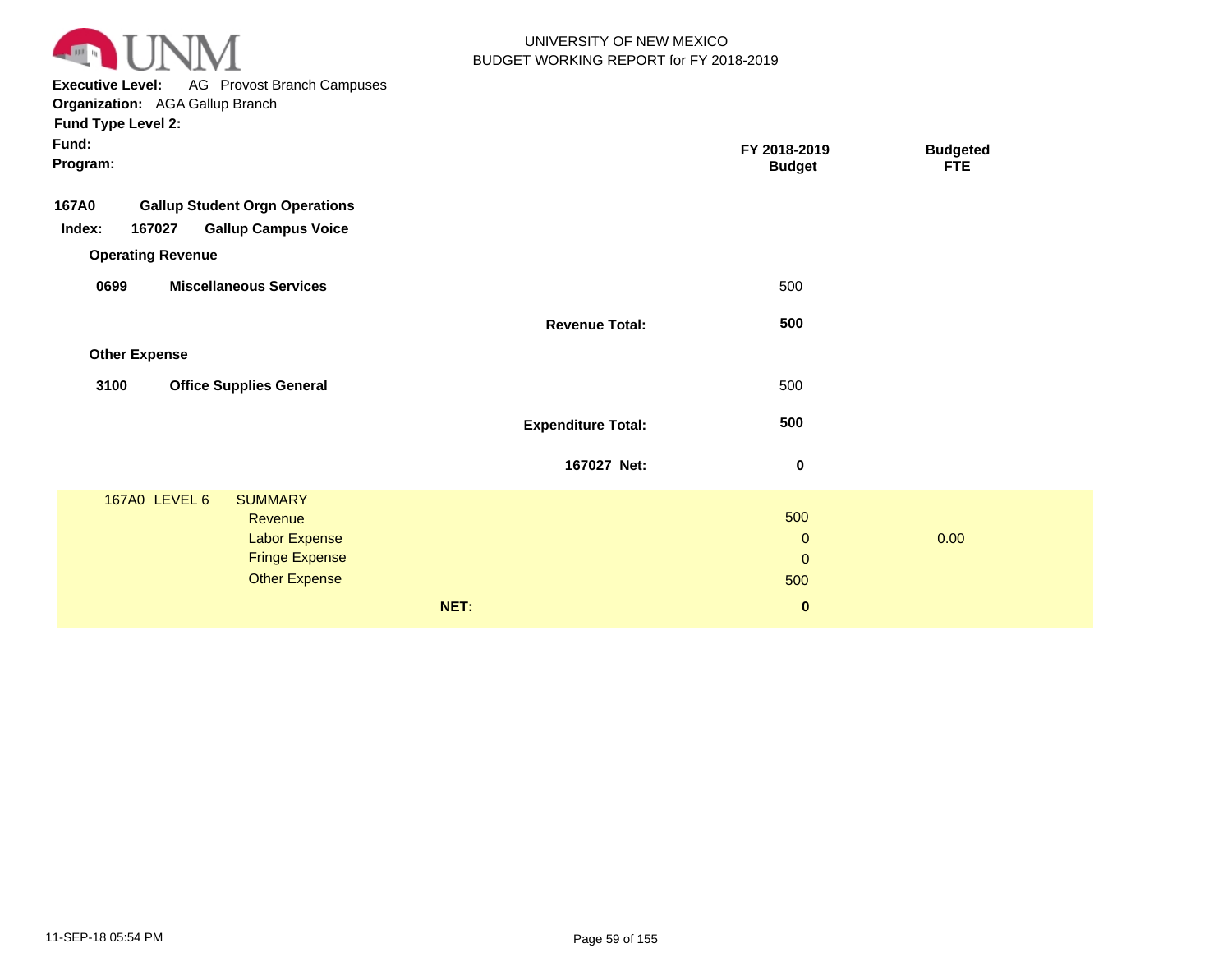

**Executive Level:** AG Provost Branch Campuses

**Organization:**  AGA Gallup Branch

| Fund:<br>Program:                             |                                     | FY 2018-2019<br><b>Budget</b> | <b>Budgeted</b><br><b>FTE</b> |  |
|-----------------------------------------------|-------------------------------------|-------------------------------|-------------------------------|--|
| 167P<br><b>Gallup Student Senate</b>          |                                     |                               |                               |  |
| Index:<br>167015                              | 191500-STUDENT ACTIVI-STUDENT SENAT |                               |                               |  |
| <b>Operating Revenue</b>                      |                                     |                               |                               |  |
| 02Z1<br><b>Mandatory Student Fees</b>         |                                     | 77,120                        |                               |  |
|                                               | <b>Revenue Total:</b>               | 77,120                        |                               |  |
| <b>Labor Expense</b>                          |                                     |                               |                               |  |
| <b>20J0</b><br><b>Student Salaries Gen</b>    |                                     | 3,840                         | 0.20                          |  |
| <b>Other Expense</b>                          |                                     |                               |                               |  |
| <b>80E0</b><br><b>Contingency Budget Gen</b>  |                                     | 73,280                        |                               |  |
|                                               | <b>Expenditure Total:</b>           | 77,120                        |                               |  |
|                                               | 167015 Net:                         | $\pmb{0}$                     |                               |  |
| 167P LEVEL 6<br><b>SUMMARY</b>                |                                     |                               |                               |  |
| Revenue                                       |                                     | 77,120                        |                               |  |
| <b>Labor Expense</b>                          |                                     | 3,840                         | 0.20                          |  |
| <b>Fringe Expense</b><br><b>Other Expense</b> |                                     | $\mathbf{0}$                  |                               |  |
|                                               |                                     | 73,280                        |                               |  |
|                                               | NET:                                | $\bf{0}$                      |                               |  |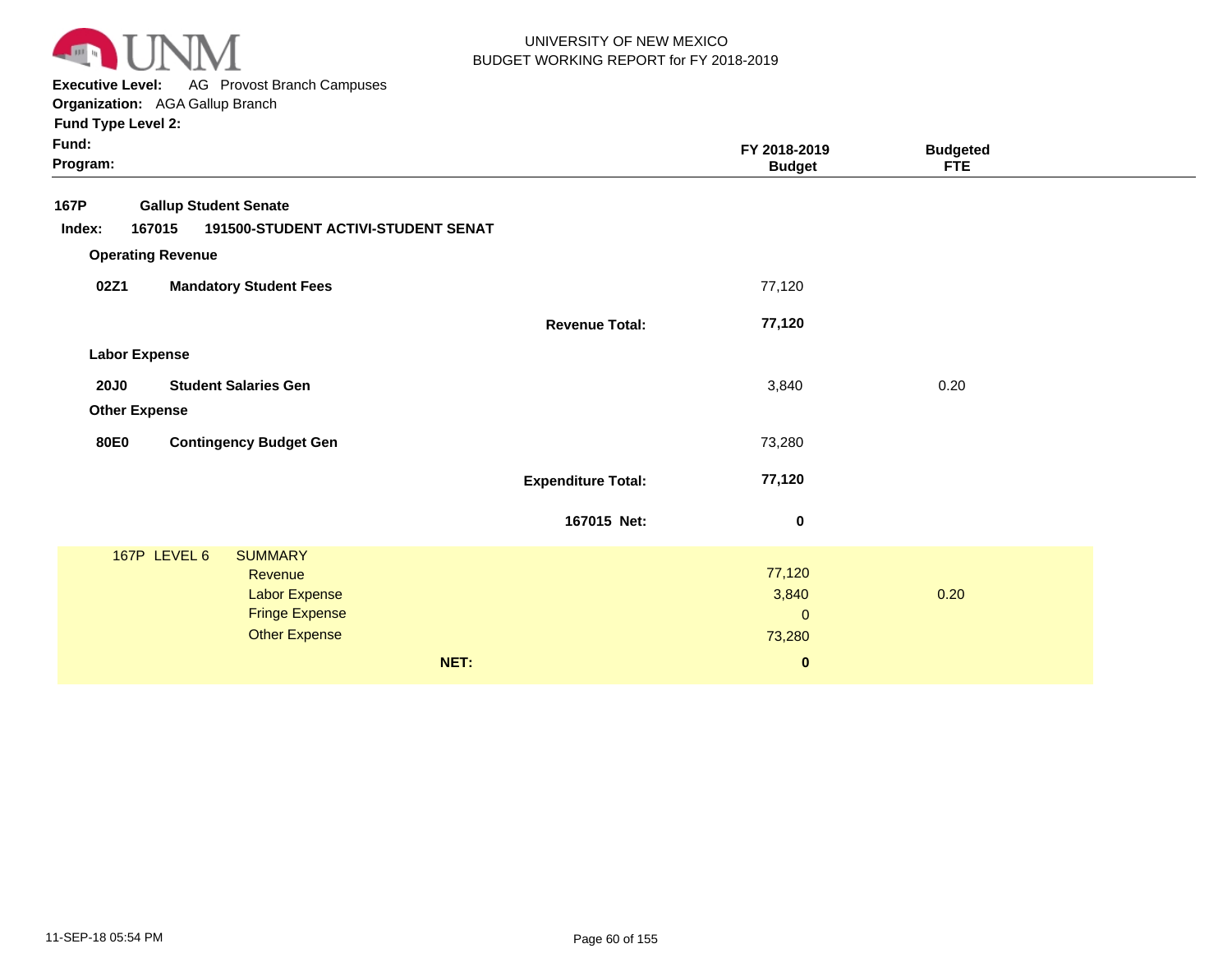

**Executive Level:** AG Provost Branch Campuses **Organization:**  AGA Gallup Branch

| Fund:<br>Program:    |                                               |                           | FY 2018-2019<br><b>Budget</b> | <b>Budgeted</b><br><b>FTE</b> |  |
|----------------------|-----------------------------------------------|---------------------------|-------------------------------|-------------------------------|--|
| 169A                 | <b>Gallup Insurance</b>                       |                           |                               |                               |  |
| Index:               | 169000<br><b>Gallup Insurance</b>             |                           |                               |                               |  |
| <b>Allocations</b>   |                                               |                           |                               |                               |  |
| 1640                 | <b>Allocations Pooled Allocation Gen</b>      |                           | 135,846                       |                               |  |
|                      |                                               | <b>Revenue Total:</b>     | 135,846                       |                               |  |
| <b>Other Expense</b> |                                               |                           |                               |                               |  |
| 63Q0                 | <b>General Liability Insurance Gen</b>        |                           | 79,140                        |                               |  |
| <b>70G0</b>          | <b>Property Insurance Gen</b>                 |                           | 55,354                        |                               |  |
| <b>80K0</b>          | <b>Banner Tax</b>                             |                           | 1,352                         |                               |  |
|                      |                                               | <b>Expenditure Total:</b> | 135,846                       |                               |  |
|                      |                                               | 169000 Net:               | $\bf{0}$                      |                               |  |
|                      | 169A LEVEL 5<br><b>SUMMARY</b>                |                           |                               |                               |  |
|                      | Revenue                                       |                           | 135,846                       |                               |  |
|                      | <b>Labor Expense</b><br><b>Fringe Expense</b> |                           | $\mathbf{0}$<br>$\Omega$      | 0.00                          |  |
|                      | <b>Other Expense</b>                          |                           |                               |                               |  |
|                      |                                               |                           | 135,846                       |                               |  |
|                      |                                               | NET:                      | $\pmb{0}$                     |                               |  |
|                      |                                               |                           |                               |                               |  |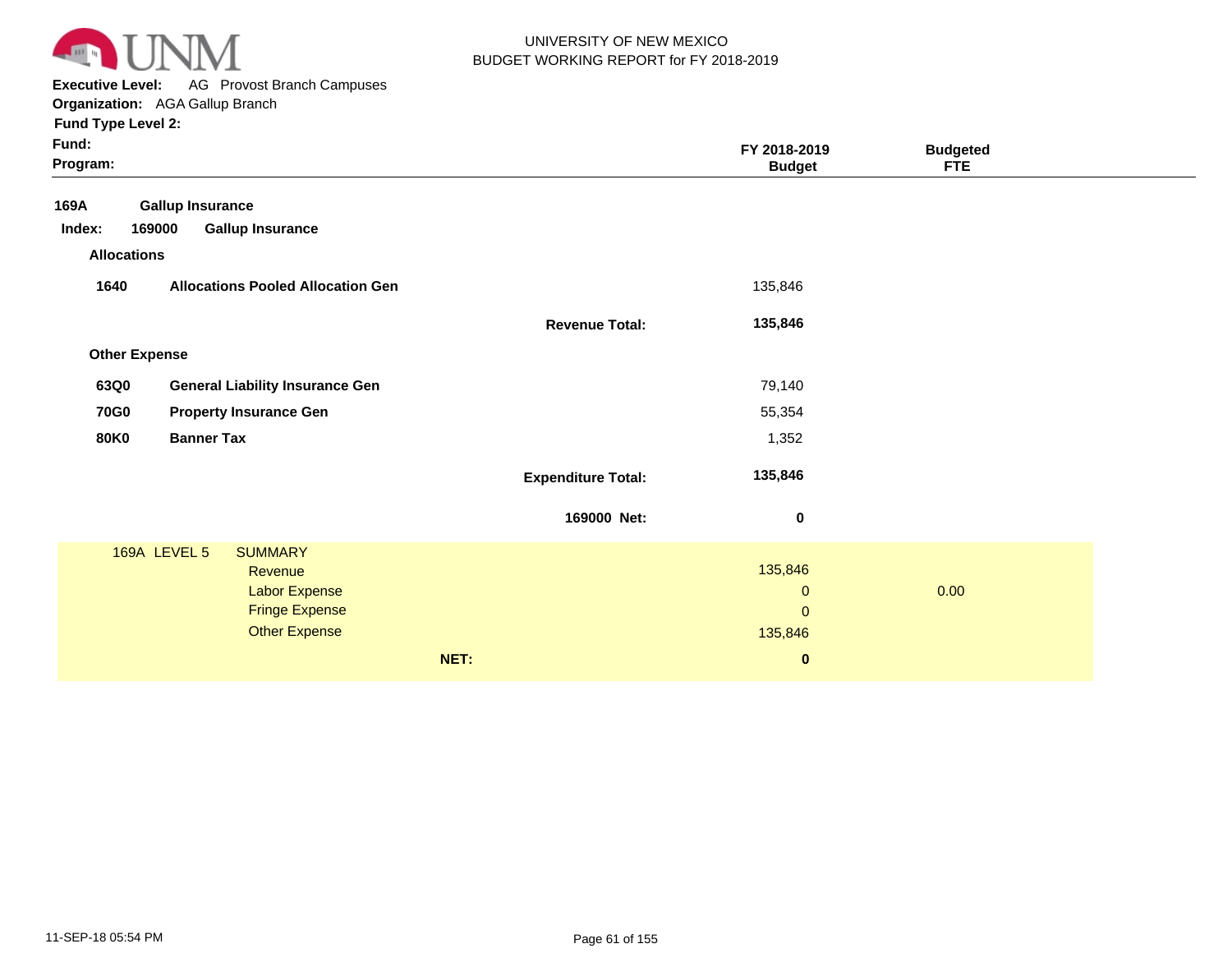

**Executive Level:** AG Provost Branch Campuses

**Organization:**  AGA Gallup Branch **Fund Type Level 2:**

| Fund:<br>Program:                                                                                                                   |                           | FY 2018-2019<br><b>Budget</b> | <b>Budgeted</b><br><b>FTE</b> |  |
|-------------------------------------------------------------------------------------------------------------------------------------|---------------------------|-------------------------------|-------------------------------|--|
| <b>Gallup Misc Instructional Exp</b><br>170A<br><b>Gallup Misc Instruc Exp Copy Paper</b><br>170002<br>Index:<br><b>Allocations</b> |                           |                               |                               |  |
| <b>Allocations Pooled Allocation Gen</b><br>1640                                                                                    |                           | 13,635                        |                               |  |
|                                                                                                                                     | <b>Revenue Total:</b>     | 13,635                        |                               |  |
| <b>Other Expense</b>                                                                                                                |                           |                               |                               |  |
| <b>Copier Supplies Gen</b><br>3160                                                                                                  |                           | 13,500                        |                               |  |
| <b>80K0</b><br><b>Banner Tax</b>                                                                                                    |                           | 135                           |                               |  |
|                                                                                                                                     | <b>Expenditure Total:</b> | 13,635                        |                               |  |
|                                                                                                                                     | 170002 Net:               | $\mathbf 0$                   |                               |  |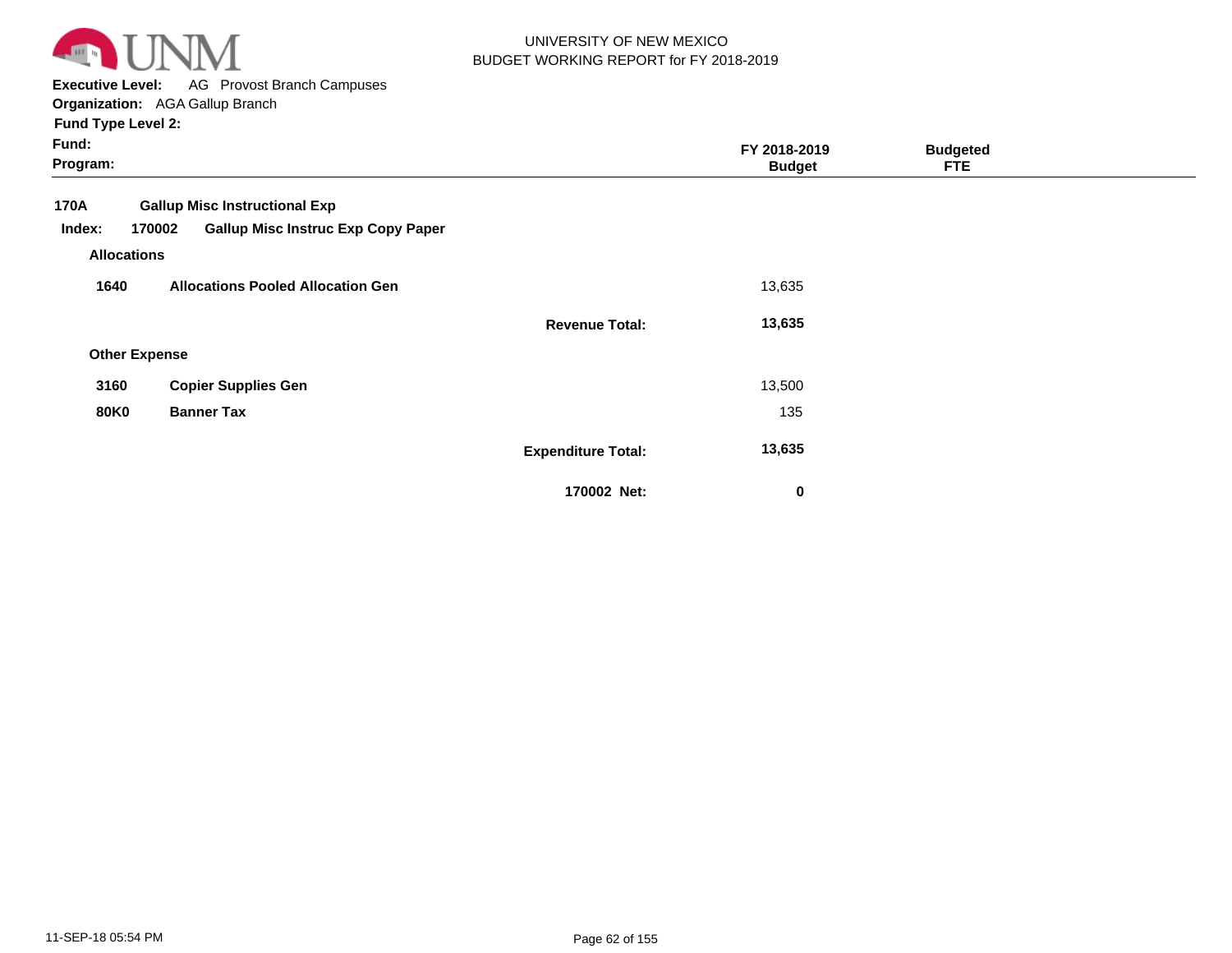

**Executive Level:** AG Provost Branch Campuses

**Organization:**  AGA Gallup Branch **Fund Type Level 2:**

| Fund:<br>Program:                                                                                                             |                           | FY 2018-2019<br><b>Budget</b>                | <b>Budgeted</b><br><b>FTE</b> |  |
|-------------------------------------------------------------------------------------------------------------------------------|---------------------------|----------------------------------------------|-------------------------------|--|
| <b>Gallup Misc Instructional Exp</b><br>170A<br>Index:<br>170006<br><b>Gallup Part time instruction</b><br><b>Allocations</b> |                           |                                              |                               |  |
| <b>Allocations Pooled Allocation Gen</b><br>1640                                                                              |                           | 450,031                                      |                               |  |
|                                                                                                                               | <b>Revenue Total:</b>     | 450,031                                      |                               |  |
| <b>Labor Expense</b>                                                                                                          |                           |                                              |                               |  |
| 2007<br><b>Faculty Temp Part Time</b>                                                                                         |                           | 450,031                                      | 28.37                         |  |
|                                                                                                                               | <b>Expenditure Total:</b> | 450,031                                      |                               |  |
|                                                                                                                               | 170006 Net:               | $\mathbf 0$                                  |                               |  |
| 170A LEVEL 5<br><b>SUMMARY</b><br>Revenue<br><b>Labor Expense</b><br><b>Fringe Expense</b><br><b>Other Expense</b>            |                           | 463,666<br>450,031<br>$\mathbf{0}$<br>13,635 | 28.37                         |  |
|                                                                                                                               | NET:                      | $\pmb{0}$                                    |                               |  |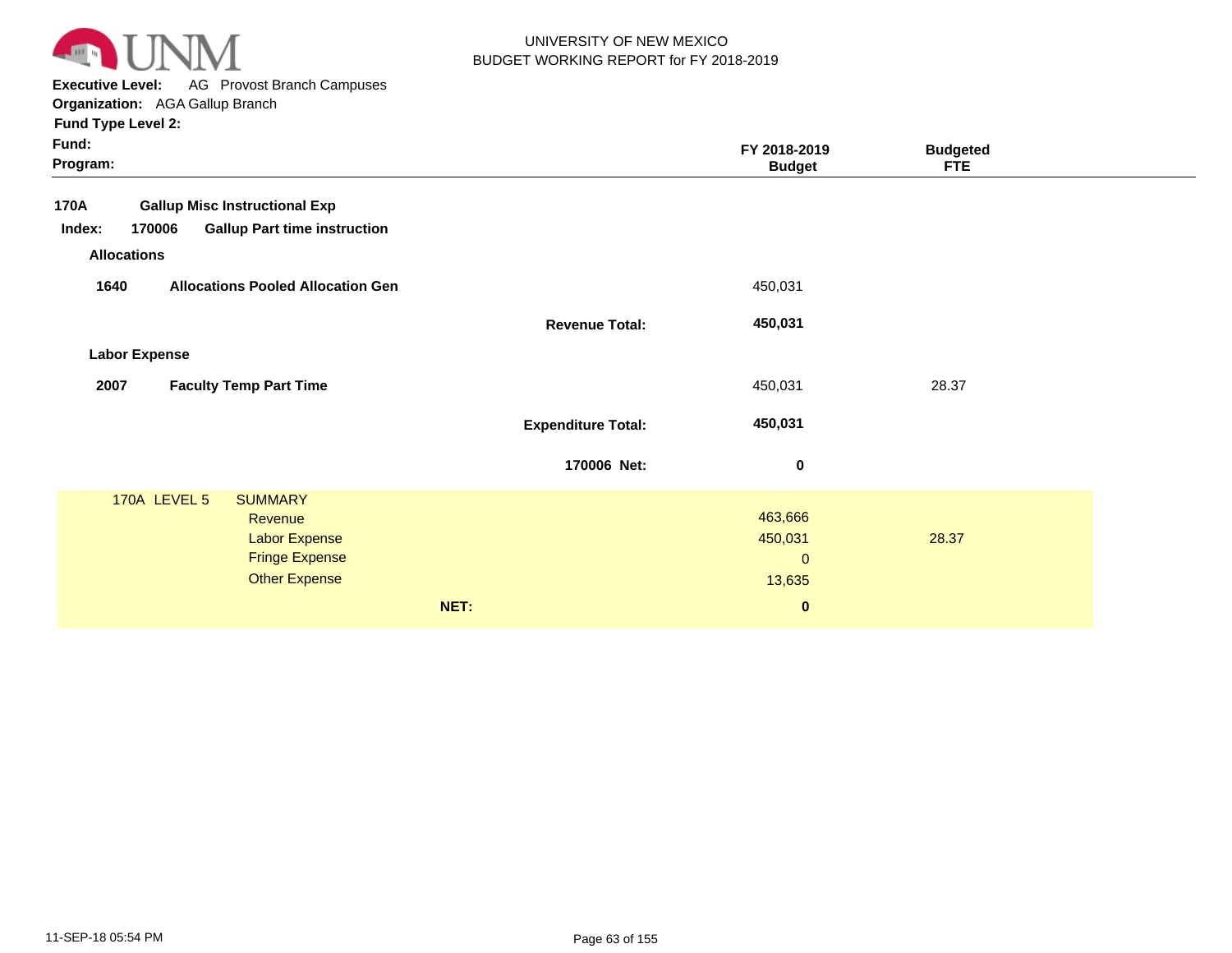

**Executive Level:** AG Provost Branch Campuses **Organization:**  AGA Gallup Branch

| Fund:<br>Program:                                                                     |                           | FY 2018-2019<br><b>Budget</b> | <b>Budgeted</b><br><b>FTE</b> |  |
|---------------------------------------------------------------------------------------|---------------------------|-------------------------------|-------------------------------|--|
| <b>Gallup Nursing PI#1</b><br>171A00<br>171007<br>A24678-01618 ARLENE H-GEN<br>Index: |                           |                               |                               |  |
| <b>Non Operating Revenue</b><br><b>Gifts Gen</b><br>1000                              |                           | 2,100                         |                               |  |
|                                                                                       | <b>Revenue Total:</b>     | 2,100                         |                               |  |
| <b>Other Expense</b>                                                                  |                           |                               |                               |  |
| 4000<br><b>Student Tuition Fee Expense Gen</b>                                        |                           | 2,100                         |                               |  |
|                                                                                       | <b>Expenditure Total:</b> | 2,100                         |                               |  |
|                                                                                       | 171007 Net:               | $\bf{0}$                      |                               |  |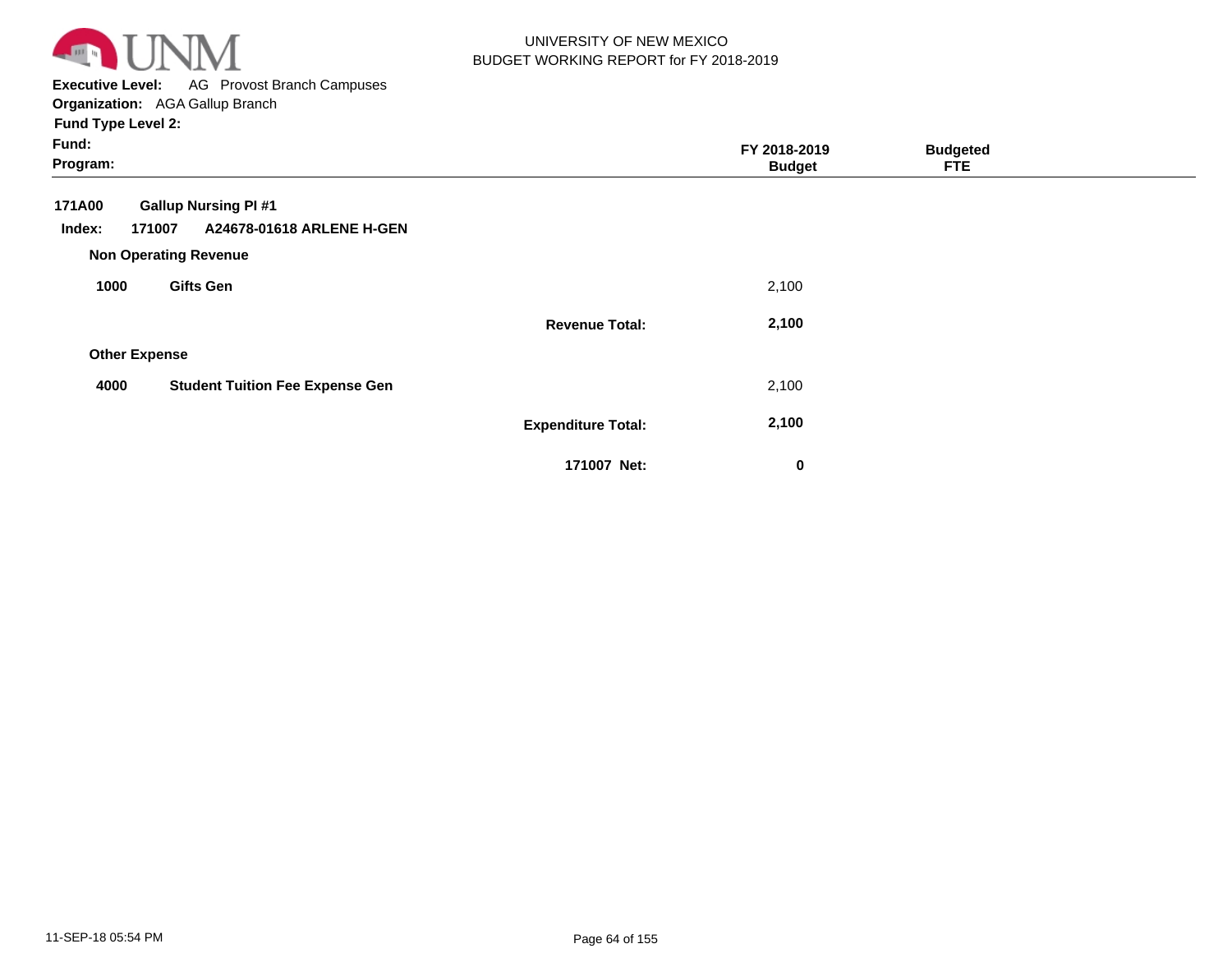

**Executive Level:** AG Provost Branch Campuses **Organization:**  AGA Gallup Branch

| Fund:<br>Program:        |                                                                                                    |                           | FY 2018-2019<br><b>Budget</b>                | <b>Budgeted</b><br><b>FTE</b> |  |
|--------------------------|----------------------------------------------------------------------------------------------------|---------------------------|----------------------------------------------|-------------------------------|--|
| 171A00                   | <b>Gallup Nursing PI #1</b>                                                                        |                           |                                              |                               |  |
| Index:                   | <b>Gallup Nursing Course Fee General</b><br>171012                                                 |                           |                                              |                               |  |
| <b>Operating Revenue</b> |                                                                                                    |                           |                                              |                               |  |
| 0220                     | <b>Course Lab Fees Gen</b>                                                                         |                           | 6,000                                        |                               |  |
|                          |                                                                                                    | <b>Revenue Total:</b>     | 6,000                                        |                               |  |
| <b>Other Expense</b>     |                                                                                                    |                           |                                              |                               |  |
| 31P1                     | <b>Instructional Materials &amp; Supplies</b>                                                      |                           | 6,000                                        |                               |  |
|                          |                                                                                                    | <b>Expenditure Total:</b> | 6,000                                        |                               |  |
|                          |                                                                                                    | 171012 Net:               | $\pmb{0}$                                    |                               |  |
| 171A00 LEVEL 6           | <b>SUMMARY</b><br>Revenue<br><b>Labor Expense</b><br><b>Fringe Expense</b><br><b>Other Expense</b> |                           | 8,100<br>$\mathbf 0$<br>$\mathbf 0$<br>8,100 | 0.00                          |  |
|                          |                                                                                                    | NET:                      | $\bf{0}$                                     |                               |  |
|                          |                                                                                                    |                           |                                              |                               |  |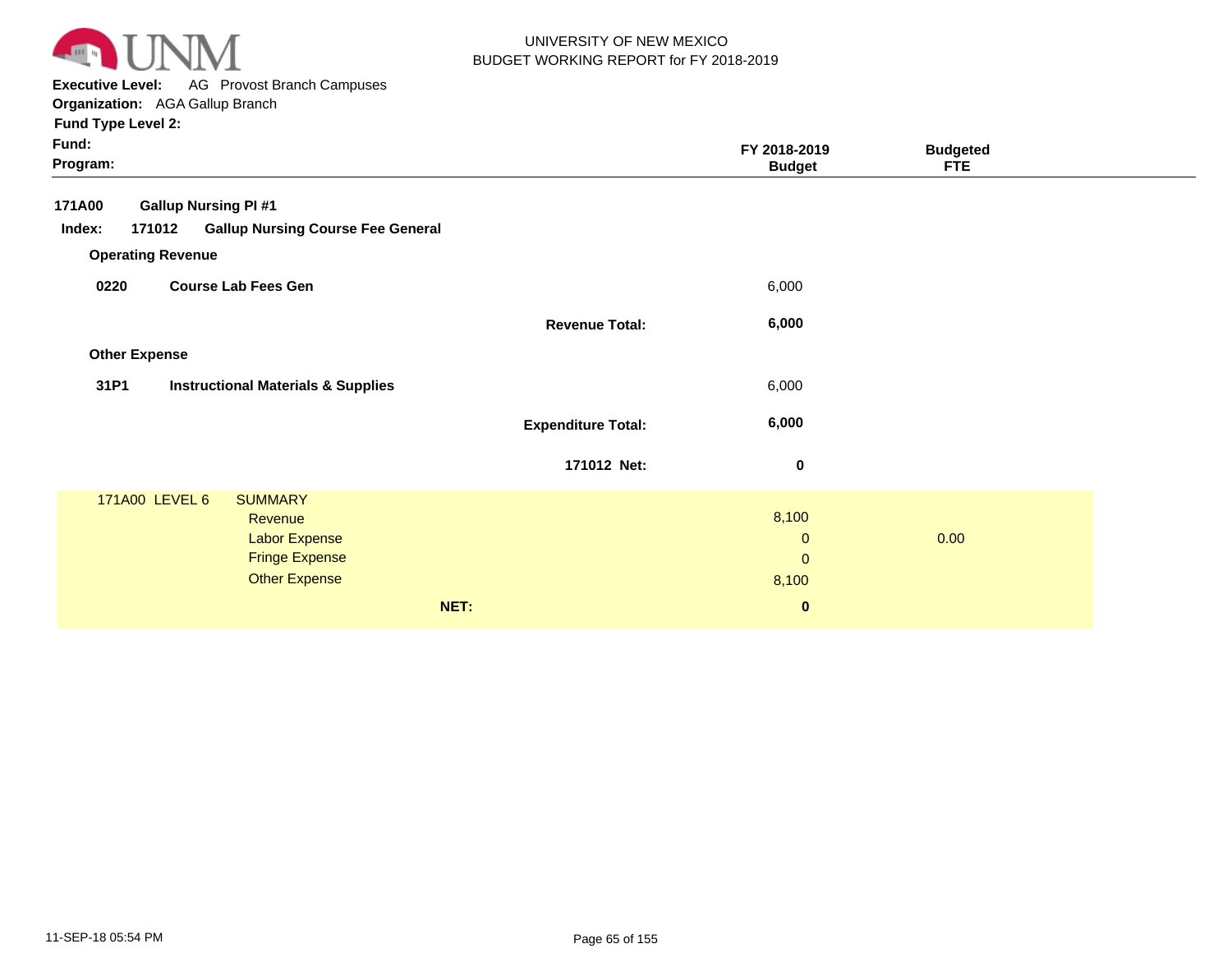

**Executive Level:** AG Provost Branch Campuses

|  | <b>Fund Type Level 2:</b> |  |  |
|--|---------------------------|--|--|
|--|---------------------------|--|--|

| Fund:<br>Program:    |                                                                                       |                           | FY 2018-2019<br><b>Budget</b> | <b>Budgeted</b><br><b>FTE</b> |  |
|----------------------|---------------------------------------------------------------------------------------|---------------------------|-------------------------------|-------------------------------|--|
| 171B<br>Index:       | <b>Gallup Nursing Administration</b><br>171004<br><b>Gallup Nursing Adminstration</b> |                           |                               |                               |  |
| <b>Allocations</b>   |                                                                                       |                           |                               |                               |  |
| 1640                 | <b>Allocations Pooled Allocation Gen</b>                                              |                           | 456,584                       |                               |  |
|                      |                                                                                       | <b>Revenue Total:</b>     | 456,584                       |                               |  |
| <b>Labor Expense</b> |                                                                                       |                           |                               |                               |  |
| 2000                 | <b>Faculty Salary Detail Gen</b>                                                      |                           | 360,116                       | 5.00                          |  |
| 2020                 | <b>Administrative Professional Gen</b>                                                |                           | 54,781                        | 1.00                          |  |
| 2060                 | <b>Support Staff Salary Detail Gen</b>                                                |                           | 31,761                        | 1.00                          |  |
| <b>20SA</b>          | <b>Salary Adjustments</b>                                                             |                           | 635                           | 0.00                          |  |
| <b>Other Expense</b> |                                                                                       |                           |                               |                               |  |
| 3100                 | <b>Office Supplies General</b>                                                        |                           | 700                           |                               |  |
| 3130                 | <b>Media Supplies Gen</b>                                                             |                           | 500                           |                               |  |
| 3150                 | <b>Computer Supplies &lt;\$5,001</b>                                                  |                           | 2,500                         |                               |  |
| 31A0                 | <b>Business Food - Local</b>                                                          |                           | 200                           |                               |  |
| 31K0                 | <b>Postage Gen</b>                                                                    |                           | 100                           |                               |  |
| 31L0                 | <b>Printing Supplies Gen</b>                                                          |                           | 200                           |                               |  |
| 31P1                 | <b>Instructional Materials &amp; Supplies</b>                                         |                           | 500                           |                               |  |
| 3800                 | In State Travel Gen                                                                   |                           | 500                           |                               |  |
| 6020                 | <b>Long Distance Gen</b>                                                              |                           | 300                           |                               |  |
| 6370                 | <b>Printing/Copying/Binding Gen</b>                                                   |                           | 200                           |                               |  |
| 63C0                 | <b>Copying Gen</b>                                                                    |                           | 3,499                         |                               |  |
| <b>80K0</b>          | <b>Banner Tax</b>                                                                     |                           | 92                            |                               |  |
|                      |                                                                                       | <b>Expenditure Total:</b> | 456,584                       |                               |  |
|                      |                                                                                       | 171004 Net:               | 0                             |                               |  |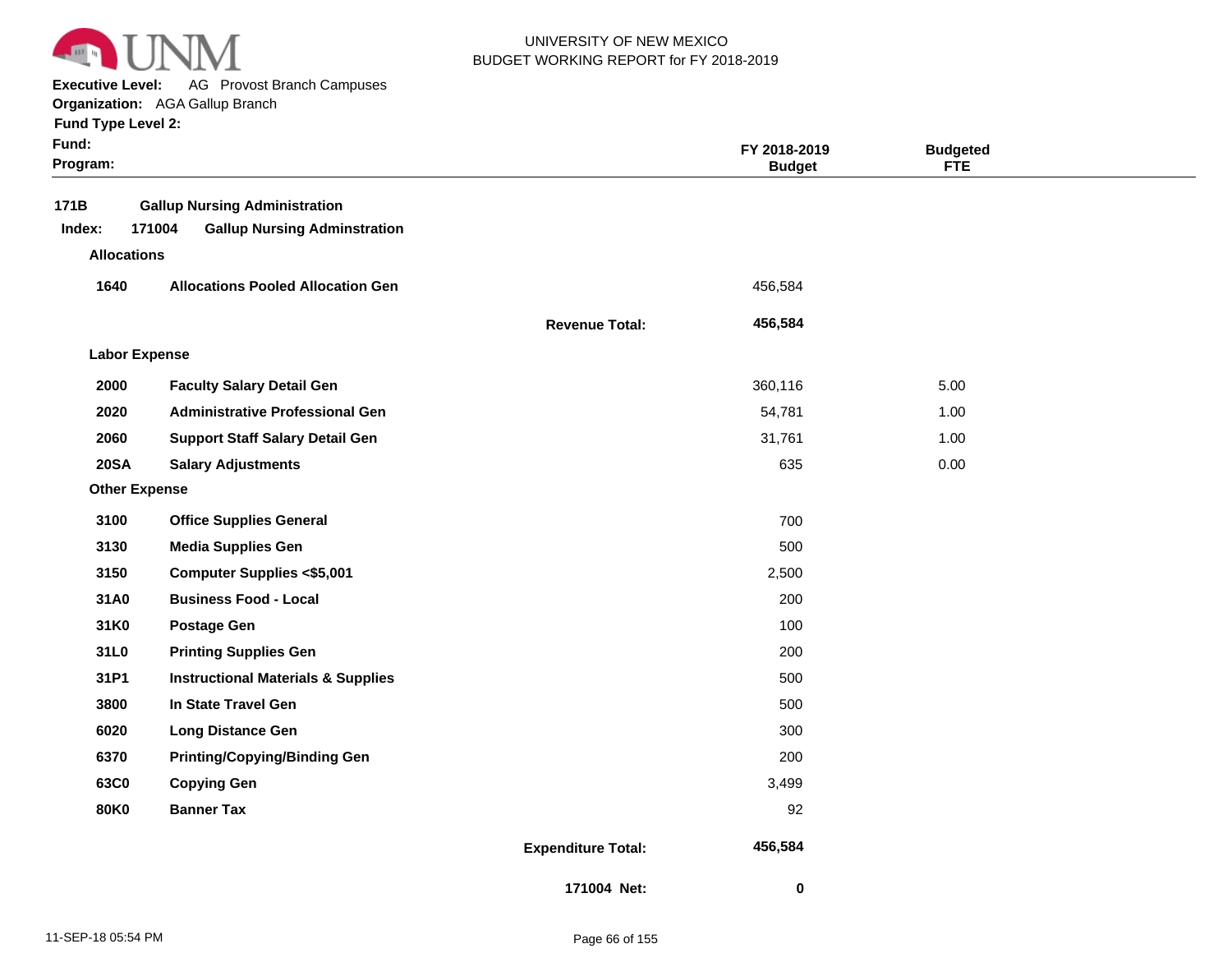

**Executive Level:** AG Provost Branch Campuses

**Organization:**  AGA Gallup Branch **Fund Type Level 2:**

| Fund:<br>Program:    |                                      |                           | FY 2018-2019<br><b>Budget</b> | <b>Budgeted</b><br><b>FTE</b> |  |
|----------------------|--------------------------------------|---------------------------|-------------------------------|-------------------------------|--|
| 171B                 | <b>Gallup Nursing Administration</b> |                           |                               |                               |  |
| 171010<br>Index:     | <b>Americans for NA Scholarships</b> |                           |                               |                               |  |
|                      | <b>Non Operating Revenue</b>         |                           |                               |                               |  |
| 1000                 | <b>Gifts Gen</b>                     |                           | 5,500                         |                               |  |
|                      |                                      | <b>Revenue Total:</b>     | 5,500                         |                               |  |
| <b>Other Expense</b> |                                      |                           |                               |                               |  |
| 4020                 | <b>Student Awards Gen</b>            |                           | 5,500                         |                               |  |
|                      |                                      | <b>Expenditure Total:</b> | 5,500                         |                               |  |
|                      |                                      | 171010 Net:               | $\bf{0}$                      |                               |  |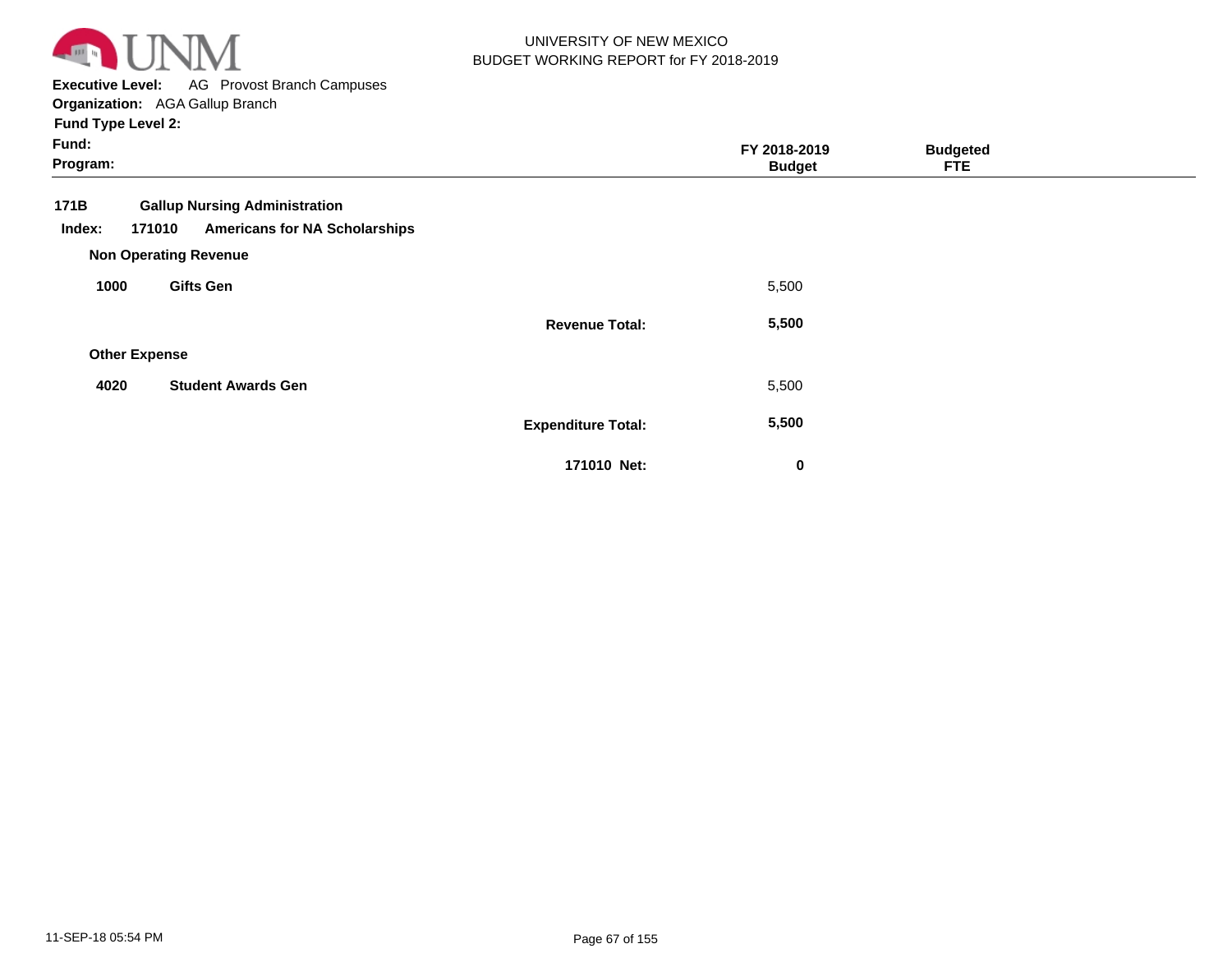

**Executive Level:** AG Provost Branch Campuses

**Organization:**  AGA Gallup Branch

| Fund:<br>Program: |                      |                                               |                           | FY 2018-2019<br><b>Budget</b> | <b>Budgeted</b><br><b>FTE</b> |  |
|-------------------|----------------------|-----------------------------------------------|---------------------------|-------------------------------|-------------------------------|--|
| 171B              |                      | <b>Gallup Nursing Administration</b>          |                           |                               |                               |  |
| Index:            | 171013               | <b>Gallup Nursing Expansion Funding</b>       |                           |                               |                               |  |
|                   | <b>Allocations</b>   |                                               |                           |                               |                               |  |
| 1640              |                      | <b>Allocations Pooled Allocation Gen</b>      |                           | 192,100                       |                               |  |
|                   |                      |                                               | <b>Revenue Total:</b>     | 192,100                       |                               |  |
|                   | <b>Other Expense</b> |                                               |                           |                               |                               |  |
| <b>80E0</b>       |                      | <b>Contingency Budget Gen</b>                 |                           | 190,179                       |                               |  |
| <b>80K0</b>       | <b>Banner Tax</b>    |                                               |                           | 1,921                         |                               |  |
|                   |                      |                                               | <b>Expenditure Total:</b> | 192,100                       |                               |  |
|                   |                      |                                               | 171013 Net:               | 0                             |                               |  |
|                   | 171B LEVEL 6         | <b>SUMMARY</b>                                |                           |                               |                               |  |
|                   |                      | Revenue                                       |                           | 654,184                       |                               |  |
|                   |                      | Labor Expense                                 |                           | 447,293                       | 7.00                          |  |
|                   |                      | <b>Fringe Expense</b><br><b>Other Expense</b> |                           | $\mathbf{0}$                  |                               |  |
|                   |                      |                                               |                           | 206,891                       |                               |  |
|                   |                      |                                               | NET:                      | $\pmb{0}$                     |                               |  |
|                   |                      |                                               |                           |                               |                               |  |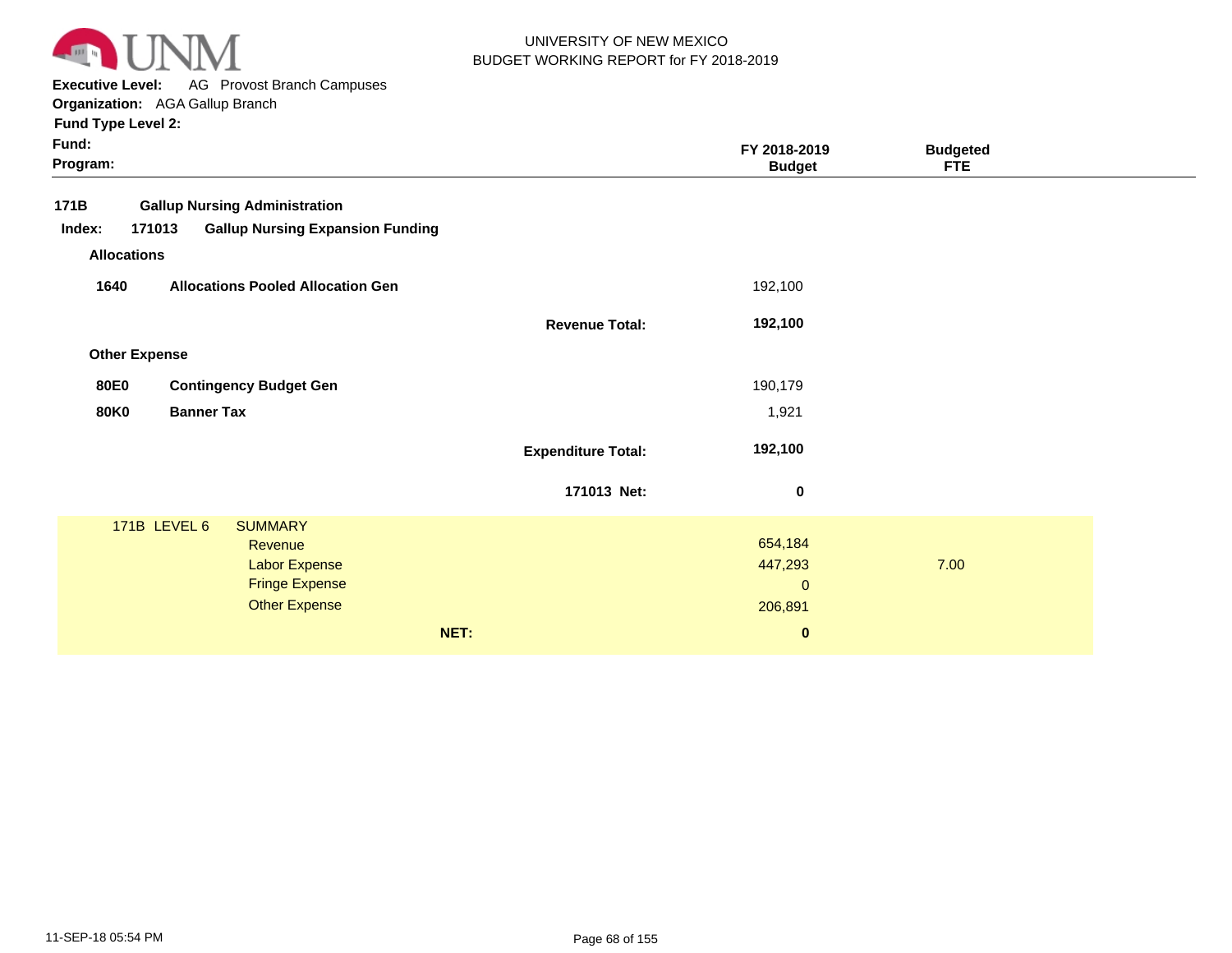

**Executive Level:** AG Provost Branch Campuses

**Organization:**  AGA Gallup Branch **Fund Type Level 2:**

|                           | FY 2018-2019<br><b>Budget</b>                                                                                                              | <b>Budgeted</b><br><b>FTE</b> |  |
|---------------------------|--------------------------------------------------------------------------------------------------------------------------------------------|-------------------------------|--|
|                           |                                                                                                                                            |                               |  |
|                           | 166,243                                                                                                                                    |                               |  |
| <b>Revenue Total:</b>     | 166,243                                                                                                                                    |                               |  |
|                           |                                                                                                                                            |                               |  |
|                           | 166,243                                                                                                                                    | 2.00                          |  |
| <b>Expenditure Total:</b> | 166,243                                                                                                                                    |                               |  |
| 262000 Net:               | 0                                                                                                                                          |                               |  |
| NET:                      | 166,243<br>166,243<br>$\mathbf{0}$<br>$\mathbf{0}$<br>$\mathbf 0$                                                                          | 2.00                          |  |
|                           | <b>Gallup Education Health &amp; Human Sv</b><br><b>Education, Health &amp; Human Services</b><br><b>Allocations Pooled Allocation Gen</b> |                               |  |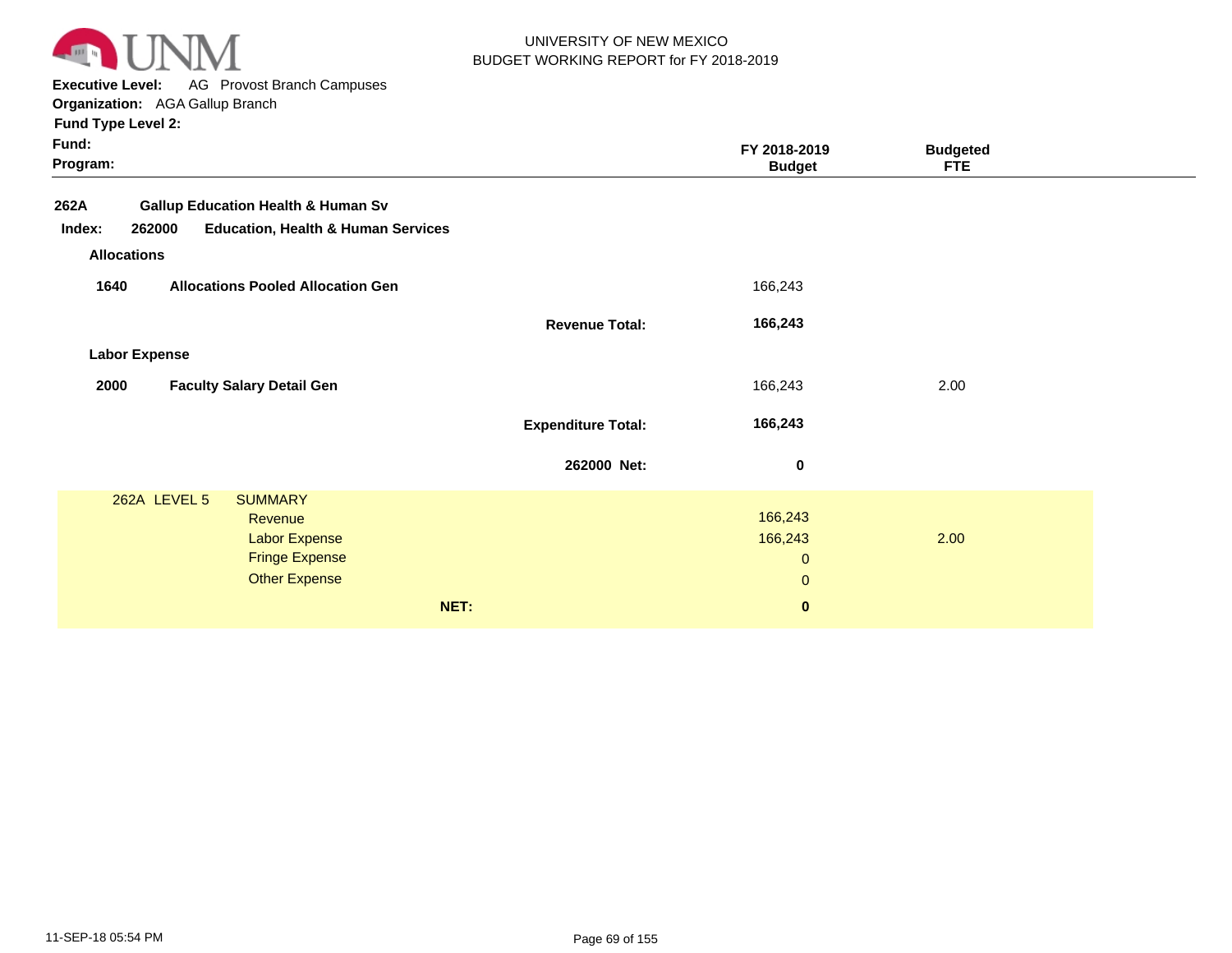

**Executive Level:** AG Provost Branch Campuses

**Organization:**  AGA Gallup Branch **Fund Type Level 2:**

| 91,429                                                       |      |
|--------------------------------------------------------------|------|
| 91,429                                                       |      |
|                                                              |      |
| 91,429                                                       | 1.00 |
| 91,429                                                       |      |
| $\bf{0}$                                                     |      |
| 91,429<br>91,429<br>$\mathbf 0$<br>$\mathbf{0}$<br>$\pmb{0}$ | 1.00 |
|                                                              |      |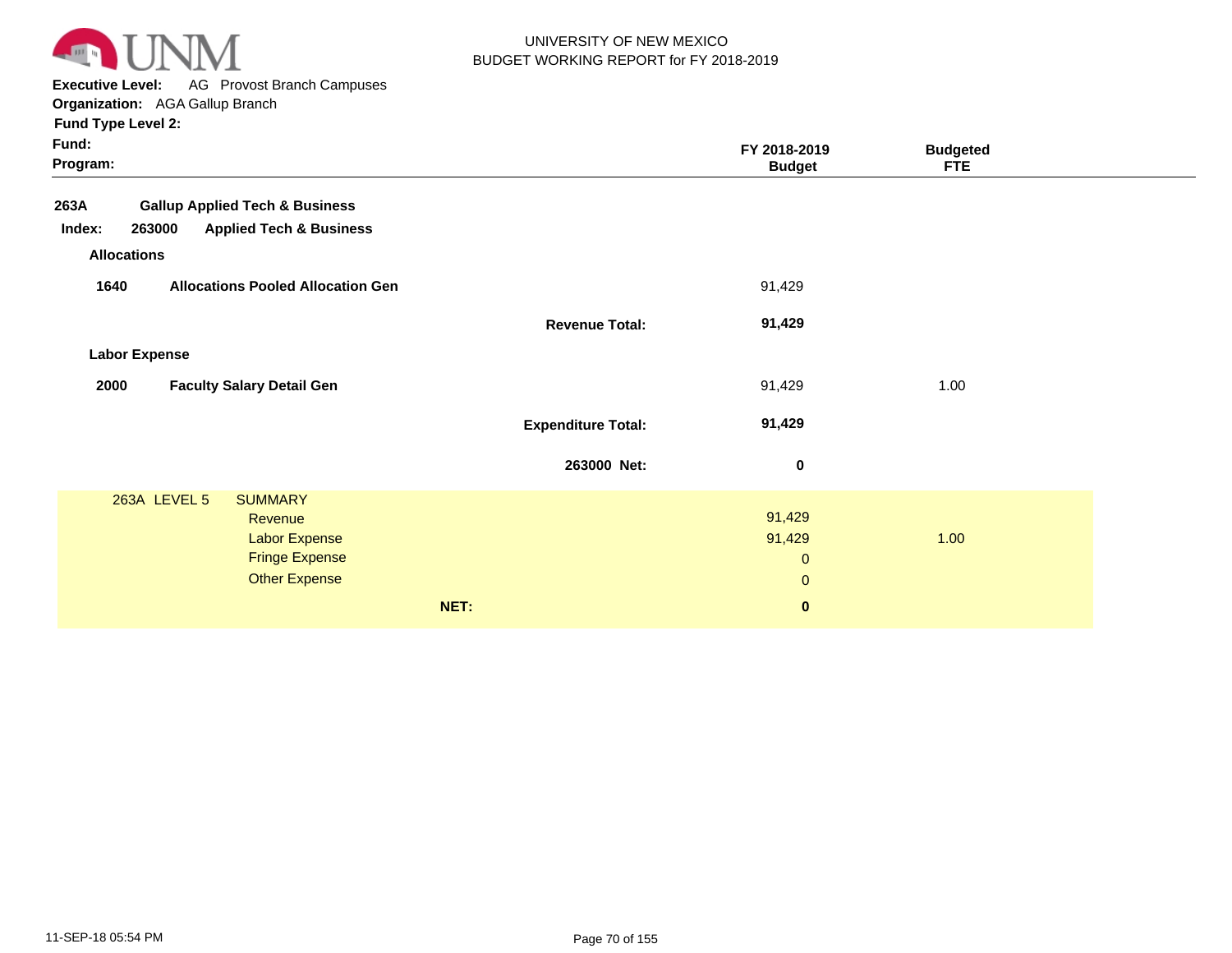

**Executive Level:** AG Provost Branch Campuses

| <b>Fund Type Level 2:</b> |
|---------------------------|
|---------------------------|

|                           | FY 2018-2019<br><b>Budget</b>                    | <b>Budgeted</b><br><b>FTE</b> |  |
|---------------------------|--------------------------------------------------|-------------------------------|--|
|                           |                                                  |                               |  |
|                           |                                                  |                               |  |
|                           |                                                  |                               |  |
|                           | 93,618                                           |                               |  |
| <b>Revenue Total:</b>     | 93,618                                           |                               |  |
|                           |                                                  |                               |  |
|                           | 93,618                                           | 0.00                          |  |
| <b>Expenditure Total:</b> | 93,618                                           |                               |  |
| 264000 Net:               | $\pmb{0}$                                        |                               |  |
|                           | 93,618<br>93,618<br>$\mathbf{0}$<br>$\mathbf{0}$ | 0.00                          |  |
|                           | $\bf{0}$                                         |                               |  |
|                           | NET:                                             |                               |  |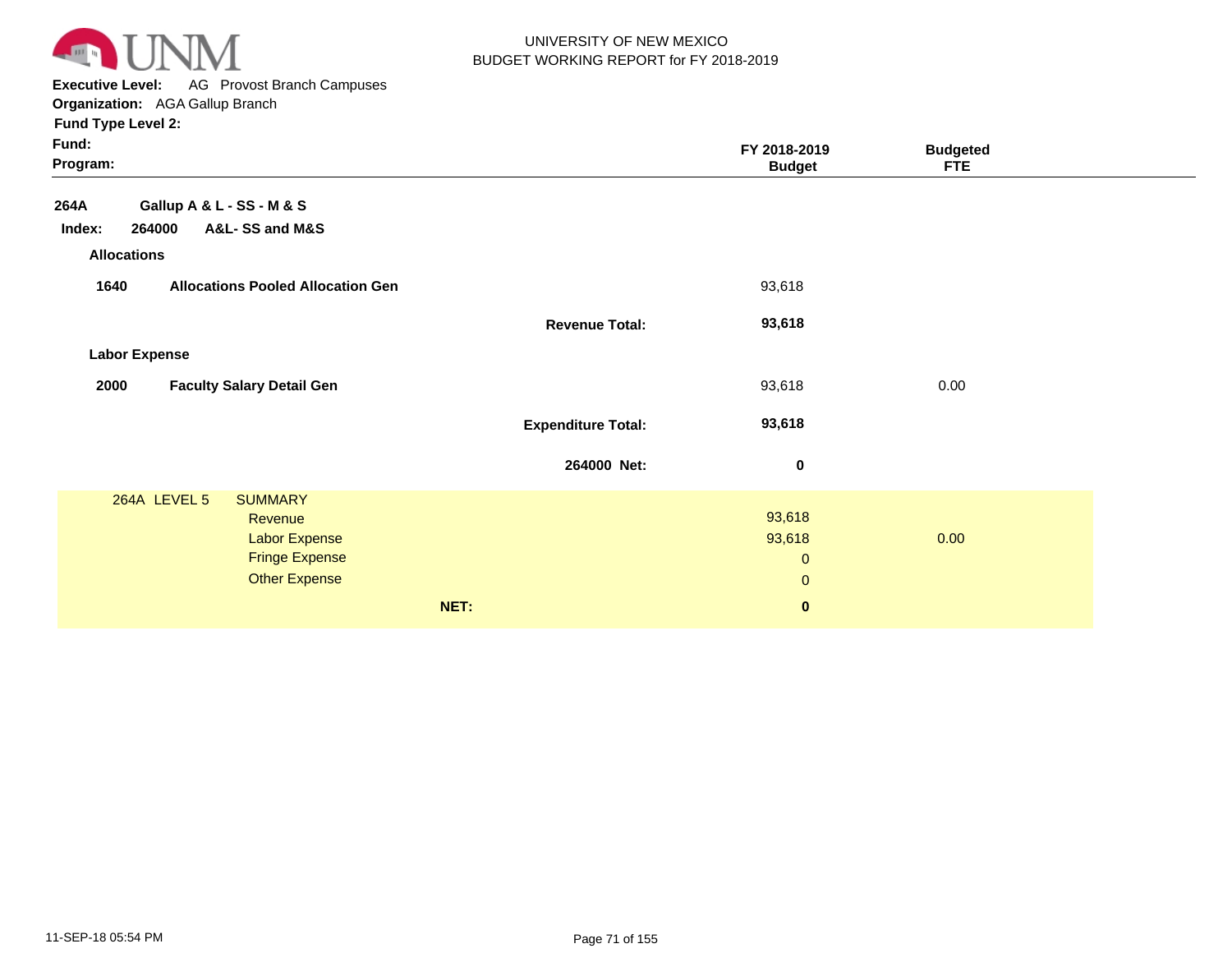

**Executive Level:** AG Provost Branch Campuses **Organization:**  AGA Gallup Branch

| Fund:<br>Program:     |                                          |                           | FY 2018-2019<br><b>Budget</b> | <b>Budgeted</b><br><b>FTE</b> |  |
|-----------------------|------------------------------------------|---------------------------|-------------------------------|-------------------------------|--|
| 407A                  | <b>Gallup B and F Monitoring</b>         |                           |                               |                               |  |
| 4U10<br>Index:        | <b>P10 FB</b>                            |                           |                               |                               |  |
| <b>Allocations</b>    |                                          |                           |                               |                               |  |
| 1640                  | <b>Allocations Pooled Allocation Gen</b> |                           | 1,433,310                     |                               |  |
|                       |                                          | <b>Revenue Total:</b>     | 1,433,310                     |                               |  |
| <b>Fringe Expense</b> |                                          |                           |                               |                               |  |
| 2110                  | <b>Fica Gen</b>                          |                           | 335,325                       |                               |  |
| 2140                  | <b>Retirement Gen</b>                    |                           | 571,787                       |                               |  |
| 2160                  | <b>Group Insurance Gen</b>               |                           | 317,469                       |                               |  |
| 2180                  | <b>Unemployment Compensation Gen</b>     |                           | 4,670                         |                               |  |
| <b>21A0</b>           | <b>Workers Compensation Gen</b>          |                           | 4,429                         |                               |  |
| <b>21J0</b>           | <b>Other Staff Benefits Gen</b>          |                           | 199,630                       |                               |  |
|                       |                                          | <b>Expenditure Total:</b> | 1,433,310                     |                               |  |
|                       |                                          | 4U10 Net:                 | 0                             |                               |  |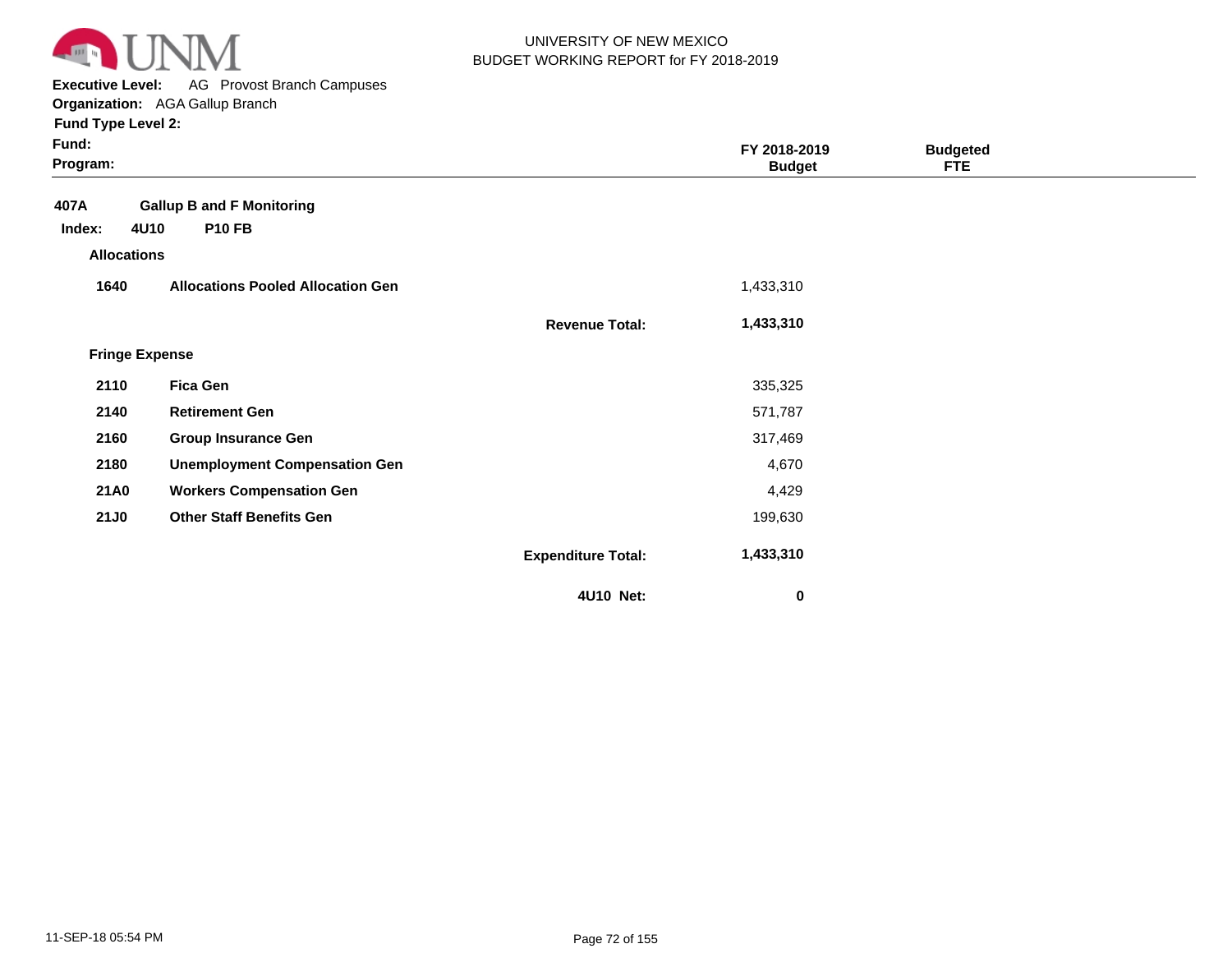

**Executive Level:** AG Provost Branch Campuses **Organization:**  AGA Gallup Branch

| Fund:<br>Program:     |                                          |                           | FY 2018-2019<br><b>Budget</b> | <b>Budgeted</b><br><b>FTE</b> |  |
|-----------------------|------------------------------------------|---------------------------|-------------------------------|-------------------------------|--|
| 407A                  | <b>Gallup B and F Monitoring</b>         |                           |                               |                               |  |
| 4U11<br>Index:        | <b>P11 FB</b>                            |                           |                               |                               |  |
| <b>Allocations</b>    |                                          |                           |                               |                               |  |
| 1640                  | <b>Allocations Pooled Allocation Gen</b> |                           | 288,713                       |                               |  |
|                       |                                          | <b>Revenue Total:</b>     | 288,713                       |                               |  |
| <b>Fringe Expense</b> |                                          |                           |                               |                               |  |
| 2110                  | <b>Fica Gen</b>                          |                           | 46,508                        |                               |  |
| 2140                  | <b>Retirement Gen</b>                    |                           | 92,133                        |                               |  |
| 2160                  | <b>Group Insurance Gen</b>               |                           | 75,487                        |                               |  |
| 2180                  | <b>Unemployment Compensation Gen</b>     |                           | 793                           |                               |  |
| <b>21A0</b>           | <b>Workers Compensation Gen</b>          |                           | 583                           |                               |  |
| <b>21J0</b>           | <b>Other Staff Benefits Gen</b>          |                           | 73,209                        |                               |  |
|                       |                                          | <b>Expenditure Total:</b> | 288,713                       |                               |  |
|                       |                                          | 4U11 Net:                 | 0                             |                               |  |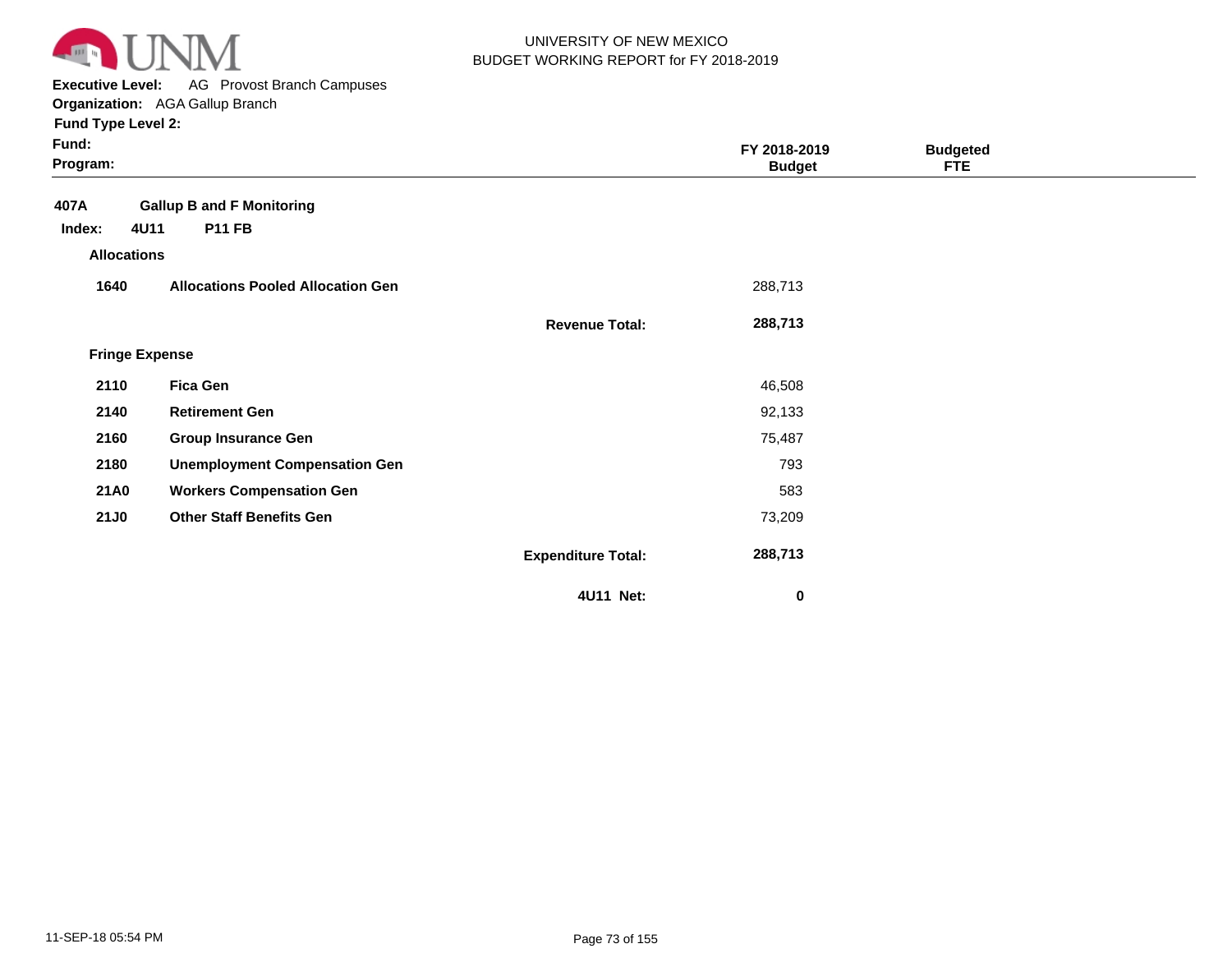

**Executive Level:** AG Provost Branch Campuses **Organization:**  AGA Gallup Branch

| Fund:<br>Program:     |                                          |                           | FY 2018-2019<br><b>Budget</b> | <b>Budgeted</b><br><b>FTE</b> |  |
|-----------------------|------------------------------------------|---------------------------|-------------------------------|-------------------------------|--|
| 407A                  | <b>Gallup B and F Monitoring</b>         |                           |                               |                               |  |
| 4U12<br>Index:        | <b>P12 FB</b>                            |                           |                               |                               |  |
| <b>Allocations</b>    |                                          |                           |                               |                               |  |
| 1640                  | <b>Allocations Pooled Allocation Gen</b> |                           | 225,930                       |                               |  |
|                       |                                          | <b>Revenue Total:</b>     | 225,930                       |                               |  |
| <b>Fringe Expense</b> |                                          |                           |                               |                               |  |
| 2110                  | <b>Fica Gen</b>                          |                           | 53,000                        |                               |  |
| 2140                  | <b>Retirement Gen</b>                    |                           | 92,000                        |                               |  |
| 2160                  | <b>Group Insurance Gen</b>               |                           | 30,000                        |                               |  |
| 2180                  | <b>Unemployment Compensation Gen</b>     |                           | 1,600                         |                               |  |
| <b>21A0</b>           | <b>Workers Compensation Gen</b>          |                           | 1,034                         |                               |  |
| <b>21J0</b>           | <b>Other Staff Benefits Gen</b>          |                           | 48,296                        |                               |  |
|                       |                                          | <b>Expenditure Total:</b> | 225,930                       |                               |  |
|                       |                                          | 4U12 Net:                 | 0                             |                               |  |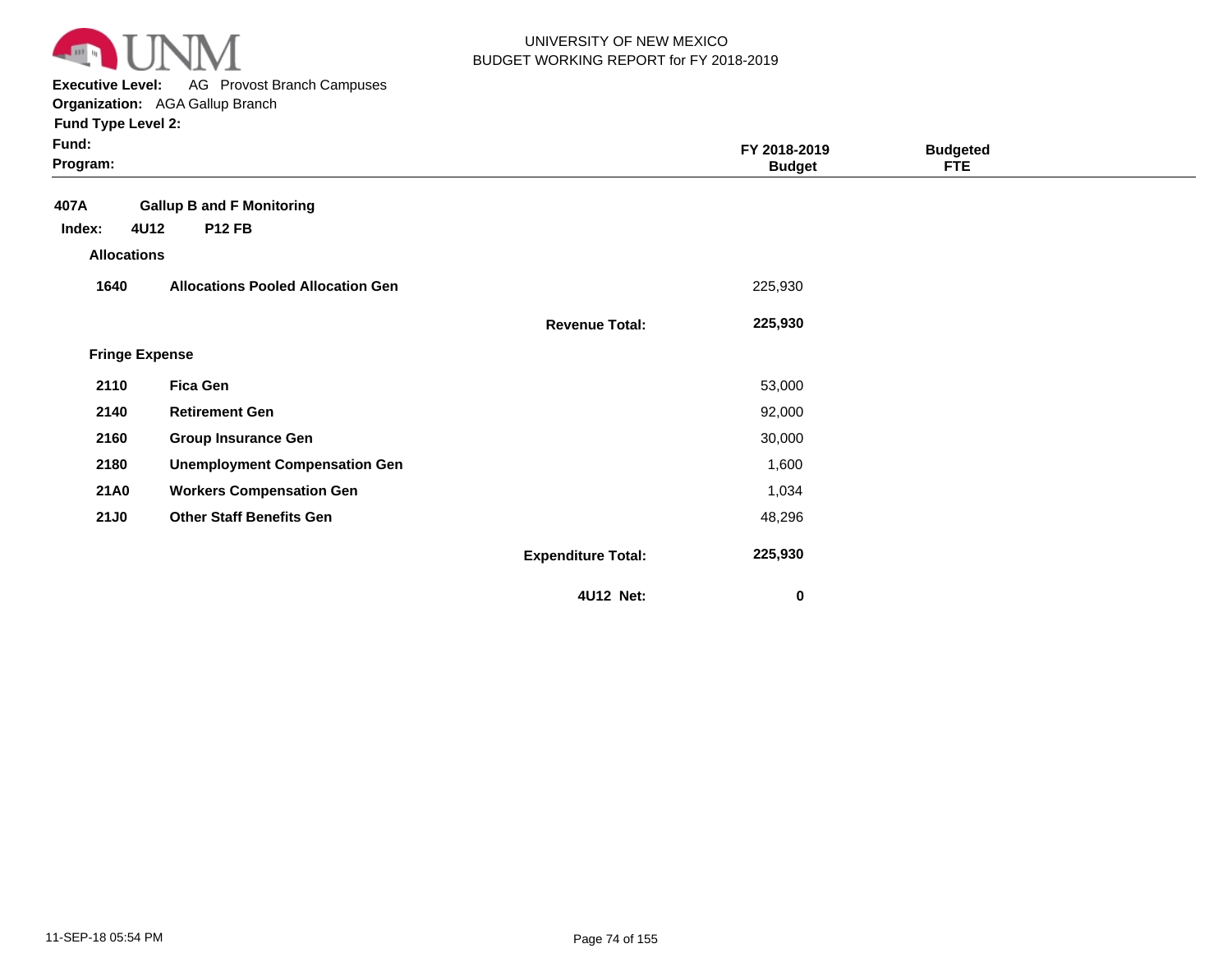

**Executive Level:** AG Provost Branch Campuses **Organization:**  AGA Gallup Branch

| Fund:<br>Program:     |                                          |                           | FY 2018-2019<br><b>Budget</b> | <b>Budgeted</b><br><b>FTE</b> |  |
|-----------------------|------------------------------------------|---------------------------|-------------------------------|-------------------------------|--|
| 407A                  | <b>Gallup B and F Monitoring</b>         |                           |                               |                               |  |
| 4U13<br>Index:        | <b>P13 FB</b>                            |                           |                               |                               |  |
| <b>Allocations</b>    |                                          |                           |                               |                               |  |
| 1640                  | <b>Allocations Pooled Allocation Gen</b> |                           | 434,959                       |                               |  |
|                       |                                          | <b>Revenue Total:</b>     | 434,959                       |                               |  |
| <b>Fringe Expense</b> |                                          |                           |                               |                               |  |
| 2110                  | <b>Fica Gen</b>                          |                           | 78,180                        |                               |  |
| 2140                  | <b>Retirement Gen</b>                    |                           | 157,070                       |                               |  |
| 2160                  | <b>Group Insurance Gen</b>               |                           | 107,212                       |                               |  |
| 2180                  | <b>Unemployment Compensation Gen</b>     |                           | 1,587                         |                               |  |
| <b>21A0</b>           | <b>Workers Compensation Gen</b>          |                           | 1,952                         |                               |  |
| <b>21J0</b>           | <b>Other Staff Benefits Gen</b>          |                           | 88,958                        |                               |  |
|                       |                                          | <b>Expenditure Total:</b> | 434,959                       |                               |  |
|                       |                                          | 4U13 Net:                 | 0                             |                               |  |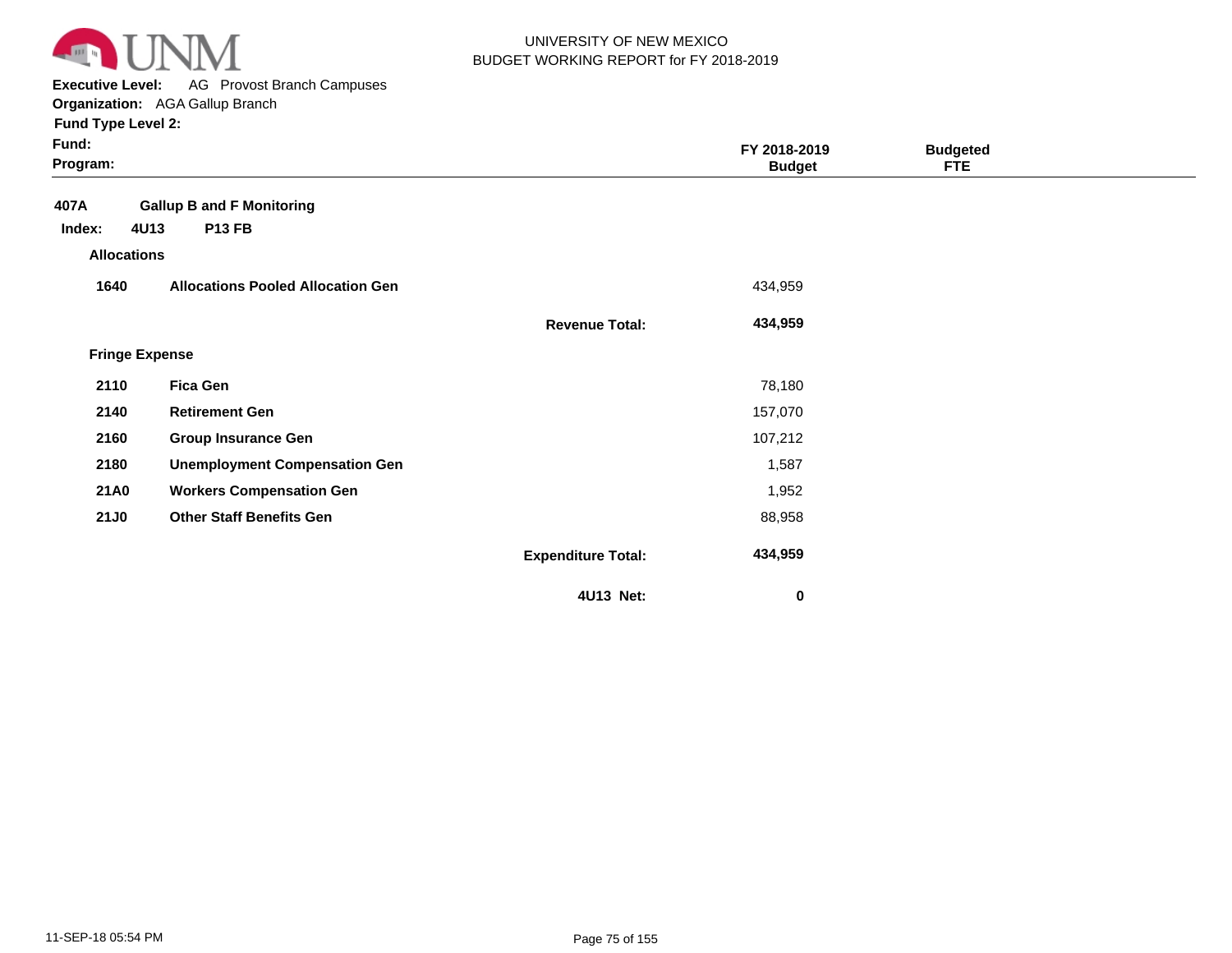

**Executive Level:** AG Provost Branch Campuses **Organization:**  AGA Gallup Branch

| Fund:<br>Program:     |                                          |                           | FY 2018-2019<br><b>Budget</b> | <b>Budgeted</b><br><b>FTE</b> |
|-----------------------|------------------------------------------|---------------------------|-------------------------------|-------------------------------|
| 407A                  | <b>Gallup B and F Monitoring</b>         |                           |                               |                               |
| 4U14<br>Index:        | <b>P14 FB</b>                            |                           |                               |                               |
| <b>Allocations</b>    |                                          |                           |                               |                               |
| 1640                  | <b>Allocations Pooled Allocation Gen</b> |                           | 290,764                       |                               |
|                       |                                          | <b>Revenue Total:</b>     | 290,764                       |                               |
| <b>Fringe Expense</b> |                                          |                           |                               |                               |
| 2110                  | <b>Fica Gen</b>                          |                           | 45,000                        |                               |
| 2140                  | <b>Retirement Gen</b>                    |                           | 78,189                        |                               |
| 2160                  | <b>Group Insurance Gen</b>               |                           | 91,000                        |                               |
| 2180                  | <b>Unemployment Compensation Gen</b>     |                           | 900                           |                               |
| <b>21A0</b>           | <b>Workers Compensation Gen</b>          |                           | 5,100                         |                               |
| <b>21J0</b>           | <b>Other Staff Benefits Gen</b>          |                           | 70,575                        |                               |
|                       |                                          | <b>Expenditure Total:</b> | 290,764                       |                               |
|                       |                                          | 4U14 Net:                 | $\pmb{0}$                     |                               |
|                       | 407A LEVEL 5<br><b>SUMMARY</b>           |                           |                               |                               |
|                       | Revenue                                  |                           | 2,673,676                     |                               |
|                       | <b>Labor Expense</b>                     |                           | $\mathbf 0$                   | 0.00                          |
|                       | <b>Fringe Expense</b>                    |                           | 2,673,676                     |                               |
|                       | <b>Other Expense</b>                     |                           | $\mathbf 0$                   |                               |
|                       |                                          | NET:                      | $\pmb{0}$                     |                               |
|                       |                                          |                           |                               |                               |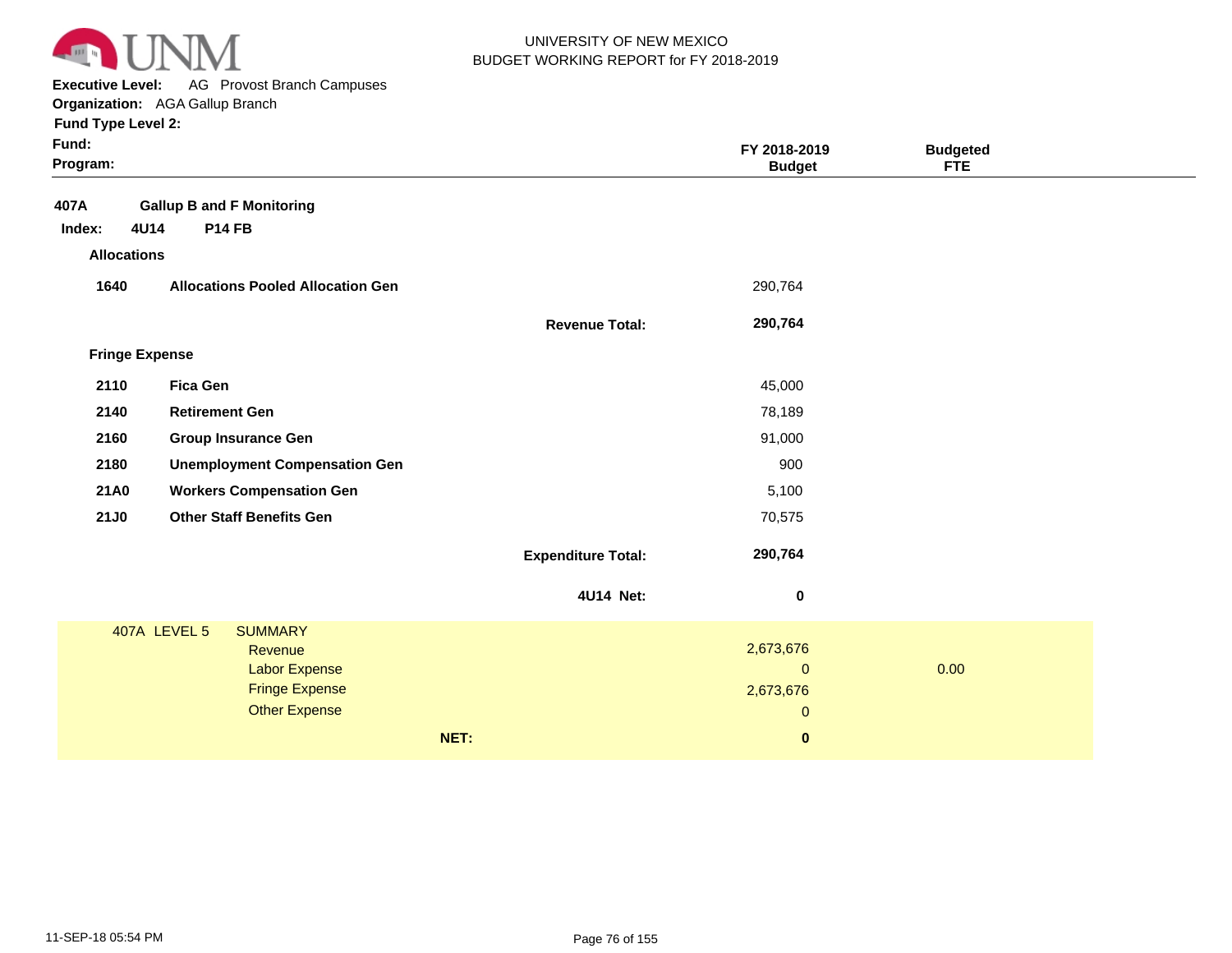

**Executive Level:** AG Provost Branch Campuses **Organization:**  AGA Gallup Branch

| Fund:<br>Program:    |                                                                           |                       | FY 2018-2019<br><b>Budget</b> | <b>Budgeted</b><br><b>FTE</b> |  |
|----------------------|---------------------------------------------------------------------------|-----------------------|-------------------------------|-------------------------------|--|
| 710A<br>Index:       | <b>Gallup Computer Service Instruction</b><br>710000<br><b>IT Support</b> |                       |                               |                               |  |
| <b>Allocations</b>   |                                                                           |                       |                               |                               |  |
| 1640                 | <b>Allocations Pooled Allocation Gen</b>                                  |                       | 509,018                       |                               |  |
|                      |                                                                           | <b>Revenue Total:</b> | 509,018                       |                               |  |
| <b>Labor Expense</b> |                                                                           |                       |                               |                               |  |
| 2020                 | <b>Administrative Professional Gen</b>                                    |                       | 85,588                        | 1.00                          |  |
| 2040                 | <b>Technician Salary Detail Gen</b>                                       |                       | 114,317                       | 3.00                          |  |
| <b>20J0</b>          | <b>Student Salaries Gen</b>                                               |                       | 3,000                         | 0.16                          |  |
| <b>20L0</b>          | <b>Federal Workstudy Gen</b>                                              |                       | 1,000                         | 0.05                          |  |
| <b>20NO</b>          | <b>State Workstudy Gen</b>                                                |                       | 1,500                         | 0.08                          |  |
| <b>20SA</b>          | <b>Salary Adjustments</b>                                                 |                       | 651                           | 0.00                          |  |
| <b>Other Expense</b> |                                                                           |                       |                               |                               |  |
| 3100                 | <b>Office Supplies General</b>                                            |                       | 750                           |                               |  |
| 3140                 | <b>Computer Software Gen</b>                                              |                       | 8,000                         |                               |  |
| 3150                 | <b>Computer Supplies &lt;\$5,001</b>                                      |                       | 5,000                         |                               |  |
| 3180                 | Non Capital Equipment <\$5,001                                            |                       | 1,000                         |                               |  |
| 37Z0                 | <b>Other Supply Costs Gen</b>                                             |                       | 1,000                         |                               |  |
| 3800                 | In State Travel Gen                                                       |                       | 500                           |                               |  |
| 38A0                 | <b>Motor Pool Rental Gen</b>                                              |                       | 1,500                         |                               |  |
| 6000                 | <b>Telecom Charges Gen</b>                                                |                       | 73,380                        |                               |  |
| 6020                 | <b>Long Distance Gen</b>                                                  |                       | 100                           |                               |  |
| 6040                 | <b>Telephone Line Spec Circuit Gen</b>                                    |                       | 65,000                        |                               |  |
| 6080                 | <b>Cellular Charges Gen</b>                                               |                       | 3,600                         |                               |  |
| 60A0                 | <b>Paging Charges Gen</b>                                                 |                       | 27,960                        |                               |  |
| 69Z0                 | <b>Other Professional Services Gen</b>                                    |                       | 1,500                         |                               |  |
| <b>70D0</b>          | <b>Equipment Repairs Maintenance Gen</b>                                  |                       | 2,500                         |                               |  |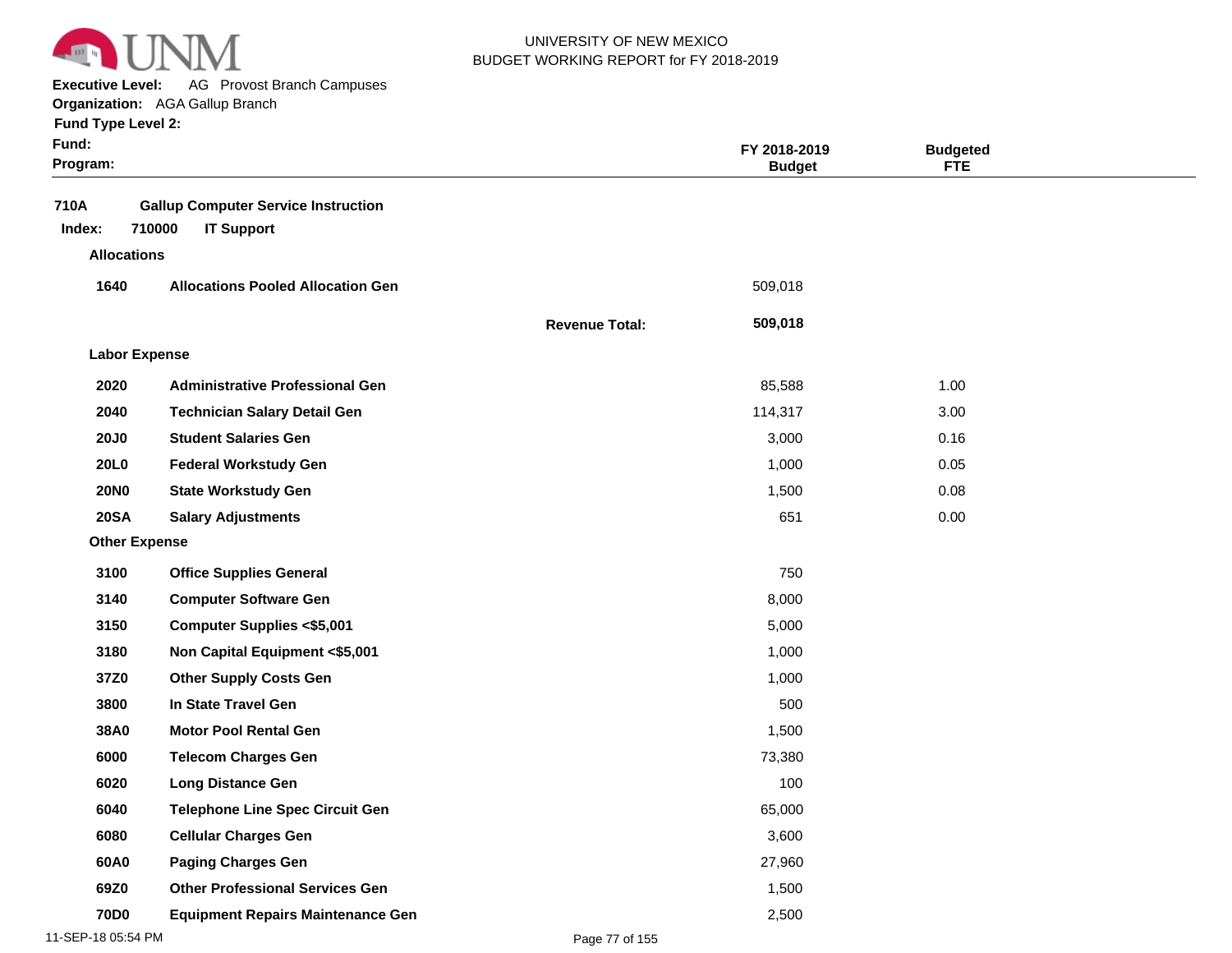

**Executive Level:** AG Provost Branch Campuses

**Organization:**  AGA Gallup Branch

| Fund:<br>Program:                                                                                                         |                           | FY 2018-2019<br><b>Budget</b>                              | <b>Budgeted</b><br><b>FTE</b> |  |
|---------------------------------------------------------------------------------------------------------------------------|---------------------------|------------------------------------------------------------|-------------------------------|--|
| 710A<br><b>Gallup Computer Service Instruction</b><br>710000<br><b>IT Support</b><br>Index:<br><b>Other Expense</b>       |                           |                                                            |                               |  |
| 70E1<br><b>Computer Software Maintenance</b>                                                                              |                           | 7,380                                                      |                               |  |
| <b>Banner Tax</b><br><b>80K0</b>                                                                                          |                           | 3,792                                                      |                               |  |
| 9020<br><b>Computer Hardware &gt; \$5,000</b>                                                                             |                           | 100,000                                                    |                               |  |
|                                                                                                                           | <b>Expenditure Total:</b> | 509,018                                                    |                               |  |
|                                                                                                                           | 710000 Net:               | 0                                                          |                               |  |
| <b>710A LEVEL 5</b><br><b>SUMMARY</b><br>Revenue<br><b>Labor Expense</b><br><b>Fringe Expense</b><br><b>Other Expense</b> | NET:                      | 509,018<br>206,056<br>$\mathbf{0}$<br>302,962<br>$\pmb{0}$ | 4.29                          |  |
|                                                                                                                           |                           |                                                            |                               |  |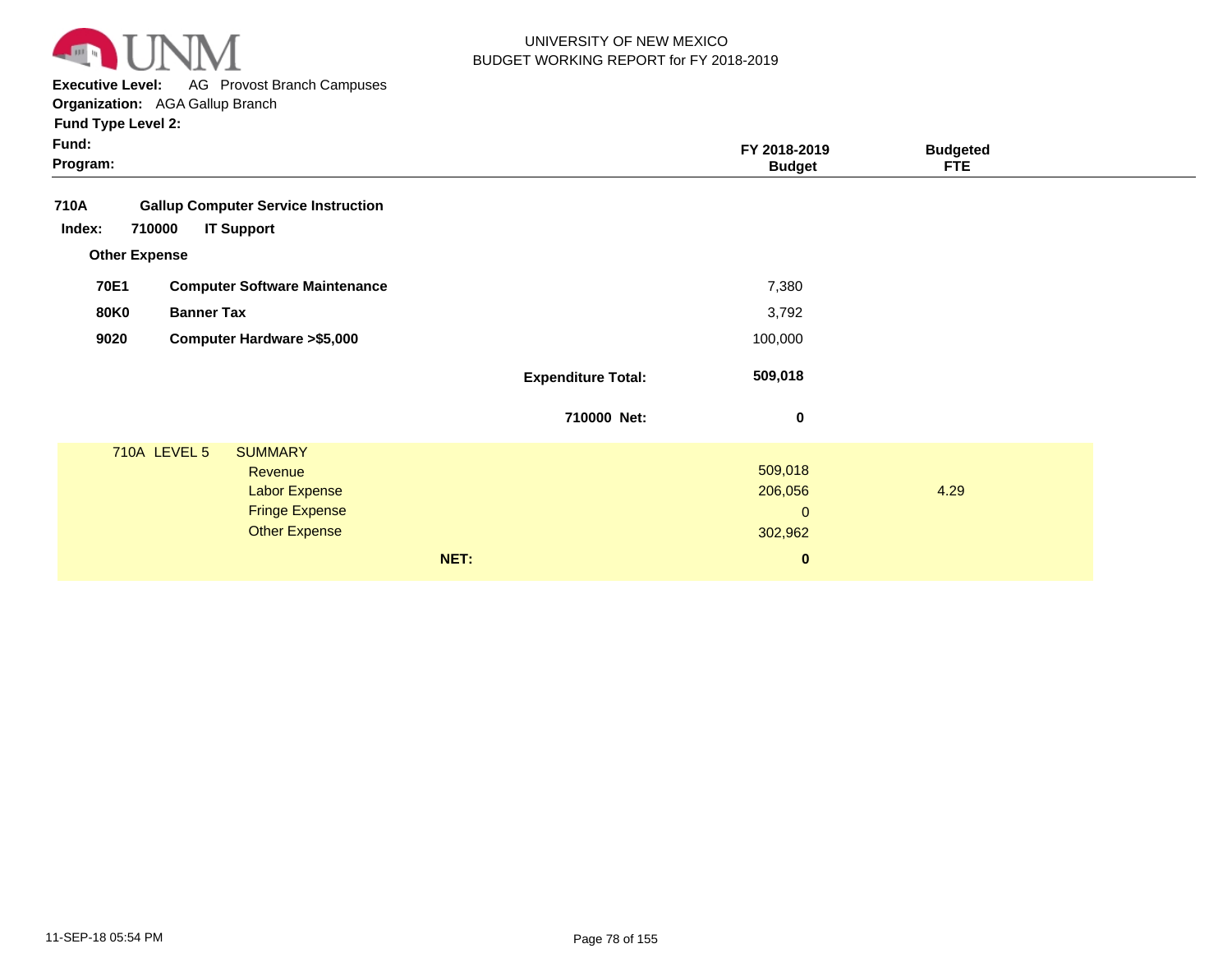

**Executive Level:** AG Provost Branch Campuses **Organization:**  AGA Gallup Branch

| Fund:<br>Program:    |                                               |                           | FY 2018-2019<br><b>Budget</b> | <b>Budgeted</b><br><b>FTE</b> |  |
|----------------------|-----------------------------------------------|---------------------------|-------------------------------|-------------------------------|--|
| 713B                 | <b>Gallup Dental Assistant Program</b>        |                           |                               |                               |  |
| Index:               | 713000<br><b>Dental Assisting</b>             |                           |                               |                               |  |
| <b>Allocations</b>   |                                               |                           |                               |                               |  |
| 1640                 | <b>Allocations Pooled Allocation Gen</b>      |                           | 66,442                        |                               |  |
|                      |                                               | <b>Revenue Total:</b>     | 66,442                        |                               |  |
| <b>Labor Expense</b> |                                               |                           |                               |                               |  |
| 2000                 | <b>Faculty Salary Detail Gen</b>              |                           | 57,958                        | 1.00                          |  |
| <b>Other Expense</b> |                                               |                           |                               |                               |  |
| 3180                 | Non Capital Equipment <\$5,001                |                           | 500                           |                               |  |
| 31B0                 | Food F&A Unallowable Gen                      |                           | 700                           |                               |  |
| 31P0                 | <b>Training Materials Supplies Gen</b>        |                           | 1,200                         |                               |  |
| 31P1                 | <b>Instructional Materials &amp; Supplies</b> |                           | 3,000                         |                               |  |
| 3800                 | In State Travel Gen                           |                           | 500                           |                               |  |
| 3820                 | Out Of State Travel Gen                       |                           | 2,000                         |                               |  |
| <b>70D0</b>          | <b>Equipment Repairs Maintenance Gen</b>      |                           | 500                           |                               |  |
| <b>80K0</b>          | <b>Banner Tax</b>                             |                           | 84                            |                               |  |
|                      |                                               | <b>Expenditure Total:</b> | 66,442                        |                               |  |
|                      |                                               | 713000 Net:               | 0                             |                               |  |
|                      | 713B LEVEL 6<br><b>SUMMARY</b>                |                           |                               |                               |  |
|                      | Revenue<br><b>Labor Expense</b>               |                           | 66,442<br>57,958              | 1.00                          |  |
|                      | <b>Fringe Expense</b>                         |                           | $\pmb{0}$                     |                               |  |
|                      | <b>Other Expense</b>                          |                           | 8,484                         |                               |  |
|                      |                                               | NET:                      | $\mathbf 0$                   |                               |  |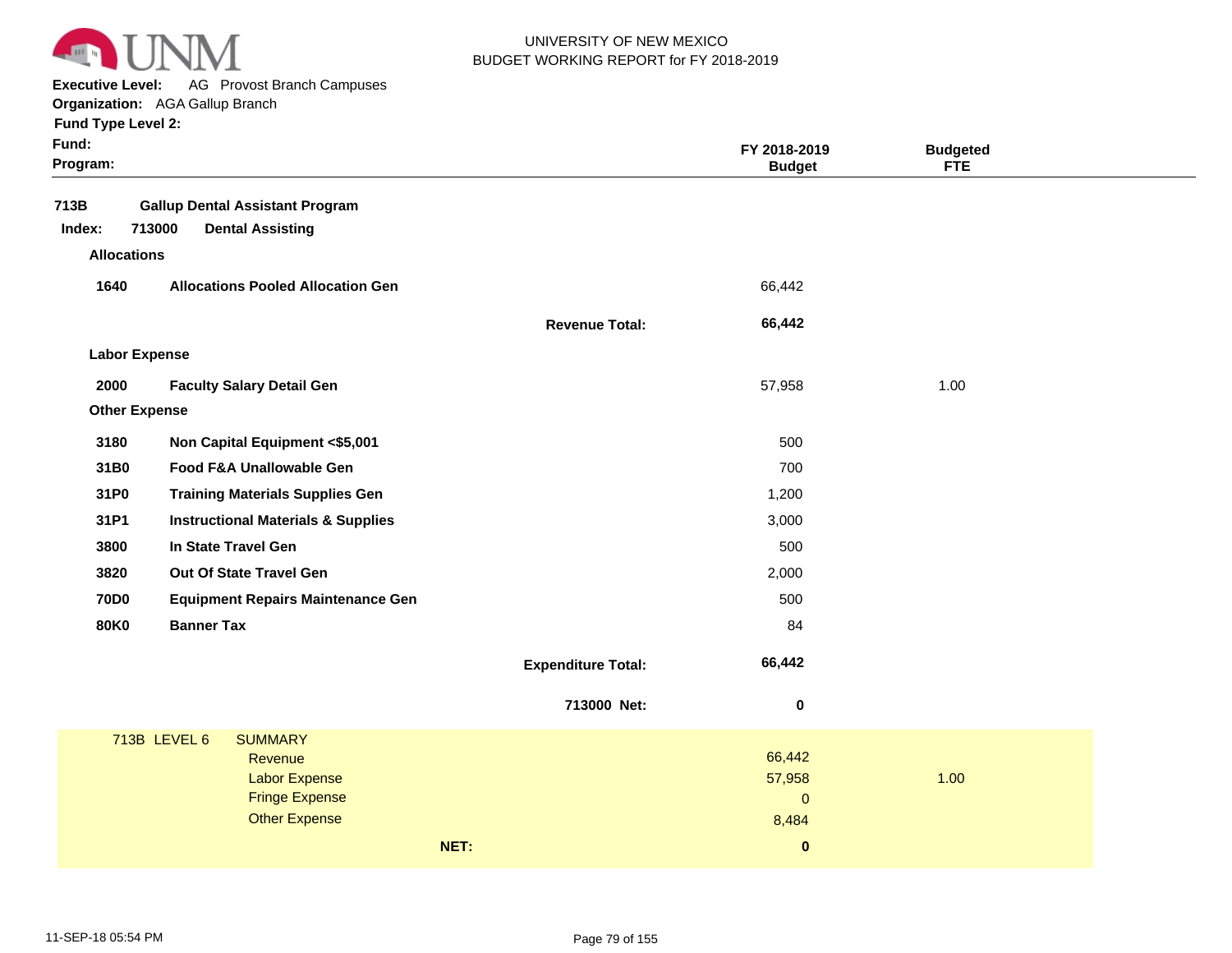

**Executive Level:** AG Provost Branch Campuses

**Organization:**  AGA Gallup Branch

| Fund Type Level 2:   |                                               |                       |                               |                               |  |
|----------------------|-----------------------------------------------|-----------------------|-------------------------------|-------------------------------|--|
| Fund:<br>Program:    |                                               |                       | FY 2018-2019<br><b>Budget</b> | <b>Budgeted</b><br><b>FTE</b> |  |
|                      |                                               |                       |                               |                               |  |
| 713C                 | <b>Gallup General Administrative</b>          |                       |                               |                               |  |
| Index:               | <b>Health Careers</b><br>713005               |                       |                               |                               |  |
| <b>Allocations</b>   |                                               |                       |                               |                               |  |
| 1640                 | <b>Allocations Pooled Allocation Gen</b>      |                       | 51,537                        |                               |  |
|                      |                                               | <b>Revenue Total:</b> | 51,537                        |                               |  |
| <b>Labor Expense</b> |                                               |                       |                               |                               |  |
| 2060                 | <b>Support Staff Salary Detail Gen</b>        |                       | 34,944                        | 1.00                          |  |
| <b>20SA</b>          | <b>Salary Adjustments</b>                     |                       | 699                           | 0.00                          |  |
| <b>Other Expense</b> |                                               |                       |                               |                               |  |
| 3100                 | <b>Office Supplies General</b>                |                       | 3,150                         |                               |  |
| 3180                 | Non Capital Equipment <\$5,001                |                       | 1,848                         |                               |  |
| 31B0                 | Food F&A Unallowable Gen                      |                       | 200                           |                               |  |
| 31K0                 | <b>Postage Gen</b>                            |                       | 100                           |                               |  |
| 31L0                 | <b>Printing Supplies Gen</b>                  |                       | 400                           |                               |  |
| 31P1                 | <b>Instructional Materials &amp; Supplies</b> |                       | 3,500                         |                               |  |
| 3800                 | In State Travel Gen                           |                       | 500                           |                               |  |
| 3820                 | Out Of State Travel Gen                       |                       | 1,800                         |                               |  |
| 6000                 | <b>Telecom Charges Gen</b>                    |                       | 600                           |                               |  |
| 6020                 | <b>Long Distance Gen</b>                      |                       | 600                           |                               |  |
| 63B0                 | <b>Rental Fees Gen</b>                        |                       | 1,000                         |                               |  |
| 63C0                 | <b>Copying Gen</b>                            |                       | 1,000                         |                               |  |
| 69Y0                 | <b>Professional Svcs F&amp;A Unallowable</b>  |                       | 1,000                         |                               |  |

**80K0 Banner Tax** 196

**Expenditure Total:**

 **51,537** 

 **0** 

**713005 Net:**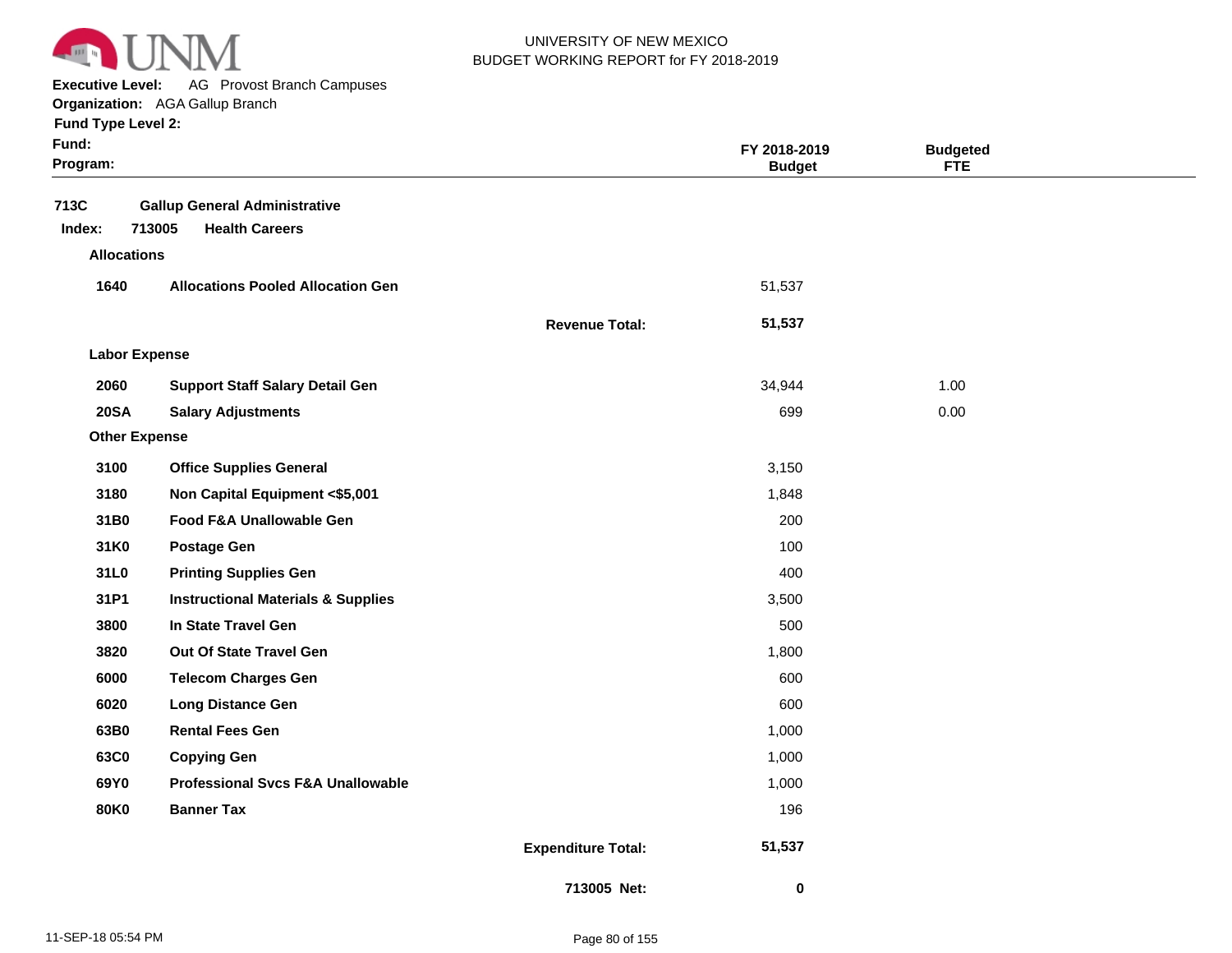

**Executive Level:** AG Provost Branch Campuses

**Organization:**  AGA Gallup Branch **Fund Type Level 2:**

| Fund:<br>Program:                                                                                                   |                           | FY 2018-2019<br><b>Budget</b>                          | <b>Budgeted</b><br><b>FTE</b> |  |
|---------------------------------------------------------------------------------------------------------------------|---------------------------|--------------------------------------------------------|-------------------------------|--|
| 713C<br><b>Gallup General Administrative</b><br><b>Gallup EMT Program</b><br>Index:<br>713013<br><b>Allocations</b> |                           |                                                        |                               |  |
| 1640<br><b>Allocations Pooled Allocation Gen</b>                                                                    |                           | 65,000                                                 |                               |  |
|                                                                                                                     | <b>Revenue Total:</b>     | 65,000                                                 |                               |  |
| <b>Labor Expense</b>                                                                                                |                           |                                                        |                               |  |
| 2000<br><b>Faculty Salary Detail Gen</b>                                                                            |                           | 65,000                                                 | 1.00                          |  |
|                                                                                                                     | <b>Expenditure Total:</b> | 65,000                                                 |                               |  |
|                                                                                                                     | 713013 Net:               | $\bf{0}$                                               |                               |  |
| 713C LEVEL 6<br><b>SUMMARY</b><br>Revenue<br><b>Labor Expense</b><br><b>Fringe Expense</b><br><b>Other Expense</b>  | NET:                      | 116,537<br>100,643<br>$\pmb{0}$<br>15,894<br>$\pmb{0}$ | 2.00                          |  |
|                                                                                                                     |                           |                                                        |                               |  |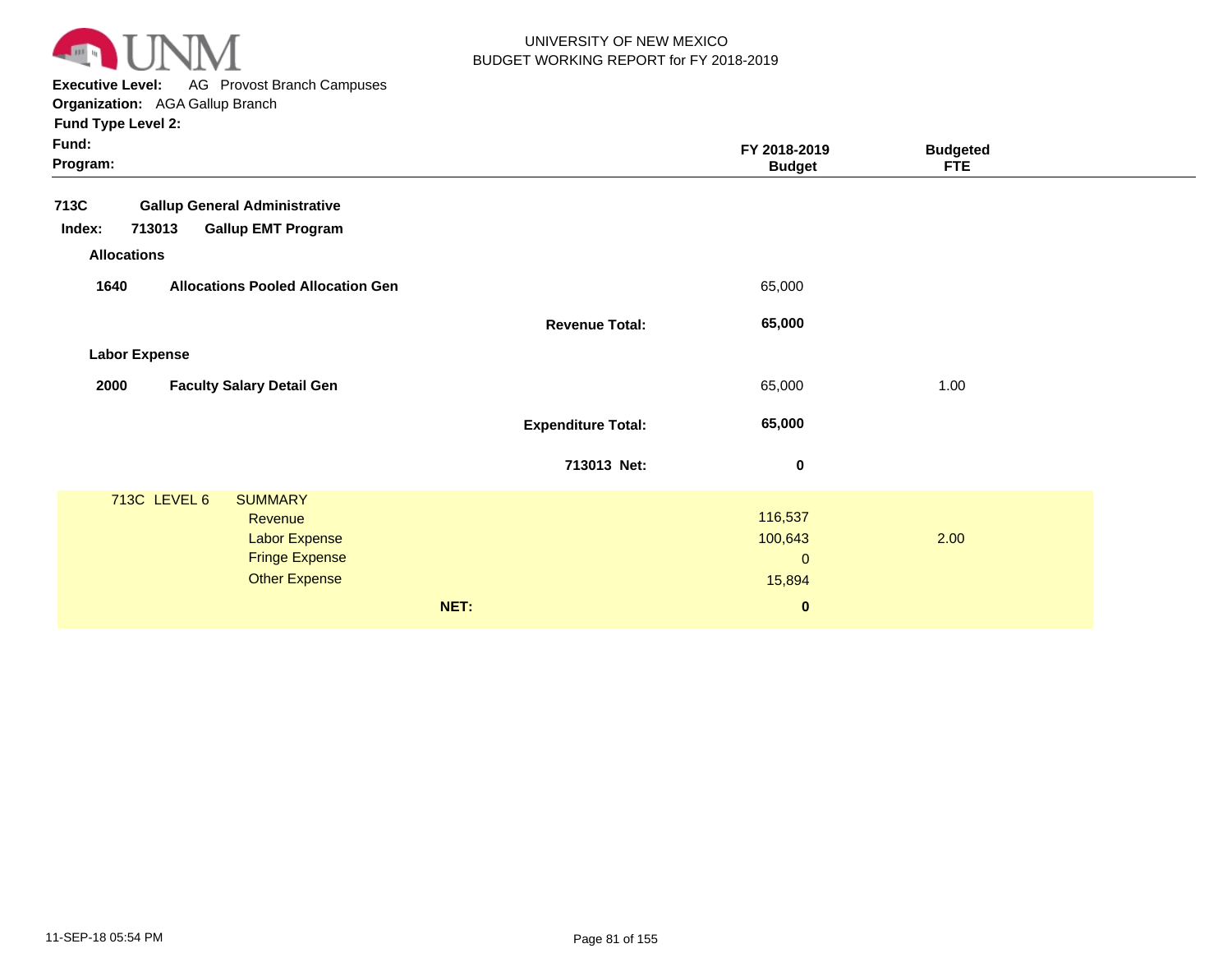

**Executive Level:** AG Provost Branch Campuses

**Organization:**  AGA Gallup Branch

| Fund:<br>Program:    |                                                |                           | FY 2018-2019<br><b>Budget</b> | <b>Budgeted</b><br><b>FTE</b> |  |
|----------------------|------------------------------------------------|---------------------------|-------------------------------|-------------------------------|--|
| 713D                 | <b>Gallup Health Careers Sunpath</b>           |                           |                               |                               |  |
| Index:               | 713004<br><b>Gallup Health Info Technology</b> |                           |                               |                               |  |
| <b>Allocations</b>   |                                                |                           |                               |                               |  |
| 1640                 | <b>Allocations Pooled Allocation Gen</b>       |                           | 99,959                        |                               |  |
|                      |                                                | <b>Revenue Total:</b>     | 99,959                        |                               |  |
| <b>Labor Expense</b> |                                                |                           |                               |                               |  |
| 2000                 | <b>Faculty Salary Detail Gen</b>               |                           | 94,351                        | 0.60                          |  |
| <b>Other Expense</b> |                                                |                           |                               |                               |  |
| 3140                 | <b>Computer Software Gen</b>                   |                           | 2,600                         |                               |  |
| 31B0                 | Food F&A Unallowable Gen                       |                           | 150                           |                               |  |
| 31P1                 | <b>Instructional Materials &amp; Supplies</b>  |                           | 500                           |                               |  |
| 3800                 | In State Travel Gen                            |                           | 300                           |                               |  |
| 3820                 | Out Of State Travel Gen                        |                           | 2,000                         |                               |  |
| <b>80K0</b>          | <b>Banner Tax</b>                              |                           | 58                            |                               |  |
|                      |                                                | <b>Expenditure Total:</b> | 99,959                        |                               |  |
|                      |                                                | 713004 Net:               | $\bf{0}$                      |                               |  |
|                      | 713D LEVEL 6<br><b>SUMMARY</b>                 |                           |                               |                               |  |
|                      | Revenue                                        |                           | 99,959                        |                               |  |
|                      | <b>Labor Expense</b><br><b>Fringe Expense</b>  |                           | 94,351<br>$\mathbf{0}$        | 0.60                          |  |
|                      | <b>Other Expense</b>                           |                           | 5,608                         |                               |  |
|                      |                                                | NET:                      | $\pmb{0}$                     |                               |  |
|                      |                                                |                           |                               |                               |  |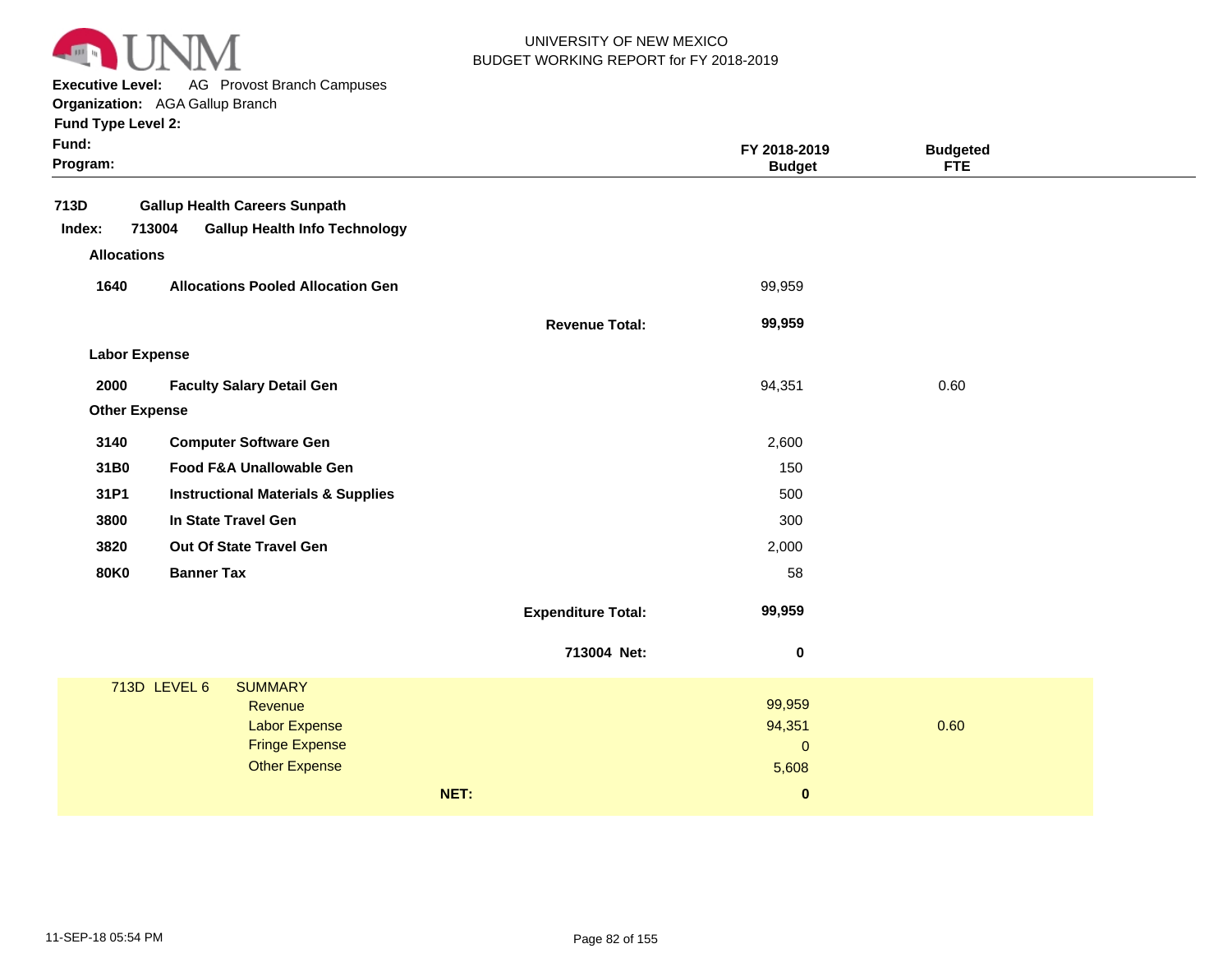

**Executive Level:** AG Provost Branch Campuses

**Organization:**  AGA Gallup Branch

| Fund:<br>Program:    |                                                |                           | FY 2018-2019<br><b>Budget</b> | <b>Budgeted</b><br><b>FTE</b> |  |
|----------------------|------------------------------------------------|---------------------------|-------------------------------|-------------------------------|--|
| 713E                 | <b>Gallup Human Services</b>                   |                           |                               |                               |  |
| Index:               | 713001<br><b>Health Careers Human Services</b> |                           |                               |                               |  |
| <b>Allocations</b>   |                                                |                           |                               |                               |  |
| 1640                 | <b>Allocations Pooled Allocation Gen</b>       |                           | 131,566                       |                               |  |
|                      |                                                | <b>Revenue Total:</b>     | 131,566                       |                               |  |
| <b>Labor Expense</b> |                                                |                           |                               |                               |  |
| 2000                 | <b>Faculty Salary Detail Gen</b>               |                           | 129,950                       | 1.00                          |  |
| <b>Other Expense</b> |                                                |                           |                               |                               |  |
| 3180                 | Non Capital Equipment <\$5,001                 |                           | 400                           |                               |  |
| 31B0                 | Food F&A Unallowable Gen                       |                           | 300                           |                               |  |
| 31P1                 | <b>Instructional Materials &amp; Supplies</b>  |                           | 500                           |                               |  |
| 3800                 | In State Travel Gen                            |                           | 400                           |                               |  |
| <b>80K0</b>          | <b>Banner Tax</b>                              |                           | 16                            |                               |  |
|                      |                                                | <b>Expenditure Total:</b> | 131,566                       |                               |  |
|                      |                                                | 713001 Net:               | $\bf{0}$                      |                               |  |
|                      | 713E LEVEL 6<br><b>SUMMARY</b>                 |                           |                               |                               |  |
|                      | Revenue                                        |                           | 131,566                       | 1.00                          |  |
|                      | <b>Labor Expense</b><br><b>Fringe Expense</b>  |                           | 129,950<br>$\mathbf{0}$       |                               |  |
|                      | <b>Other Expense</b>                           |                           | 1,616                         |                               |  |
|                      |                                                | NET:                      | $\pmb{0}$                     |                               |  |
|                      |                                                |                           |                               |                               |  |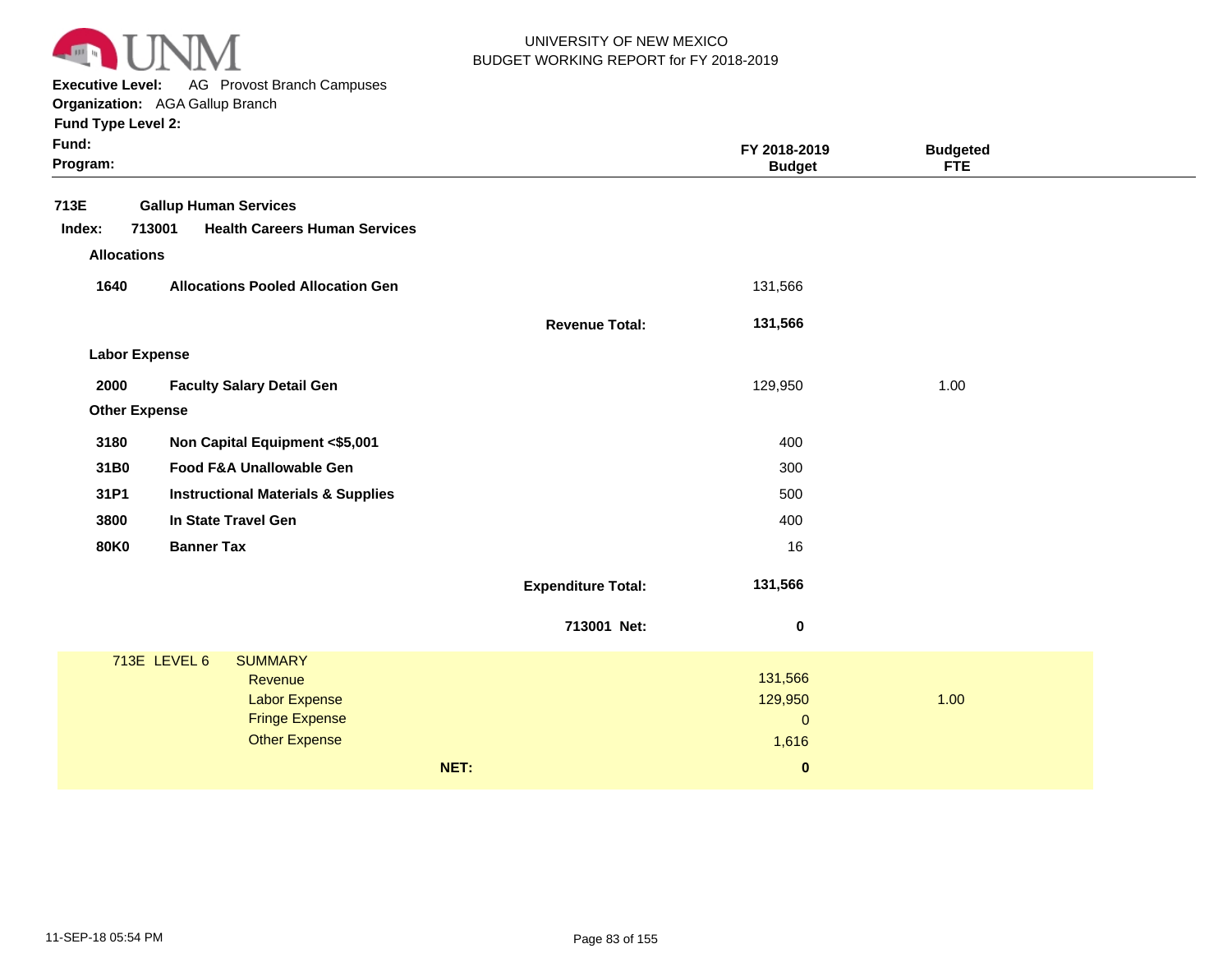

**Executive Level:** AG Provost Branch Campuses

**Organization:**  AGA Gallup Branch

| Fund:<br>Program:    |                                                  |                           | FY 2018-2019<br><b>Budget</b> | <b>Budgeted</b><br><b>FTE</b> |  |
|----------------------|--------------------------------------------------|---------------------------|-------------------------------|-------------------------------|--|
| 713F                 | <b>Gallup Medical Lab Tech</b>                   |                           |                               |                               |  |
| Index:               | <b>Health Careers Medical Lab Tech</b><br>713002 |                           |                               |                               |  |
| <b>Allocations</b>   |                                                  |                           |                               |                               |  |
| 1640                 | <b>Allocations Pooled Allocation Gen</b>         |                           | 78,217                        |                               |  |
|                      |                                                  | <b>Revenue Total:</b>     | 78,217                        |                               |  |
| <b>Labor Expense</b> |                                                  |                           |                               |                               |  |
| 2000                 | <b>Faculty Salary Detail Gen</b>                 |                           | 66,875                        | 1.00                          |  |
| <b>Other Expense</b> |                                                  |                           |                               |                               |  |
| 3180                 | Non Capital Equipment <\$5,001                   |                           | 1,000                         |                               |  |
| 31B0                 | Food F&A Unallowable Gen                         |                           | 500                           |                               |  |
| 31P0                 | <b>Training Materials Supplies Gen</b>           |                           | 200                           |                               |  |
| 31P1                 | <b>Instructional Materials &amp; Supplies</b>    |                           | 2,000                         |                               |  |
| 3800                 | In State Travel Gen                              |                           | 500                           |                               |  |
| 3820                 | Out Of State Travel Gen                          |                           | 5,000                         |                               |  |
| <b>70D0</b>          | <b>Equipment Repairs Maintenance Gen</b>         |                           | 2,000                         |                               |  |
| <b>80K0</b>          | <b>Banner Tax</b>                                |                           | 142                           |                               |  |
|                      |                                                  | <b>Expenditure Total:</b> | 78,217                        |                               |  |
|                      |                                                  | 713002 Net:               | 0                             |                               |  |
|                      | 713F LEVEL 6<br><b>SUMMARY</b>                   |                           |                               |                               |  |
|                      | Revenue<br><b>Labor Expense</b>                  |                           | 78,217<br>66,875              | 1.00                          |  |
|                      | <b>Fringe Expense</b>                            |                           | $\mathsf{O}\xspace$           |                               |  |
|                      | <b>Other Expense</b>                             |                           | 11,342                        |                               |  |
|                      | NET:                                             |                           | $\pmb{0}$                     |                               |  |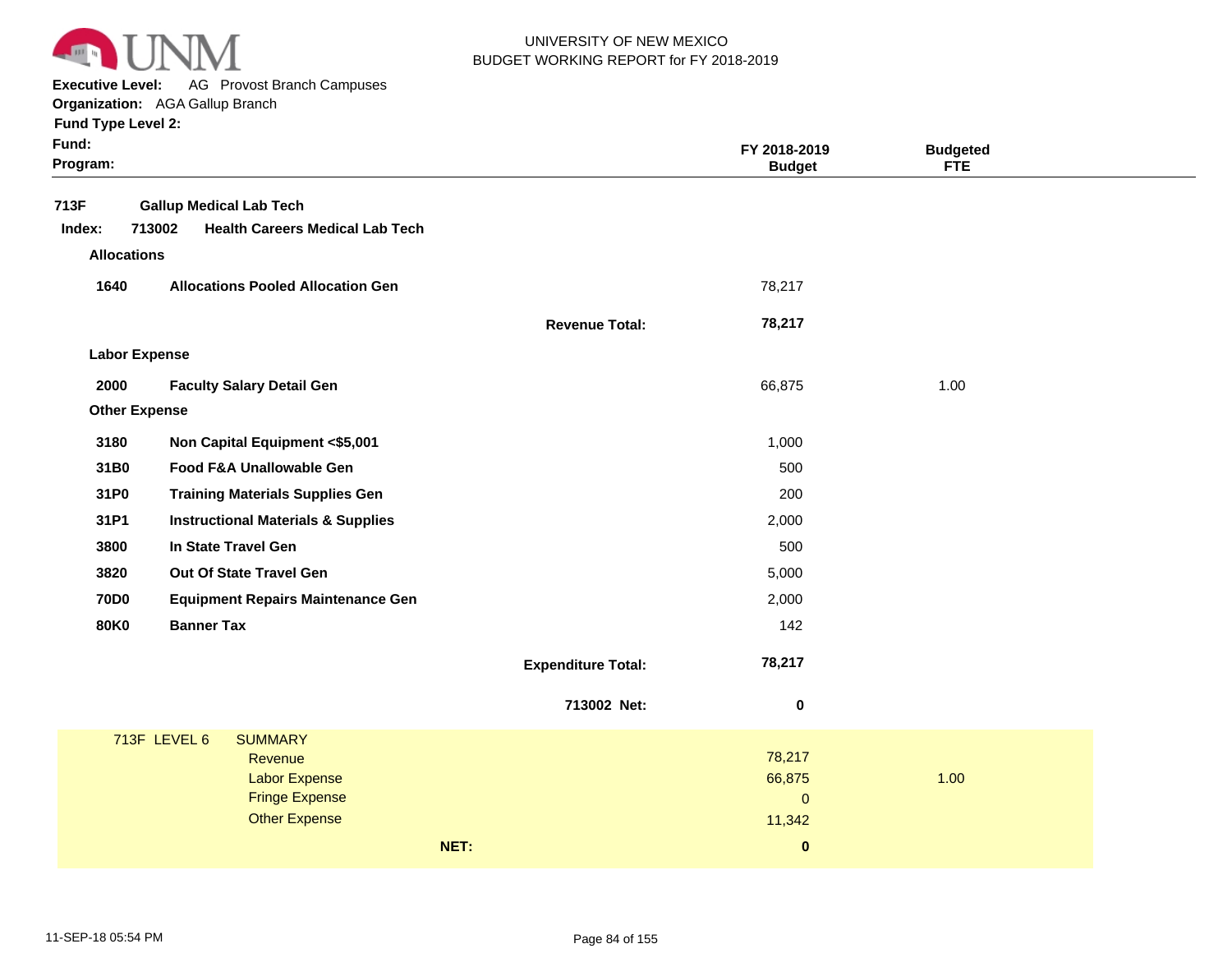

**Executive Level:** AG Provost Branch Campuses

**Organization:**  AGA Gallup Branch

| Fund:<br>Program:    |                                                      |                           | FY 2018-2019<br><b>Budget</b> | <b>Budgeted</b><br><b>FTE</b> |  |
|----------------------|------------------------------------------------------|---------------------------|-------------------------------|-------------------------------|--|
| 713H                 | <b>Gallup Physical Educ Health Educ</b>              |                           |                               |                               |  |
| Index:               | 713008<br><b>Gallup Health Education Course Fees</b> |                           |                               |                               |  |
|                      | <b>Operating Revenue</b>                             |                           |                               |                               |  |
| 0220                 | <b>Course Lab Fees Gen</b>                           |                           | 15,250                        |                               |  |
|                      |                                                      | <b>Revenue Total:</b>     | 15,250                        |                               |  |
| <b>Other Expense</b> |                                                      |                           |                               |                               |  |
| 31P1                 | <b>Instructional Materials &amp; Supplies</b>        |                           | 15,097                        |                               |  |
| <b>80K0</b>          | <b>Banner Tax</b>                                    |                           | 153                           |                               |  |
|                      |                                                      | <b>Expenditure Total:</b> | 15,250                        |                               |  |
|                      |                                                      | 713008 Net:               | 0                             |                               |  |
|                      | 713H LEVEL 6<br><b>SUMMARY</b>                       |                           |                               |                               |  |
|                      | Revenue                                              |                           | 15,250                        |                               |  |
|                      | Labor Expense                                        |                           | $\mathbf 0$                   | 0.00                          |  |
|                      | <b>Fringe Expense</b>                                |                           | $\mathbf{0}$                  |                               |  |
|                      | <b>Other Expense</b>                                 |                           | 15,250                        |                               |  |
|                      | NET:                                                 |                           | $\bf{0}$                      |                               |  |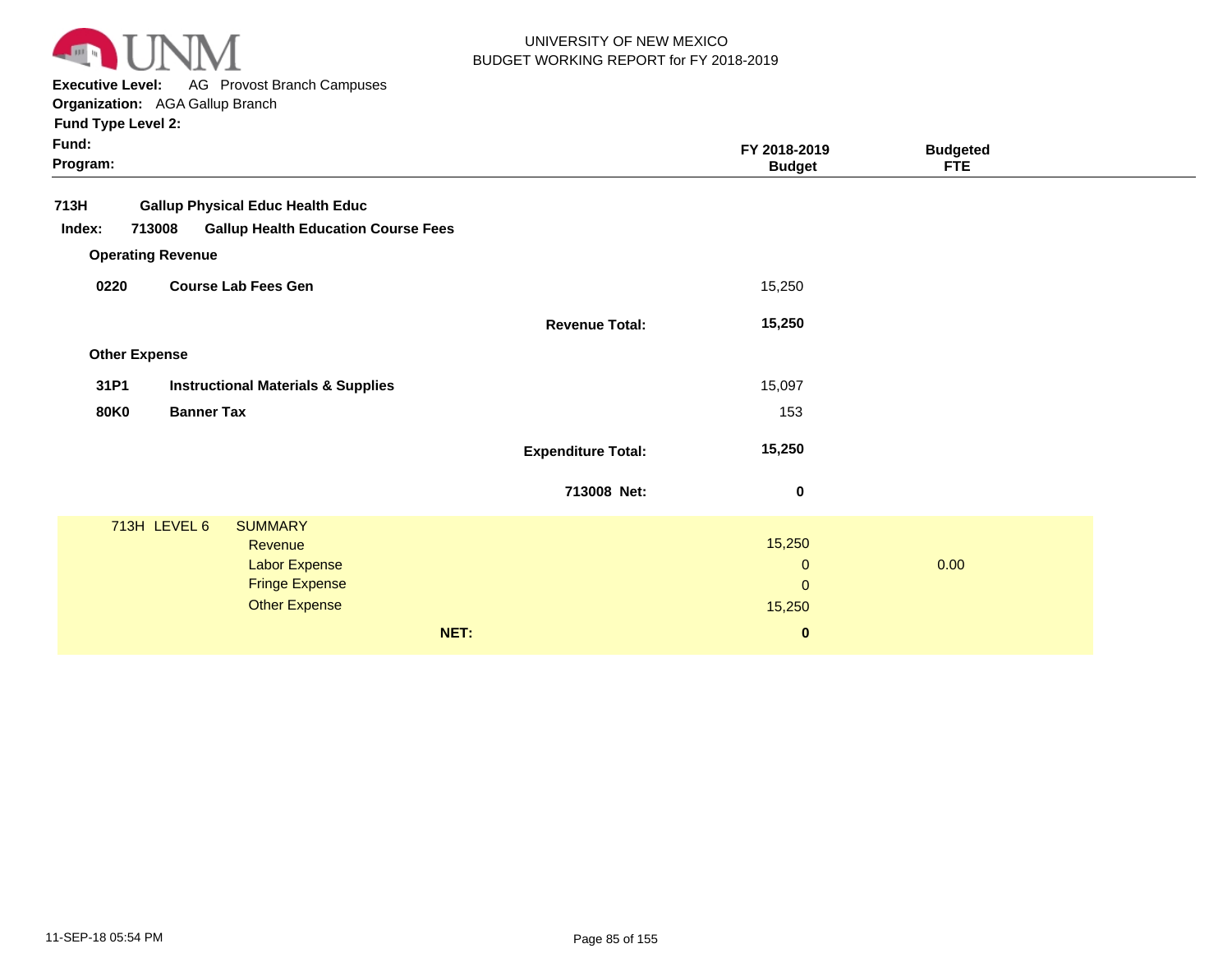

**Executive Level:** AG Provost Branch Campuses

**Organization:**  AGA Gallup Branch

| Fund:<br>Program:     |                                               |                           | FY 2018-2019<br><b>Budget</b> | <b>Budgeted</b><br><b>FTE</b> |  |
|-----------------------|-----------------------------------------------|---------------------------|-------------------------------|-------------------------------|--|
| 7140                  | <b>Gallup CCTE Health Careers</b>             |                           |                               |                               |  |
| Index:                | 714026<br><b>CCTE Health Careers - Gallup</b> |                           |                               |                               |  |
| <b>Allocations</b>    |                                               |                           |                               |                               |  |
| 1640                  | <b>Allocations Pooled Allocation Gen</b>      |                           | 29,040                        |                               |  |
|                       |                                               | <b>Revenue Total:</b>     | 29,040                        |                               |  |
| <b>Labor Expense</b>  |                                               |                           |                               |                               |  |
| 2000                  | <b>Faculty Salary Detail Gen</b>              |                           | 18,701                        | 0.40                          |  |
| <b>Fringe Expense</b> |                                               |                           |                               |                               |  |
| 2110                  | <b>Fica Gen</b>                               |                           | 1,228                         |                               |  |
| 2140                  | <b>Retirement Gen</b>                         |                           | 2,474                         |                               |  |
| 2160                  | <b>Group Insurance Gen</b>                    |                           | 1,394                         |                               |  |
| 2180                  | <b>Unemployment Compensation Gen</b>          |                           | 27                            |                               |  |
| 21A0                  | <b>Workers Compensation Gen</b>               |                           | 18                            |                               |  |
| <b>21J0</b>           | <b>Other Staff Benefits Gen</b>               |                           | 729                           |                               |  |
| <b>Other Expense</b>  |                                               |                           |                               |                               |  |
| 3100                  | <b>Office Supplies General</b>                |                           | 225                           |                               |  |
| 3110                  | <b>Books Periodicals Gen</b>                  |                           | 450                           |                               |  |
| 3131                  | <b>Video Tapes</b>                            |                           | 750                           |                               |  |
| 31P1                  | <b>Instructional Materials &amp; Supplies</b> |                           | 3,000                         |                               |  |
| <b>80K0</b>           | <b>Banner Tax</b>                             |                           | 44                            |                               |  |
|                       |                                               | <b>Expenditure Total:</b> | 29,040                        |                               |  |
|                       |                                               | 714026 Net:               | 0                             |                               |  |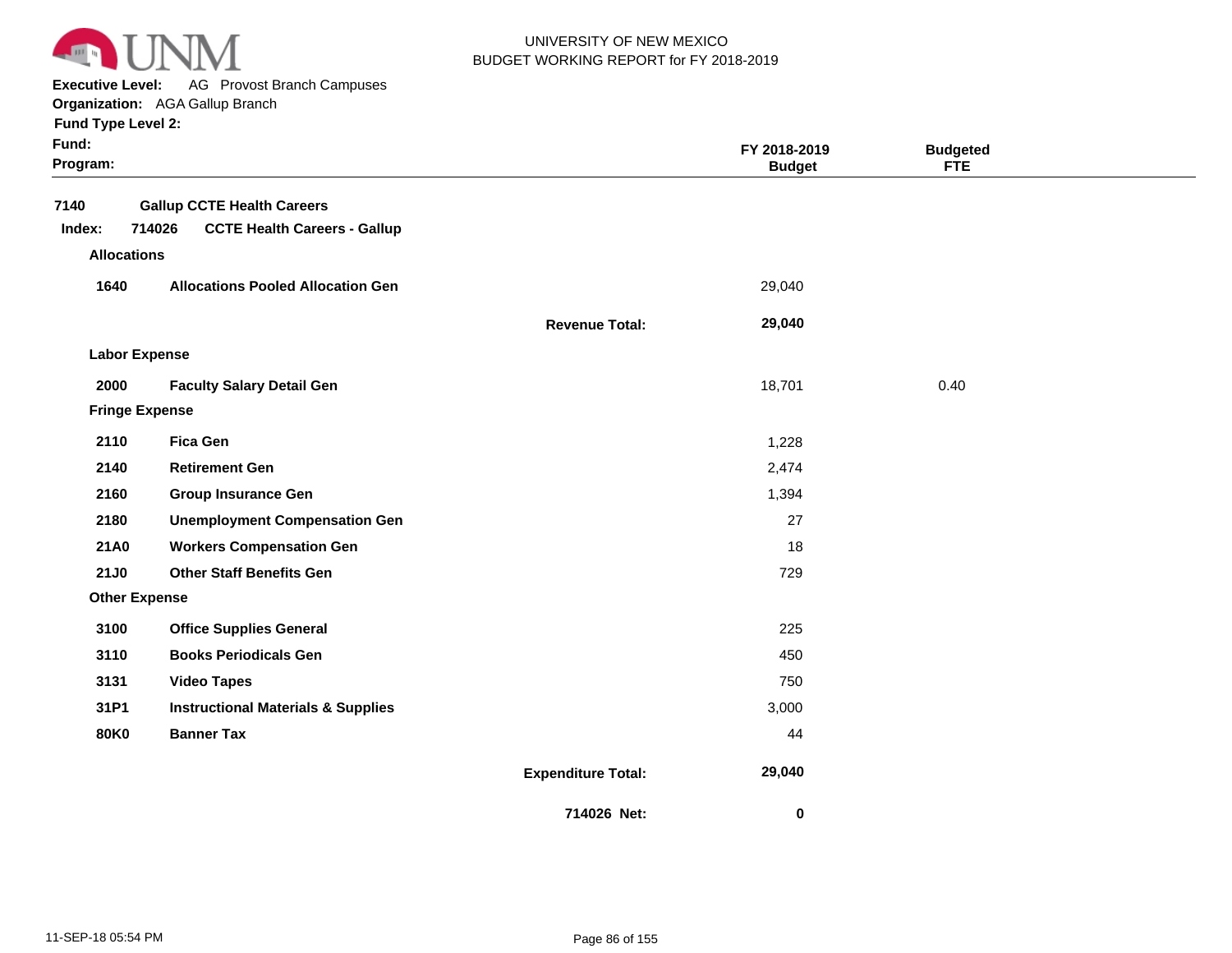

**Executive Level:** AG Provost Branch Campuses

**Organization:**  AGA Gallup Branch

**Fund Type Level 2:**

| Fund:    |                   |
|----------|-------------------|
| Program: | ___<br>---<br>. . |

#### **7140 Gallup CCTE Health Careers**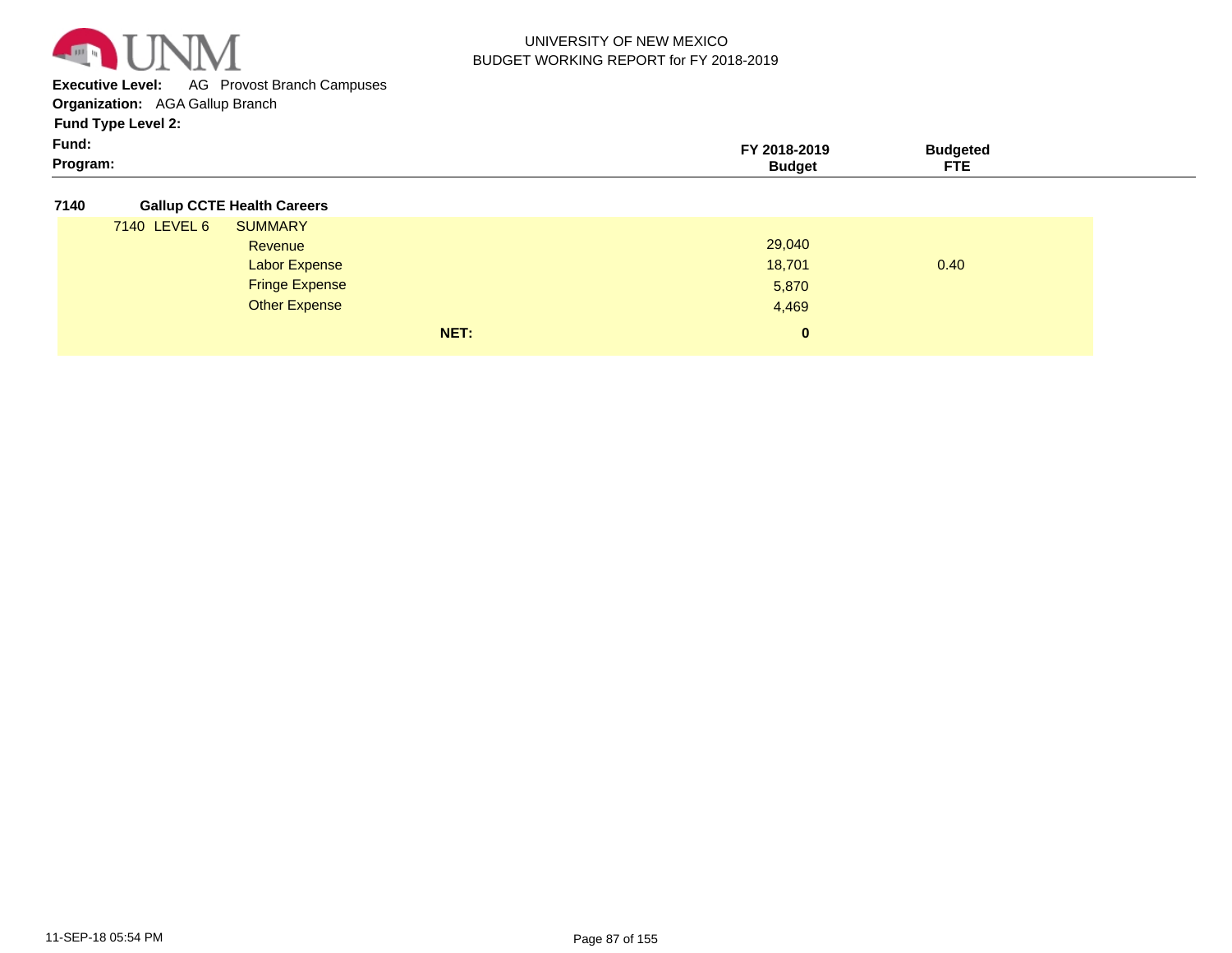

**Executive Level:** AG Provost Branch Campuses

**Organization:**  AGA Gallup Branch

| Fund:<br>Program:  |                                                                                    |                       | FY 2018-2019<br><b>Budget</b> | <b>Budgeted</b><br><b>FTE</b> |  |
|--------------------|------------------------------------------------------------------------------------|-----------------------|-------------------------------|-------------------------------|--|
| 714B<br>Index:     | <b>Gallup CCTE Administration</b><br>714016<br><b>CCTE Administration - Gallup</b> |                       |                               |                               |  |
| <b>Allocations</b> |                                                                                    |                       |                               |                               |  |
| 1640               | <b>Allocations Pooled Allocation Gen</b>                                           |                       | 147,331                       |                               |  |
|                    |                                                                                    | <b>Revenue Total:</b> | 147,331                       |                               |  |
|                    | <b>Labor Expense</b>                                                               |                       |                               |                               |  |
| 2000               | <b>Faculty Salary Detail Gen</b>                                                   |                       | 60,333                        | 1.00                          |  |
| 2060               | <b>Support Staff Salary Detail Gen</b>                                             |                       | 34,944                        | 1.00                          |  |
| <b>20J0</b>        | <b>Student Salaries Gen</b>                                                        |                       | 8,100                         | 0.42                          |  |
| <b>20SA</b>        | <b>Salary Adjustments</b>                                                          |                       | 699                           | 0.00                          |  |
|                    | <b>Fringe Expense</b>                                                              |                       |                               |                               |  |
| 2110               | <b>Fica Gen</b>                                                                    |                       | 6,479                         |                               |  |
| 2140               | <b>Retirement Gen</b>                                                              |                       | 12,840                        |                               |  |
| 2160               | <b>Group Insurance Gen</b>                                                         |                       | 8,323                         |                               |  |
| 2180               | <b>Unemployment Compensation Gen</b>                                               |                       | 70                            |                               |  |
| 21A0               | <b>Workers Compensation Gen</b>                                                    |                       | 100                           |                               |  |
| 21J0               | <b>Other Staff Benefits Gen</b>                                                    |                       | 3,787                         |                               |  |
|                    | <b>Other Expense</b>                                                               |                       |                               |                               |  |
| 3100               | <b>Office Supplies General</b>                                                     |                       | 1,400                         |                               |  |
| 3160               | <b>Copier Supplies Gen</b>                                                         |                       | 500                           |                               |  |
| 3180               | Non Capital Equipment <\$5,001                                                     |                       | 2,200                         |                               |  |
| 31K0               | <b>Postage Gen</b>                                                                 |                       | 200                           |                               |  |
| 37Z0               | <b>Other Supply Costs Gen</b>                                                      |                       | 820                           |                               |  |
| 3800               | In State Travel Gen                                                                |                       | 500                           |                               |  |
| 38N0               | <b>Travel Recruiting Gen</b>                                                       |                       | 500                           |                               |  |
| 6020               | <b>Long Distance Gen</b>                                                           |                       | 500                           |                               |  |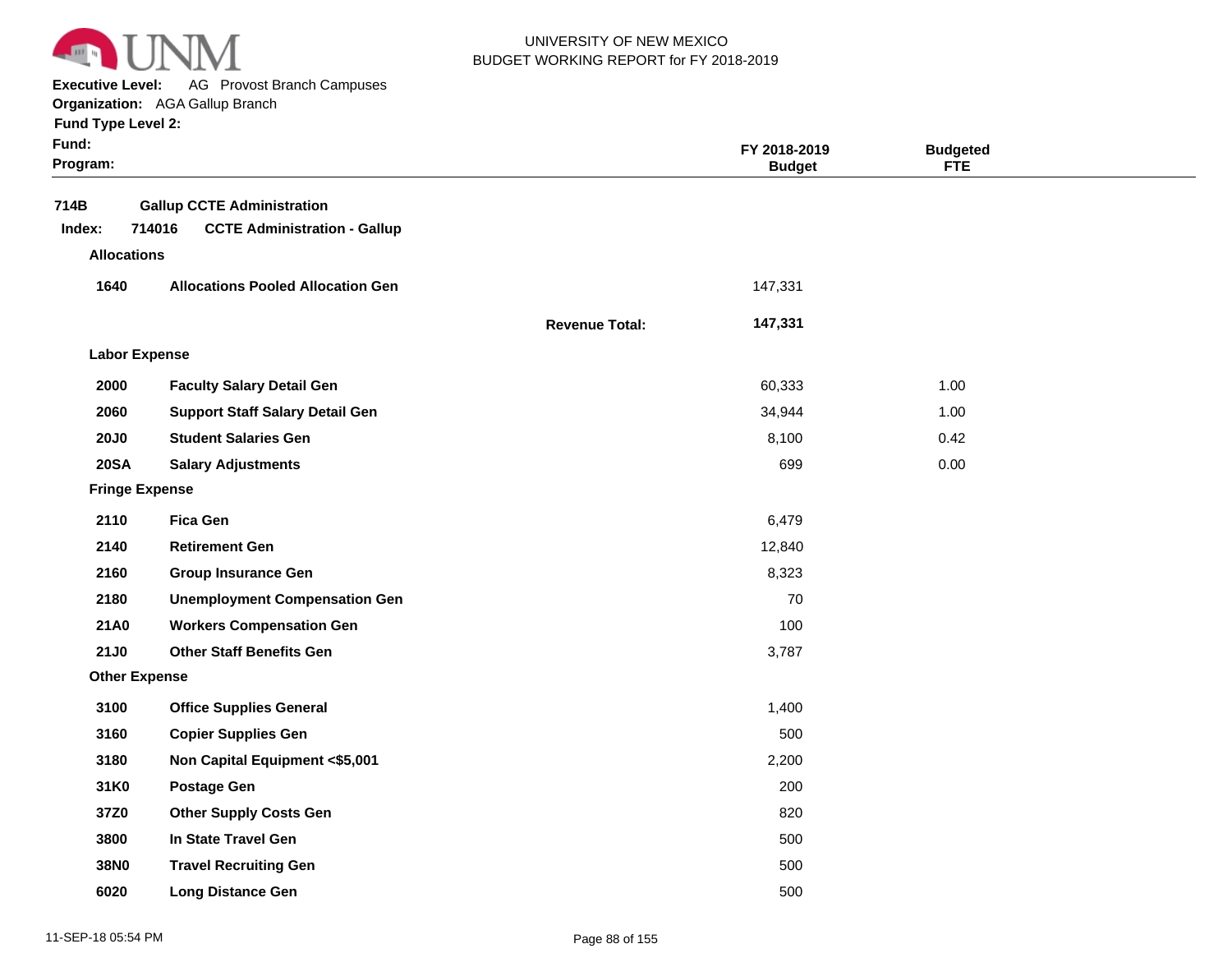

**Executive Level:** AG Provost Branch Campuses

**Organization:**  AGA Gallup Branch

|                           | FY 2018-2019<br><b>Budget</b>                      | <b>Budgeted</b><br><b>FTE</b> |  |
|---------------------------|----------------------------------------------------|-------------------------------|--|
|                           |                                                    |                               |  |
|                           | 1,613                                              |                               |  |
|                           | 2,300                                              |                               |  |
|                           | 1,123                                              |                               |  |
| <b>Expenditure Total:</b> | 147,331                                            |                               |  |
| 714016 Net:               | 0                                                  |                               |  |
| NET:                      | 147,331<br>104,076<br>31,599<br>11,656<br>$\bf{0}$ | 2.42                          |  |
|                           |                                                    |                               |  |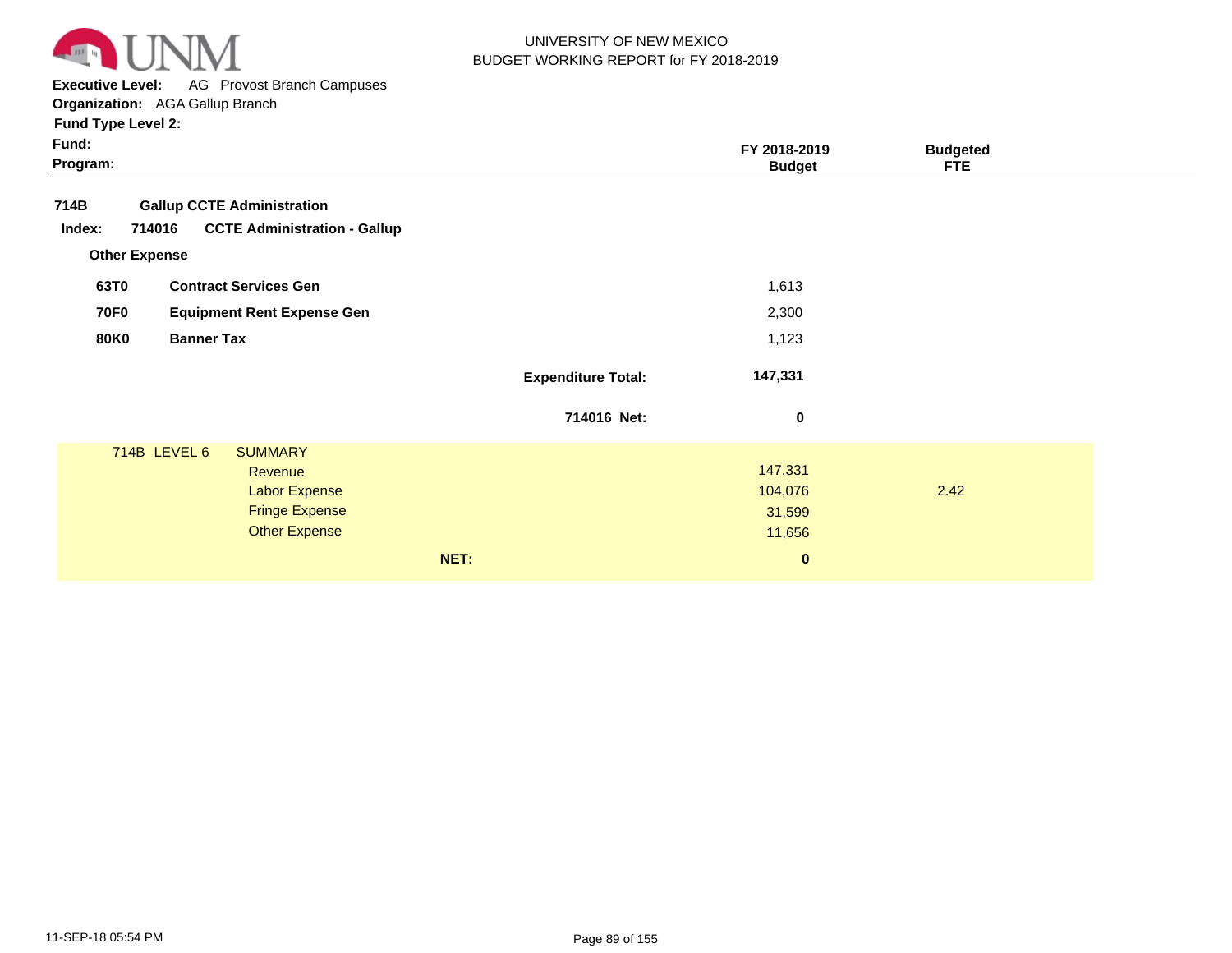

**Executive Level:** AG Provost Branch Campuses

**Organization:**  AGA Gallup Branch

| Fund:<br>Program:     |                                                      |                           | FY 2018-2019<br><b>Budget</b> | <b>Budgeted</b><br><b>FTE</b> |  |
|-----------------------|------------------------------------------------------|---------------------------|-------------------------------|-------------------------------|--|
| 714C0                 | <b>Gallup CCTE Collision Repair</b>                  |                           |                               |                               |  |
| Index:                | <b>CCTE Collision Repair Tech - Gallup</b><br>714023 |                           |                               |                               |  |
| <b>Allocations</b>    |                                                      |                           |                               |                               |  |
| 1640                  | <b>Allocations Pooled Allocation Gen</b>             |                           | 43,137                        |                               |  |
|                       |                                                      | <b>Revenue Total:</b>     | 43,137                        |                               |  |
| <b>Labor Expense</b>  |                                                      |                           |                               |                               |  |
| 2000                  | <b>Faculty Salary Detail Gen</b>                     |                           | 29,376                        | 0.60                          |  |
| <b>Fringe Expense</b> |                                                      |                           |                               |                               |  |
| 2110                  | <b>Fica Gen</b>                                      |                           | 1,854                         |                               |  |
| 2140                  | <b>Retirement Gen</b>                                |                           | 3,734                         |                               |  |
| 2160                  | <b>Group Insurance Gen</b>                           |                           | 2,200                         |                               |  |
| 2180                  | <b>Unemployment Compensation Gen</b>                 |                           | 20                            |                               |  |
| 21A0                  | <b>Workers Compensation Gen</b>                      |                           | 27                            |                               |  |
| <b>21J0</b>           | <b>Other Staff Benefits Gen</b>                      |                           | 1,101                         |                               |  |
| <b>Other Expense</b>  |                                                      |                           |                               |                               |  |
| 3180                  | Non Capital Equipment <\$5,001                       |                           | 400                           |                               |  |
| 3182                  | Tools <\$5,001                                       |                           | 400                           |                               |  |
| 31N0                  | <b>Uniforms Apparel Gen</b>                          |                           | 695                           |                               |  |
| 31N2                  | <b>Individual Safety Equipment</b>                   |                           | 700                           |                               |  |
| 37Z0                  | <b>Other Supply Costs Gen</b>                        |                           | 2,582                         |                               |  |
| <b>80K0</b>           | <b>Banner Tax</b>                                    |                           | 48                            |                               |  |
|                       |                                                      | <b>Expenditure Total:</b> | 43,137                        |                               |  |
|                       |                                                      | 714023 Net:               | 0                             |                               |  |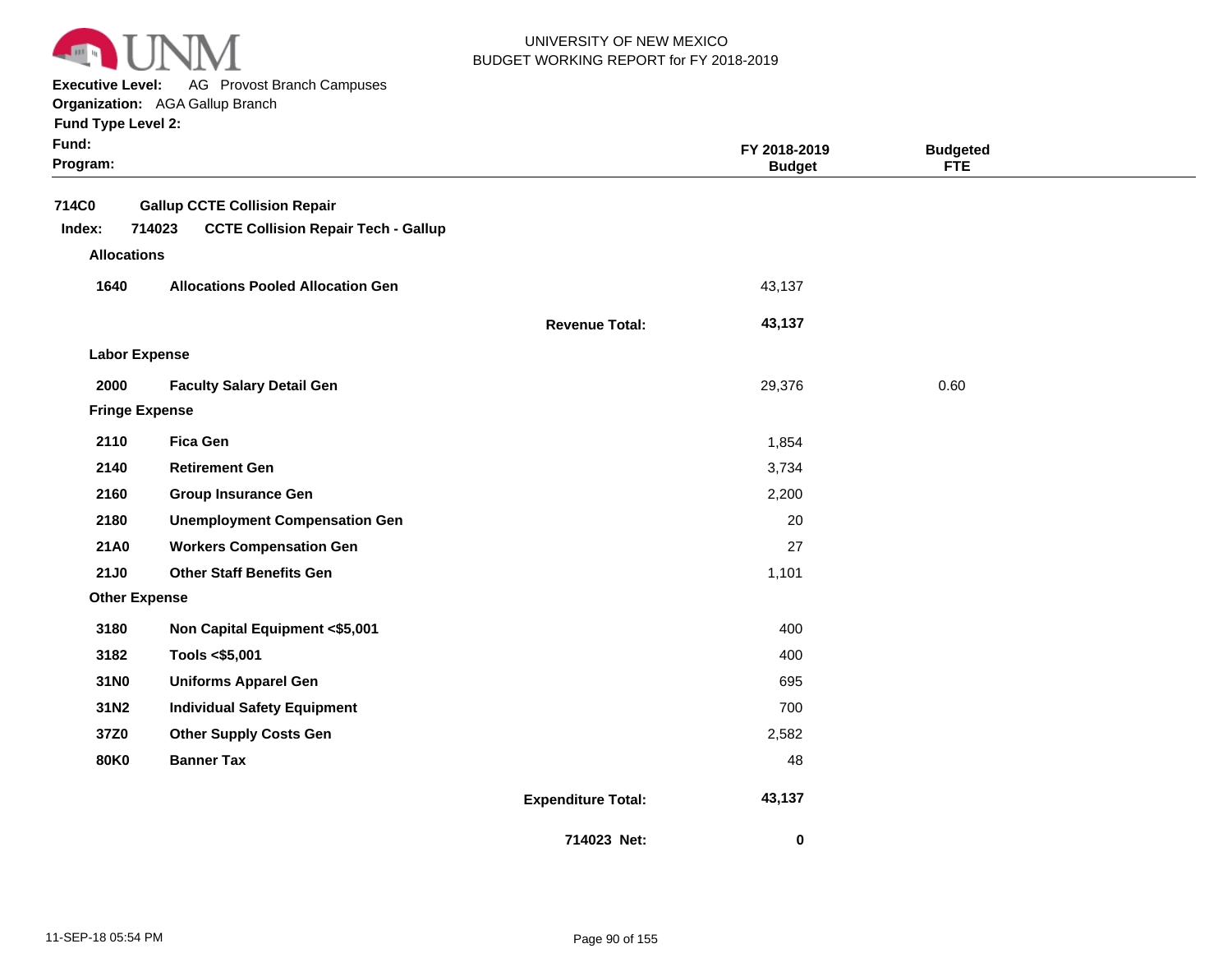

**Executive Level:** AG Provost Branch Campuses

**Organization:**  AGA Gallup Branch

**Fund Type Level 2:**

| Fund:    | -2010<br><b>2013</b> | ,,,,,, |  |
|----------|----------------------|--------|--|
| Program: |                      | ---    |  |

#### **714C0 Gallup CCTE Collision Repair**

|               | NET:                  | 0      |      |
|---------------|-----------------------|--------|------|
|               | <b>Other Expense</b>  | 4,825  |      |
|               | <b>Fringe Expense</b> | 8,936  |      |
|               | Labor Expense         | 29,376 | 0.60 |
|               | Revenue               | 43,137 |      |
| 714C0 LEVEL 7 | <b>SUMMARY</b>        |        |      |
|               |                       |        |      |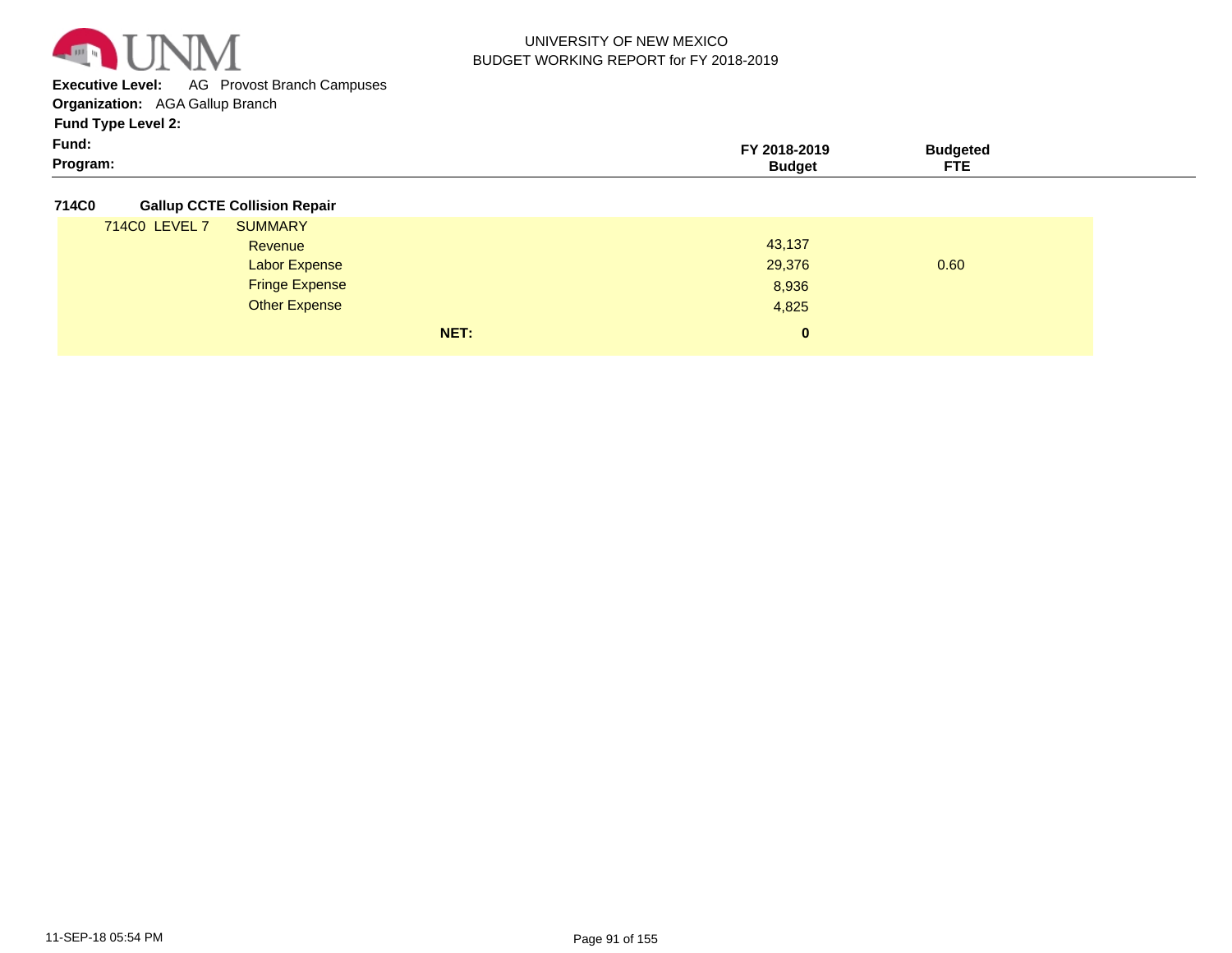

**Executive Level:** AG Provost Branch Campuses **Organization:**  AGA Gallup Branch

| Fund:<br>Program: |                      |                                               |                           | FY 2018-2019<br><b>Budget</b> | <b>Budgeted</b><br><b>FTE</b> |  |
|-------------------|----------------------|-----------------------------------------------|---------------------------|-------------------------------|-------------------------------|--|
| 714C1             |                      | <b>Gallup CCTE Auto</b>                       |                           |                               |                               |  |
| Index:            | 714024               | <b>CCTE Automotive Technology - Gallup</b>    |                           |                               |                               |  |
|                   | <b>Allocations</b>   |                                               |                           |                               |                               |  |
| 1640              |                      | <b>Allocations Pooled Allocation Gen</b>      |                           | 9,470                         |                               |  |
|                   |                      |                                               | <b>Revenue Total:</b>     | 9,470                         |                               |  |
|                   | <b>Other Expense</b> |                                               |                           |                               |                               |  |
| 31N0              |                      | <b>Uniforms Apparel Gen</b>                   |                           | 750                           |                               |  |
| 31N2              |                      | <b>Individual Safety Equipment</b>            |                           | 750                           |                               |  |
| 31P1              |                      | <b>Instructional Materials &amp; Supplies</b> |                           | 4,258                         |                               |  |
| 37Z0              |                      | <b>Other Supply Costs Gen</b>                 |                           | 1,218                         |                               |  |
| 45Z0              |                      | <b>Student Costs Other Gen</b>                |                           | 2,250                         |                               |  |
| 63X0              |                      | <b>Technical Services Gen</b>                 |                           | 150                           |                               |  |
| <b>80K0</b>       |                      | <b>Banner Tax</b>                             |                           | 94                            |                               |  |
|                   |                      |                                               | <b>Expenditure Total:</b> | 9,470                         |                               |  |
|                   |                      |                                               | 714024 Net:               | $\bf{0}$                      |                               |  |
|                   | 714C1 LEVEL 7        | <b>SUMMARY</b>                                |                           |                               |                               |  |
|                   |                      | Revenue<br>Labor Expense                      |                           | 9,470<br>$\mathbf 0$          | 0.00                          |  |
|                   |                      | <b>Fringe Expense</b>                         |                           | $\mathbf{0}$                  |                               |  |
|                   |                      | <b>Other Expense</b>                          |                           | 9,470                         |                               |  |
|                   |                      |                                               | NET:                      | $\pmb{0}$                     |                               |  |
|                   |                      |                                               |                           |                               |                               |  |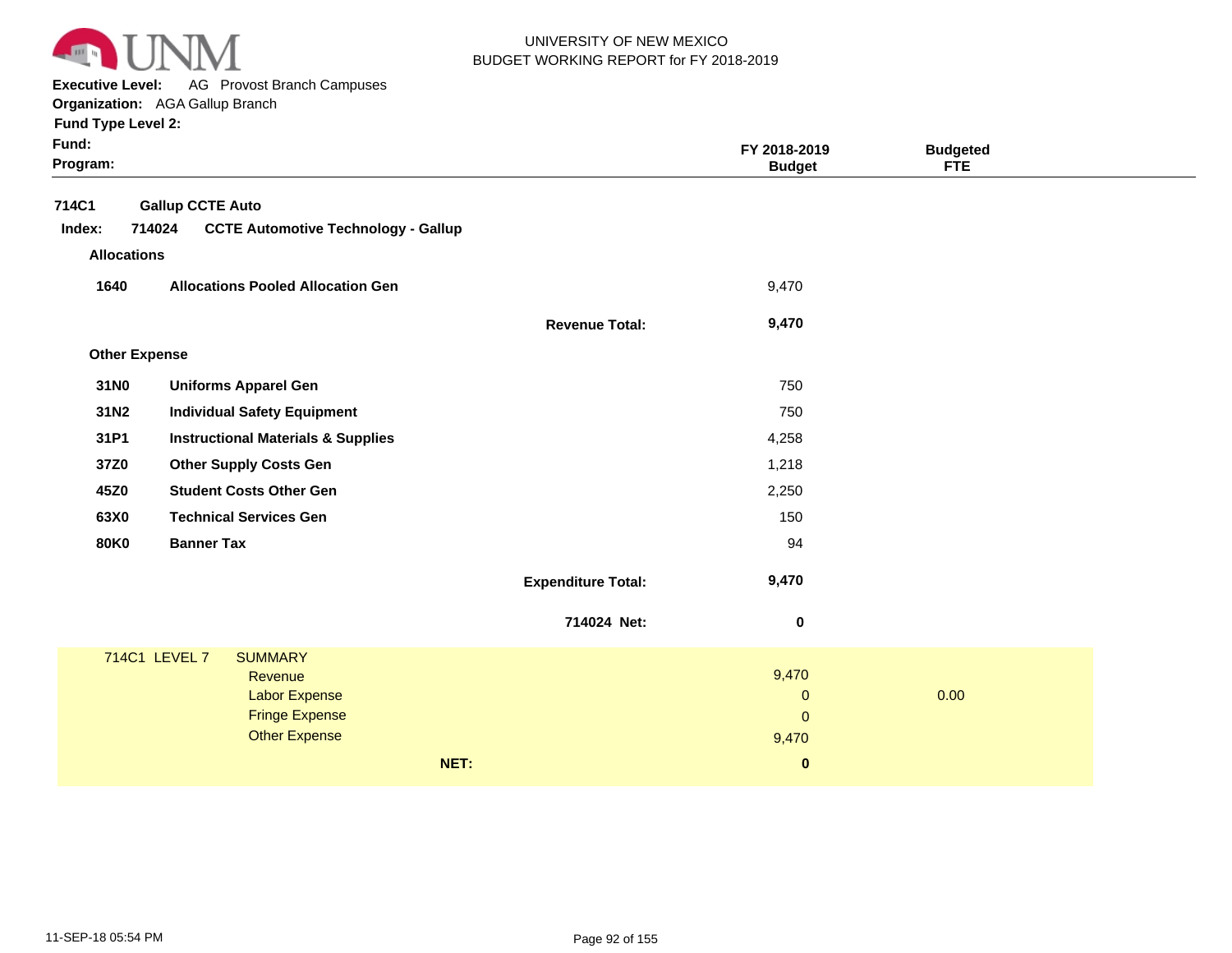

**Executive Level:** AG Provost Branch Campuses

**Organization:**  AGA Gallup Branch

|                      |                |                                                                                                                                                                                                                                                                 | FY 2018-2019<br><b>Budget</b>                      | <b>Budgeted</b><br><b>FTE</b>                           |      |
|----------------------|----------------|-----------------------------------------------------------------------------------------------------------------------------------------------------------------------------------------------------------------------------------------------------------------|----------------------------------------------------|---------------------------------------------------------|------|
|                      |                |                                                                                                                                                                                                                                                                 |                                                    |                                                         |      |
| 714029               |                |                                                                                                                                                                                                                                                                 |                                                    |                                                         |      |
| <b>Allocations</b>   |                |                                                                                                                                                                                                                                                                 |                                                    |                                                         |      |
| 1640                 |                |                                                                                                                                                                                                                                                                 | 354                                                |                                                         |      |
|                      |                | <b>Revenue Total:</b>                                                                                                                                                                                                                                           | 354                                                |                                                         |      |
| <b>Other Expense</b> |                |                                                                                                                                                                                                                                                                 |                                                    |                                                         |      |
| 3100                 |                |                                                                                                                                                                                                                                                                 | 50                                                 |                                                         |      |
| 3180                 |                |                                                                                                                                                                                                                                                                 | 300                                                |                                                         |      |
| <b>80K0</b>          |                |                                                                                                                                                                                                                                                                 | 4                                                  |                                                         |      |
|                      |                | <b>Expenditure Total:</b>                                                                                                                                                                                                                                       | 354                                                |                                                         |      |
|                      |                | 714029 Net:                                                                                                                                                                                                                                                     | $\pmb{0}$                                          |                                                         |      |
| 714D LEVEL 6         | <b>SUMMARY</b> |                                                                                                                                                                                                                                                                 |                                                    |                                                         |      |
|                      |                |                                                                                                                                                                                                                                                                 |                                                    |                                                         |      |
|                      |                |                                                                                                                                                                                                                                                                 |                                                    |                                                         |      |
|                      |                |                                                                                                                                                                                                                                                                 |                                                    |                                                         |      |
|                      |                |                                                                                                                                                                                                                                                                 |                                                    |                                                         |      |
|                      |                |                                                                                                                                                                                                                                                                 |                                                    |                                                         |      |
|                      |                | <b>Gallup CCTE Bus Management Tech</b><br><b>Allocations Pooled Allocation Gen</b><br><b>Office Supplies General</b><br>Non Capital Equipment <\$5,001<br><b>Banner Tax</b><br><b>Revenue</b><br>Labor Expense<br><b>Fringe Expense</b><br><b>Other Expense</b> | <b>CCTE Business Management Tech Gallu</b><br>NET: | 354<br>$\mathbf 0$<br>$\mathbf 0$<br>354<br>$\mathbf 0$ | 0.00 |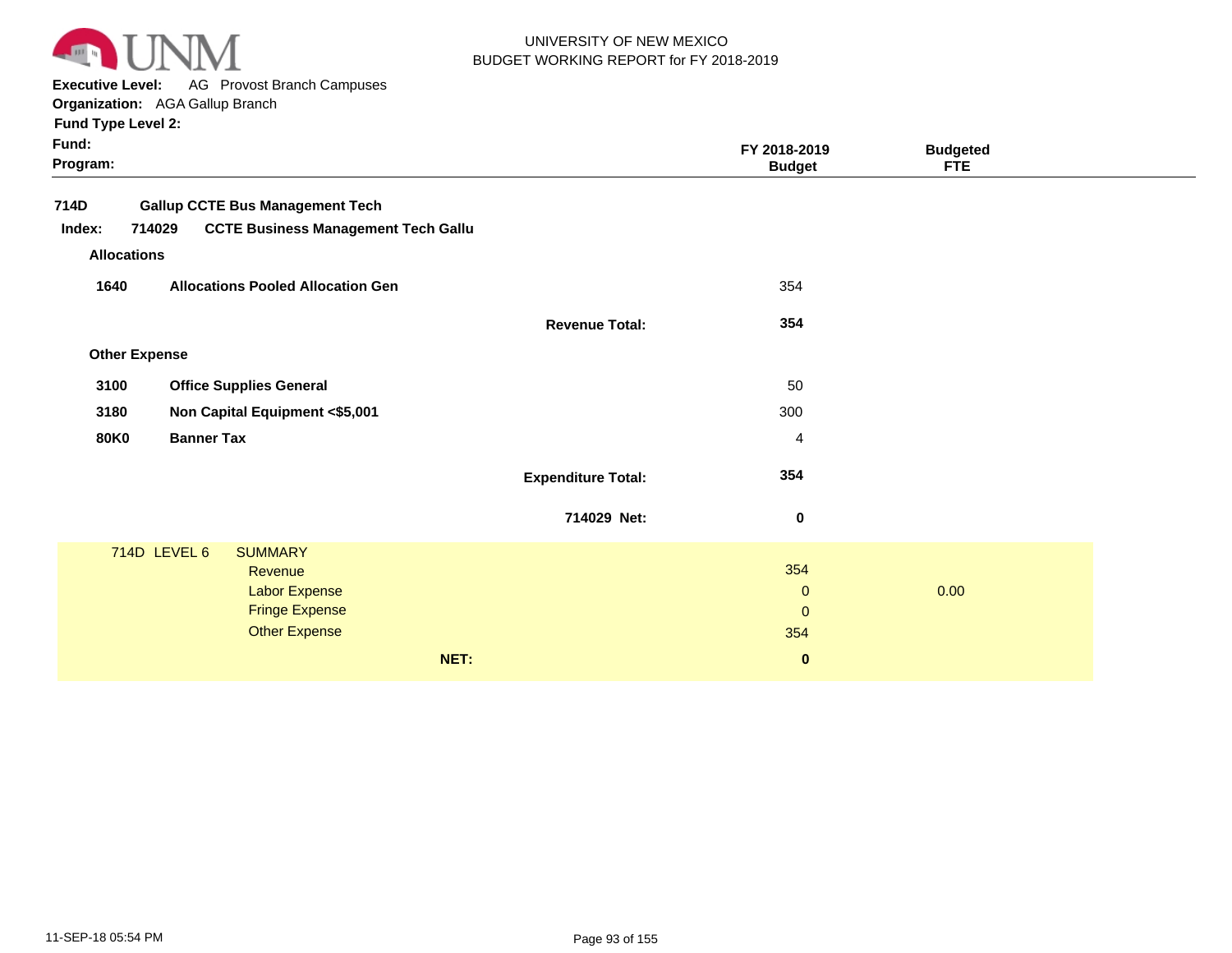

**Executive Level:** AG Provost Branch Campuses

**Organization:**  AGA Gallup Branch

|  | <b>Fund Type Level 2:</b> |  |  |
|--|---------------------------|--|--|
|--|---------------------------|--|--|

| Fund Type Level 2:   |                                                      |                           |                               |                               |
|----------------------|------------------------------------------------------|---------------------------|-------------------------------|-------------------------------|
| Fund:<br>Program:    |                                                      |                           | FY 2018-2019<br><b>Budget</b> | <b>Budgeted</b><br><b>FTE</b> |
| 714E1                | <b>Gallup CCTE Construction Tech Gal</b>             |                           |                               |                               |
| Index:               | 714025<br><b>CCTE Construction Technology Gallup</b> |                           |                               |                               |
| <b>Allocations</b>   |                                                      |                           |                               |                               |
| 1640                 | <b>Allocations Pooled Allocation Gen</b>             |                           | 43,844                        |                               |
|                      |                                                      | <b>Revenue Total:</b>     | 43,844                        |                               |
| <b>Labor Expense</b> |                                                      |                           |                               |                               |
| 2000                 | <b>Faculty Salary Detail Gen</b>                     |                           | 28,087                        | 0.60                          |
|                      | <b>Fringe Expense</b>                                |                           |                               |                               |
| 2110                 | <b>Fica Gen</b>                                      |                           | 1,845                         |                               |
| 2140                 | <b>Retirement Gen</b>                                |                           | 3,716                         |                               |
| 2160                 | <b>Group Insurance Gen</b>                           |                           | 2,190                         |                               |
| 2180                 | <b>Unemployment Compensation Gen</b>                 |                           | 20                            |                               |
| 21A0                 | <b>Workers Compensation Gen</b>                      |                           | 27                            |                               |
| 21J0                 | <b>Other Staff Benefits Gen</b>                      |                           | 1,096                         |                               |
| <b>Other Expense</b> |                                                      |                           |                               |                               |
| 31P1                 | <b>Instructional Materials &amp; Supplies</b>        |                           | 4,158                         |                               |
| 37Z0                 | <b>Other Supply Costs Gen</b>                        |                           | 2,636                         |                               |
| <b>80K0</b>          | <b>Banner Tax</b>                                    |                           | 69                            |                               |
|                      |                                                      | <b>Expenditure Total:</b> | 43,844                        |                               |
|                      |                                                      | 714025 Net:               | 0                             |                               |

| 714E1 LEVEL 7 | <b>SUMMARY</b>        |      |              |      |
|---------------|-----------------------|------|--------------|------|
|               | Revenue               |      | 43,844       |      |
|               | <b>Labor Expense</b>  |      | 28,087       | 0.60 |
|               | <b>Fringe Expense</b> |      | 8,894        |      |
|               | <b>Other Expense</b>  |      | 6,863        |      |
|               |                       | NET: | $\mathbf{0}$ |      |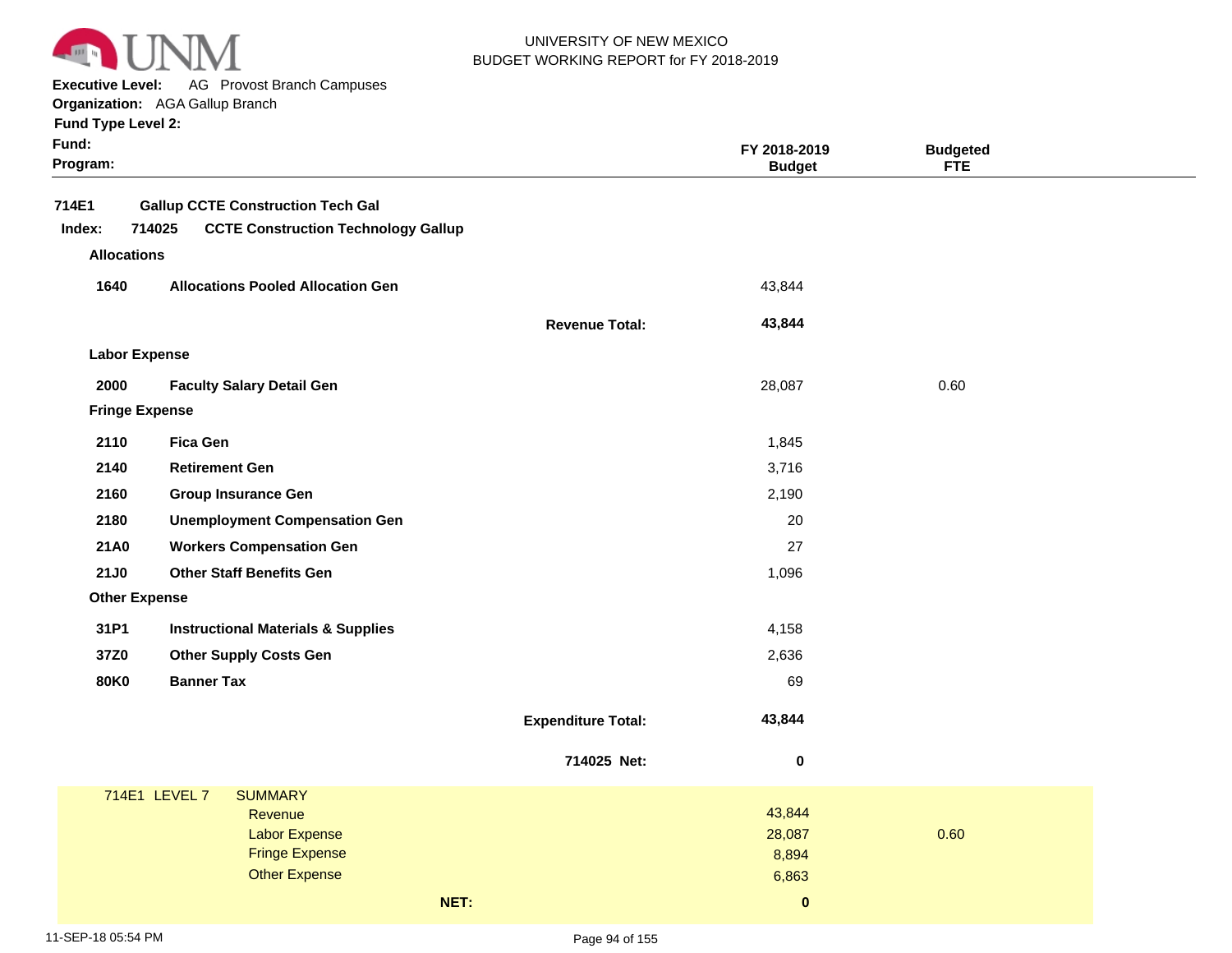

**Executive Level:** AG Provost Branch Campuses

**Organization:**  AGA Gallup Branch

| Fund:<br>Program:    |                                               |                           | FY 2018-2019<br><b>Budget</b> | <b>Budgeted</b><br><b>FTE</b> |  |
|----------------------|-----------------------------------------------|---------------------------|-------------------------------|-------------------------------|--|
| 714F                 | <b>Gallup CCTE Culinary Arts</b>              |                           |                               |                               |  |
| Index:               | 714021<br><b>CCTE Culinary Arts - Gallup</b>  |                           |                               |                               |  |
| <b>Allocations</b>   |                                               |                           |                               |                               |  |
| 1640                 | <b>Allocations Pooled Allocation Gen</b>      |                           | 33,254                        |                               |  |
|                      |                                               | <b>Revenue Total:</b>     | 33,254                        |                               |  |
| <b>Other Expense</b> |                                               |                           |                               |                               |  |
| 31F0                 | <b>Kitchen Supplies Gen</b>                   |                           | 883                           |                               |  |
| 31P1                 | <b>Instructional Materials &amp; Supplies</b> |                           | 4,300                         |                               |  |
| 37Z0                 | <b>Other Supply Costs Gen</b>                 |                           | 450                           |                               |  |
| 69Z0                 | <b>Other Professional Services Gen</b>        |                           | 27,292                        |                               |  |
| <b>80K0</b>          | <b>Banner Tax</b>                             |                           | 329                           |                               |  |
|                      |                                               | <b>Expenditure Total:</b> | 33,254                        |                               |  |
|                      |                                               | 714021 Net:               | 0                             |                               |  |
|                      | 714F LEVEL 6<br><b>SUMMARY</b>                |                           |                               |                               |  |
|                      | Revenue<br><b>Labor Expense</b>               |                           | 33,254                        | 0.00                          |  |
|                      | <b>Fringe Expense</b>                         |                           | $\mathbf 0$<br>$\mathbf 0$    |                               |  |
|                      | <b>Other Expense</b>                          |                           | 33,254                        |                               |  |
|                      |                                               | NET:                      | $\bf{0}$                      |                               |  |
|                      |                                               |                           |                               |                               |  |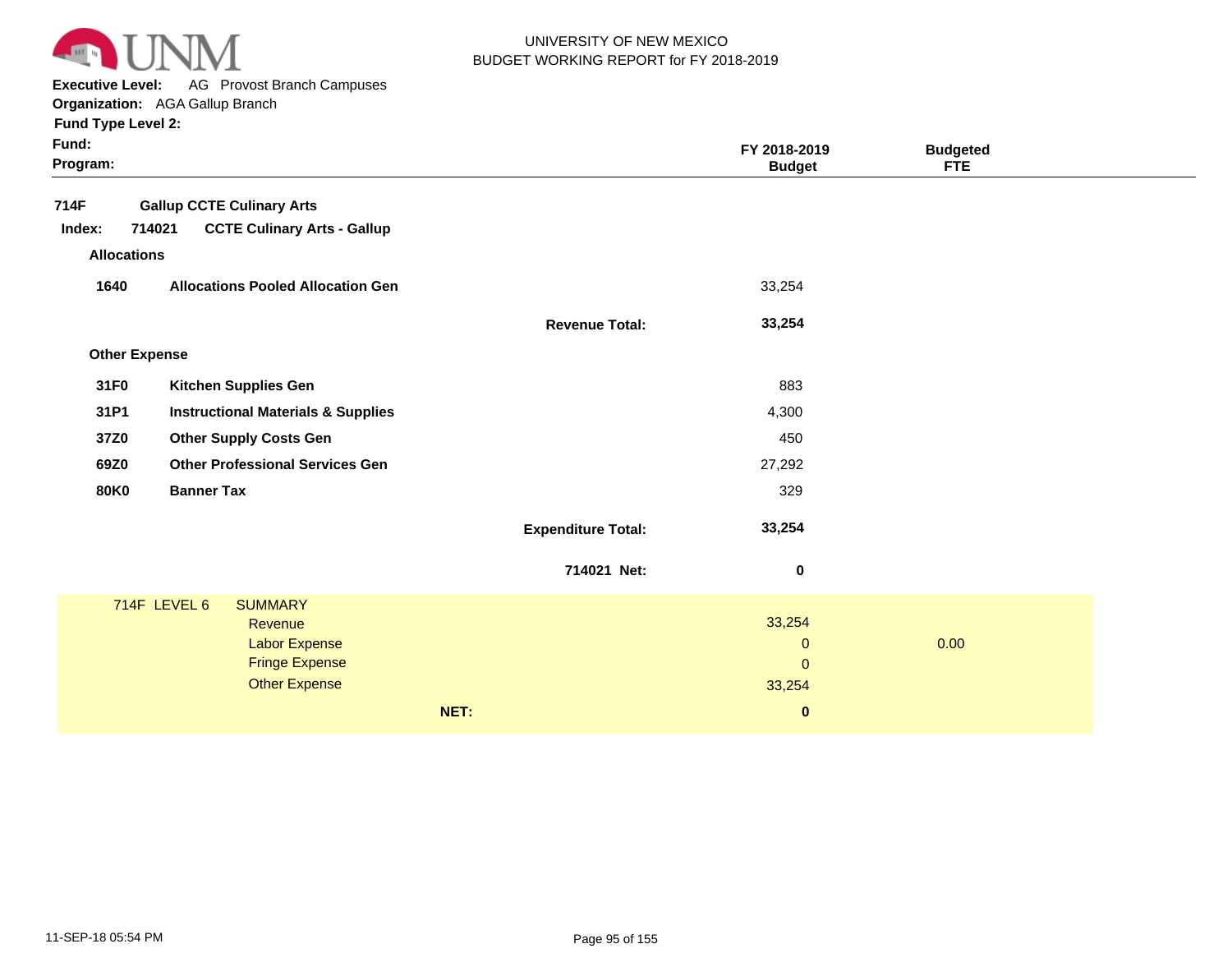

**Executive Level:** AG Provost Branch Campuses

**Organization:**  AGA Gallup Branch

| Fund:<br>Program:                    |                                                                                        |                           | FY 2018-2019<br><b>Budget</b> | <b>Budgeted</b><br>FTE |  |
|--------------------------------------|----------------------------------------------------------------------------------------|---------------------------|-------------------------------|------------------------|--|
| 714G<br>Index:<br><b>Allocations</b> | <b>Gallup CCTE Criminal Justice</b><br>714019<br><b>CCTE Criminal Justice - Gallup</b> |                           |                               |                        |  |
| 1640                                 | <b>Allocations Pooled Allocation Gen</b>                                               |                           | 39,537                        |                        |  |
|                                      |                                                                                        | <b>Revenue Total:</b>     | 39,537                        |                        |  |
| <b>Labor Expense</b>                 |                                                                                        |                           |                               |                        |  |
| 2000                                 | <b>Faculty Salary Detail Gen</b>                                                       |                           | 28,032                        | 0.40                   |  |
| <b>Fringe Expense</b>                |                                                                                        |                           |                               |                        |  |
| 2110                                 | <b>Fica Gen</b>                                                                        |                           | 1,841                         |                        |  |
| 2140                                 | <b>Retirement Gen</b>                                                                  |                           | 3,709                         |                        |  |
| 2160                                 | <b>Group Insurance Gen</b>                                                             |                           | 2,186                         |                        |  |
| 2180                                 | <b>Unemployment Compensation Gen</b>                                                   |                           | 20                            |                        |  |
| <b>21A0</b>                          | <b>Workers Compensation Gen</b>                                                        |                           | 27                            |                        |  |
| <b>21J0</b>                          | <b>Other Staff Benefits Gen</b>                                                        |                           | 1,094                         |                        |  |
| <b>Other Expense</b>                 |                                                                                        |                           |                               |                        |  |
| 3100                                 | <b>Office Supplies General</b>                                                         |                           | 100                           |                        |  |
| 3131                                 | <b>Video Tapes</b>                                                                     |                           | 1,923                         |                        |  |
| 37Z0                                 | <b>Other Supply Costs Gen</b>                                                          |                           | 578                           |                        |  |
| <b>80K0</b>                          | <b>Banner Tax</b>                                                                      |                           | 27                            |                        |  |
|                                      |                                                                                        | <b>Expenditure Total:</b> | 39,537                        |                        |  |
|                                      |                                                                                        | 714019 Net:               | $\pmb{0}$                     |                        |  |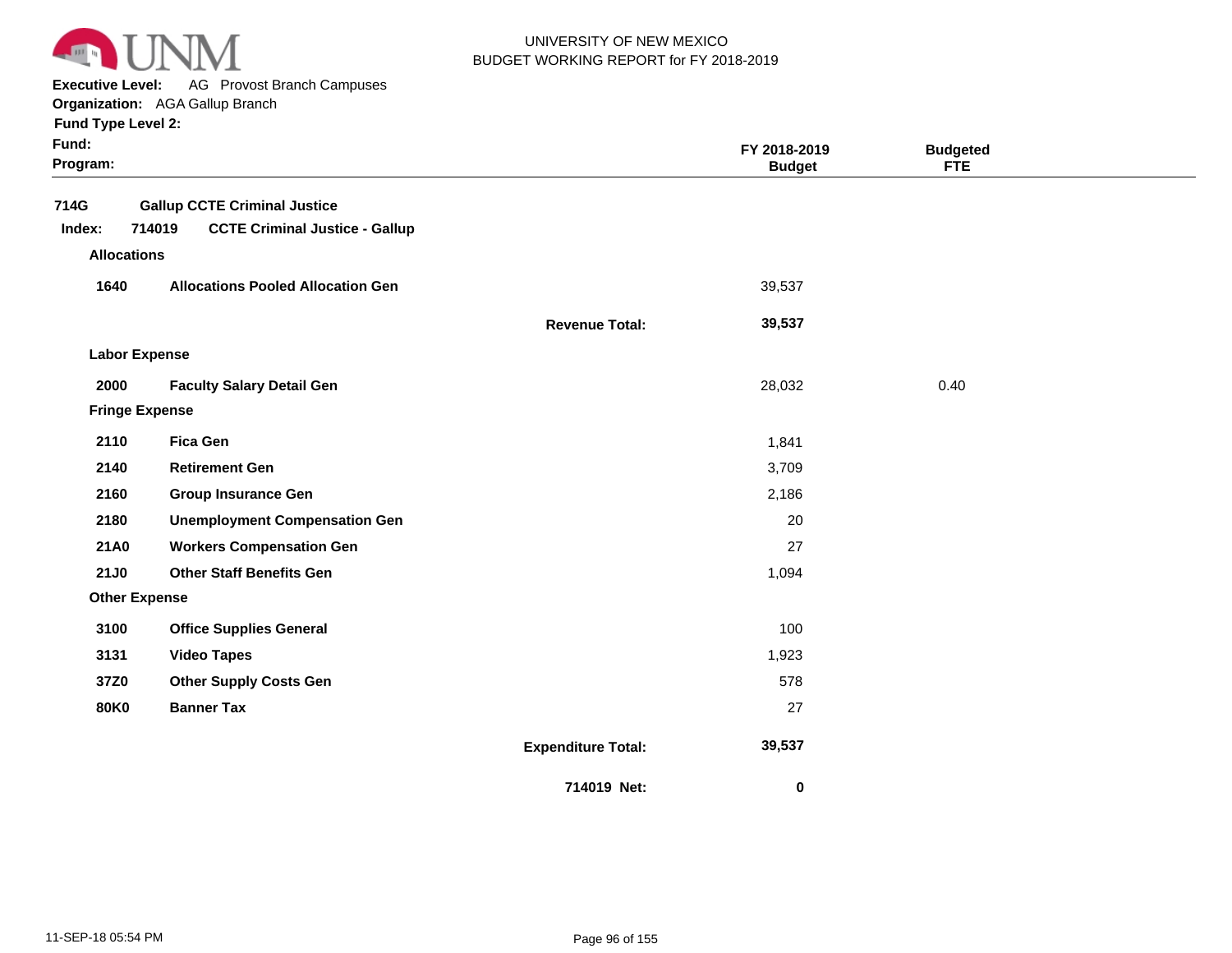

**Executive Level:** AG Provost Branch Campuses

**Organization:**  AGA Gallup Branch

**Fund Type Level 2:**

| Fund:    | <b>18-2019</b><br>. חי | 'Iddeter                    |  |
|----------|------------------------|-----------------------------|--|
| Program: | 3udae'                 | ___<br>$\sim$<br>---<br>. . |  |

**714G Gallup CCTE Criminal Justice**

| . |              |                       |      |          |      |
|---|--------------|-----------------------|------|----------|------|
|   | 714G LEVEL 6 | <b>SUMMARY</b>        |      |          |      |
|   |              | Revenue               |      | 39,537   |      |
|   |              | <b>Labor Expense</b>  |      | 28,032   | 0.40 |
|   |              | <b>Fringe Expense</b> |      | 8,877    |      |
|   |              | <b>Other Expense</b>  |      | 2,628    |      |
|   |              |                       | NET: | $\bf{0}$ |      |
|   |              |                       |      |          |      |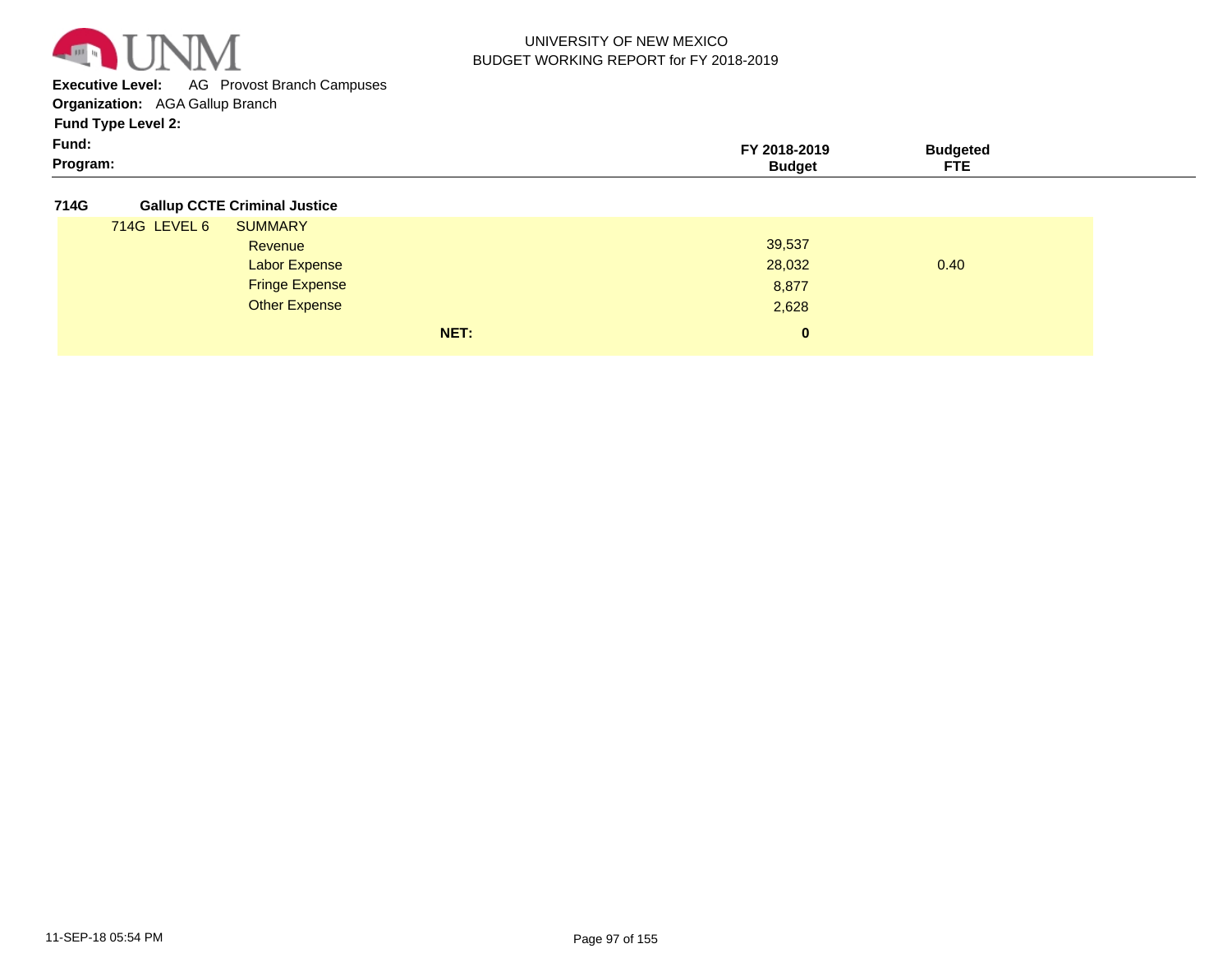

**Executive Level:** AG Provost Branch Campuses

**Organization:**  AGA Gallup Branch **Fund Type Level 2:**

|  | Fund Type Level 2: |  |
|--|--------------------|--|
|  |                    |  |

| Fund:<br>Program:    |                                                                              |                           | FY 2018-2019<br><b>Budget</b> | <b>Budgeted</b><br><b>FTE</b> |  |
|----------------------|------------------------------------------------------------------------------|---------------------------|-------------------------------|-------------------------------|--|
| 714H<br>Index:       | <b>Gallup CCTE Cosmetology</b><br>714017<br><b>CCTE Cosmetology - Gallup</b> |                           |                               |                               |  |
| <b>Allocations</b>   |                                                                              |                           |                               |                               |  |
| 1640                 | <b>Allocations Pooled Allocation Gen</b>                                     |                           | 38,914                        |                               |  |
|                      |                                                                              | <b>Revenue Total:</b>     | 38,914                        |                               |  |
| <b>Labor Expense</b> |                                                                              |                           |                               |                               |  |
| 2000                 | <b>Faculty Salary Detail Gen</b>                                             |                           | 28,087                        | 0.60                          |  |
|                      | <b>Fringe Expense</b>                                                        |                           |                               |                               |  |
| 2110                 | <b>Fica Gen</b>                                                              |                           | 1,583                         |                               |  |
| 2140                 | <b>Retirement Gen</b>                                                        |                           | 3,190                         |                               |  |
| 2160                 | <b>Group Insurance Gen</b>                                                   |                           | 1,880                         |                               |  |
| 2180                 | <b>Unemployment Compensation Gen</b>                                         |                           | 16                            |                               |  |
| <b>21A0</b>          | <b>Workers Compensation Gen</b>                                              |                           | 23                            |                               |  |
| <b>21J0</b>          | <b>Other Staff Benefits Gen</b>                                              |                           | 941                           |                               |  |
| <b>Other Expense</b> |                                                                              |                           |                               |                               |  |
| 3100                 | <b>Office Supplies General</b>                                               |                           | 400                           |                               |  |
| 31P1                 | <b>Instructional Materials &amp; Supplies</b>                                |                           | 1,000                         |                               |  |
| 37Z0                 | <b>Other Supply Costs Gen</b>                                                |                           | 1,762                         |                               |  |
| <b>80K0</b>          | <b>Banner Tax</b>                                                            |                           | 32                            |                               |  |
|                      |                                                                              | <b>Expenditure Total:</b> | 38,914                        |                               |  |
|                      |                                                                              | 714017 Net:               | $\pmb{0}$                     |                               |  |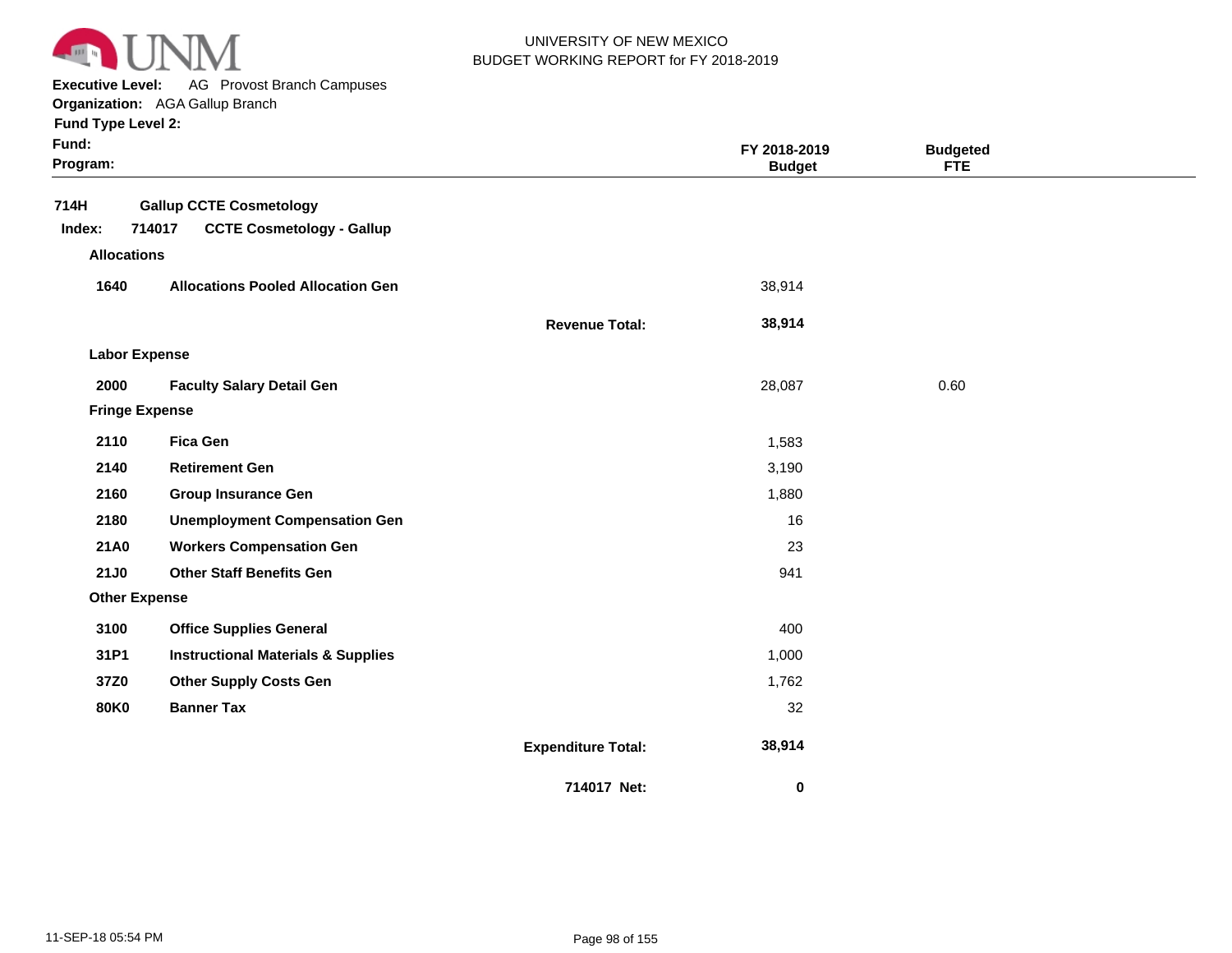

**Executive Level:** AG Provost Branch Campuses

**Organization:**  AGA Gallup Branch

**Fund Type Level 2:**

| Fund:<br>Program:    |                                                         |                           | FY 2018-2019<br><b>Budget</b> | <b>Budgeted</b><br><b>FTE</b> |  |
|----------------------|---------------------------------------------------------|---------------------------|-------------------------------|-------------------------------|--|
| 714H                 | <b>Gallup CCTE Cosmetology</b>                          |                           |                               |                               |  |
|                      | 714H LEVEL 6<br><b>SUMMARY</b>                          |                           |                               |                               |  |
|                      | Revenue                                                 |                           | 38,914                        |                               |  |
|                      | <b>Labor Expense</b>                                    |                           | 28,087                        | 0.60                          |  |
|                      | <b>Fringe Expense</b>                                   |                           | 7,633                         |                               |  |
|                      | <b>Other Expense</b>                                    |                           | 3,194                         |                               |  |
|                      |                                                         | NET:                      | $\mathbf 0$                   |                               |  |
| <b>7141</b>          | <b>Gallup CCTE Electronic Publish Tech</b>              |                           |                               |                               |  |
| Index:               | 714018<br><b>CCTE Design &amp; Digital Media Gallup</b> |                           |                               |                               |  |
|                      |                                                         |                           |                               |                               |  |
| <b>Allocations</b>   |                                                         |                           |                               |                               |  |
| 1640                 | <b>Allocations Pooled Allocation Gen</b>                |                           | 2,401                         |                               |  |
|                      |                                                         | <b>Revenue Total:</b>     | 2,401                         |                               |  |
| <b>Other Expense</b> |                                                         |                           |                               |                               |  |
| 3100                 | <b>Office Supplies General</b>                          |                           | 60                            |                               |  |
| 3110                 | <b>Books Periodicals Gen</b>                            |                           | 200                           |                               |  |
| 3150                 | <b>Computer Supplies &lt;\$5,001</b>                    |                           | 400                           |                               |  |
| 37Z0                 | <b>Other Supply Costs Gen</b>                           |                           | 1,717                         |                               |  |
| <b>80K0</b>          | <b>Banner Tax</b>                                       |                           | 24                            |                               |  |
|                      |                                                         | <b>Expenditure Total:</b> | 2,401                         |                               |  |
|                      |                                                         | 714018 Net:               | $\pmb{0}$                     |                               |  |
|                      | 7141 LEVEL 6<br><b>SUMMARY</b>                          |                           |                               |                               |  |
|                      | Revenue                                                 |                           | 2,401                         |                               |  |
|                      | <b>Labor Expense</b>                                    |                           | $\mathbf 0$                   | 0.00                          |  |

**NET:**

Fringe Expense

Other Expense

2,401

0

 **0**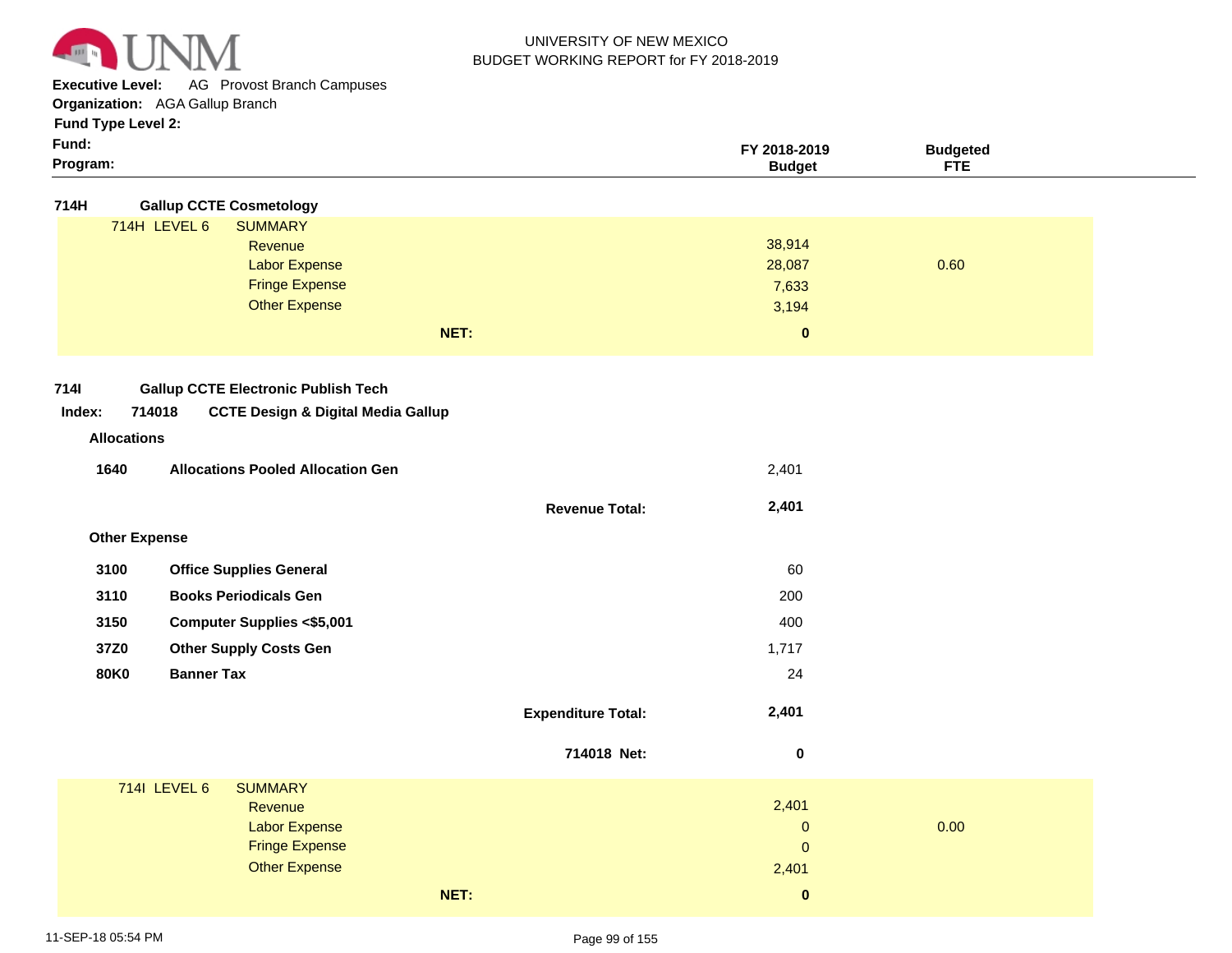

**Executive Level:** AG Provost Branch Campuses

**Organization:**  AGA Gallup Branch

| Fund:<br>Program:  |                                          |                       | FY 2018-2019<br><b>Budget</b> | <b>Budgeted</b><br><b>FTE</b> |  |
|--------------------|------------------------------------------|-----------------------|-------------------------------|-------------------------------|--|
| 714J               | <b>Gallup CCTE MVSO SAND</b>             |                       |                               |                               |  |
| Index:             | 714020<br><b>CCTE MVSO SAND - Gallup</b> |                       |                               |                               |  |
| <b>Allocations</b> |                                          |                       |                               |                               |  |
| 1640               | <b>Allocations Pooled Allocation Gen</b> |                       | 127,158                       |                               |  |
|                    |                                          | <b>Revenue Total:</b> | 127,158                       |                               |  |
|                    | <b>Labor Expense</b>                     |                       |                               |                               |  |
| 2000               | <b>Faculty Salary Detail Gen</b>         |                       | 52,301                        | 1.00                          |  |
| 2040               | <b>Technician Salary Detail Gen</b>      |                       | 38,626                        | 1.00                          |  |
| <b>20SA</b>        | <b>Salary Adjustments</b>                |                       | 772                           | 0.00                          |  |
|                    | <b>Fringe Expense</b>                    |                       |                               |                               |  |
| 2110               | <b>Fica Gen</b>                          |                       | 6,216                         |                               |  |
| 2140               | <b>Retirement Gen</b>                    |                       | 12,289                        |                               |  |
| 2160               | <b>Group Insurance Gen</b>               |                       | 8,031                         |                               |  |
| 2180               | <b>Unemployment Compensation Gen</b>     |                       | 133                           |                               |  |
| <b>21A0</b>        | <b>Workers Compensation Gen</b>          |                       | 88                            |                               |  |
| 21J0               | <b>Other Staff Benefits Gen</b>          |                       | 3,625                         |                               |  |
|                    | <b>Other Expense</b>                     |                       |                               |                               |  |
| 3100               | <b>Office Supplies General</b>           |                       | 295                           |                               |  |
| 3110               | <b>Books Periodicals Gen</b>             |                       | 75                            |                               |  |
| 3150               | <b>Computer Supplies &lt;\$5,001</b>     |                       | 200                           |                               |  |
| 3180               | Non Capital Equipment <\$5,001           |                       | 500                           |                               |  |
| 31N0               | <b>Uniforms Apparel Gen</b>              |                       | 300                           |                               |  |
| 31P0               | <b>Training Materials Supplies Gen</b>   |                       | 2,146                         |                               |  |
| 3800               | In State Travel Gen                      |                       | 500                           |                               |  |
| <b>70E1</b>        | <b>Computer Software Maintenance</b>     |                       | 1,000                         |                               |  |
| <b>80K0</b>        | <b>Banner Tax</b>                        |                       | 61                            |                               |  |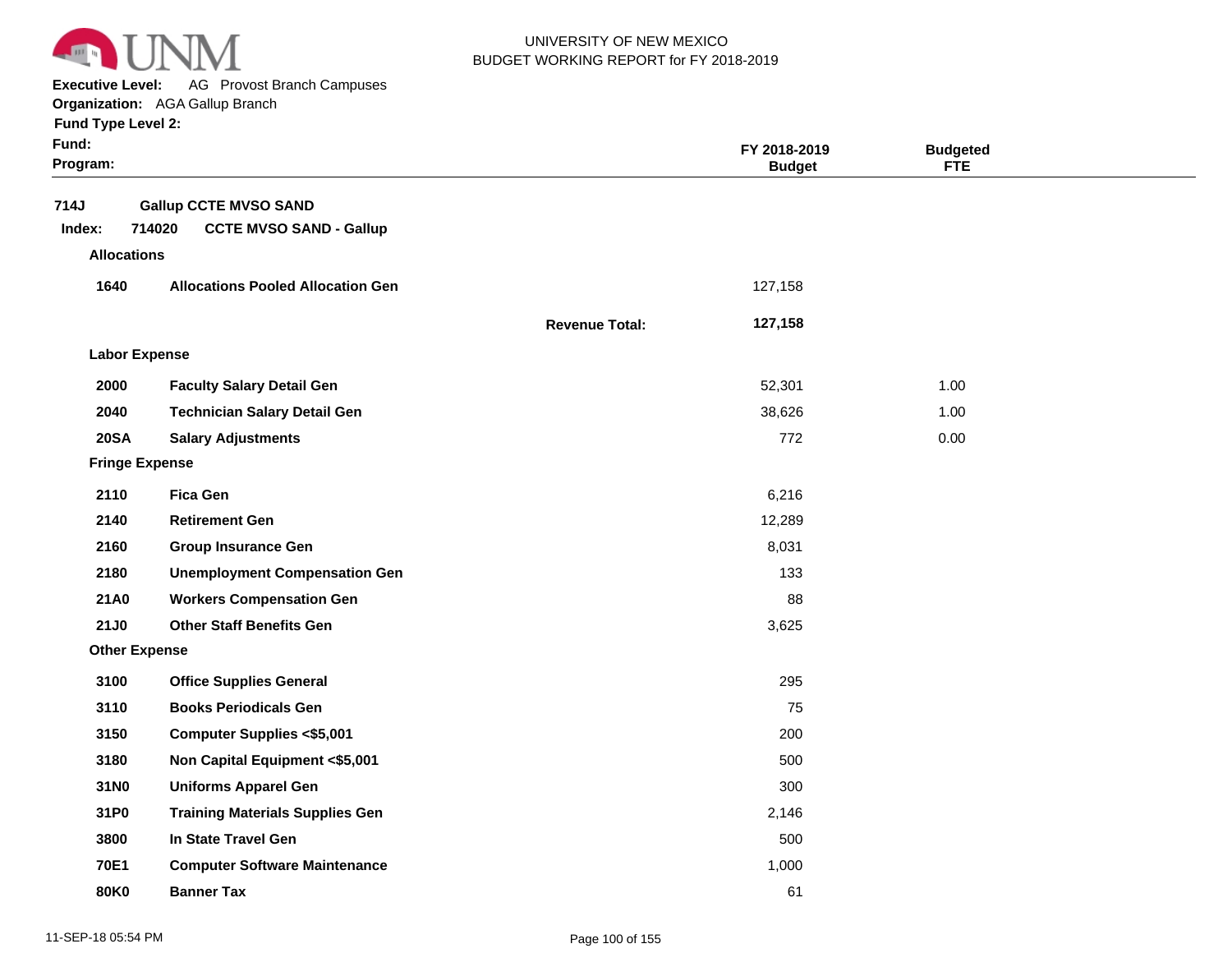

**Executive Level:** AG Provost Branch Campuses **Organization:**  AGA Gallup Branch

| <b>Gallup CCTE MVSO SAND</b><br><b>CCTE MVSO SAND - Gallup</b><br>714020<br>Index:<br>127,158<br><b>Expenditure Total:</b><br>714020 Net:<br>0<br>714J LEVEL 6<br><b>SUMMARY</b><br>127,158<br>Revenue<br>2.00<br><b>Labor Expense</b><br>91,699<br><b>Fringe Expense</b><br>30,382<br><b>Other Expense</b><br>5,077<br>NET:<br>$\mathbf{0}$ | Fund:<br>Program: |  | FY 2018-2019<br><b>Budget</b> | <b>Budgeted</b><br><b>FTE</b> |
|----------------------------------------------------------------------------------------------------------------------------------------------------------------------------------------------------------------------------------------------------------------------------------------------------------------------------------------------|-------------------|--|-------------------------------|-------------------------------|
|                                                                                                                                                                                                                                                                                                                                              | 714J              |  |                               |                               |
|                                                                                                                                                                                                                                                                                                                                              |                   |  |                               |                               |
|                                                                                                                                                                                                                                                                                                                                              |                   |  |                               |                               |
|                                                                                                                                                                                                                                                                                                                                              |                   |  |                               |                               |
|                                                                                                                                                                                                                                                                                                                                              |                   |  |                               |                               |
|                                                                                                                                                                                                                                                                                                                                              |                   |  |                               |                               |
|                                                                                                                                                                                                                                                                                                                                              |                   |  |                               |                               |
|                                                                                                                                                                                                                                                                                                                                              |                   |  |                               |                               |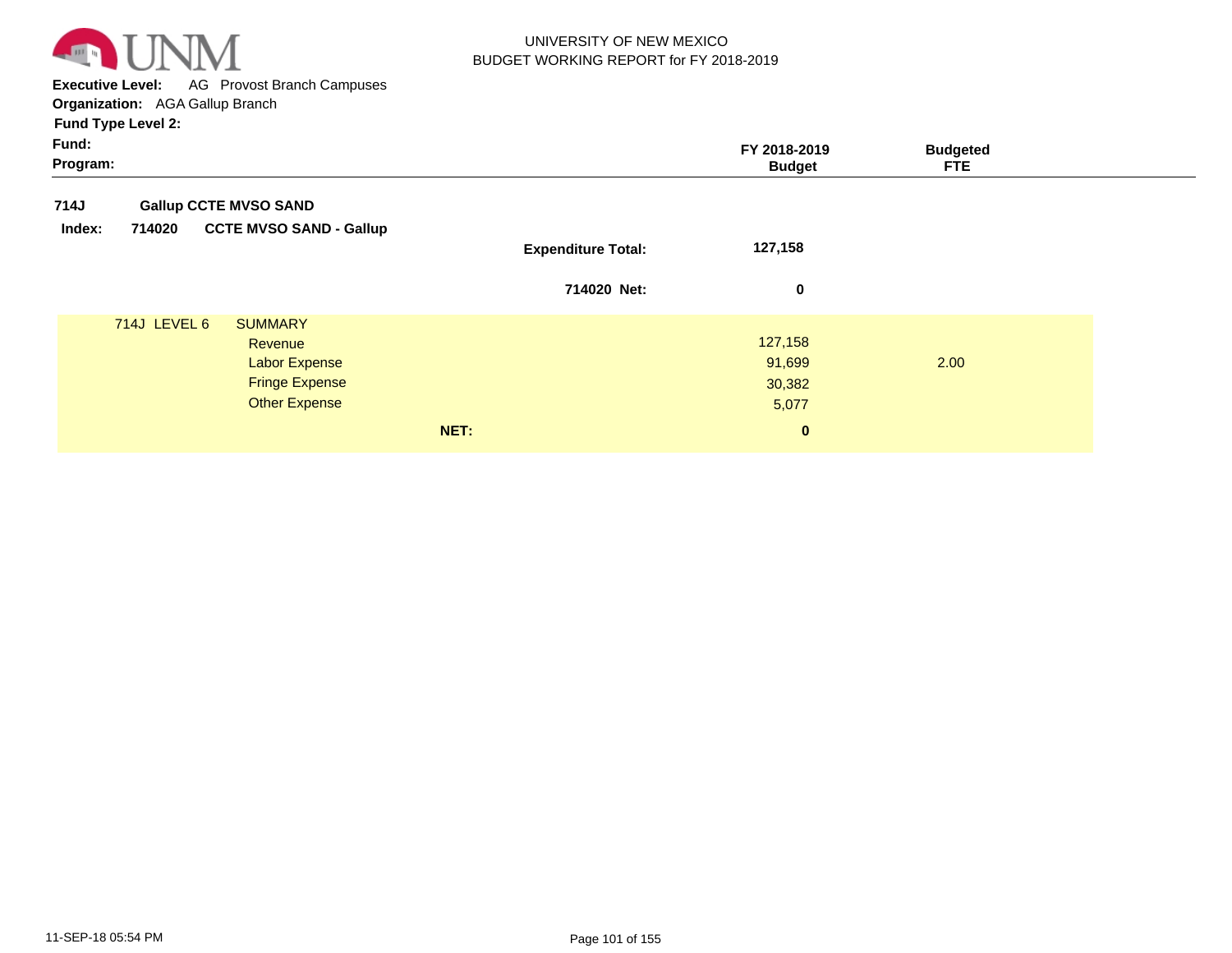

**Executive Level:** AG Provost Branch Campuses

|                           | <b>Organization:</b> AGA Gallup Branch   |                       |               |                 |
|---------------------------|------------------------------------------|-----------------------|---------------|-----------------|
| <b>Fund Type Level 2:</b> |                                          |                       |               |                 |
| Fund:                     |                                          |                       | FY 2018-2019  | <b>Budgeted</b> |
| Program:                  |                                          |                       | <b>Budget</b> | <b>FTE</b>      |
| 714L                      | <b>Gallup CCTE Welding</b>               |                       |               |                 |
| Index:                    | 714022<br><b>CCTE Welding - Gallup</b>   |                       |               |                 |
| <b>Allocations</b>        |                                          |                       |               |                 |
| 1640                      | <b>Allocations Pooled Allocation Gen</b> |                       | 46,646        |                 |
|                           |                                          | <b>Revenue Total:</b> | 46,646        |                 |
| <b>Labor Expense</b>      |                                          |                       |               |                 |
| 2000                      | <b>Faculty Salary Detail Gen</b>         |                       | 29,924        | 0.60            |
| <b>Fringe Expense</b>     |                                          |                       |               |                 |
| 2110                      | <b>Fica Gen</b>                          |                       | 1,845         |                 |
| 2140                      | <b>Retirement Gen</b>                    |                       | 3,716         |                 |
|                           |                                          |                       |               |                 |

| <b>Labor Expense</b>  |                                               |        |      |  |
|-----------------------|-----------------------------------------------|--------|------|--|
| 2000                  | <b>Faculty Salary Detail Gen</b>              | 29,924 | 0.60 |  |
| <b>Fringe Expense</b> |                                               |        |      |  |
| 2110                  | <b>Fica Gen</b>                               | 1,845  |      |  |
| 2140                  | <b>Retirement Gen</b>                         | 3,716  |      |  |
| 2160                  | <b>Group Insurance Gen</b>                    | 2,093  |      |  |
| 2180                  | <b>Unemployment Compensation Gen</b>          | 40     |      |  |
| <b>21A0</b>           | <b>Workers Compensation Gen</b>               | 27     |      |  |
| <b>21J0</b>           | <b>Other Staff Benefits Gen</b>               | 1,096  |      |  |
| <b>Other Expense</b>  |                                               |        |      |  |
| 3182                  | Tools <\$5,001                                | 125    |      |  |
| 31N2                  | <b>Individual Safety Equipment</b>            | 500    |      |  |
| 31P1                  | <b>Instructional Materials &amp; Supplies</b> | 3,058  |      |  |
| 37Z0                  | <b>Other Supply Costs Gen</b>                 | 644    |      |  |
| 69Z0                  | <b>Other Professional Services Gen</b>        | 3,500  |      |  |
| 80K0                  | <b>Banner Tax</b>                             | 78     |      |  |
|                       |                                               |        |      |  |

**Expenditure Total:**

**714022 Net:**

 **46,646** 

 **0**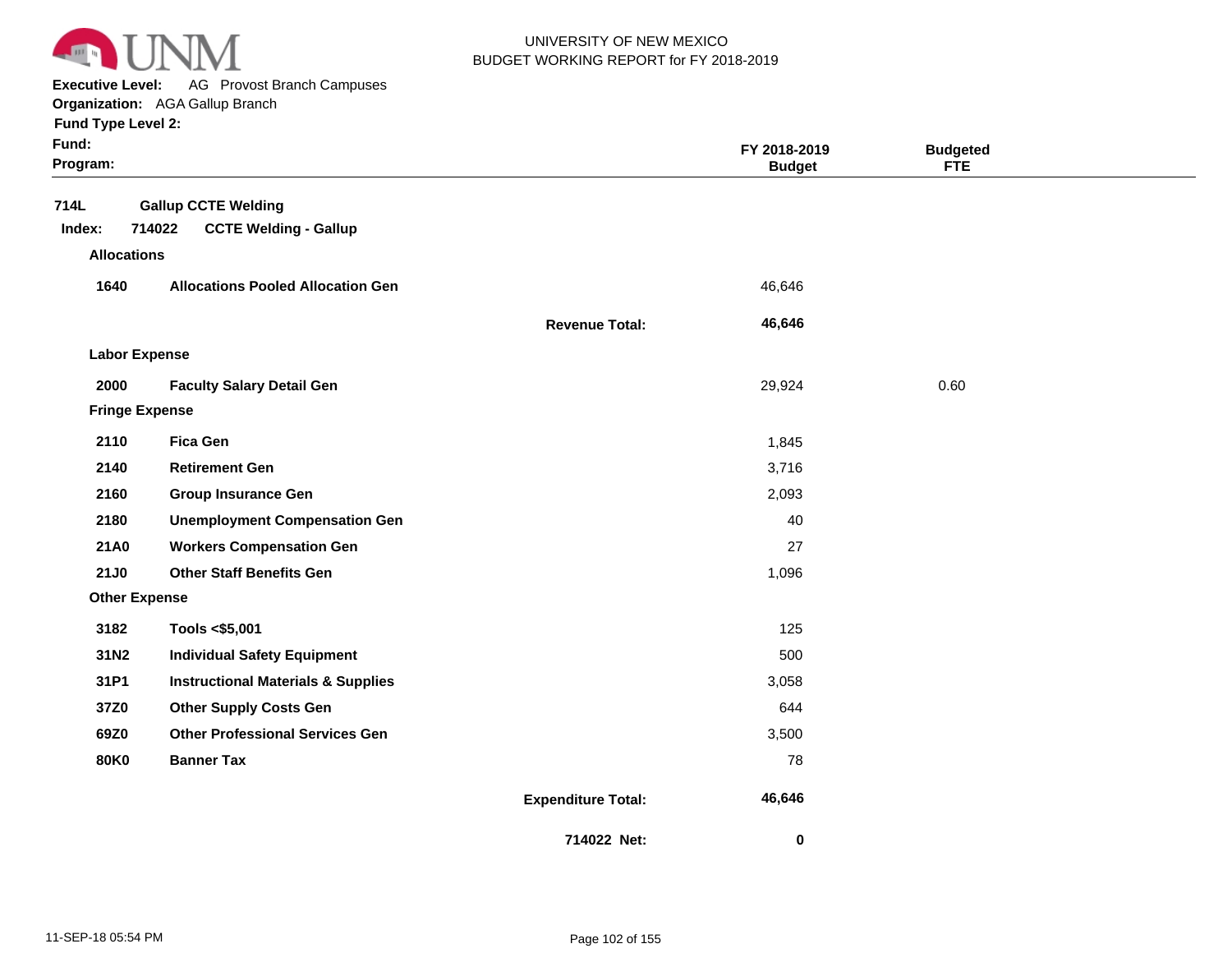

**Executive Level:** AG Provost Branch Campuses

**Organization:**  AGA Gallup Branch

# **Fund Type Level 2:**

| FY 2018-2019<br>3udaeted<br>ᇊ<br>'udae<br>1 E |
|-----------------------------------------------|
|                                               |
|                                               |

| 714L | <b>Gallup CCTE Welding</b> |
|------|----------------------------|
|      |                            |

|              | NET:                  | $\bf{0}$ |      |
|--------------|-----------------------|----------|------|
|              | <b>Other Expense</b>  | 7,905    |      |
|              | <b>Fringe Expense</b> | 8,817    |      |
|              | <b>Labor Expense</b>  | 29,924   | 0.60 |
|              | Revenue               | 46,646   |      |
| 714L LEVEL 6 | <b>SUMMARY</b>        |          |      |
|              | --                    |          |      |

**Revenue Total:**

 **4,076** 

#### **714P Gallup CCTE Fire Science Tech**

#### **714027 CCTE Fire Science Technology Gallup Index:**

# **Revenue Allocations**

| 1640 | <b>Allocations Pooled Allocation Gen</b> | 4.076 |
|------|------------------------------------------|-------|
|      |                                          |       |

| <b>Other Expense</b> |
|----------------------|
|----------------------|

| 31P <sub>0</sub> | <b>Training Materials Supplies Gen</b>        | 250   |
|------------------|-----------------------------------------------|-------|
| 31P1             | <b>Instructional Materials &amp; Supplies</b> | 1,886 |
| 37Z0             | <b>Other Supply Costs Gen</b>                 | 300   |
| 45Z0             | <b>Student Costs Other Gen</b>                | 1,600 |
| 80K0             | <b>Banner Tax</b>                             | 40    |
|                  |                                               |       |

| <b>Expenditure Total:</b> | 4.076 |
|---------------------------|-------|
|                           |       |

|              |                       | 714027 Net: | 0            |      |  |
|--------------|-----------------------|-------------|--------------|------|--|
| 714P LEVEL 6 | <b>SUMMARY</b>        |             |              |      |  |
|              | Revenue               |             | 4,076        |      |  |
|              | <b>Labor Expense</b>  |             | $\mathbf{0}$ | 0.00 |  |
|              | <b>Fringe Expense</b> |             | $\mathbf{0}$ |      |  |
|              | <b>Other Expense</b>  |             | 4,076        |      |  |
|              |                       | NET:        | 0            |      |  |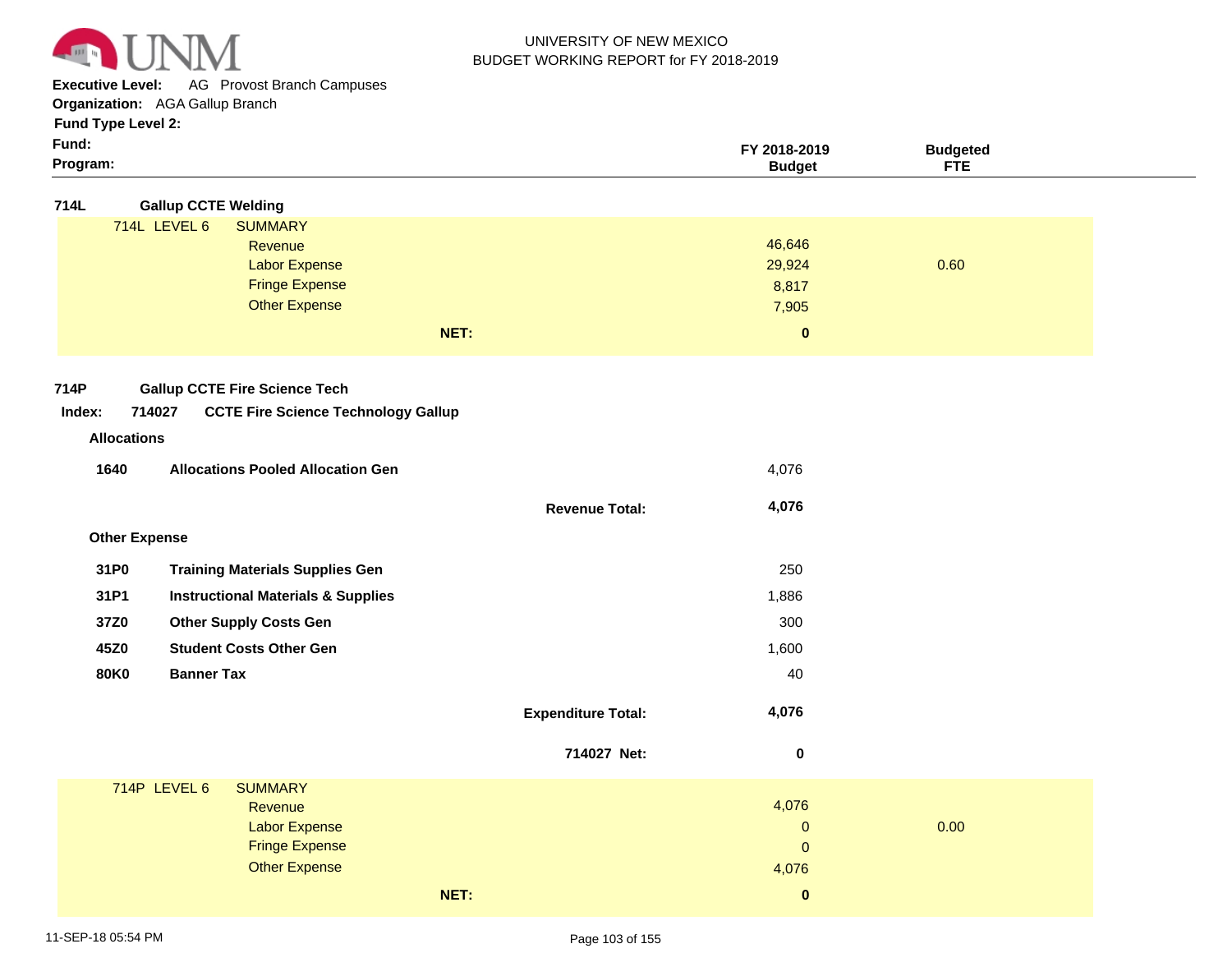

**Executive Level:** AG Provost Branch Campuses

**Organization:**  AGA Gallup Branch

| <b>Fund Type Level 2:</b> |  |
|---------------------------|--|
|---------------------------|--|

| Fund:<br>Program:     |                                                                                                                    |                           | FY 2018-2019<br><b>Budget</b>              | <b>Budgeted</b><br><b>FTE</b> |  |
|-----------------------|--------------------------------------------------------------------------------------------------------------------|---------------------------|--------------------------------------------|-------------------------------|--|
| 714Q                  | <b>Gallup CCTE ECME</b>                                                                                            |                           |                                            |                               |  |
| Index:                | 714028<br><b>CCTE Early Child Multi Ed (ECME)</b>                                                                  |                           |                                            |                               |  |
| <b>Allocations</b>    |                                                                                                                    |                           |                                            |                               |  |
| 1640                  | <b>Allocations Pooled Allocation Gen</b>                                                                           |                           | 74,572                                     |                               |  |
|                       |                                                                                                                    | <b>Revenue Total:</b>     | 74,572                                     |                               |  |
| <b>Labor Expense</b>  |                                                                                                                    |                           |                                            |                               |  |
| 2000                  | <b>Faculty Salary Detail Gen</b>                                                                                   |                           | 56,506                                     | 1.00                          |  |
| <b>Fringe Expense</b> |                                                                                                                    |                           |                                            |                               |  |
| 2110                  | <b>Fica Gen</b>                                                                                                    |                           | 3,780                                      |                               |  |
| 2140                  | <b>Retirement Gen</b>                                                                                              |                           | 7,613                                      |                               |  |
| 2160                  | <b>Group Insurance Gen</b>                                                                                         |                           | 4,289                                      |                               |  |
| 2180                  | <b>Unemployment Compensation Gen</b>                                                                               |                           | 83                                         |                               |  |
| <b>21A0</b>           | <b>Workers Compensation Gen</b>                                                                                    |                           | 55                                         |                               |  |
| <b>21J0</b>           | <b>Other Staff Benefits Gen</b>                                                                                    |                           | 2,246                                      |                               |  |
|                       |                                                                                                                    | <b>Expenditure Total:</b> | 74,572                                     |                               |  |
|                       |                                                                                                                    | 714028 Net:               | $\pmb{0}$                                  |                               |  |
|                       | 714Q LEVEL 6<br><b>SUMMARY</b><br>Revenue<br><b>Labor Expense</b><br><b>Fringe Expense</b><br><b>Other Expense</b> |                           | 74,572<br>56,506<br>18,066<br>$\mathbf{0}$ | 1.00                          |  |
|                       |                                                                                                                    | NET:                      | $\pmb{0}$                                  |                               |  |
|                       |                                                                                                                    |                           |                                            |                               |  |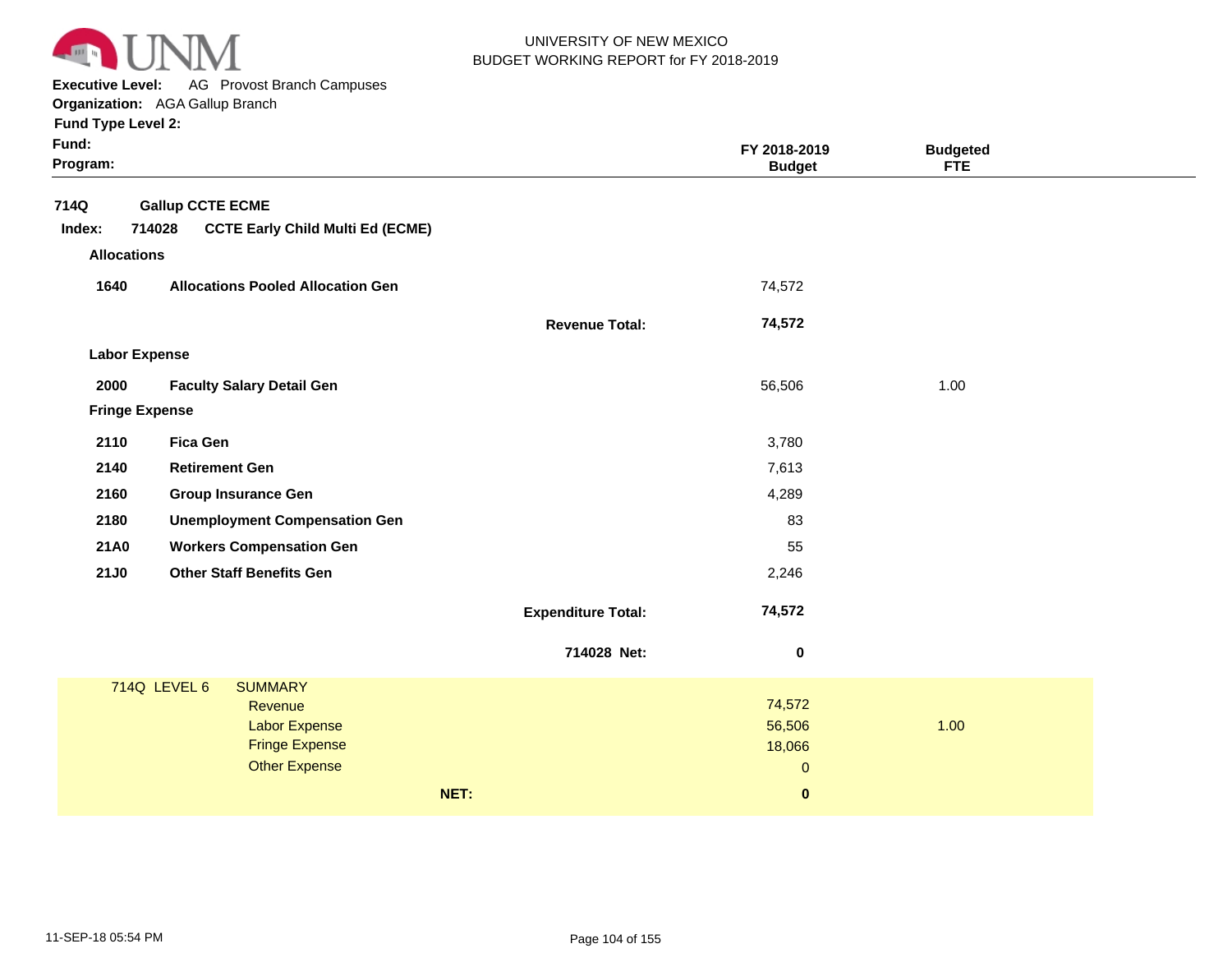

 $\sim$ **Executive Level:** AG Provost Branch Campuses

| <b>Executive Level:</b> | <b>AG Provost Branch Campuses</b>             |                       |               |                 |  |
|-------------------------|-----------------------------------------------|-----------------------|---------------|-----------------|--|
|                         | Organization: AGA Gallup Branch               |                       |               |                 |  |
| Fund Type Level 2:      |                                               |                       |               |                 |  |
| Fund:                   |                                               |                       | FY 2018-2019  | <b>Budgeted</b> |  |
| Program:                |                                               |                       | <b>Budget</b> | FTE             |  |
|                         |                                               |                       |               |                 |  |
| 715C                    | <b>Gallup CASA Operations</b>                 |                       |               |                 |  |
| Index:                  | 715014<br><b>CASA Student Tutoring</b>        |                       |               |                 |  |
| <b>Allocations</b>      |                                               |                       |               |                 |  |
| 1640                    | <b>Allocations Pooled Allocation Gen</b>      |                       | 131,299       |                 |  |
|                         |                                               | <b>Revenue Total:</b> | 131,299       |                 |  |
| <b>Labor Expense</b>    |                                               |                       |               |                 |  |
| 2020                    | <b>Administrative Professional Gen</b>        |                       | 81,598        | 2.00            |  |
| <b>20J0</b>             | <b>Student Salaries Gen</b>                   |                       | 28,623        | 1.50            |  |
| 20L0                    | <b>Federal Workstudy Gen</b>                  |                       | 1,950         | 0.10            |  |
| <b>20NO</b>             | <b>State Workstudy Gen</b>                    |                       | 600           | 0.30            |  |
| <b>Other Expense</b>    |                                               |                       |               |                 |  |
| 3100                    | <b>Office Supplies General</b>                |                       | 200           |                 |  |
| 31D <sub>0</sub>        | <b>Freight In-Bound</b>                       |                       | 25            |                 |  |
| 31K0                    | <b>Postage Gen</b>                            |                       | 20            |                 |  |
| 31P1                    | <b>Instructional Materials &amp; Supplies</b> |                       | 14,000        |                 |  |
| 3800                    | In State Travel Gen                           |                       | 500           |                 |  |
| 63C0                    | <b>Copying Gen</b>                            |                       | 3,600         |                 |  |

**Expenditure Total: 131,299 SUMMARY** 715C LEVEL 6 **715014 Net:** 131,299 18,528 112,771  **0**  0 **NET: 0**  3.90 **Revenue** Labor Expense Fringe Expense Other Expense

**80K0**

**Banner Tax**

183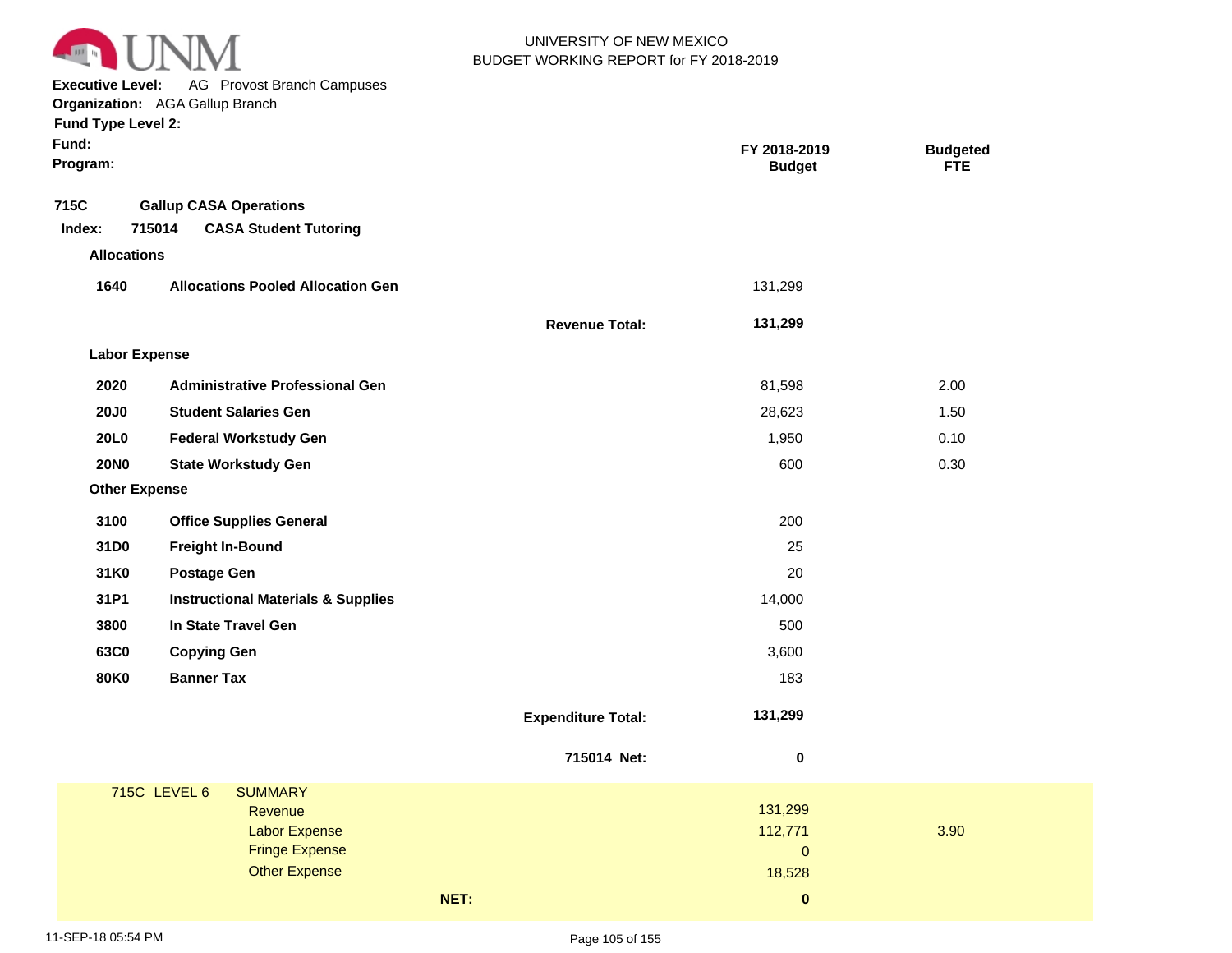

**Executive Level:** AG Provost Branch Campuses

**Organization:**  AGA Gallup Branch **Fund Type Level 2:**

| Fund Type Level 2: |  |
|--------------------|--|
|--------------------|--|

| Fund:<br>Program: |                                                                                           |                           | FY 2018-2019<br><b>Budget</b> |      |  |
|-------------------|-------------------------------------------------------------------------------------------|---------------------------|-------------------------------|------|--|
| 715E<br>Index:    | <b>Gallup Transitional Studies Operat</b><br>715003<br><b>Gallup Transitional Studies</b> |                           |                               |      |  |
|                   | <b>Allocations</b>                                                                        |                           |                               |      |  |
| 1640              | <b>Allocations Pooled Allocation Gen</b>                                                  |                           | 316,993                       |      |  |
|                   |                                                                                           | <b>Revenue Total:</b>     | 316,993                       |      |  |
|                   | <b>Labor Expense</b>                                                                      |                           |                               |      |  |
| 2000              | <b>Faculty Salary Detail Gen</b>                                                          |                           | 308,736                       | 5.40 |  |
|                   | <b>Other Expense</b>                                                                      |                           |                               |      |  |
| 3100              | <b>Office Supplies General</b>                                                            |                           | 2,500                         |      |  |
| 3160              | <b>Copier Supplies Gen</b>                                                                |                           | 600                           |      |  |
| 31D0              | <b>Freight In-Bound</b>                                                                   |                           | 50                            |      |  |
| 31K0              | <b>Postage Gen</b>                                                                        |                           | 25                            |      |  |
| 31P0              | <b>Training Materials Supplies Gen</b>                                                    |                           | 200                           |      |  |
| 31P1              | <b>Instructional Materials &amp; Supplies</b>                                             |                           | 1,300                         |      |  |
| 3800              | In State Travel Gen                                                                       |                           | 500                           |      |  |
| 6020              | <b>Long Distance Gen</b>                                                                  |                           | 200                           |      |  |
| 63C0              | <b>Copying Gen</b>                                                                        |                           | 2,500                         |      |  |
| 69Z0              | <b>Other Professional Services Gen</b>                                                    |                           | 300                           |      |  |
| <b>80K0</b>       | <b>Banner Tax</b>                                                                         |                           | 82                            |      |  |
|                   |                                                                                           | <b>Expenditure Total:</b> | 316,993                       |      |  |
|                   |                                                                                           | 715003 Net:               | 0                             |      |  |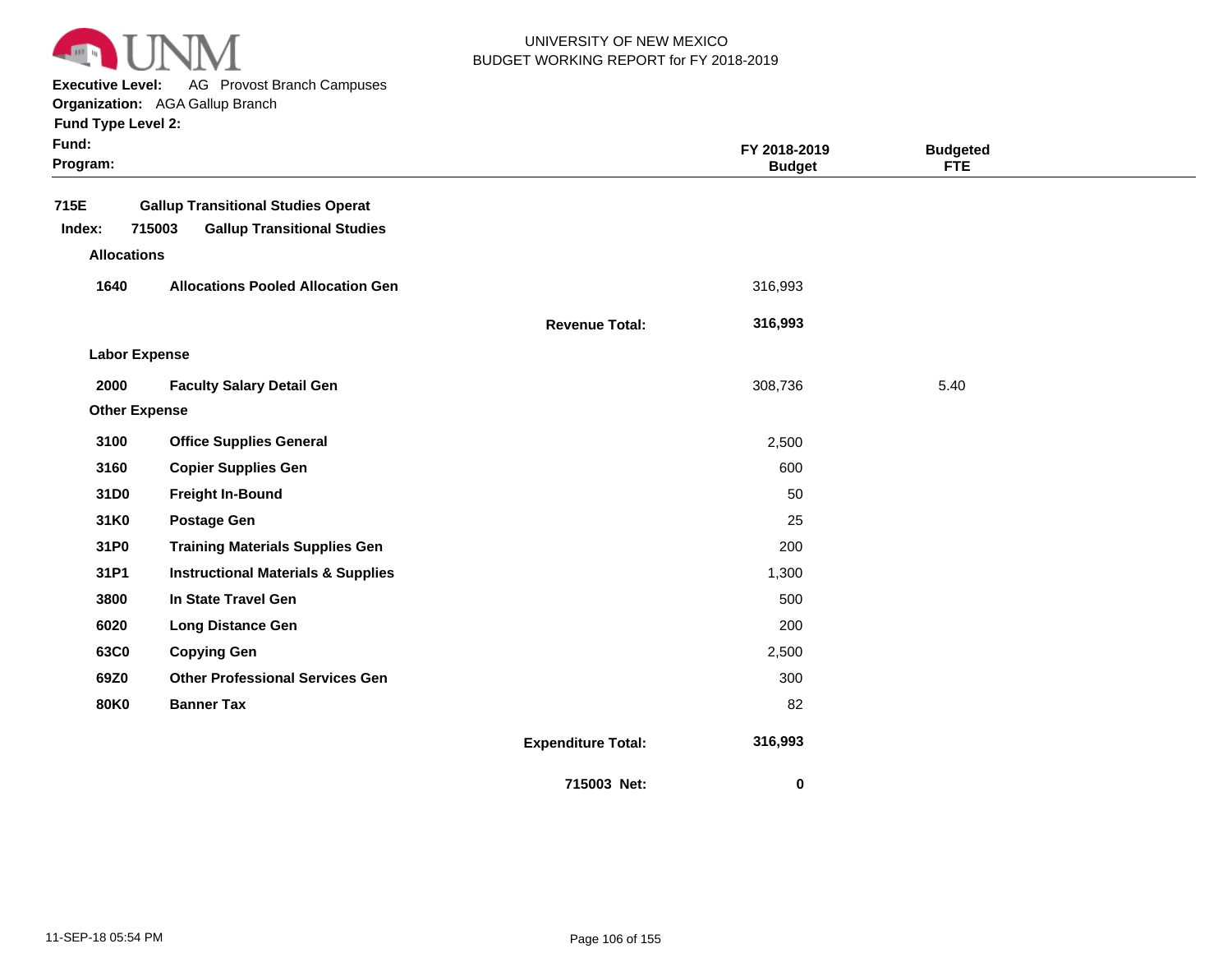

**Executive Level:** AG Provost Branch Campuses

**Organization:**  AGA Gallup Branch

**Fund Type Level 2:**

| Fund:    |       |     |  |
|----------|-------|-----|--|
| Program: | . nne | --- |  |

#### **715E Gallup Transitional Studies Operat**

| 715E LEVEL 6 | <b>SUMMARY</b>        |      |              |      |
|--------------|-----------------------|------|--------------|------|
|              | Revenue               |      | 316,993      |      |
|              | <b>Labor Expense</b>  |      | 308,736      | 5.40 |
|              | <b>Fringe Expense</b> |      | $\mathbf{0}$ |      |
|              | <b>Other Expense</b>  |      | 8,257        |      |
|              |                       | NET: | $\mathbf{0}$ |      |
|              |                       |      |              |      |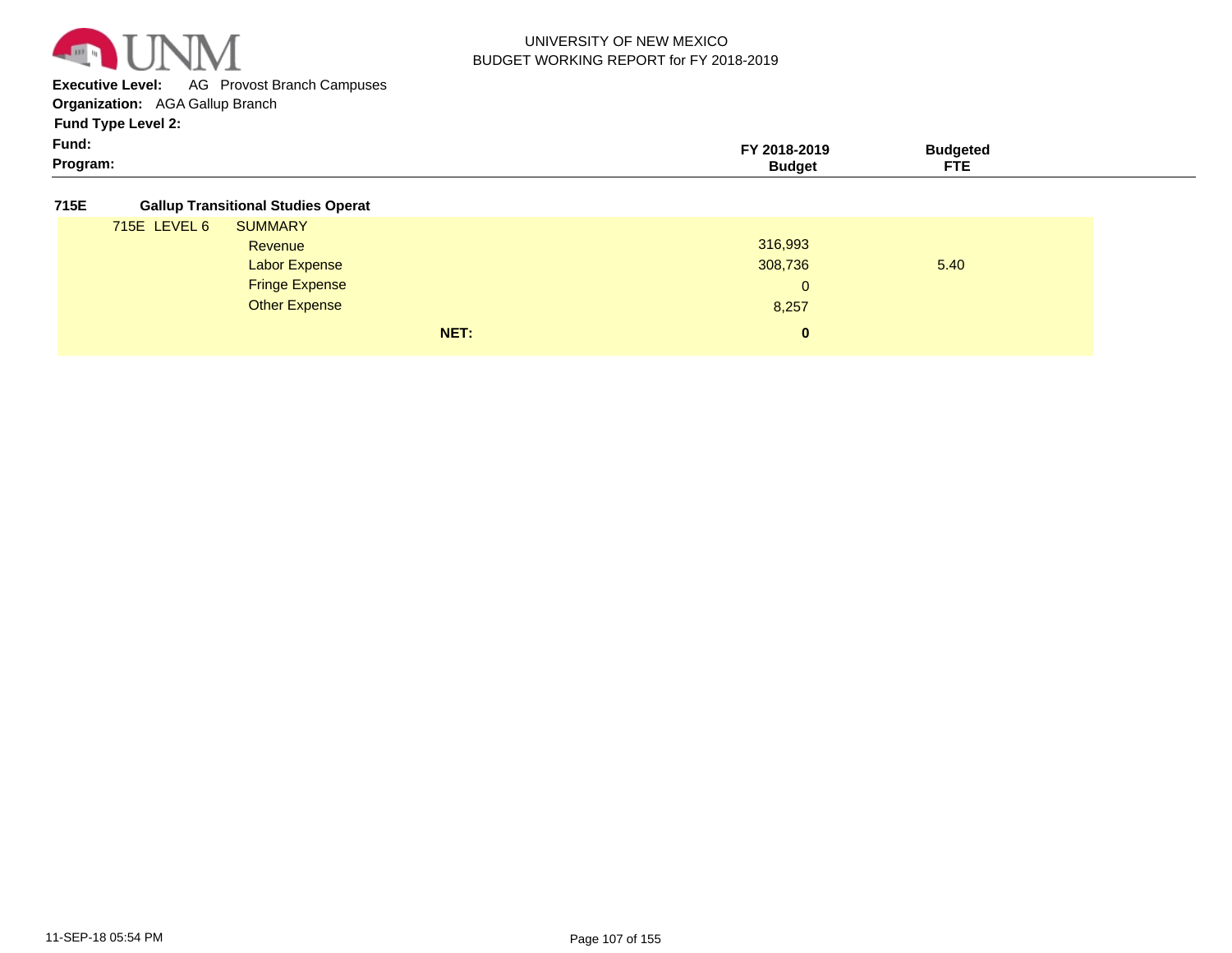

**Executive Level:** AG Provost Branch Campuses

**Organization:**  AGA Gallup Branch

| Fund Type Level 2:   |                                          |                       |                               |                               |  |
|----------------------|------------------------------------------|-----------------------|-------------------------------|-------------------------------|--|
| Fund:<br>Program:    |                                          |                       | FY 2018-2019<br><b>Budget</b> | <b>Budgeted</b><br><b>FTE</b> |  |
| 717B                 | <b>Gallup Math/Sci Administrative</b>    |                       |                               |                               |  |
| Index:               | 717006<br><b>Math/Science Admin</b>      |                       |                               |                               |  |
| <b>Allocations</b>   |                                          |                       |                               |                               |  |
| 1640                 | <b>Allocations Pooled Allocation Gen</b> |                       | 414,208                       |                               |  |
|                      |                                          | <b>Revenue Total:</b> | 414,208                       |                               |  |
| <b>Labor Expense</b> |                                          |                       |                               |                               |  |
| 2000                 | <b>Faculty Salary Detail Gen</b>         |                       | 337,067                       | 5.60                          |  |
| 2040                 | <b>Technician Salary Detail Gen</b>      |                       | 33,118                        | 1.00                          |  |
| 2060                 | <b>Support Staff Salary Detail Gen</b>   |                       | 31,761                        | 1.00                          |  |
| <b>20NO</b>          | <b>State Workstudy Gen</b>               |                       | 3,400                         | 0.18                          |  |
| <b>20SA</b>          | <b>Salary Adjustments</b>                |                       | 635                           | 0.00                          |  |
| <b>Other Expense</b> |                                          |                       |                               |                               |  |
| 3100                 | <b>Office Supplies General</b>           |                       | 1,000                         |                               |  |
| 3140                 | <b>Computer Software Gen</b>             |                       | 250                           |                               |  |
| 3150                 | <b>Computer Supplies &lt;\$5,001</b>     |                       | 250                           |                               |  |
| 31K0                 | <b>Postage Gen</b>                       |                       | 50                            |                               |  |
| 37Z0                 | <b>Other Supply Costs Gen</b>            |                       | 1,200                         |                               |  |
| 3800                 | In State Travel Gen                      |                       | 500                           |                               |  |
| 6020                 | <b>Long Distance Gen</b>                 |                       | 120                           |                               |  |
| 63C0                 | <b>Copying Gen</b>                       |                       | 4,776                         |                               |  |
| 80K0                 | <b>Banner Tax</b>                        |                       | 81                            |                               |  |

**Expenditure Total: 414,208** 

 **0** 

**717006 Net:**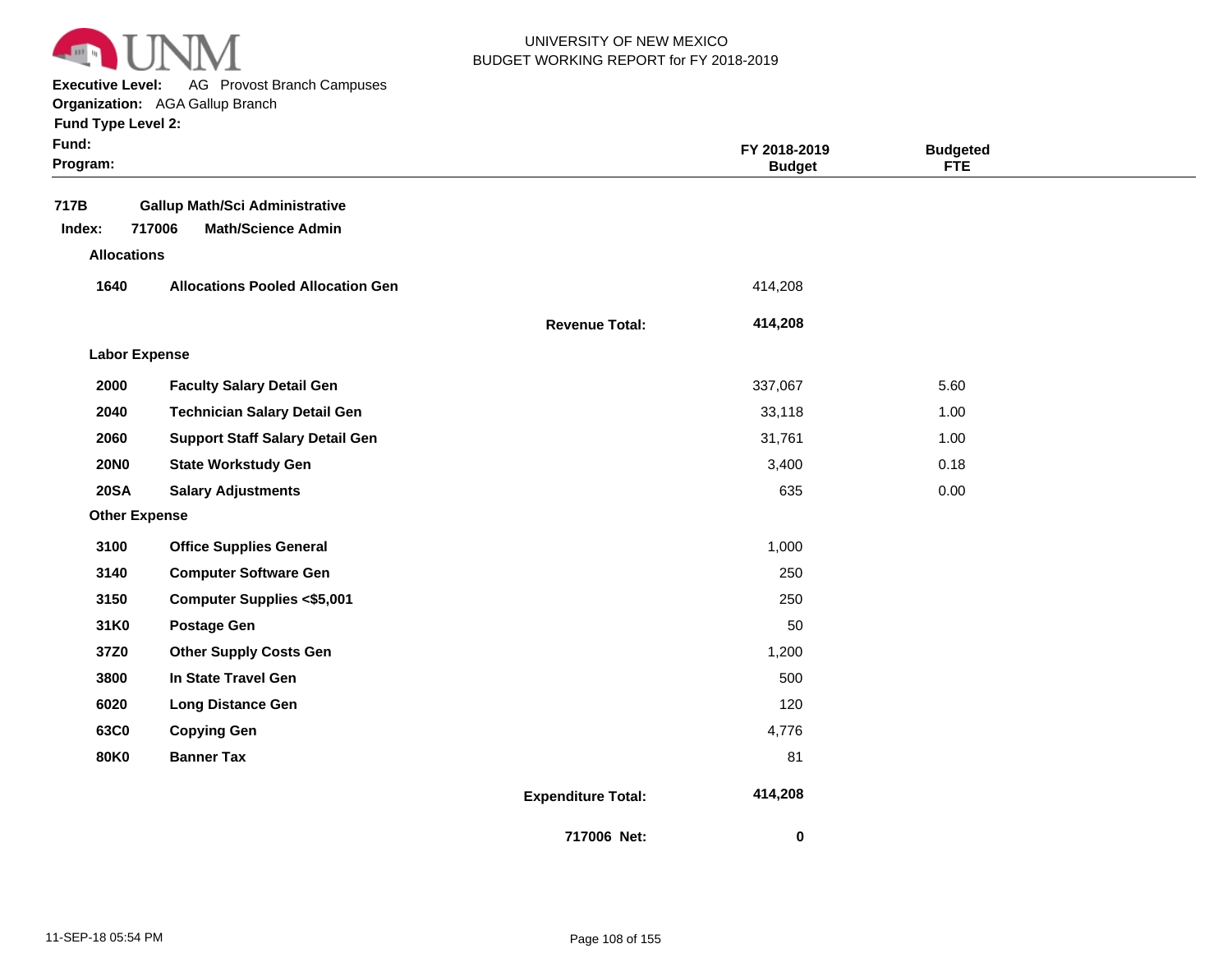

**Executive Level:** AG Provost Branch Campuses

**Organization:**  AGA Gallup Branch

| Fund:<br>Program: |                          |                                               |                           | FY 2018-2019<br><b>Budget</b> | <b>Budgeted</b><br><b>FTE</b> |  |
|-------------------|--------------------------|-----------------------------------------------|---------------------------|-------------------------------|-------------------------------|--|
| 717B              |                          | <b>Gallup Math/Sci Administrative</b>         |                           |                               |                               |  |
| Index:            | 717045                   | <b>Gallup Sciences Course Fee General</b>     |                           |                               |                               |  |
|                   | <b>Operating Revenue</b> |                                               |                           |                               |                               |  |
| 0220              |                          | <b>Course Lab Fees Gen</b>                    |                           | 18,000                        |                               |  |
|                   |                          |                                               | <b>Revenue Total:</b>     | 18,000                        |                               |  |
|                   | <b>Other Expense</b>     |                                               |                           |                               |                               |  |
| 31P1              |                          | <b>Instructional Materials &amp; Supplies</b> |                           | 17,820                        |                               |  |
| <b>80K0</b>       | <b>Banner Tax</b>        |                                               |                           | 180                           |                               |  |
|                   |                          |                                               | <b>Expenditure Total:</b> | 18,000                        |                               |  |
|                   |                          |                                               | 717045 Net:               | 0                             |                               |  |
|                   | 717B LEVEL 6             | <b>SUMMARY</b>                                |                           |                               |                               |  |
|                   |                          | Revenue                                       |                           | 432,208                       |                               |  |
|                   |                          | Labor Expense                                 |                           | 405,981                       | 7.78                          |  |
|                   |                          | <b>Fringe Expense</b>                         |                           | $\pmb{0}$                     |                               |  |
|                   |                          | <b>Other Expense</b>                          |                           | 26,227                        |                               |  |
|                   |                          |                                               | NET:                      | $\bf{0}$                      |                               |  |
|                   |                          |                                               |                           |                               |                               |  |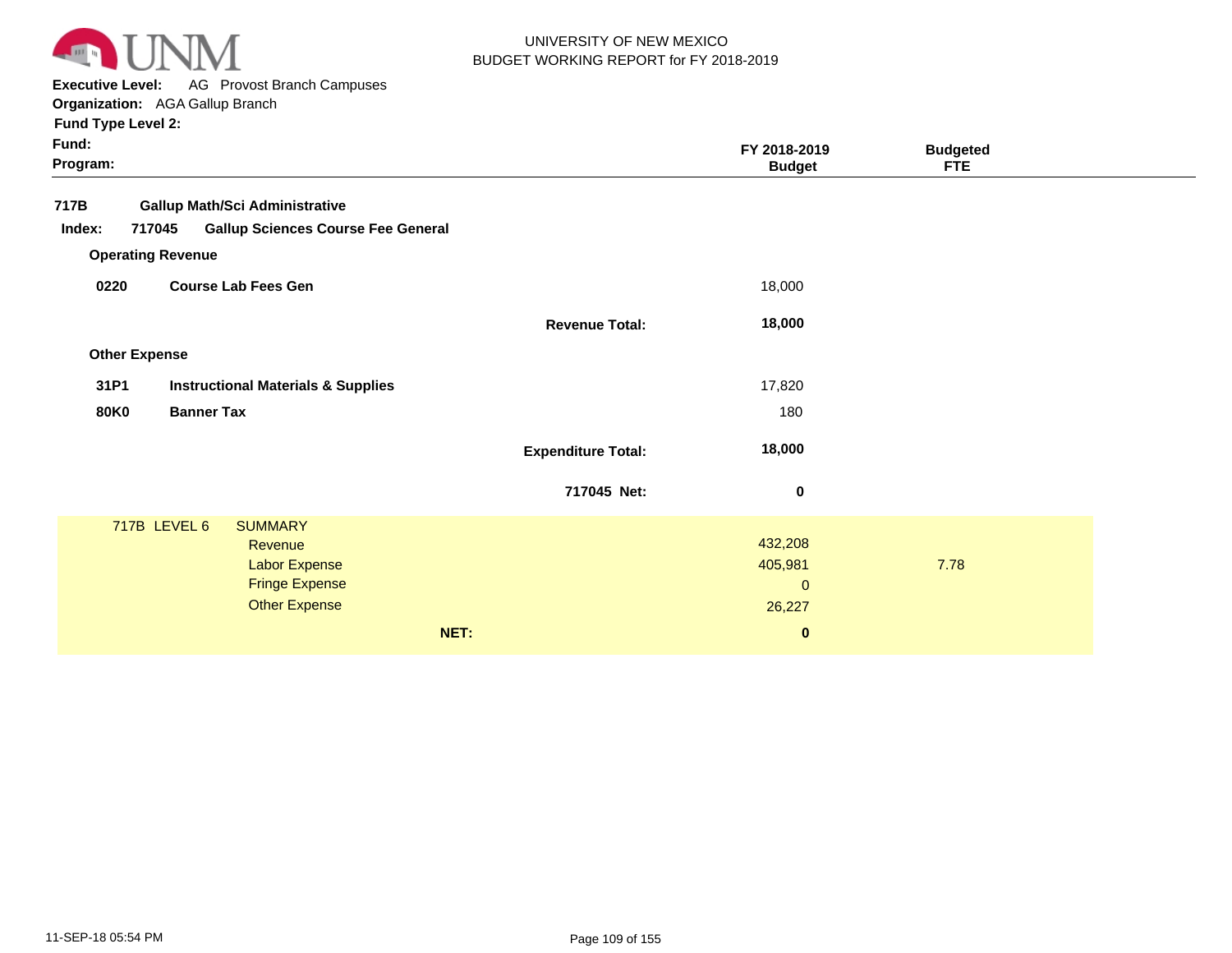

**Executive Level:** AG Provost Branch Campuses **Organization:**  AGA Gallup Branch

| Fund:<br>Program:    |                                               |                           | FY 2018-2019<br><b>Budget</b> | <b>Budgeted</b><br><b>FTE</b> |  |
|----------------------|-----------------------------------------------|---------------------------|-------------------------------|-------------------------------|--|
| 717D                 | <b>Gallup Biology Unit</b>                    |                           |                               |                               |  |
| Index:               | 717009<br><b>Biology</b>                      |                           |                               |                               |  |
| <b>Allocations</b>   |                                               |                           |                               |                               |  |
| 1640                 | <b>Allocations Pooled Allocation Gen</b>      |                           | 125,036                       |                               |  |
|                      |                                               | <b>Revenue Total:</b>     | 125,036                       |                               |  |
| <b>Labor Expense</b> |                                               |                           |                               |                               |  |
| 2000                 | <b>Faculty Salary Detail Gen</b>              |                           | 118,875                       | 2.00                          |  |
| <b>Other Expense</b> |                                               |                           |                               |                               |  |
| 3100                 | <b>Office Supplies General</b>                |                           | 100                           |                               |  |
| 31P1                 | <b>Instructional Materials &amp; Supplies</b> |                           | 6,000                         |                               |  |
| <b>80K0</b>          | <b>Banner Tax</b>                             |                           | 61                            |                               |  |
|                      |                                               | <b>Expenditure Total:</b> | 125,036                       |                               |  |
|                      |                                               | 717009 Net:               | $\boldsymbol{0}$              |                               |  |
|                      | 717D LEVEL 6<br><b>SUMMARY</b>                |                           |                               |                               |  |
|                      | Revenue                                       |                           | 125,036                       |                               |  |
|                      | Labor Expense<br><b>Fringe Expense</b>        |                           | 118,875<br>$\mathbf{0}$       | 2.00                          |  |
|                      | <b>Other Expense</b>                          |                           | 6,161                         |                               |  |
|                      |                                               | NET:                      | $\mathbf 0$                   |                               |  |
|                      |                                               |                           |                               |                               |  |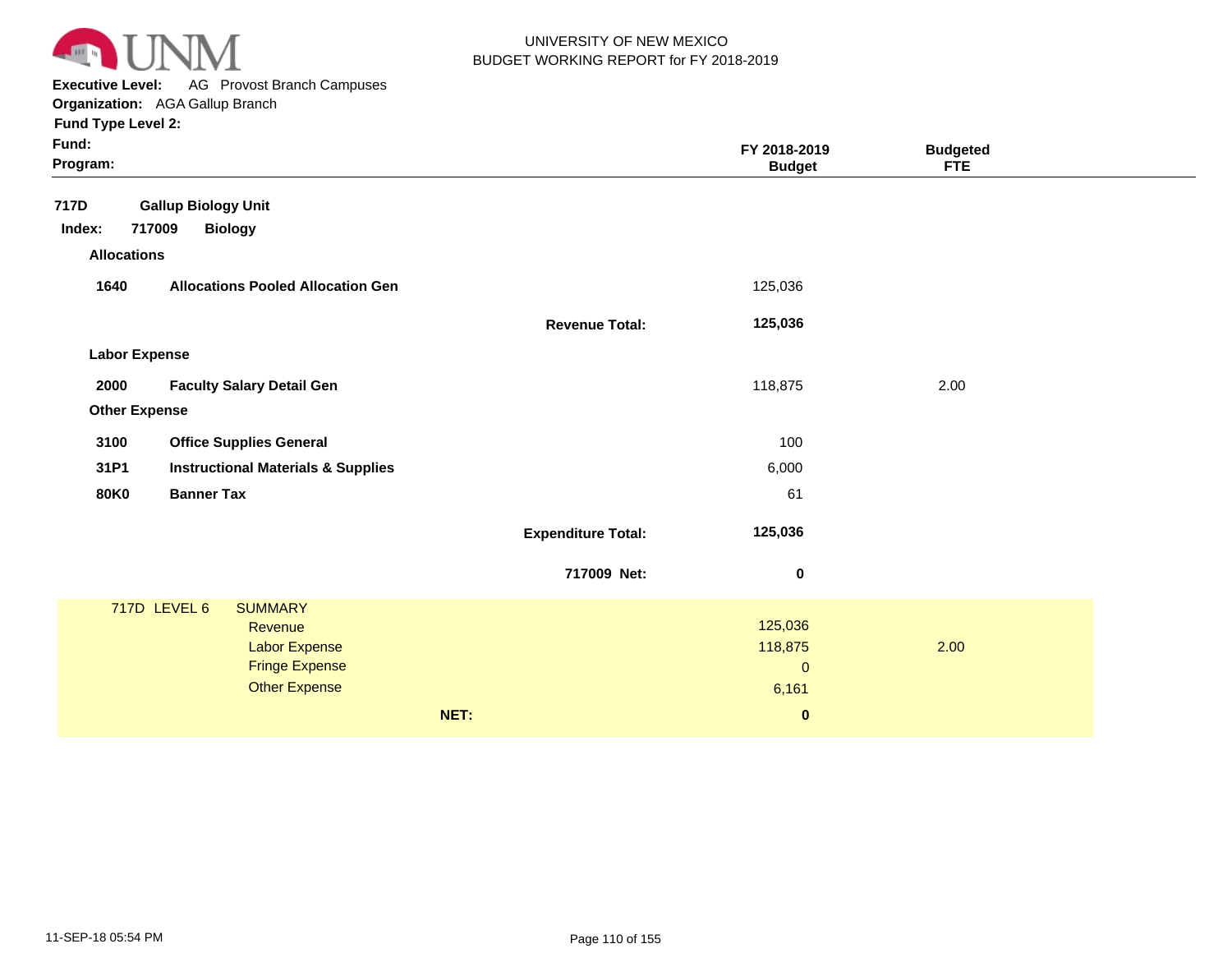

**Executive Level:** AG Provost Branch Campuses **Organization:**  AGA Gallup Branch

| Fund:<br>Program:    |                                               |                           | FY 2018-2019<br><b>Budget</b> | <b>Budgeted</b><br><b>FTE</b> |
|----------------------|-----------------------------------------------|---------------------------|-------------------------------|-------------------------------|
| 717E                 | <b>Gallup Chemistry</b>                       |                           |                               |                               |
| Index:               | 717007<br><b>Chemistry</b>                    |                           |                               |                               |
| <b>Allocations</b>   |                                               |                           |                               |                               |
| 1640                 | <b>Allocations Pooled Allocation Gen</b>      |                           | 81,431                        |                               |
|                      |                                               | <b>Revenue Total:</b>     | 81,431                        |                               |
| <b>Labor Expense</b> |                                               |                           |                               |                               |
| 2000                 | <b>Faculty Salary Detail Gen</b>              |                           | 77,350                        | 1.00                          |
| <b>Other Expense</b> |                                               |                           |                               |                               |
| 3100                 | <b>Office Supplies General</b>                |                           | 1,050                         |                               |
| 3120                 | <b>Chemicals Gen</b>                          |                           | 250                           |                               |
| 3150                 | <b>Computer Supplies &lt;\$5,001</b>          |                           | 100                           |                               |
| 31P1                 | <b>Instructional Materials &amp; Supplies</b> |                           | 100                           |                               |
| 31S0                 | Lab Supplies Gen                              |                           | 1,500                         |                               |
| 3800                 | In State Travel Gen                           |                           | 500                           |                               |
| 6020                 | <b>Long Distance Gen</b>                      |                           | 50                            |                               |
| <b>70D0</b>          | <b>Equipment Repairs Maintenance Gen</b>      |                           | 500                           |                               |
| <b>80K0</b>          | <b>Banner Tax</b>                             |                           | 31                            |                               |
|                      |                                               | <b>Expenditure Total:</b> | 81,431                        |                               |
|                      |                                               | 717007 Net:               | $\pmb{0}$                     |                               |
|                      | <b>717E LEVEL 6</b><br><b>SUMMARY</b>         |                           |                               |                               |
|                      | Revenue                                       |                           | 81,431                        |                               |
|                      | <b>Labor Expense</b><br><b>Fringe Expense</b> |                           | 77,350<br>$\pmb{0}$           | 1.00                          |
|                      | <b>Other Expense</b>                          |                           | 4,081                         |                               |
|                      |                                               | NET:                      | $\bf{0}$                      |                               |
|                      |                                               |                           |                               |                               |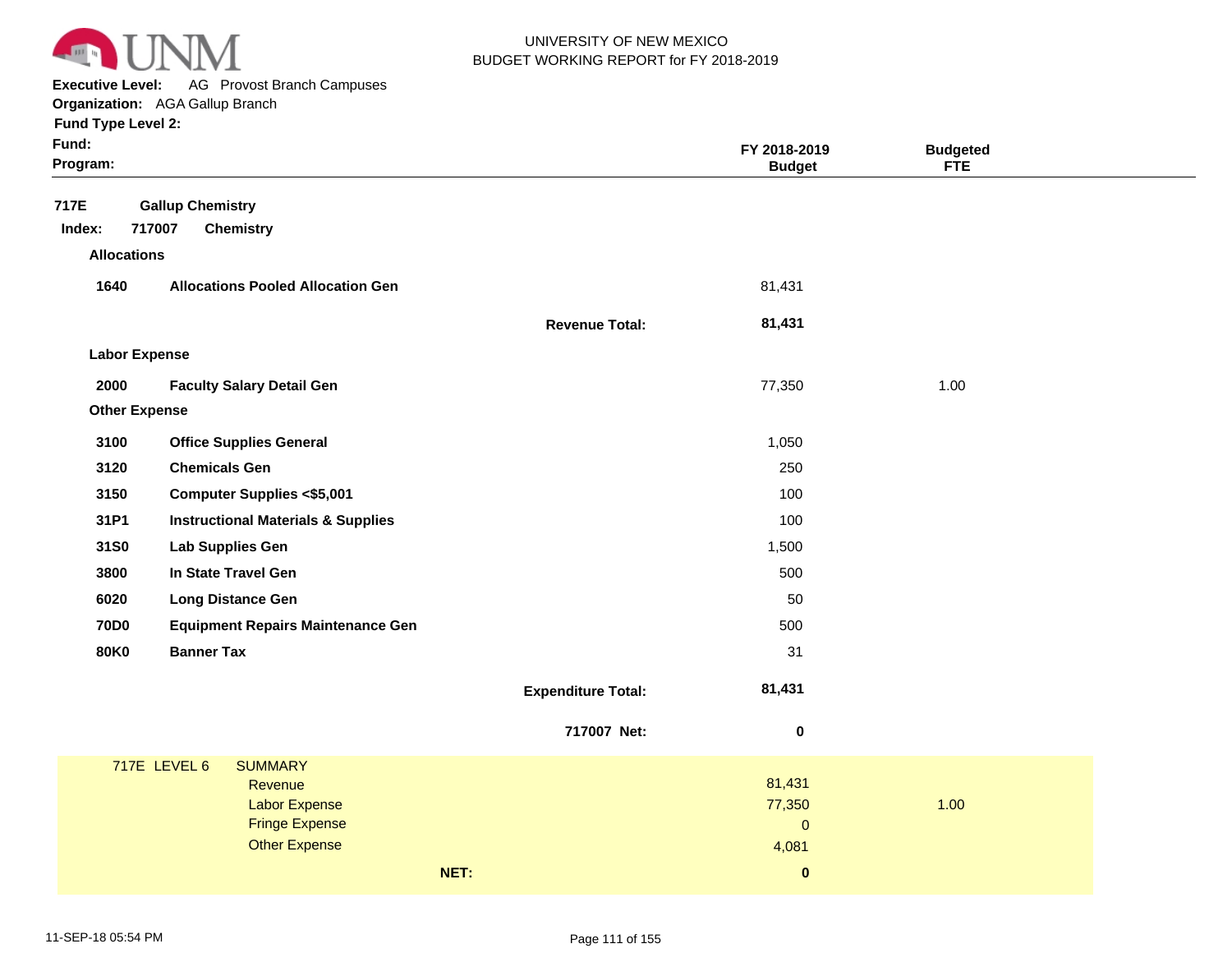

**Executive Level:** AG Provost Branch Campuses **Organization:**  AGA Gallup Branch

| Fund:<br>Program:    |                                               |                           | FY 2018-2019<br><b>Budget</b> | <b>Budgeted</b><br><b>FTE</b> |  |
|----------------------|-----------------------------------------------|---------------------------|-------------------------------|-------------------------------|--|
| 717G                 | <b>Gallup Geology</b>                         |                           |                               |                               |  |
| Index:               | 717005<br>Geology                             |                           |                               |                               |  |
| <b>Allocations</b>   |                                               |                           |                               |                               |  |
| 1640                 | <b>Allocations Pooled Allocation Gen</b>      |                           | 66,408                        |                               |  |
|                      |                                               | <b>Revenue Total:</b>     | 66,408                        |                               |  |
| <b>Labor Expense</b> |                                               |                           |                               |                               |  |
| 2000                 | <b>Faculty Salary Detail Gen</b>              |                           | 56,835                        | 1.00                          |  |
| <b>Other Expense</b> |                                               |                           |                               |                               |  |
| 3100                 | <b>Office Supplies General</b>                |                           | 8,257                         |                               |  |
| 31P1                 | <b>Instructional Materials &amp; Supplies</b> |                           | 606                           |                               |  |
| 31S0                 | <b>Lab Supplies Gen</b>                       |                           | 600                           |                               |  |
| 3800                 | In State Travel Gen                           |                           | 100                           |                               |  |
| <b>80K0</b>          | <b>Banner Tax</b>                             |                           | 10                            |                               |  |
|                      |                                               | <b>Expenditure Total:</b> | 66,408                        |                               |  |
|                      |                                               | 717005 Net:               | $\pmb{0}$                     |                               |  |
|                      | 717G LEVEL 6<br><b>SUMMARY</b>                |                           |                               |                               |  |
|                      | Revenue                                       |                           | 66,408                        |                               |  |
|                      | <b>Labor Expense</b>                          |                           | 56,835                        | 1.00                          |  |
|                      | <b>Fringe Expense</b><br><b>Other Expense</b> |                           | $\mathbf 0$                   |                               |  |
|                      |                                               |                           | 9,573                         |                               |  |
|                      |                                               | NET:                      | $\bf{0}$                      |                               |  |
|                      |                                               |                           |                               |                               |  |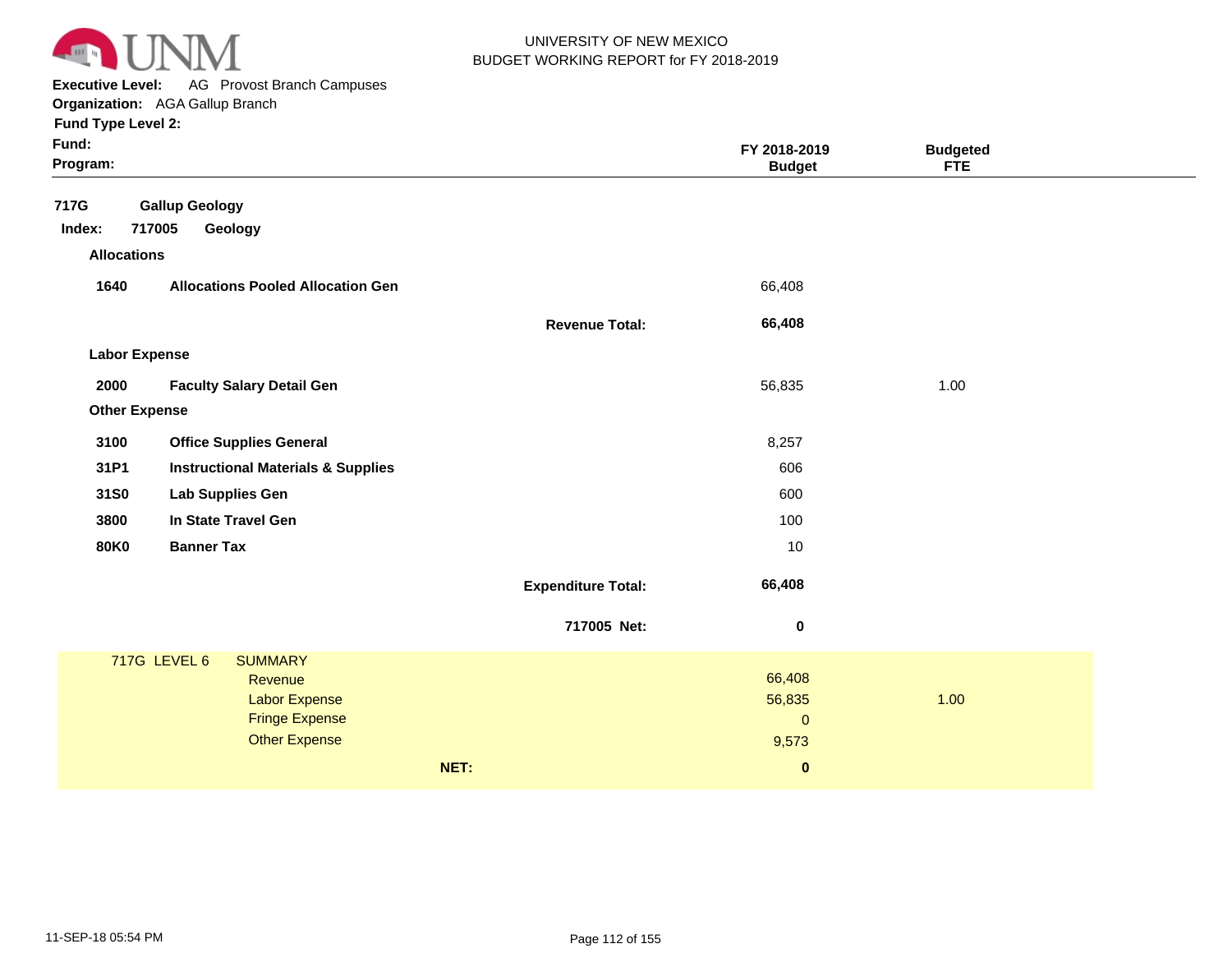

**Executive Level:** AG Provost Branch Campuses **Organization:**  AGA Gallup Branch

| Fund Type Level 2:   |                                               |                           |                               |                               |  |
|----------------------|-----------------------------------------------|---------------------------|-------------------------------|-------------------------------|--|
| Fund:<br>Program:    |                                               |                           | FY 2018-2019<br><b>Budget</b> | <b>Budgeted</b><br><b>FTE</b> |  |
| 717H                 | <b>Gallup Math</b>                            |                           |                               |                               |  |
| Index:               | 717039<br><b>Math</b>                         |                           |                               |                               |  |
| <b>Allocations</b>   |                                               |                           |                               |                               |  |
| 1640                 | <b>Allocations Pooled Allocation Gen</b>      |                           | 1,111                         |                               |  |
|                      |                                               | <b>Revenue Total:</b>     | 1,111                         |                               |  |
| <b>Other Expense</b> |                                               |                           |                               |                               |  |
| 3100                 | <b>Office Supplies General</b>                |                           | 200                           |                               |  |
| 31P1                 | <b>Instructional Materials &amp; Supplies</b> |                           | 600                           |                               |  |
| 3800                 | In State Travel Gen                           |                           | 300                           |                               |  |
| <b>80K0</b>          | <b>Banner Tax</b>                             |                           | 11                            |                               |  |
|                      |                                               | <b>Expenditure Total:</b> | 1,111                         |                               |  |
|                      |                                               | 717039 Net:               | $\mathbf 0$                   |                               |  |
|                      | 717H LEVEL 6<br><b>SUMMARY</b>                |                           |                               |                               |  |
|                      | Revenue<br><b>Labor Expense</b>               |                           | 1,111<br>$\mathbf 0$          | 0.00                          |  |
|                      | <b>Fringe Expense</b>                         |                           | $\mathbf 0$                   |                               |  |
|                      | <b>Other Expense</b>                          |                           | 1,111                         |                               |  |
|                      |                                               | NET:                      | $\pmb{0}$                     |                               |  |
|                      |                                               |                           |                               |                               |  |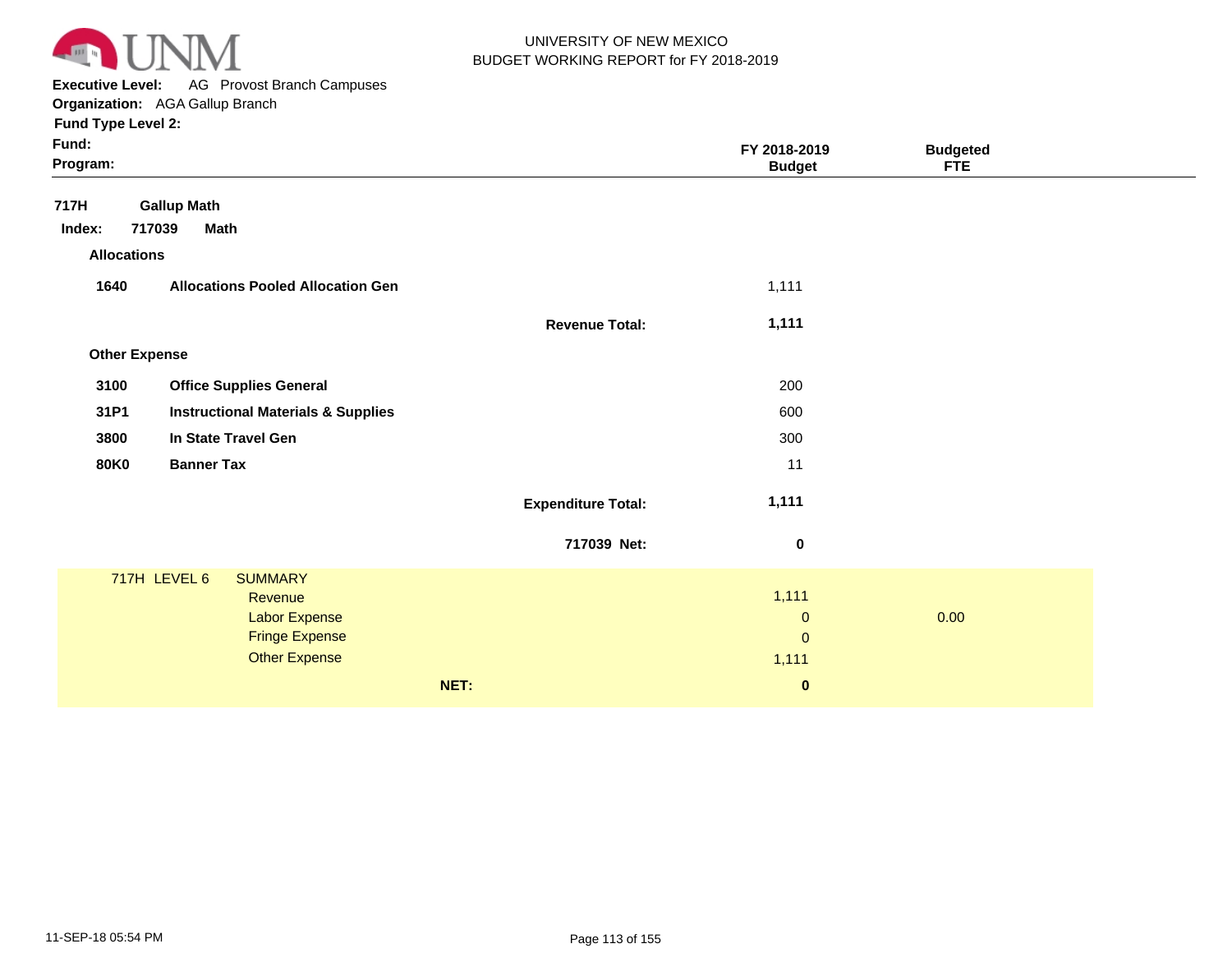

**Executive Level:** AG Provost Branch Campuses **Organization:**  AGA Gallup Branch

| Fund:<br>Program:     |                                                                                                                           |                           | FY 2018-2019<br><b>Budget</b>                 | <b>Budgeted</b><br><b>FTE</b> |  |
|-----------------------|---------------------------------------------------------------------------------------------------------------------------|---------------------------|-----------------------------------------------|-------------------------------|--|
| <b>7171</b><br>Index: | <b>Gallup Physics</b><br>717040<br><b>Physics</b>                                                                         |                           |                                               |                               |  |
| <b>Allocations</b>    |                                                                                                                           |                           |                                               |                               |  |
| 1640                  | <b>Allocations Pooled Allocation Gen</b>                                                                                  |                           | 1,798                                         |                               |  |
|                       |                                                                                                                           | <b>Revenue Total:</b>     | 1,798                                         |                               |  |
| <b>Other Expense</b>  |                                                                                                                           |                           |                                               |                               |  |
| 3100                  | <b>Office Supplies General</b>                                                                                            |                           | 180                                           |                               |  |
| 3131                  | <b>Video Tapes</b>                                                                                                        |                           | 100                                           |                               |  |
| 31P1                  | <b>Instructional Materials &amp; Supplies</b>                                                                             |                           | 800                                           |                               |  |
| 31S0                  | <b>Lab Supplies Gen</b>                                                                                                   |                           | 500                                           |                               |  |
| 3800                  | In State Travel Gen                                                                                                       |                           | 200                                           |                               |  |
| <b>80K0</b>           | <b>Banner Tax</b>                                                                                                         |                           | 18                                            |                               |  |
|                       |                                                                                                                           | <b>Expenditure Total:</b> | 1,798                                         |                               |  |
|                       |                                                                                                                           | 717040 Net:               | $\bf{0}$                                      |                               |  |
|                       | <b>7171 LEVEL 6</b><br><b>SUMMARY</b><br>Revenue<br><b>Labor Expense</b><br><b>Fringe Expense</b><br><b>Other Expense</b> |                           | 1,798<br>$\mathbf 0$<br>$\mathbf{0}$<br>1,798 | 0.00                          |  |
|                       |                                                                                                                           | NET:                      | $\pmb{0}$                                     |                               |  |
|                       |                                                                                                                           |                           |                                               |                               |  |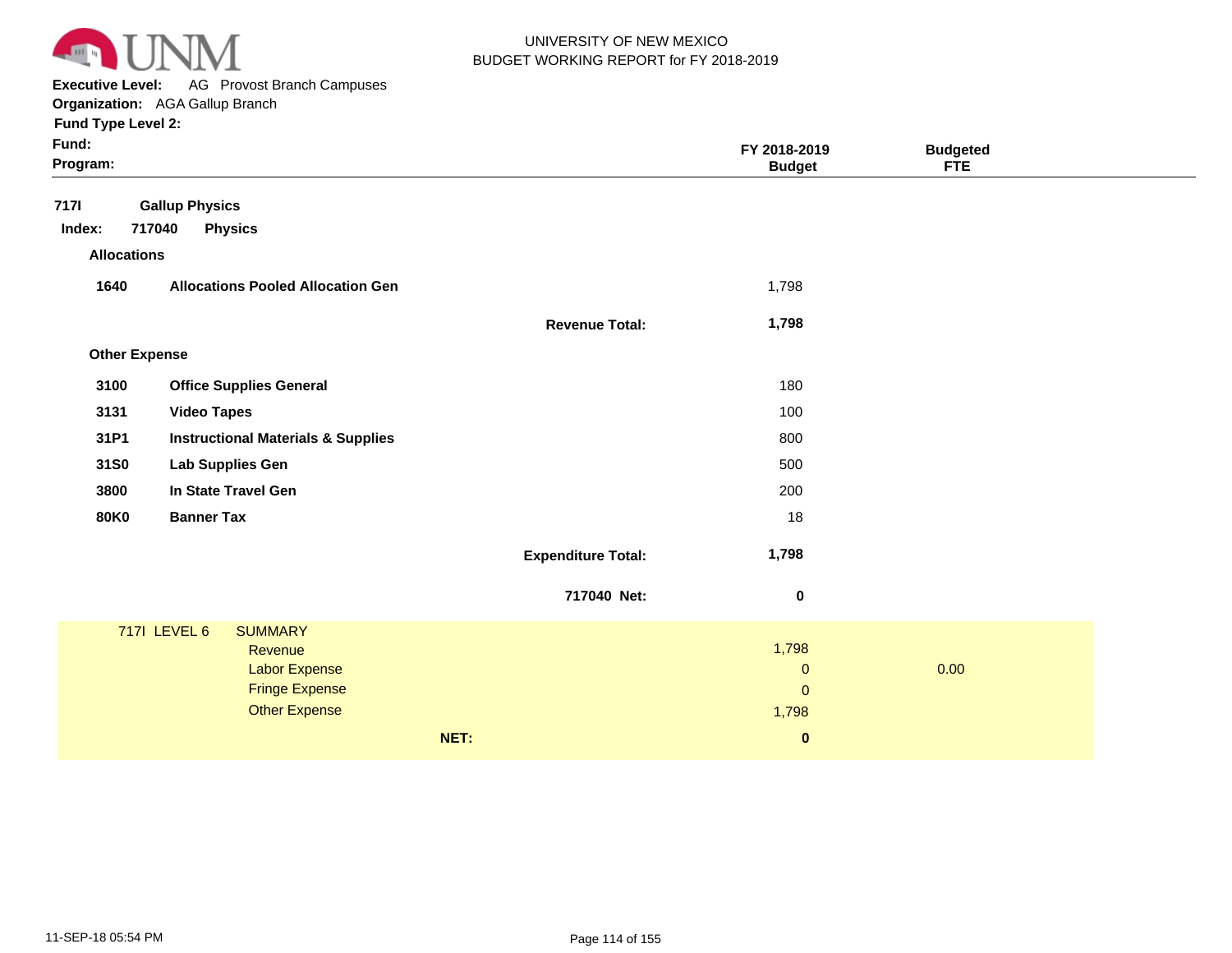

**Executive Level:** AG Provost Branch Campuses

|                      | Organization: AGA Gallup Branch          |                       |                               |                               |  |
|----------------------|------------------------------------------|-----------------------|-------------------------------|-------------------------------|--|
| Fund Type Level 2:   |                                          |                       |                               |                               |  |
| Fund:<br>Program:    |                                          |                       | FY 2018-2019<br><b>Budget</b> | <b>Budgeted</b><br><b>FTE</b> |  |
| 718A                 | <b>Gallup Social Science</b>             |                       |                               |                               |  |
| Index:               | <b>Social Sciences</b><br>718000         |                       |                               |                               |  |
| <b>Allocations</b>   |                                          |                       |                               |                               |  |
| 1640                 | <b>Allocations Pooled Allocation Gen</b> |                       | 517,633                       |                               |  |
|                      |                                          | <b>Revenue Total:</b> | 517,633                       |                               |  |
| <b>Labor Expense</b> |                                          |                       |                               |                               |  |
| 2000                 | <b>Faculty Salary Detail Gen</b>         |                       | 476,115                       | 7.00                          |  |
| 2060                 | <b>Support Staff Salary Detail Gen</b>   |                       | 31,767                        | 1.00                          |  |
| <b>20J0</b>          | <b>Student Salaries Gen</b>              |                       | 2,500                         | 0.00                          |  |
| <b>20SA</b>          | <b>Salary Adjustments</b>                |                       | 635                           | 0.00                          |  |
| <b>Other Expense</b> |                                          |                       |                               |                               |  |
| 3100                 | <b>Office Supplies General</b>           |                       | 1,000                         |                               |  |
| 3110                 | <b>Books Periodicals Gen</b>             |                       | 100                           |                               |  |
| 3131                 | <b>Video Tapes</b>                       |                       | 100                           |                               |  |
| 3140                 | <b>Computer Software Gen</b>             |                       | 100                           |                               |  |
| 3150                 | <b>Computer Supplies &lt;\$5,001</b>     |                       | 300                           |                               |  |
| 31K0                 | <b>Postage Gen</b>                       |                       | 50                            |                               |  |
| 3800                 | In State Travel Gen                      |                       | 500                           |                               |  |
| 6020                 | <b>Long Distance Gen</b>                 |                       | 100                           |                               |  |
| 63C0                 | <b>Copying Gen</b>                       |                       | 4,300                         |                               |  |

**Banner Tax**

 **517,633** 

66

 **0** 

**Expenditure Total:**

**718000 Net:**

**80K0**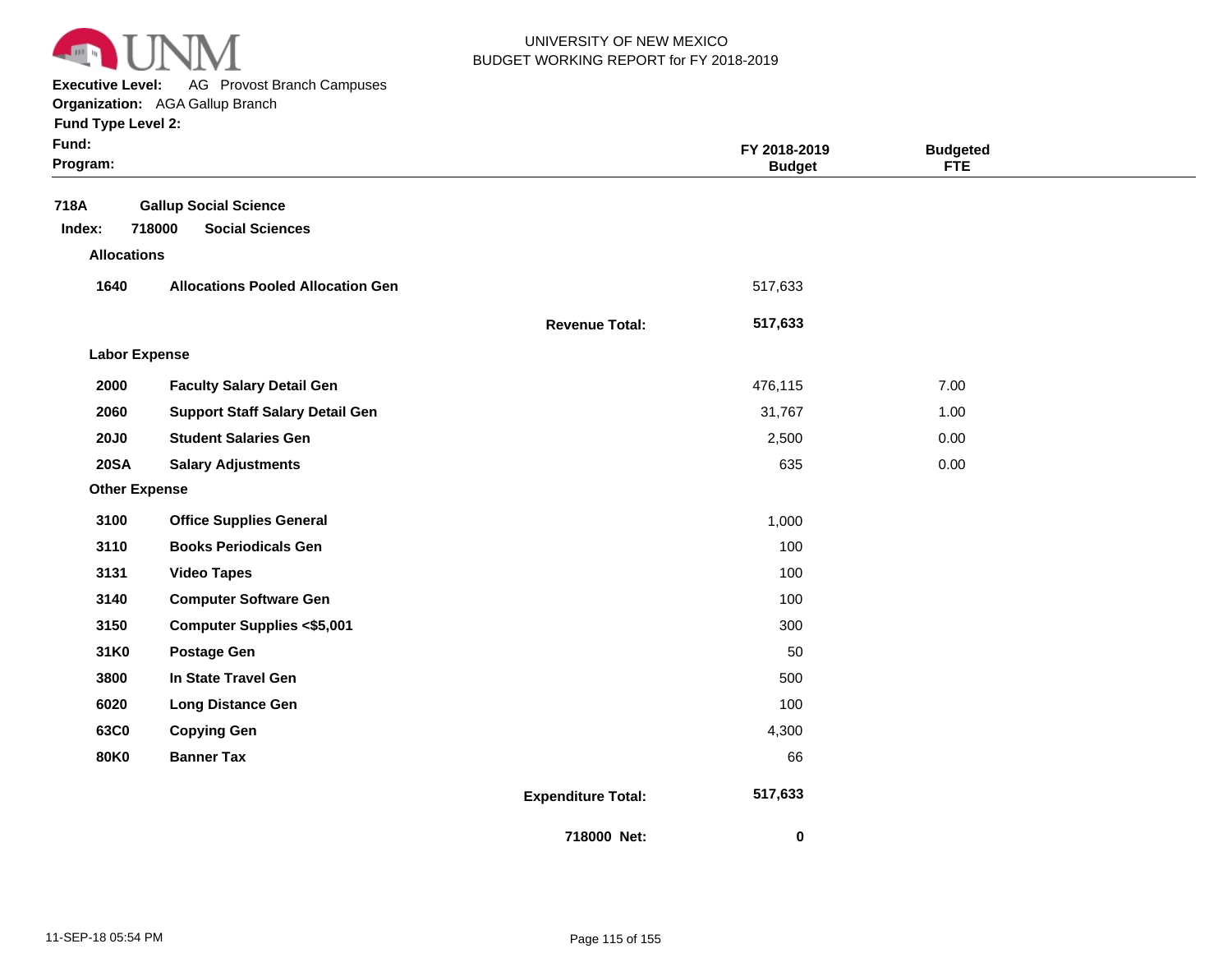

**Executive Level:** AG Provost Branch Campuses

**Organization:**  AGA Gallup Branch

**Fund Type Level 2:**

| Program:     | <b>CTC</b><br>ᄗᄕ |  |
|--------------|------------------|--|
| . .<br>Fund: | ndeter<br>.      |  |

#### **718A Gallup Social Science**

| 718A LEVEL 5 | <b>SUMMARY</b>        |              |      |  |
|--------------|-----------------------|--------------|------|--|
|              | Revenue               | 517,633      |      |  |
|              | <b>Labor Expense</b>  | 511,017      | 8.00 |  |
|              | <b>Fringe Expense</b> | $\mathbf{0}$ |      |  |
|              | <b>Other Expense</b>  | 6,616        |      |  |
|              | NET:                  | $\mathbf{0}$ |      |  |
|              |                       |              |      |  |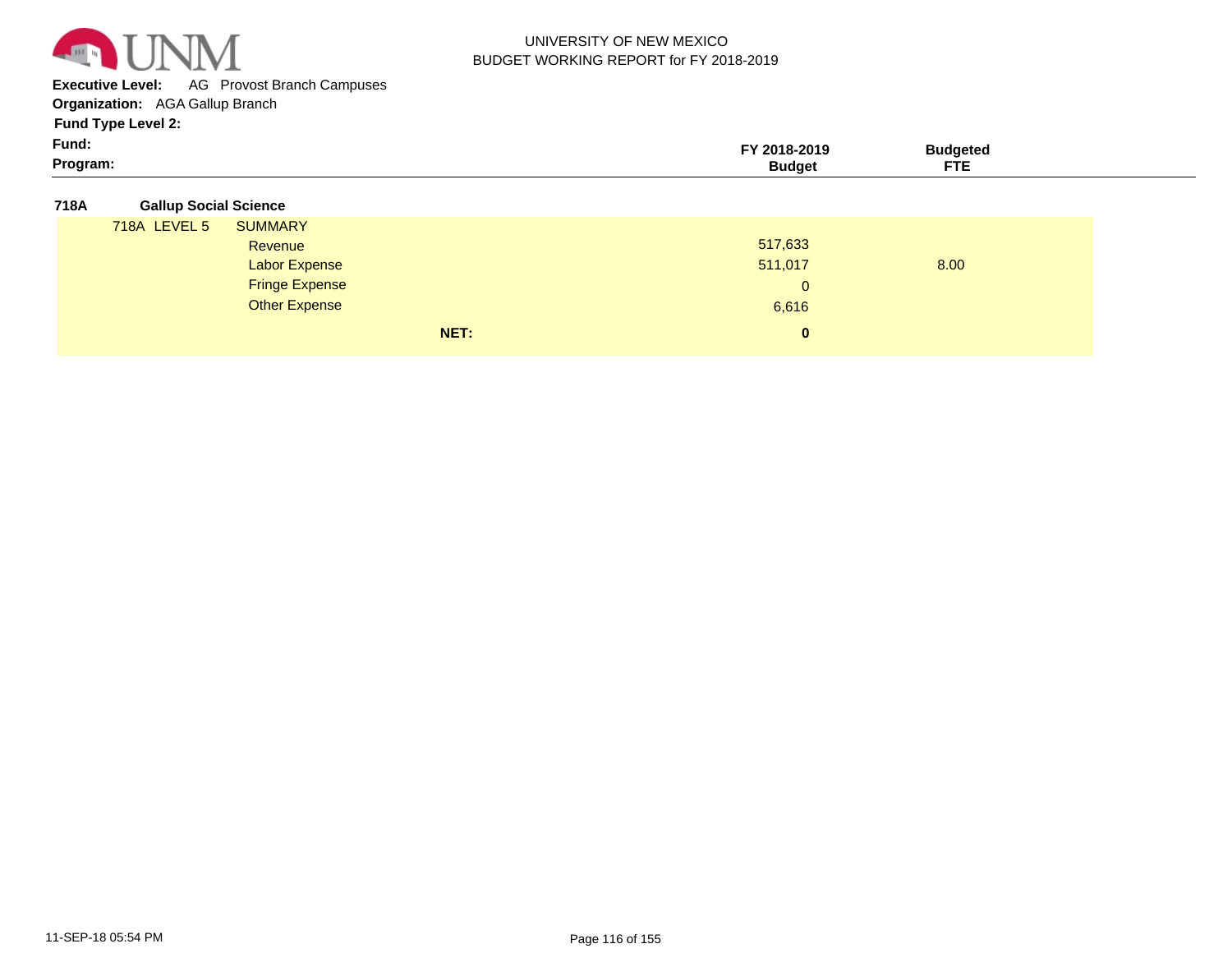

**Executive Level:** AG Provost Branch Campuses

| <b>Fund Type Level 2:</b> |  |  |  |
|---------------------------|--|--|--|
|---------------------------|--|--|--|

| Fund:<br>Program:    |                                                                                  |                           | FY 2018-2019<br><b>Budget</b> | <b>Budgeted</b><br><b>FTE</b> |  |
|----------------------|----------------------------------------------------------------------------------|---------------------------|-------------------------------|-------------------------------|--|
| 722B<br>Index:       | <b>Gallup Applied Tech Administration</b><br>722002<br><b>Applied Tech Admin</b> |                           |                               |                               |  |
| <b>Allocations</b>   |                                                                                  |                           |                               |                               |  |
| 1640                 | <b>Allocations Pooled Allocation Gen</b>                                         |                           | 44,630                        |                               |  |
|                      |                                                                                  | <b>Revenue Total:</b>     | 44,630                        |                               |  |
| <b>Labor Expense</b> |                                                                                  |                           |                               |                               |  |
| 2060                 | <b>Support Staff Salary Detail Gen</b>                                           |                           | 33,078                        | 1.00                          |  |
| <b>20L0</b>          | <b>Federal Workstudy Gen</b>                                                     |                           | 2,595                         | 0.14                          |  |
| <b>20SA</b>          | <b>Salary Adjustments</b>                                                        |                           | 662                           | 0.00                          |  |
| <b>Other Expense</b> |                                                                                  |                           |                               |                               |  |
| 3100                 | <b>Office Supplies General</b>                                                   |                           | 1,770                         |                               |  |
| 3150                 | <b>Computer Supplies &lt;\$5,001</b>                                             |                           | 1,800                         |                               |  |
| 31K0                 | <b>Postage Gen</b>                                                               |                           | 100                           |                               |  |
| 3800                 | In State Travel Gen                                                              |                           | 500                           |                               |  |
| 6020                 | <b>Long Distance Gen</b>                                                         |                           | 63                            |                               |  |
| 6370                 | <b>Printing/Copying/Binding Gen</b>                                              |                           | 500                           |                               |  |
| 63C0                 | <b>Copying Gen</b>                                                               |                           | 3,480                         |                               |  |
| <b>80K0</b>          | <b>Banner Tax</b>                                                                |                           | 82                            |                               |  |
|                      |                                                                                  | <b>Expenditure Total:</b> | 44,630                        |                               |  |
|                      |                                                                                  | 722002 Net:               | $\bf{0}$                      |                               |  |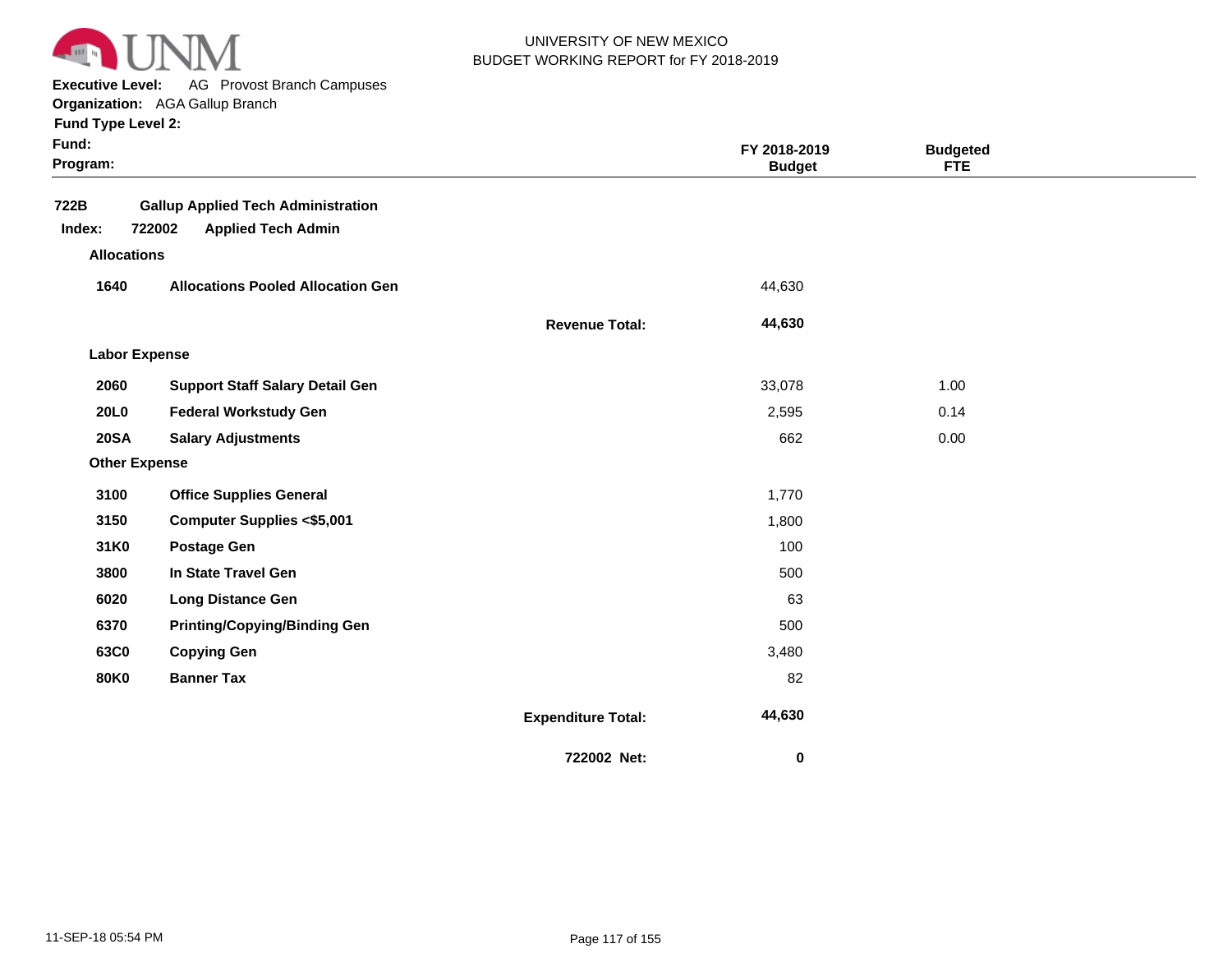

**Executive Level:** AG Provost Branch Campuses

**Organization:**  AGA Gallup Branch

| Fund:<br>Program:                                             | FY 2018-2019<br><b>Budget</b> | <b>Budgeted</b><br><b>FTE</b> |  |
|---------------------------------------------------------------|-------------------------------|-------------------------------|--|
| 722B<br><b>Gallup Applied Tech Administration</b>             |                               |                               |  |
| <b>Gallup Applied Sciences Course Fee</b><br>Index:<br>722011 |                               |                               |  |
| <b>Operating Revenue</b>                                      |                               |                               |  |
| <b>Course Lab Fees Gen</b><br>0220                            | 5,600                         |                               |  |
| <b>Revenue Total:</b>                                         | 5,600                         |                               |  |
| <b>Other Expense</b>                                          |                               |                               |  |
| <b>Instructional Materials &amp; Supplies</b><br>31P1         | 5,544                         |                               |  |
| <b>80K0</b><br><b>Banner Tax</b>                              | 56                            |                               |  |
| <b>Expenditure Total:</b>                                     | 5,600                         |                               |  |

**722011 Net:**

 **0**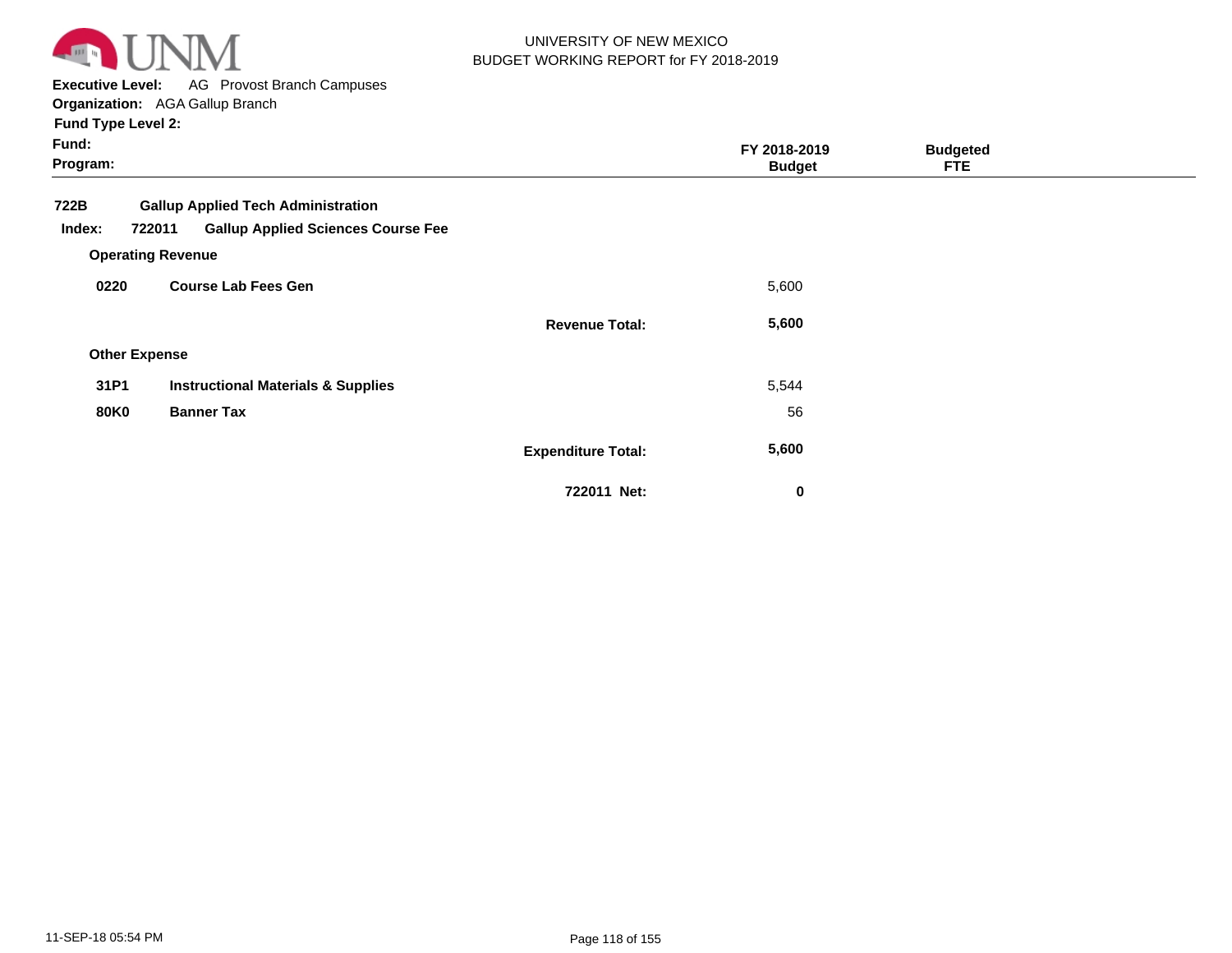

**Executive Level:** AG Provost Branch Campuses

**Organization:**  AGA Gallup Branch **Fund Type Level 2:**

| Fund:<br>Program:                        |              |                                           |                           | FY 2018-2019<br><b>Budget</b> | <b>Budgeted</b><br><b>FTE</b> |  |
|------------------------------------------|--------------|-------------------------------------------|---------------------------|-------------------------------|-------------------------------|--|
| 722B                                     |              | <b>Gallup Applied Tech Administration</b> |                           |                               |                               |  |
| Index:                                   | 722019       | <b>Gallup Workforce Appropriation</b>     |                           |                               |                               |  |
| <b>Allocations</b>                       |              |                                           |                           |                               |                               |  |
| 1640                                     |              | <b>Allocations Pooled Allocation Gen</b>  |                           | 200,000                       |                               |  |
|                                          |              |                                           | <b>Revenue Total:</b>     | 200,000                       |                               |  |
| <b>Labor Expense</b>                     |              |                                           |                           |                               |                               |  |
| 2000<br><b>Faculty Salary Detail Gen</b> |              |                                           | 163,018                   | 3.80                          |                               |  |
| <b>Other Expense</b>                     |              |                                           |                           |                               |                               |  |
| <b>80E0</b>                              |              | <b>Contingency Budget Gen</b>             |                           | 36,982                        |                               |  |
|                                          |              |                                           | <b>Expenditure Total:</b> | 200,000                       |                               |  |
|                                          |              |                                           | 722019 Net:               | $\bf{0}$                      |                               |  |
|                                          | 722B LEVEL 6 | <b>SUMMARY</b>                            |                           |                               |                               |  |
|                                          |              | Revenue<br><b>Labor Expense</b>           |                           | 250,230<br>199,353            | 4.94                          |  |
|                                          |              | <b>Fringe Expense</b>                     |                           | $\mathbf{0}$                  |                               |  |
|                                          |              | <b>Other Expense</b>                      |                           | 50,877                        |                               |  |
|                                          |              |                                           | NET:                      | $\bf{0}$                      |                               |  |
|                                          |              |                                           |                           |                               |                               |  |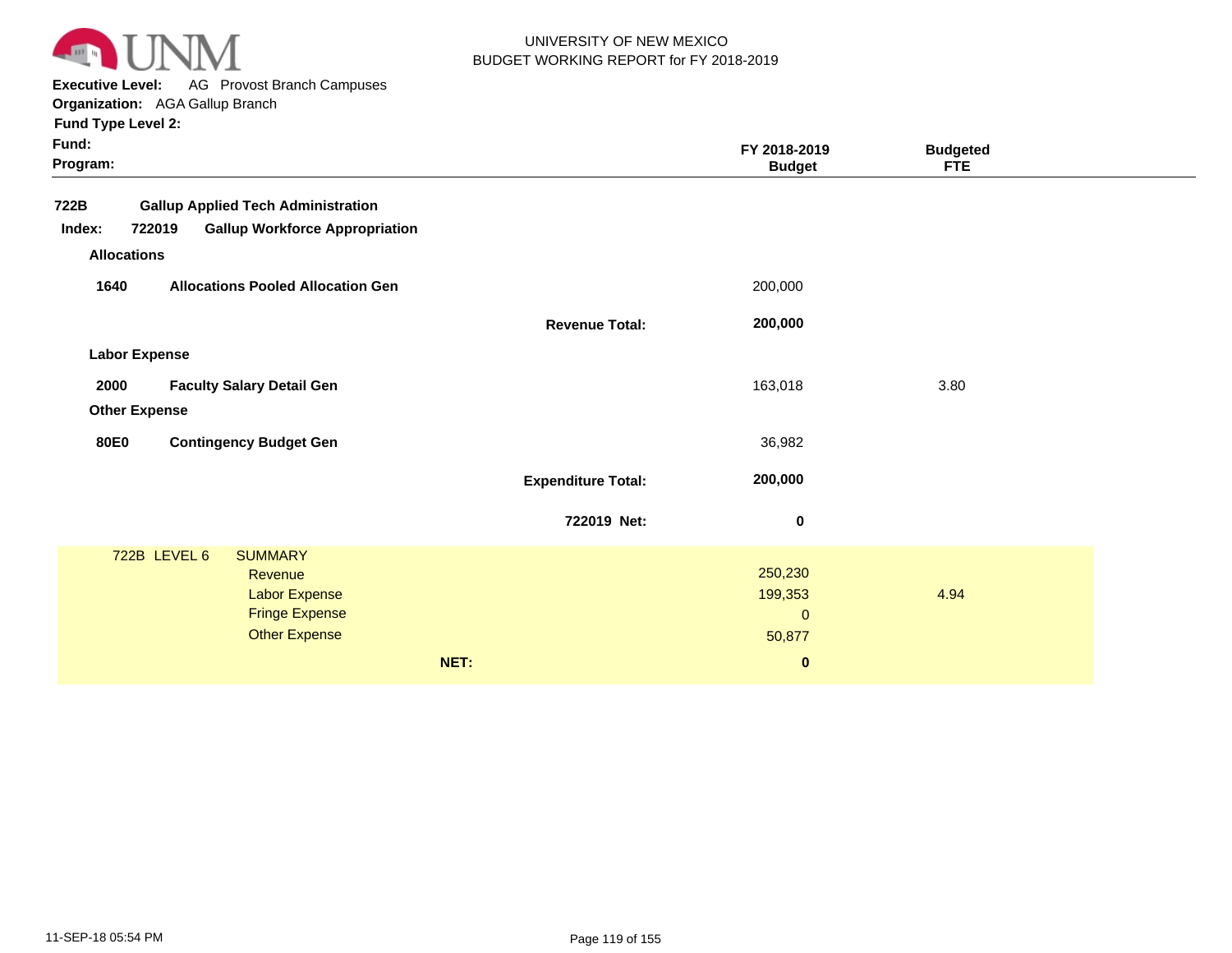

**Executive Level:** AG Provost Branch Campuses **Organization:**  AGA Gallup Branch

| Fund:<br>Program:      |                                                                         |                           | FY 2018-2019<br><b>Budget</b> | <b>Budgeted</b><br><b>FTE</b> |  |
|------------------------|-------------------------------------------------------------------------|---------------------------|-------------------------------|-------------------------------|--|
| <b>722C0</b><br>Index: | <b>Gallup Auto Repair Non Collision</b><br>722004<br><b>Auto Repair</b> |                           |                               |                               |  |
| <b>Allocations</b>     |                                                                         |                           |                               |                               |  |
| 1640                   | <b>Allocations Pooled Allocation Gen</b>                                |                           | 11,607                        |                               |  |
|                        |                                                                         | <b>Revenue Total:</b>     | 11,607                        |                               |  |
| <b>Other Expense</b>   |                                                                         |                           |                               |                               |  |
| 3100                   | <b>Office Supplies General</b>                                          |                           | 200                           |                               |  |
| 3110                   | <b>Books Periodicals Gen</b>                                            |                           | 200                           |                               |  |
| 3140                   | <b>Computer Software Gen</b>                                            |                           | 1,000                         |                               |  |
| 3150                   | <b>Computer Supplies &lt;\$5,001</b>                                    |                           | 800                           |                               |  |
| 3182                   | Tools <\$5,001                                                          |                           | 1,000                         |                               |  |
| 31B0                   | Food F&A Unallowable Gen                                                |                           | 500                           |                               |  |
| 31N2                   | <b>Individual Safety Equipment</b>                                      |                           | 200                           |                               |  |
| 31P1                   | <b>Instructional Materials &amp; Supplies</b>                           |                           | 4,571                         |                               |  |
| 37Z0                   | <b>Other Supply Costs Gen</b>                                           |                           | 1,500                         |                               |  |
| 3800                   | In State Travel Gen                                                     |                           | 500                           |                               |  |
| 6020                   | <b>Long Distance Gen</b>                                                |                           | 21                            |                               |  |
| 63X0                   | <b>Technical Services Gen</b>                                           |                           | 1,000                         |                               |  |
| <b>80K0</b>            | <b>Banner Tax</b>                                                       |                           | 115                           |                               |  |
|                        |                                                                         | <b>Expenditure Total:</b> | 11,607                        |                               |  |
|                        |                                                                         | 722004 Net:               | $\bf{0}$                      |                               |  |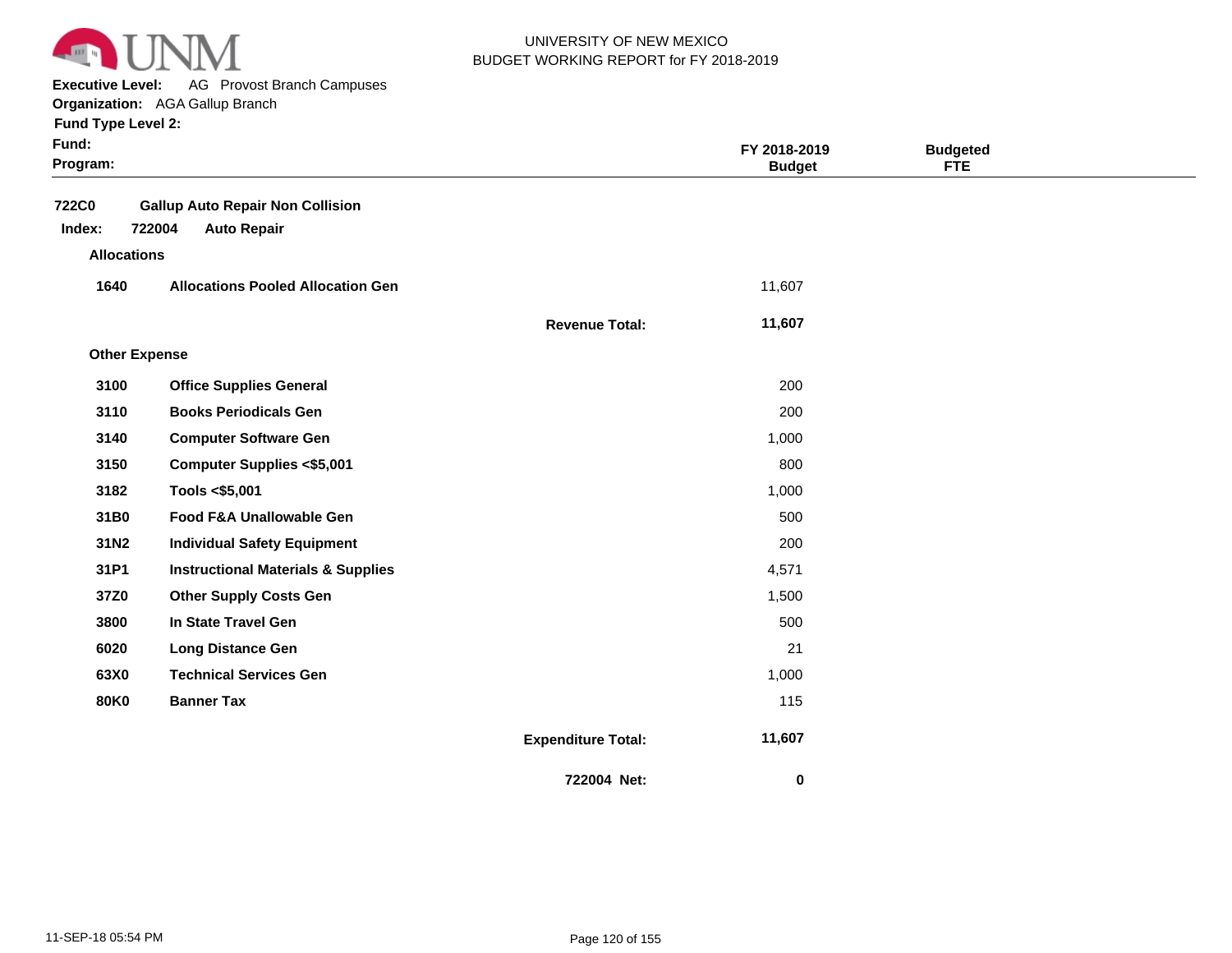

**Executive Level:** AG Provost Branch Campuses

**Organization:**  AGA Gallup Branch

**Fund Type Level 2:**

| Fund:    | ່ 2018-2019 | `udaeteo |
|----------|-------------|----------|
| Program: | unduet      |          |

**722C0 Gallup Auto Repair Non Collision**

|               | NET:                  | $\mathbf{0}$ |      |
|---------------|-----------------------|--------------|------|
|               | Other Expense         | 11,607       |      |
|               | <b>Fringe Expense</b> | 0            |      |
|               | <b>Labor Expense</b>  | $\mathbf 0$  | 0.00 |
|               | Revenue               | 11,607       |      |
| 722C0 LEVEL 7 | <b>SUMMARY</b>        |              |      |
|               |                       |              |      |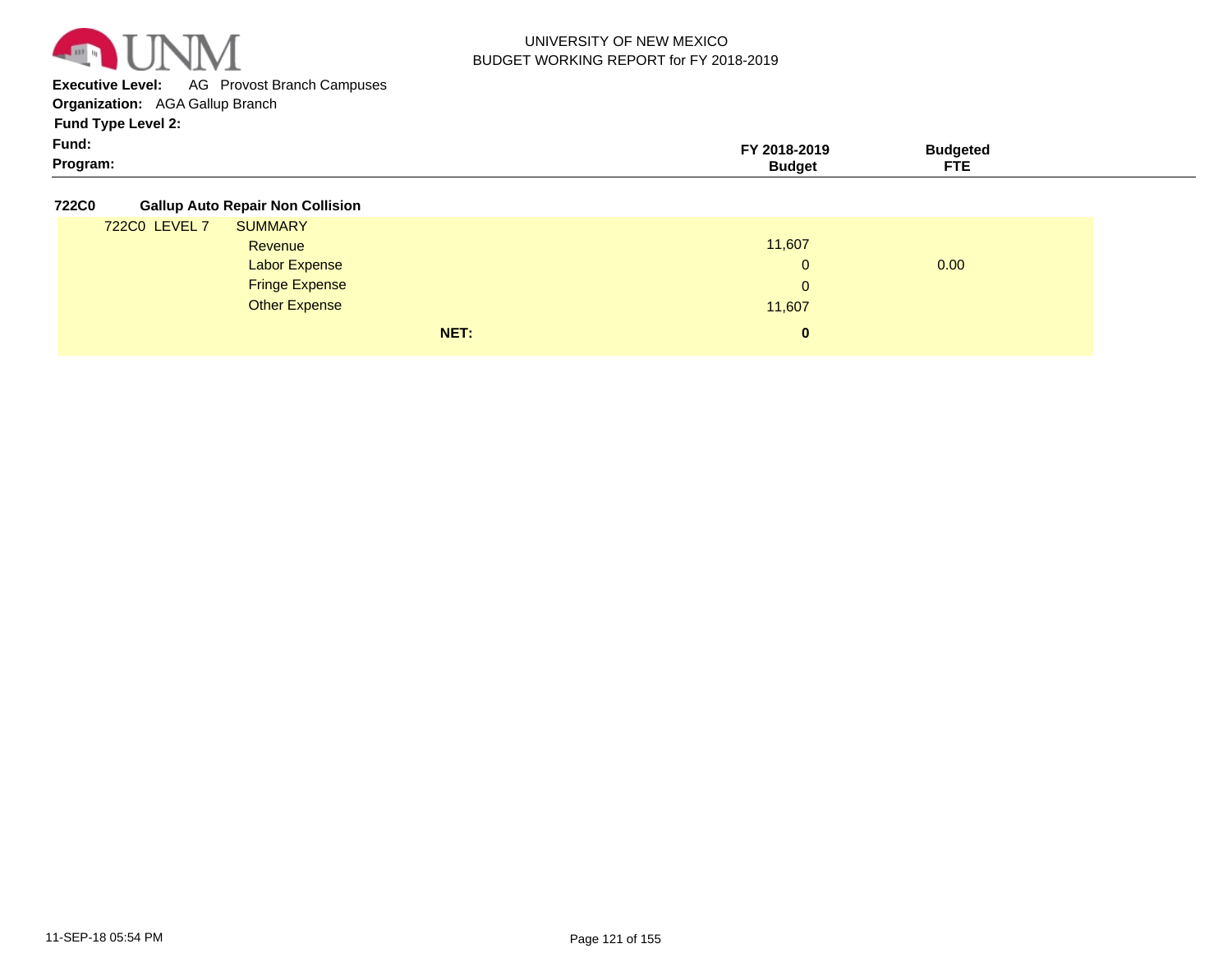

**Executive Level:** AG Provost Branch Campuses

|  | <b>Fund Type Level 2:</b> |  |  |
|--|---------------------------|--|--|
|--|---------------------------|--|--|

| Fund:<br>Program:    |                                               |                           | FY 2018-2019<br><b>Budget</b> | <b>Budgeted</b><br><b>FTE</b> |
|----------------------|-----------------------------------------------|---------------------------|-------------------------------|-------------------------------|
| <b>722C1</b>         | <b>Gallup Collision Repair</b>                |                           |                               |                               |
| Index:               | 722001<br><b>Collision Repair</b>             |                           |                               |                               |
| <b>Allocations</b>   |                                               |                           |                               |                               |
| 1640                 | <b>Allocations Pooled Allocation Gen</b>      |                           | 27,587                        |                               |
|                      |                                               | <b>Revenue Total:</b>     | 27,587                        |                               |
| <b>Labor Expense</b> |                                               |                           |                               |                               |
| 2000                 | <b>Faculty Salary Detail Gen</b>              |                           | 19,584                        | 0.40                          |
| <b>Other Expense</b> |                                               |                           |                               |                               |
| 3100                 | <b>Office Supplies General</b>                |                           | 100                           |                               |
| 3182                 | Tools <\$5,001                                |                           | 1,000                         |                               |
| 31A0                 | <b>Business Food - Local</b>                  |                           | 100                           |                               |
| 31N2                 | <b>Individual Safety Equipment</b>            |                           | 300                           |                               |
| 31P1                 | <b>Instructional Materials &amp; Supplies</b> |                           | 3,704                         |                               |
| 37Z0                 | <b>Other Supply Costs Gen</b>                 |                           | 1,200                         |                               |
| 6020                 | <b>Long Distance Gen</b>                      |                           | 20                            |                               |
| 63X0                 | <b>Technical Services Gen</b>                 |                           | 1,500                         |                               |
| <b>80K0</b>          | <b>Banner Tax</b>                             |                           | 79                            |                               |
|                      |                                               | <b>Expenditure Total:</b> | 27,587                        |                               |
|                      |                                               | 722001 Net:               | 0                             |                               |
|                      | 722C1 LEVEL 7<br><b>SUMMARY</b>               |                           |                               |                               |
|                      | Revenue                                       |                           | 27,587                        |                               |
|                      | <b>Labor Expense</b><br><b>Fringe Expense</b> |                           | 19,584<br>$\pmb{0}$           | 0.40                          |
|                      | <b>Other Expense</b>                          |                           | 8,003                         |                               |
|                      |                                               | NET:                      | $\pmb{0}$                     |                               |
|                      |                                               |                           |                               |                               |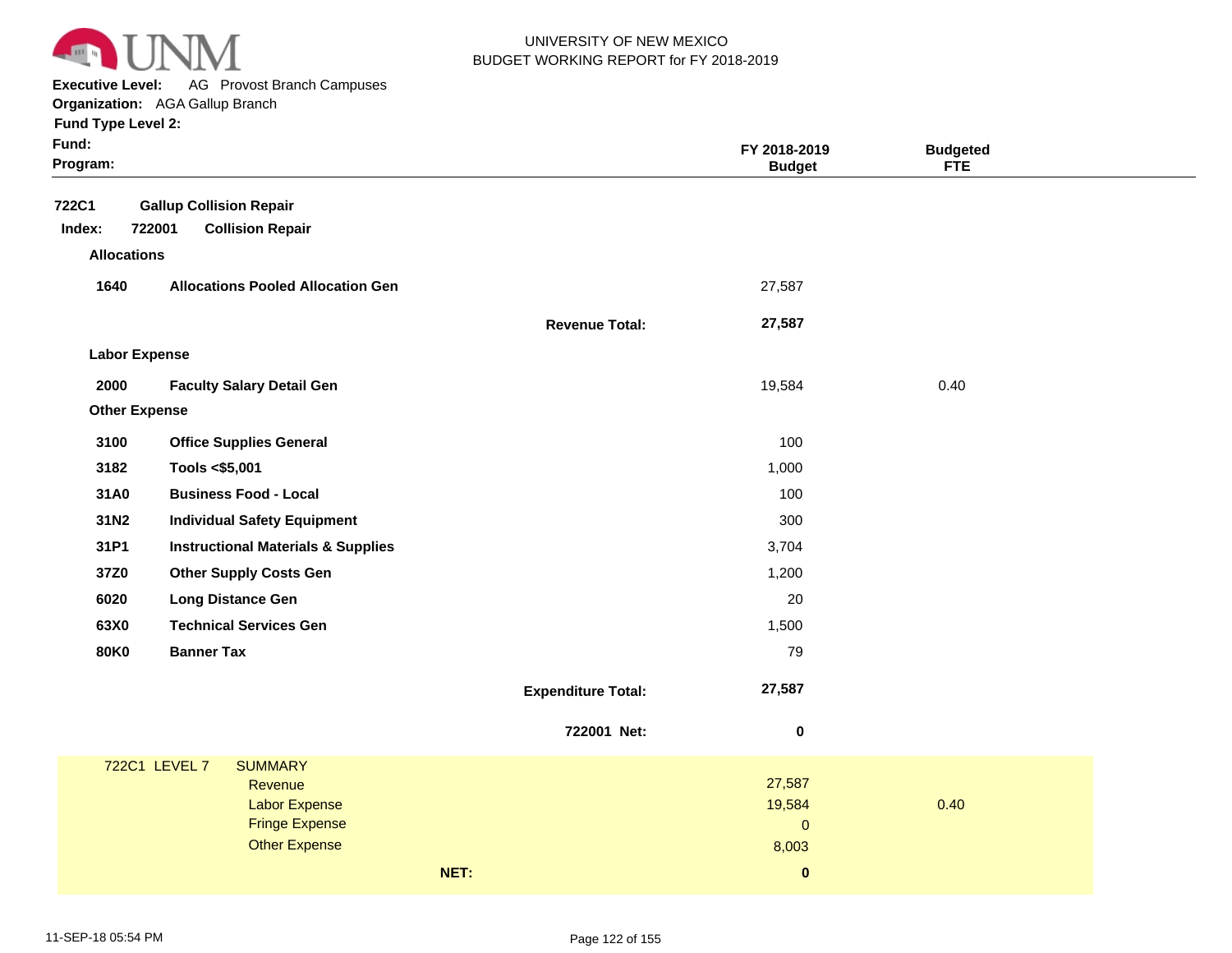

**Executive Level:** AG Provost Branch Campuses

**Organization:**  AGA Gallup Branch **Fund Type Level 2:**

|  |  | runu Type Leverz: |  |  |
|--|--|-------------------|--|--|
|  |  |                   |  |  |

| Fund:<br>Program:    |                                               |                           | FY 2018-2019<br><b>Budget</b> | <b>Budgeted</b><br><b>FTE</b> |
|----------------------|-----------------------------------------------|---------------------------|-------------------------------|-------------------------------|
| 722D                 | <b>Gallup Cosmetology</b>                     |                           |                               |                               |
| Index:               | 722008<br>Cosmetology                         |                           |                               |                               |
| <b>Allocations</b>   |                                               |                           |                               |                               |
| 1640                 | <b>Allocations Pooled Allocation Gen</b>      |                           | 73,600                        |                               |
|                      |                                               | <b>Revenue Total:</b>     | 73,600                        |                               |
| <b>Labor Expense</b> |                                               |                           |                               |                               |
| 2000                 | <b>Faculty Salary Detail Gen</b>              |                           | 65,537                        | 1.40                          |
| <b>Other Expense</b> |                                               |                           |                               |                               |
| 3100                 | <b>Office Supplies General</b>                |                           | 500                           |                               |
| 3180                 | Non Capital Equipment <\$5,001                |                           | 500                           |                               |
| 31B0                 | Food F&A Unallowable Gen                      |                           | 250                           |                               |
| 31P1                 | <b>Instructional Materials &amp; Supplies</b> |                           | 5,650                         |                               |
| 37Z0                 | <b>Other Supply Costs Gen</b>                 |                           | 500                           |                               |
| 3800                 | In State Travel Gen                           |                           | 500                           |                               |
| 6020                 | <b>Long Distance Gen</b>                      |                           | 83                            |                               |
| <b>80K0</b>          | <b>Banner Tax</b>                             |                           | 80                            |                               |
|                      |                                               | <b>Expenditure Total:</b> | 73,600                        |                               |
|                      |                                               | 722008 Net:               | $\pmb{0}$                     |                               |
|                      | <b>722D LEVEL 6</b><br><b>SUMMARY</b>         |                           |                               |                               |
|                      | Revenue                                       |                           | 73,600                        |                               |
|                      | <b>Labor Expense</b><br><b>Fringe Expense</b> |                           | 65,537<br>$\pmb{0}$           | 1.40                          |
|                      | <b>Other Expense</b>                          |                           | 8,063                         |                               |
|                      |                                               | NET:                      | $\pmb{0}$                     |                               |
|                      |                                               |                           |                               |                               |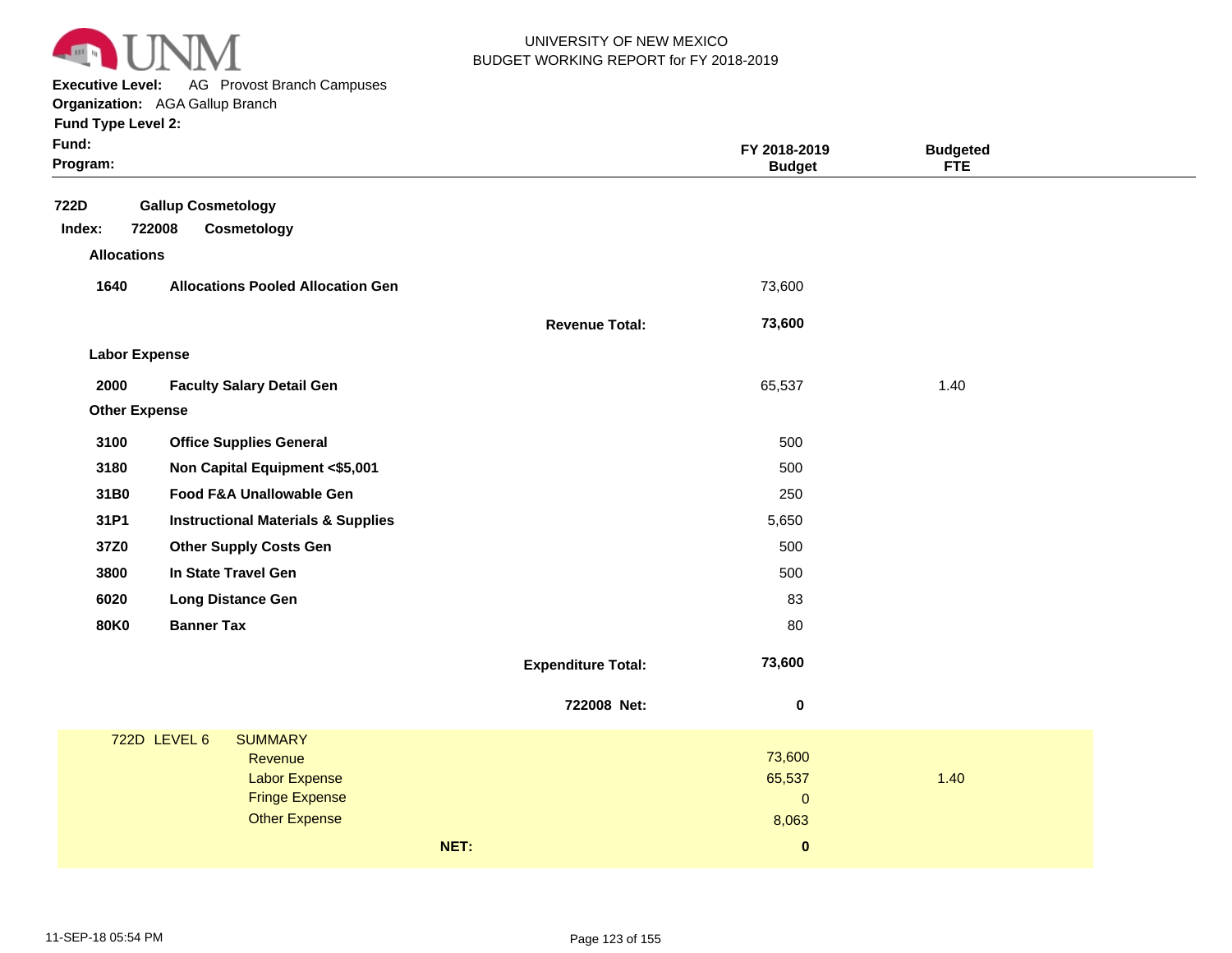

**Executive Level:** AG Provost Branch Campuses

|                      | <b>Organization:</b> AGA Gallup Branch        |                           |               |                 |  |
|----------------------|-----------------------------------------------|---------------------------|---------------|-----------------|--|
| Fund Type Level 2:   |                                               |                           |               |                 |  |
| Fund:                |                                               |                           | FY 2018-2019  | <b>Budgeted</b> |  |
| Program:             |                                               |                           | <b>Budget</b> | <b>FTE</b>      |  |
| 722E0                | <b>Gallup Construction Tech</b>               |                           |               |                 |  |
| Index:               | 722005<br><b>Construction Tech</b>            |                           |               |                 |  |
| <b>Allocations</b>   |                                               |                           |               |                 |  |
|                      |                                               |                           |               |                 |  |
| 1640                 | <b>Allocations Pooled Allocation Gen</b>      |                           | 12,937        |                 |  |
|                      |                                               | <b>Revenue Total:</b>     | 12,937        |                 |  |
| <b>Other Expense</b> |                                               |                           |               |                 |  |
|                      |                                               |                           |               |                 |  |
| 3100                 | <b>Office Supplies General</b>                |                           | 300           |                 |  |
| 3110                 | <b>Books Periodicals Gen</b>                  |                           | 200           |                 |  |
| 3180                 | Non Capital Equipment <\$5,001                |                           | 1,700         |                 |  |
| 3182                 | Tools <\$5,001                                |                           | 2,000         |                 |  |
| 31B0                 | Food F&A Unallowable Gen                      |                           | 500           |                 |  |
| 31P1                 | <b>Instructional Materials &amp; Supplies</b> |                           | 6,571         |                 |  |
| 37Z0                 | <b>Other Supply Costs Gen</b>                 |                           | 1,500         |                 |  |
| 6020                 | <b>Long Distance Gen</b>                      |                           | 40            |                 |  |
| <b>80K0</b>          | <b>Banner Tax</b>                             |                           | 126           |                 |  |
|                      |                                               |                           |               |                 |  |
|                      |                                               | <b>Expenditure Total:</b> | 12,937        |                 |  |
|                      |                                               | 722005 Net:               | 0             |                 |  |
|                      | 722E0 LEVEL 7<br><b>SUMMARY</b>               |                           |               |                 |  |
|                      |                                               |                           |               |                 |  |

|               |                       | NET: | $\bf{0}$     |      |  |
|---------------|-----------------------|------|--------------|------|--|
|               | <b>Other Expense</b>  |      | 12,937       |      |  |
|               | <b>Fringe Expense</b> |      | $\Omega$     |      |  |
|               | <b>Labor Expense</b>  |      | $\mathbf{0}$ | 0.00 |  |
|               | Revenue               |      | 12,937       |      |  |
| 722E0 LEVEL 7 | <b>SUMMARY</b>        |      |              |      |  |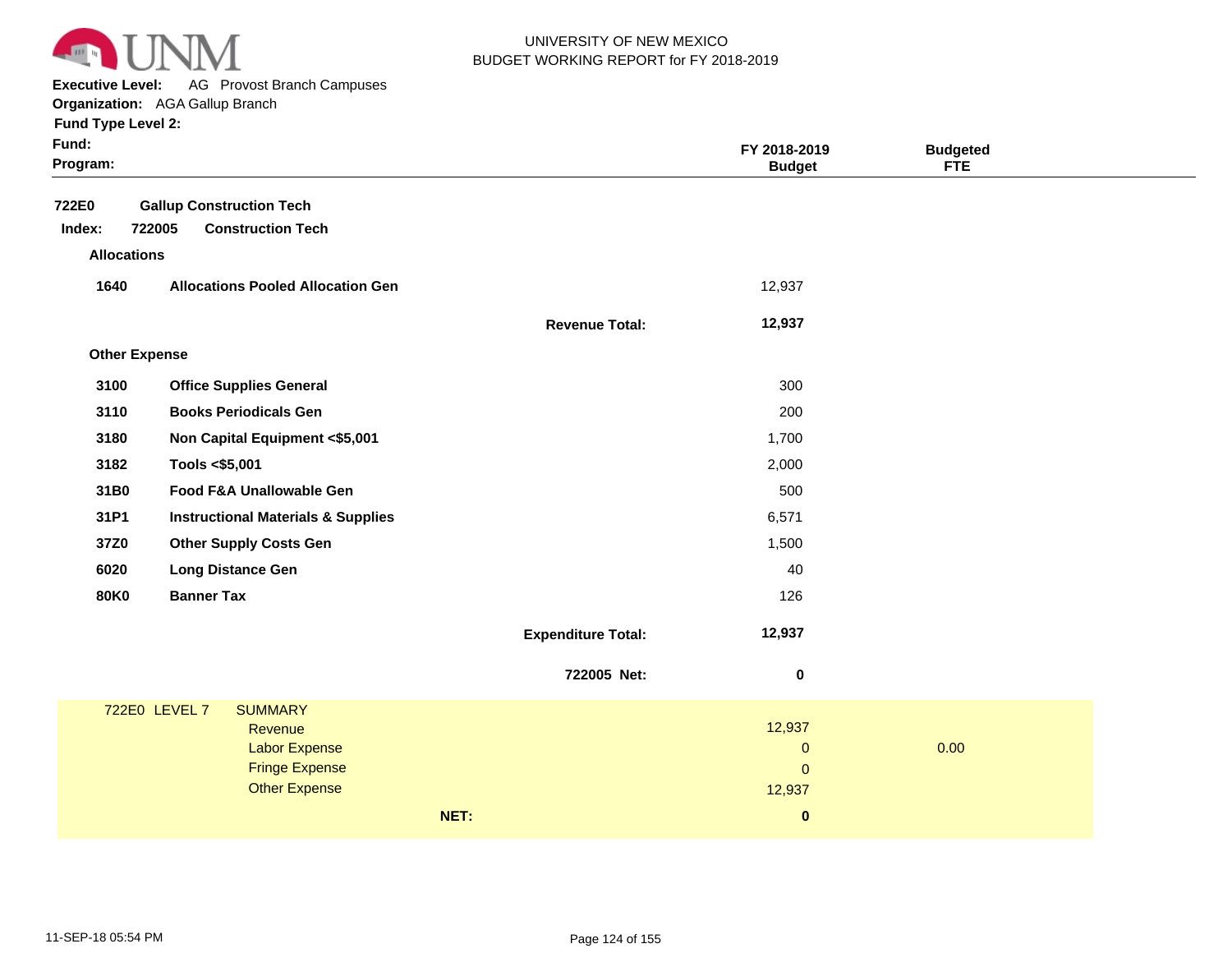

**Executive Level:** AG Provost Branch Campuses **Organization:**  AGA Gallup Branch

| Fund:<br>Program:    |                                               |                           | FY 2018-2019<br><b>Budget</b> | <b>Budgeted</b><br><b>FTE</b> |  |
|----------------------|-----------------------------------------------|---------------------------|-------------------------------|-------------------------------|--|
| 722F                 | <b>Gallup Welding</b>                         |                           |                               |                               |  |
| Index:               | 722006<br>Welding                             |                           |                               |                               |  |
| <b>Allocations</b>   |                                               |                           |                               |                               |  |
| 1640                 | <b>Allocations Pooled Allocation Gen</b>      |                           | 13,696                        |                               |  |
|                      |                                               | <b>Revenue Total:</b>     | 13,696                        |                               |  |
| <b>Other Expense</b> |                                               |                           |                               |                               |  |
| 3100                 | <b>Office Supplies General</b>                |                           | 100                           |                               |  |
| 3182                 | Tools <\$5,001                                |                           | 2,000                         |                               |  |
| 31B0                 | Food F&A Unallowable Gen                      |                           | 500                           |                               |  |
| 31N2                 | <b>Individual Safety Equipment</b>            |                           | 500                           |                               |  |
| 31P1                 | <b>Instructional Materials &amp; Supplies</b> |                           | 7,441                         |                               |  |
| 37Z0                 | <b>Other Supply Costs Gen</b>                 |                           | 3,000                         |                               |  |
| 6020                 | <b>Long Distance Gen</b>                      |                           | 20                            |                               |  |
| <b>80K0</b>          | <b>Banner Tax</b>                             |                           | 135                           |                               |  |
|                      |                                               | <b>Expenditure Total:</b> | 13,696                        |                               |  |
|                      |                                               |                           |                               |                               |  |
|                      |                                               | 722006 Net:               | $\bf{0}$                      |                               |  |
|                      | 722F LEVEL 6<br><b>SUMMARY</b>                |                           |                               |                               |  |
|                      | Revenue                                       |                           | 13,696                        |                               |  |
|                      | <b>Labor Expense</b><br><b>Fringe Expense</b> |                           | $\pmb{0}$<br>$\mathbf{0}$     | 0.00                          |  |
|                      | <b>Other Expense</b>                          |                           | 13,696                        |                               |  |
|                      |                                               | NET:                      | $\bf{0}$                      |                               |  |
|                      |                                               |                           |                               |                               |  |
|                      |                                               |                           |                               |                               |  |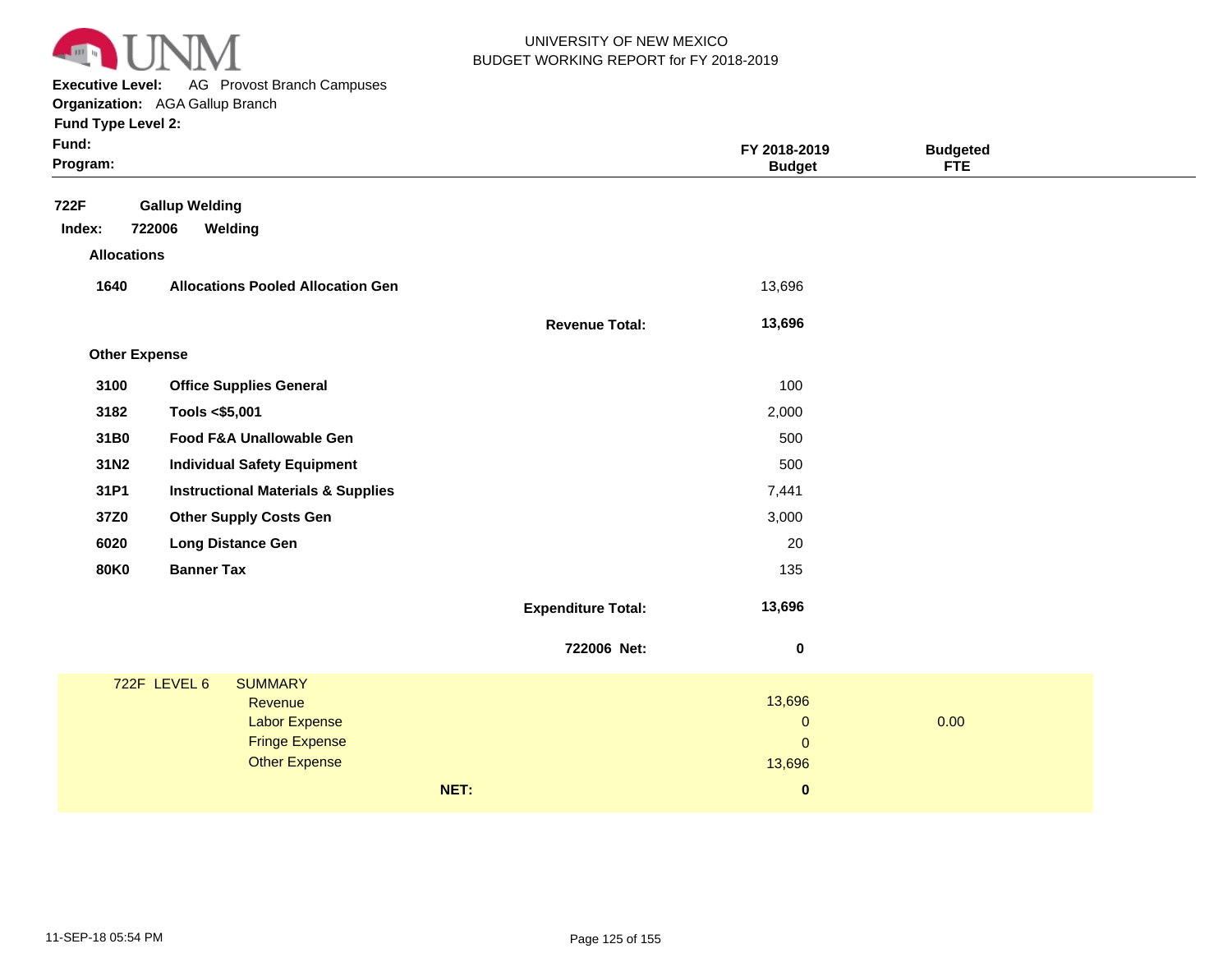

**Executive Level:** AG Provost Branch Campuses

|  |  | <b>Fund Type Level 2:</b> |  |
|--|--|---------------------------|--|
|--|--|---------------------------|--|

| Fund:<br>Program: |                                                                                          |                       | FY 2018-2019<br><b>Budget</b> | <b>Budgeted</b><br><b>FTE</b> |  |
|-------------------|------------------------------------------------------------------------------------------|-----------------------|-------------------------------|-------------------------------|--|
| 723B<br>Index:    | <b>Gallup Community Ed Administration</b><br>723000<br><b>Continuing Education Admin</b> |                       |                               |                               |  |
|                   | <b>Operating Revenue</b>                                                                 |                       |                               |                               |  |
| 01P0              | <b>Community Education Gen</b>                                                           |                       | 105,142                       |                               |  |
|                   |                                                                                          | <b>Revenue Total:</b> | 105,142                       |                               |  |
|                   | <b>Labor Expense</b>                                                                     |                       |                               |                               |  |
| 2008              | <b>Teaching - Non-credit Instructors</b>                                                 |                       | 9,982                         | 0.63                          |  |
| 2060              | <b>Support Staff Salary Detail Gen</b>                                                   |                       | 37,149                        | 1.00                          |  |
|                   | <b>Fringe Expense</b>                                                                    |                       |                               |                               |  |
| 2110              | <b>Fica Gen</b>                                                                          |                       | 6,768                         |                               |  |
| 2140              | <b>Retirement Gen</b>                                                                    |                       | 11,633                        |                               |  |
| 2160              | <b>Group Insurance Gen</b>                                                               |                       | 4,828                         |                               |  |
| 2180              | <b>Unemployment Compensation Gen</b>                                                     |                       | 241                           |                               |  |
| 21A0              | <b>Workers Compensation Gen</b>                                                          |                       | 161                           |                               |  |
| 21J0              | <b>Other Staff Benefits Gen</b>                                                          |                       | 3,114                         |                               |  |
|                   | <b>Other Expense</b>                                                                     |                       |                               |                               |  |
| 3100              | <b>Office Supplies General</b>                                                           |                       | 500                           |                               |  |
| 31A0              | <b>Business Food - Local</b>                                                             |                       | 800                           |                               |  |
| 31K0              | <b>Postage Gen</b>                                                                       |                       | 150                           |                               |  |
| 31P1              | <b>Instructional Materials &amp; Supplies</b>                                            |                       | 6,000                         |                               |  |
| 37Z0              | <b>Other Supply Costs Gen</b>                                                            |                       | 926                           |                               |  |
| 3800              | In State Travel Gen                                                                      |                       | 500                           |                               |  |
| 3820              | Out Of State Travel Gen                                                                  |                       | 2,000                         |                               |  |
| 6020              | <b>Long Distance Gen</b>                                                                 |                       | 80                            |                               |  |
| 63T0              | <b>Contract Services Gen</b>                                                             |                       | 20,000                        |                               |  |
| 80K0              | <b>Banner Tax</b>                                                                        |                       | 310                           |                               |  |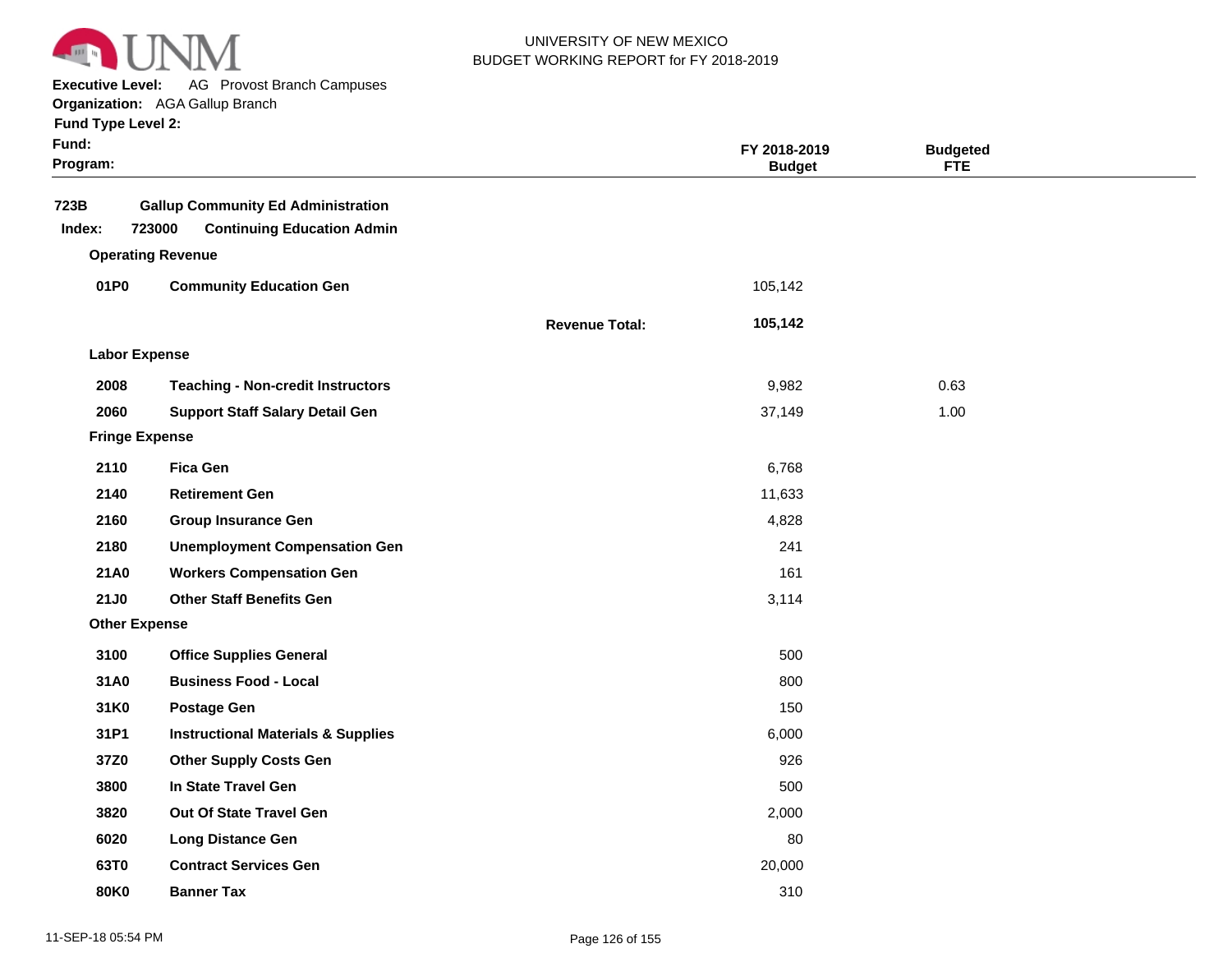

**Executive Level:** AG Provost Branch Campuses **Organization:**  AGA Gallup Branch

| Fund:<br>Program: |              |                                           |                           | FY 2018-2019<br><b>Budget</b> | <b>Budgeted</b><br><b>FTE</b> |  |
|-------------------|--------------|-------------------------------------------|---------------------------|-------------------------------|-------------------------------|--|
| 723B              |              | <b>Gallup Community Ed Administration</b> |                           |                               |                               |  |
| Index:            | 723000       | <b>Continuing Education Admin</b>         | <b>Expenditure Total:</b> | 105,142                       |                               |  |
|                   |              |                                           | 723000 Net:               | 0                             |                               |  |
|                   | 723B LEVEL 6 | <b>SUMMARY</b>                            |                           |                               |                               |  |
|                   |              | Revenue                                   |                           | 105,142                       |                               |  |
|                   |              | <b>Labor Expense</b>                      |                           | 47,131                        | 1.63                          |  |
|                   |              | <b>Fringe Expense</b>                     |                           | 26,745                        |                               |  |
|                   |              | <b>Other Expense</b>                      |                           | 31,266                        |                               |  |
|                   |              |                                           | NET:                      | $\mathbf{0}$                  |                               |  |
|                   |              |                                           |                           |                               |                               |  |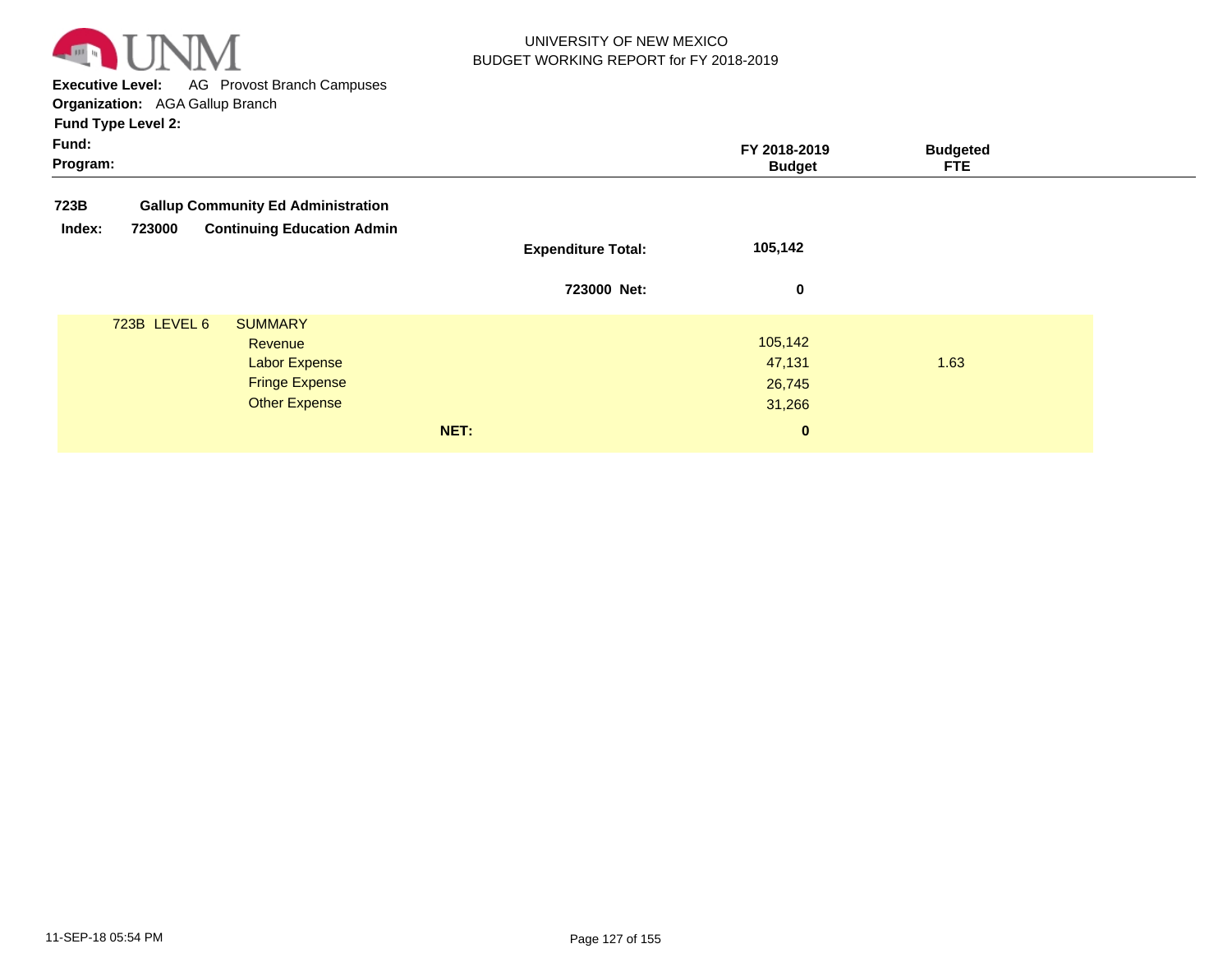

**Executive Level:** AG Provost Branch Campuses

| <b>Fund Type Level 2:</b> |  |
|---------------------------|--|
|                           |  |

| Fund:<br>Program:     |                                                                                  |                       | FY 2018-2019<br><b>Budget</b> | <b>Budgeted</b><br><b>FTE</b> |  |
|-----------------------|----------------------------------------------------------------------------------|-----------------------|-------------------------------|-------------------------------|--|
| 723D<br>Index:        | <b>Gallup Work Force Training Rev Exp</b><br>723002<br><b>Workforce Training</b> |                       |                               |                               |  |
|                       | <b>Operating Revenue</b>                                                         |                       |                               |                               |  |
| 01P0                  | <b>Community Education Gen</b>                                                   |                       | 186,021                       |                               |  |
|                       |                                                                                  | <b>Revenue Total:</b> | 186,021                       |                               |  |
| <b>Labor Expense</b>  |                                                                                  |                       |                               |                               |  |
| 2020                  | <b>Administrative Professional Gen</b>                                           |                       | 47,880                        | 1.00                          |  |
| <b>Fringe Expense</b> |                                                                                  |                       |                               |                               |  |
| 2110                  | <b>Fica Gen</b>                                                                  |                       | 3,365                         |                               |  |
| 2140                  | <b>Retirement Gen</b>                                                            |                       | 5,784                         |                               |  |
| 2160                  | <b>Group Insurance Gen</b>                                                       |                       | 2,758                         |                               |  |
| 2180                  | <b>Unemployment Compensation Gen</b>                                             |                       | 132                           |                               |  |
| 21A0                  | <b>Workers Compensation Gen</b>                                                  |                       | 88                            |                               |  |
| <b>21J0</b>           | <b>Other Staff Benefits Gen</b>                                                  |                       | 1,617                         |                               |  |
| <b>Other Expense</b>  |                                                                                  |                       |                               |                               |  |
| 3100                  | <b>Office Supplies General</b>                                                   |                       | 1,500                         |                               |  |
| 3110                  | <b>Books Periodicals Gen</b>                                                     |                       | 2,500                         |                               |  |
| 31A0                  | <b>Business Food - Local</b>                                                     |                       | 3,000                         |                               |  |
| 31K0                  | <b>Postage Gen</b>                                                               |                       | 200                           |                               |  |
| 31P0                  | <b>Training Materials Supplies Gen</b>                                           |                       | 1,400                         |                               |  |
| 31P1                  | <b>Instructional Materials &amp; Supplies</b>                                    |                       | 400                           |                               |  |
| 37Z0                  | <b>Other Supply Costs Gen</b>                                                    |                       | 900                           |                               |  |
| 3800                  | In State Travel Gen                                                              |                       | 2,500                         |                               |  |
| 3820                  | Out Of State Travel Gen                                                          |                       | 3,000                         |                               |  |
| 38A0                  | <b>Motor Pool Rental Gen</b>                                                     |                       | 1,000                         |                               |  |
| 6020                  | <b>Long Distance Gen</b>                                                         |                       | 192                           |                               |  |
| 6080                  | <b>Cellular Charges Gen</b>                                                      |                       | 1,200                         |                               |  |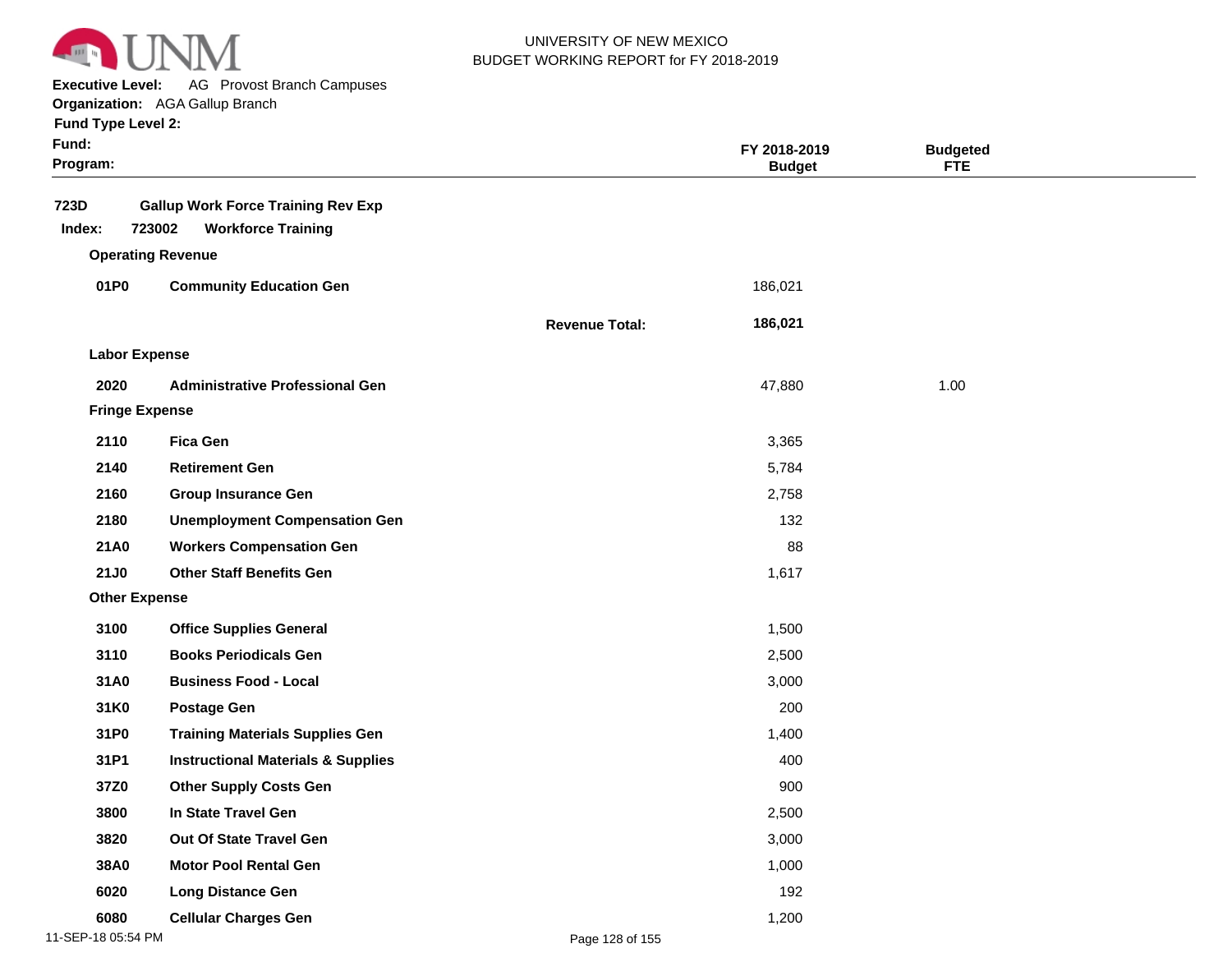

**Executive Level:** AG Provost Branch Campuses

| <b>Fund Type Level 2:</b> |  |
|---------------------------|--|
|---------------------------|--|

| ∙und |  |
|------|--|
|      |  |

|                           | FY 2018-2019<br><b>Budget</b>                       | <b>Budgeted</b><br><b>FTE</b> |  |
|---------------------------|-----------------------------------------------------|-------------------------------|--|
|                           |                                                     |                               |  |
|                           | 4,908                                               |                               |  |
|                           | 100,000                                             |                               |  |
|                           | 1,697                                               |                               |  |
| <b>Expenditure Total:</b> | 186,021                                             |                               |  |
| 723002 Net:               | 0                                                   |                               |  |
| NET:                      | 186,021<br>47,880<br>13,744<br>124,397<br>$\pmb{0}$ | 1.00                          |  |
|                           |                                                     |                               |  |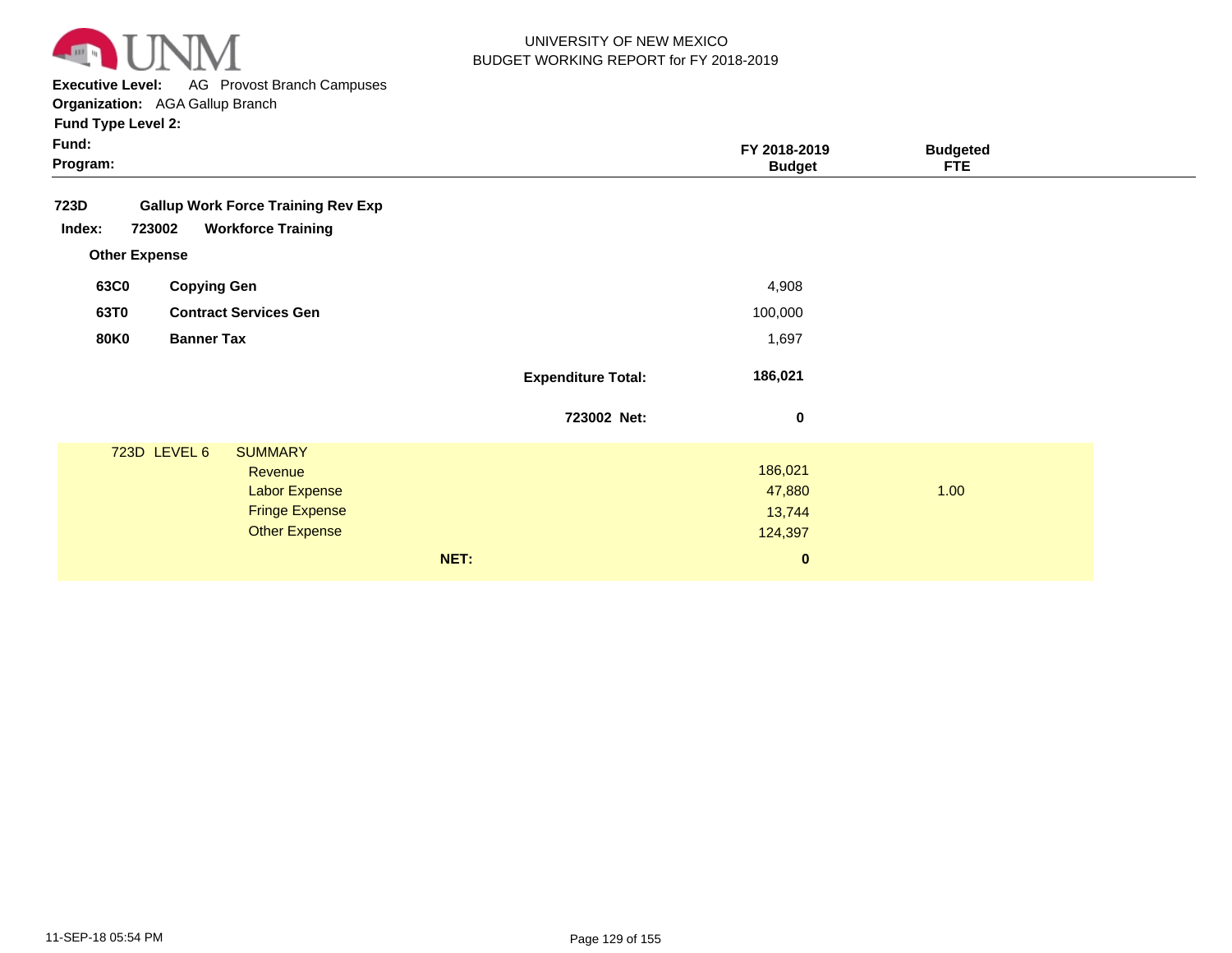

**Executive Level:** AG Provost Branch Campuses

**Organization:**  AGA Gallup Branch

| Fund:<br>Program:    |                                                                 |                       | FY 2018-2019<br><b>Budget</b> | <b>Budgeted</b><br><b>FTE</b> |  |
|----------------------|-----------------------------------------------------------------|-----------------------|-------------------------------|-------------------------------|--|
| 724A00<br>Index:     | <b>Gallup Student Svcs PI#1</b><br>724004<br><b>Recruitment</b> |                       |                               |                               |  |
| <b>Allocations</b>   |                                                                 |                       |                               |                               |  |
| 1640                 | <b>Allocations Pooled Allocation Gen</b>                        |                       | 27,657                        |                               |  |
|                      |                                                                 | <b>Revenue Total:</b> | 27,657                        |                               |  |
| <b>Labor Expense</b> |                                                                 |                       |                               |                               |  |
| <b>20J0</b>          | <b>Student Salaries Gen</b>                                     |                       | 3,800                         | 0.20                          |  |
| <b>20NO</b>          | <b>State Workstudy Gen</b>                                      |                       | 2,000                         | 0.11                          |  |
| <b>Other Expense</b> |                                                                 |                       |                               |                               |  |
| 3100                 | <b>Office Supplies General</b>                                  |                       | 650                           |                               |  |
| 3150                 | <b>Computer Supplies &lt;\$5,001</b>                            |                       | 500                           |                               |  |
| 3180                 | Non Capital Equipment <\$5,001                                  |                       | 450                           |                               |  |
| 31B0                 | Food F&A Unallowable Gen                                        |                       | 2,500                         |                               |  |
| 31K0                 | <b>Postage Gen</b>                                              |                       | 1,200                         |                               |  |
| 31L0                 | <b>Printing Supplies Gen</b>                                    |                       | 850                           |                               |  |
| 31M0                 | <b>Recruitment Expense Gen</b>                                  |                       | 5,000                         |                               |  |
| 31N0                 | <b>Uniforms Apparel Gen</b>                                     |                       | 500                           |                               |  |
| 3800                 | In State Travel Gen                                             |                       | 500                           |                               |  |
| 3820                 | Out Of State Travel Gen                                         |                       | 750                           |                               |  |
| 38A0                 | <b>Motor Pool Rental Gen</b>                                    |                       | 500                           |                               |  |
| 6330                 | <b>Media Services Gen</b>                                       |                       | 1,000                         |                               |  |
| 6350                 | Promotional Exp F&A Unallowable Gen                             |                       | 5,000                         |                               |  |
| 6370                 | <b>Printing/Copying/Binding Gen</b>                             |                       | 1,200                         |                               |  |
| 63A1                 | <b>Event Fees</b>                                               |                       | 800                           |                               |  |
| 63N0                 | <b>Laundry Dry Cleaning Gen</b>                                 |                       | 142                           |                               |  |
| <b>80K0</b>          | <b>Banner Tax</b>                                               |                       | 315                           |                               |  |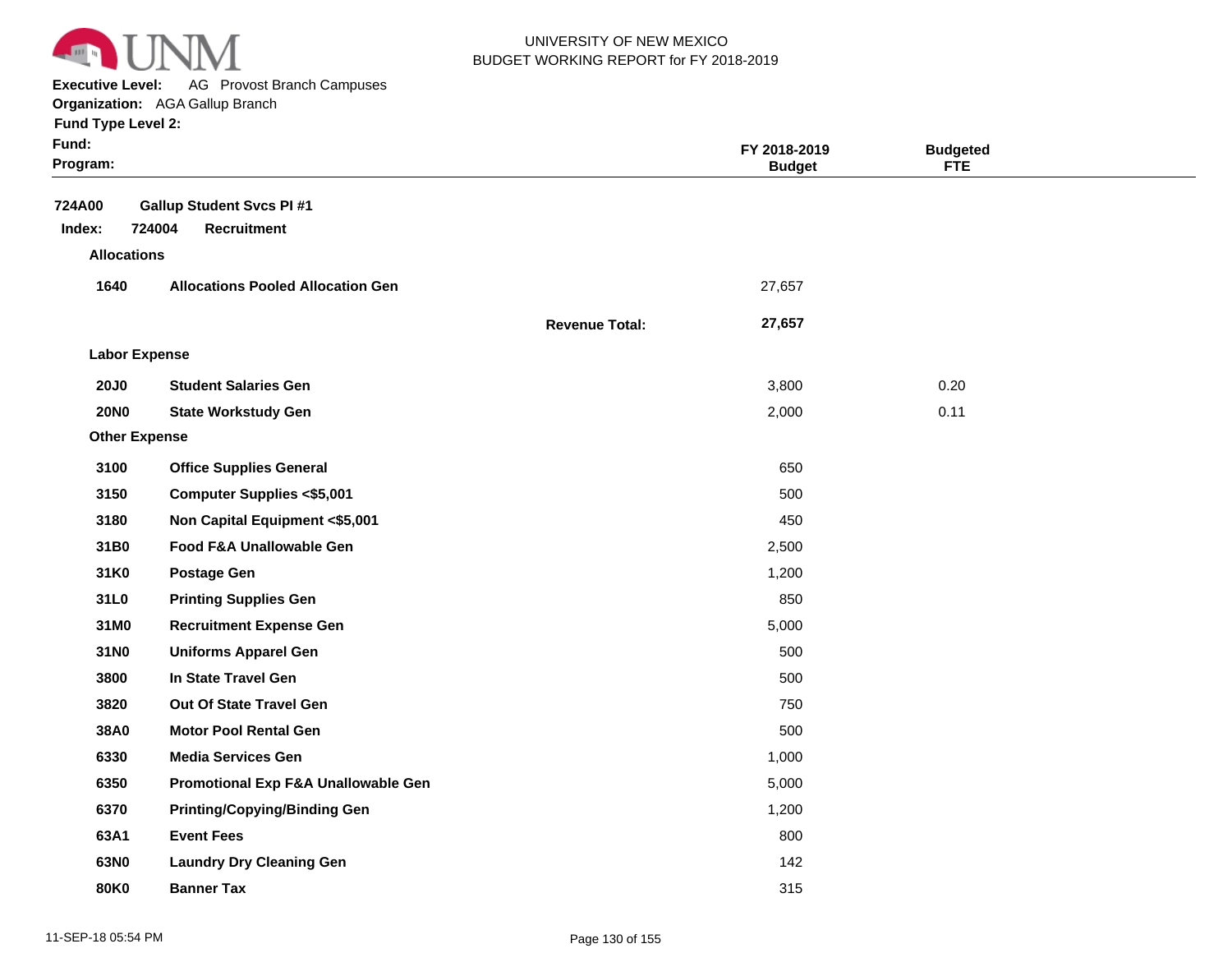

**Executive Level:** AG Provost Branch Campuses **Organization:**  AGA Gallup Branch

**Fund Type Level 2:**

| Fund:<br>Program: |        |                                 | FY 2018-2019<br><b>Budget</b>       | <b>Budgeted</b><br>FTE. |  |
|-------------------|--------|---------------------------------|-------------------------------------|-------------------------|--|
| 724A00            |        | <b>Gallup Student Svcs PI#1</b> |                                     |                         |  |
| Index:            | 724004 | Recruitment                     |                                     |                         |  |
|                   |        |                                 | 27,657<br><b>Expenditure Total:</b> |                         |  |

**724004 Net: 0**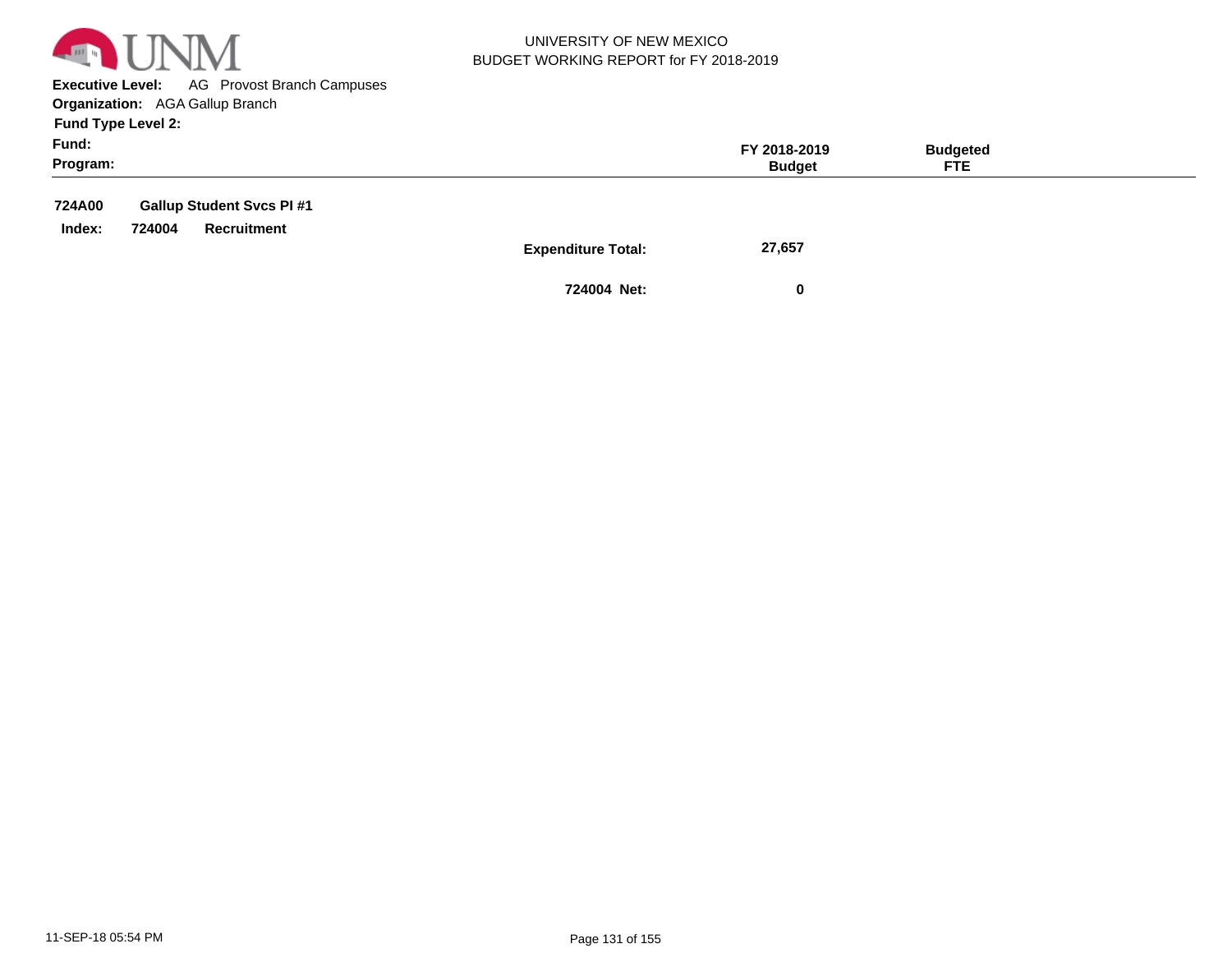

**Executive Level:** AG Provost Branch Campuses

**Organization:**  AGA Gallup Branch

| Fund:<br>Program:                                   |                           | FY 2018-2019<br><b>Budget</b> | <b>Budgeted</b><br>FTE. |
|-----------------------------------------------------|---------------------------|-------------------------------|-------------------------|
| <b>Gallup Student Svcs PI #1</b><br><b>724A00</b>   |                           |                               |                         |
| <b>Gallup Extended Services</b><br>Index:<br>724009 |                           |                               |                         |
| <b>Allocations</b>                                  |                           |                               |                         |
| 1640<br><b>Allocations Pooled Allocation Gen</b>    |                           | 38,931                        |                         |
|                                                     | <b>Revenue Total:</b>     | 38,931                        |                         |
| <b>Labor Expense</b>                                |                           |                               |                         |
| <b>Support Staff Salary Detail Gen</b><br>2060      |                           | 38,168                        | 1.00                    |
| <b>20SA</b><br><b>Salary Adjustments</b>            |                           | 763                           | 0.00                    |
|                                                     | <b>Expenditure Total:</b> | 38,931                        |                         |
|                                                     | 724009 Net:               | $\pmb{0}$                     |                         |
| 724A00 LEVEL 6<br><b>SUMMARY</b>                    |                           |                               |                         |
| Revenue                                             |                           | 66,588                        |                         |
| <b>Labor Expense</b>                                |                           | 44,731                        | 1.31                    |
| <b>Fringe Expense</b>                               |                           | $\mathbf{0}$                  |                         |
| <b>Other Expense</b>                                |                           | 21,857                        |                         |
| NET:                                                |                           | $\bf{0}$                      |                         |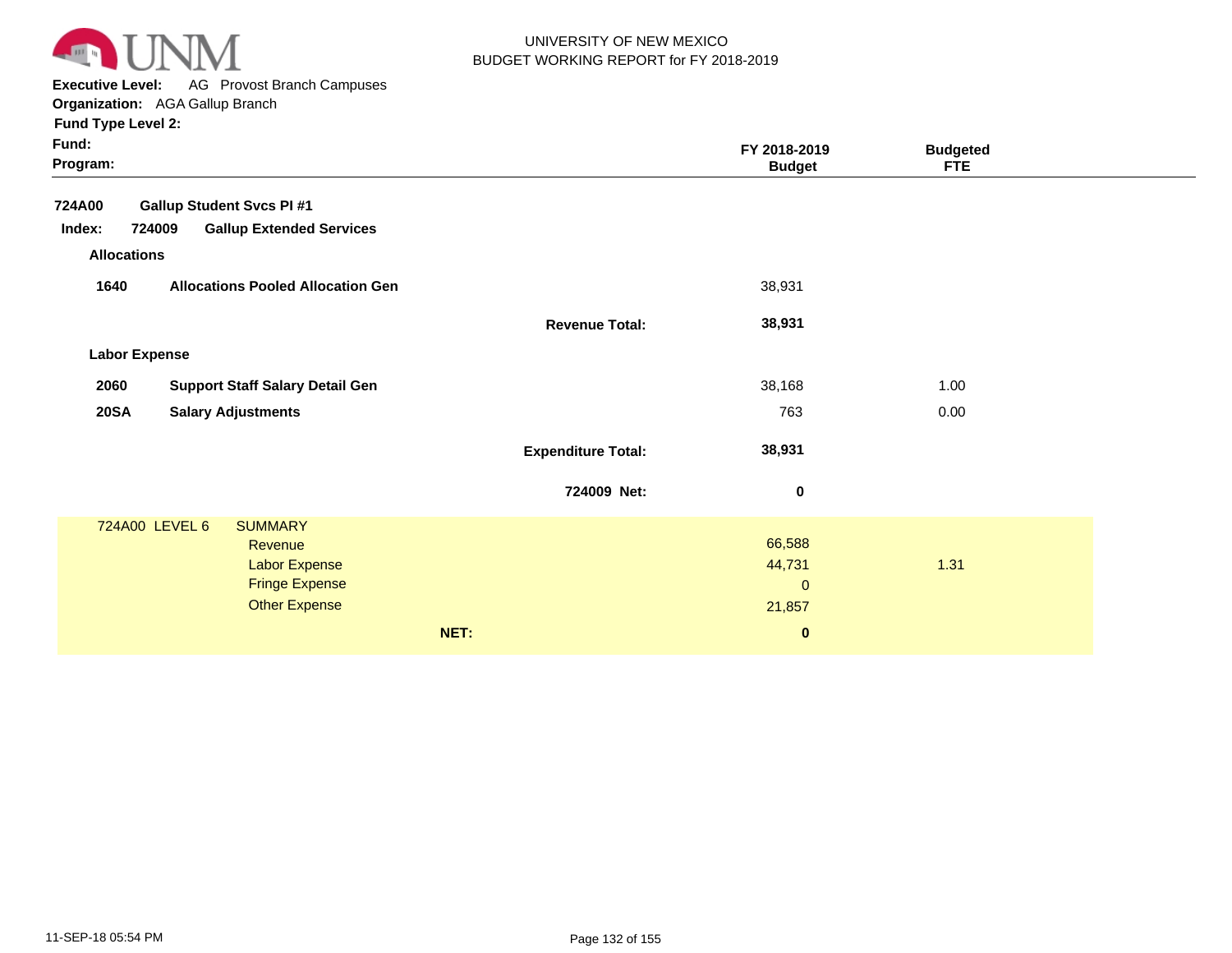

**Executive Level:** AG Provost Branch Campuses

| <b>Fund Type Level 2:</b> |  |
|---------------------------|--|
| c.…a.                     |  |

| Fund:<br>Program:    |                                                                                 |                       | FY 2018-2019<br><b>Budget</b> | <b>Budgeted</b><br><b>FTE</b> |  |
|----------------------|---------------------------------------------------------------------------------|-----------------------|-------------------------------|-------------------------------|--|
| 724B<br>Index:       | <b>Gallup Student Svcs Gen Admin</b><br>724001<br><b>Student Services Admin</b> |                       |                               |                               |  |
| <b>Allocations</b>   |                                                                                 |                       |                               |                               |  |
| 1640                 | <b>Allocations Pooled Allocation Gen</b>                                        |                       | 194,454                       |                               |  |
|                      |                                                                                 | <b>Revenue Total:</b> | 194,454                       |                               |  |
| <b>Labor Expense</b> |                                                                                 |                       |                               |                               |  |
| 2020                 | <b>Administrative Professional Gen</b>                                          |                       | 99,960                        | 1.00                          |  |
| 2060                 | <b>Support Staff Salary Detail Gen</b>                                          |                       | 34,281                        | 1.00                          |  |
| <b>20SA</b>          | <b>Salary Adjustments</b>                                                       |                       | 686                           | 0.00                          |  |
| <b>Other Expense</b> |                                                                                 |                       |                               |                               |  |
| 3100                 | <b>Office Supplies General</b>                                                  |                       | 21,875                        |                               |  |
| 3130                 | <b>Media Supplies Gen</b>                                                       |                       | 2,000                         |                               |  |
| 3160                 | <b>Copier Supplies Gen</b>                                                      |                       | 1,000                         |                               |  |
| 3180                 | Non Capital Equipment <\$5,001                                                  |                       | 5,656                         |                               |  |
| 31B0                 | Food F&A Unallowable Gen                                                        |                       | 250                           |                               |  |
| 31C0                 | <b>Dues Memberships Gen</b>                                                     |                       | 2,200                         |                               |  |
| 31D0                 | <b>Freight In-Bound</b>                                                         |                       | 122                           |                               |  |
| 31K0                 | <b>Postage Gen</b>                                                              |                       | 500                           |                               |  |
| 31P0                 | <b>Training Materials Supplies Gen</b>                                          |                       | 200                           |                               |  |
| 31P1                 | <b>Instructional Materials &amp; Supplies</b>                                   |                       | 200                           |                               |  |
| 3800                 | In State Travel Gen                                                             |                       | 6,000                         |                               |  |
| 3820                 | Out Of State Travel Gen                                                         |                       | 10,000                        |                               |  |
| 38A0                 | <b>Motor Pool Rental Gen</b>                                                    |                       | 1,500                         |                               |  |
| 6020                 | <b>Long Distance Gen</b>                                                        |                       | 200                           |                               |  |
| <b>70D0</b>          | <b>Equipment Repairs Maintenance Gen</b>                                        |                       | 1,600                         |                               |  |
| <b>80K0</b>          | <b>Banner Tax</b>                                                               |                       | 589                           |                               |  |
| 9020                 | <b>Computer Hardware &gt;\$5,000</b>                                            |                       | 5,635                         |                               |  |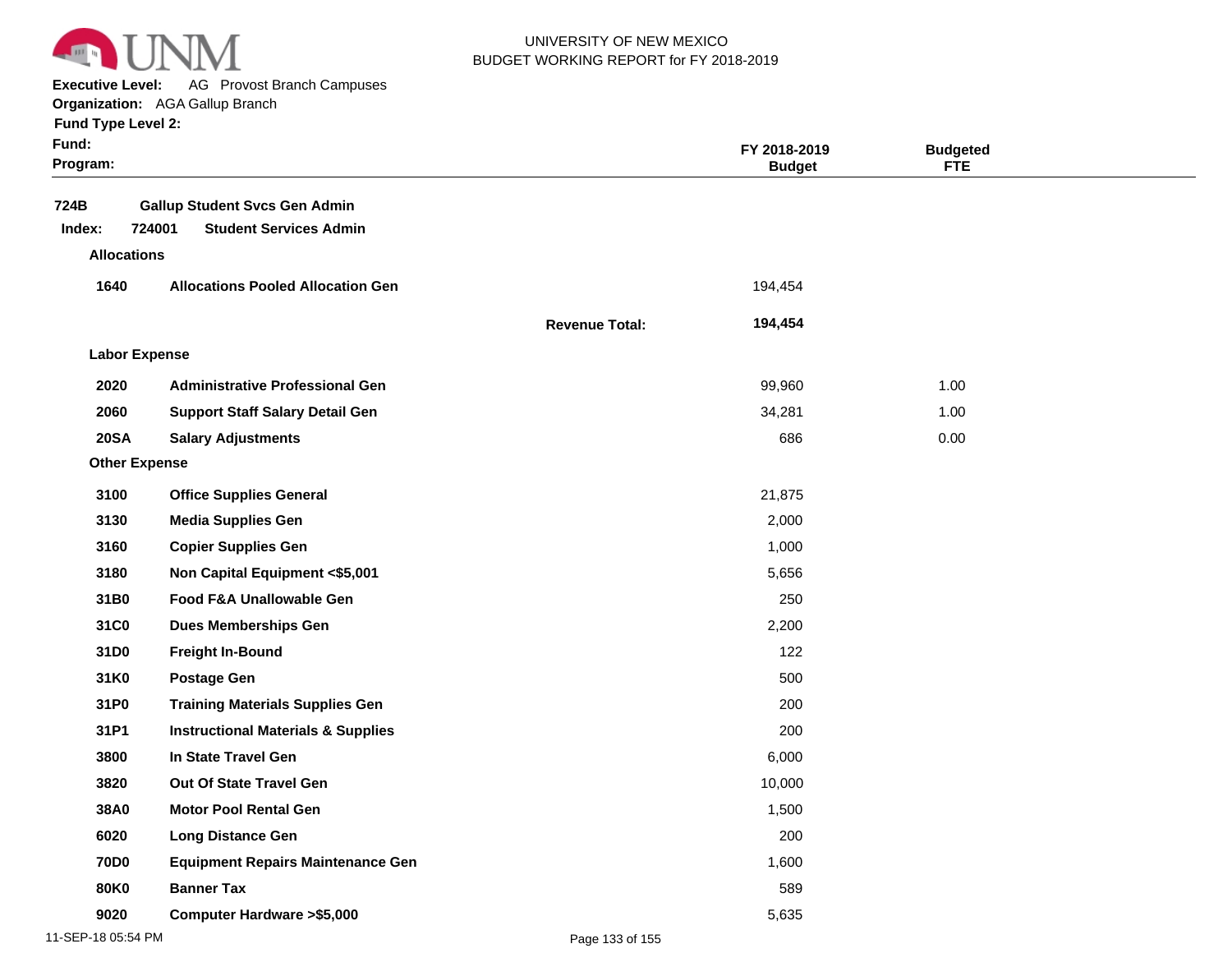

**Executive Level:** AG Provost Branch Campuses **Organization:**  AGA Gallup Branch

**Fund Type Level 2:**

| Fund:<br>Program: |        |                                      |                           | FY 2018-2019<br><b>Budget</b> | <b>Budgeted</b><br><b>FTE</b> |  |
|-------------------|--------|--------------------------------------|---------------------------|-------------------------------|-------------------------------|--|
| 724B              |        | <b>Gallup Student Svcs Gen Admin</b> |                           |                               |                               |  |
| Index:            | 724001 | <b>Student Services Admin</b>        |                           |                               |                               |  |
|                   |        |                                      | <b>Expenditure Total:</b> | 194,454                       |                               |  |

**724001 Net: 0**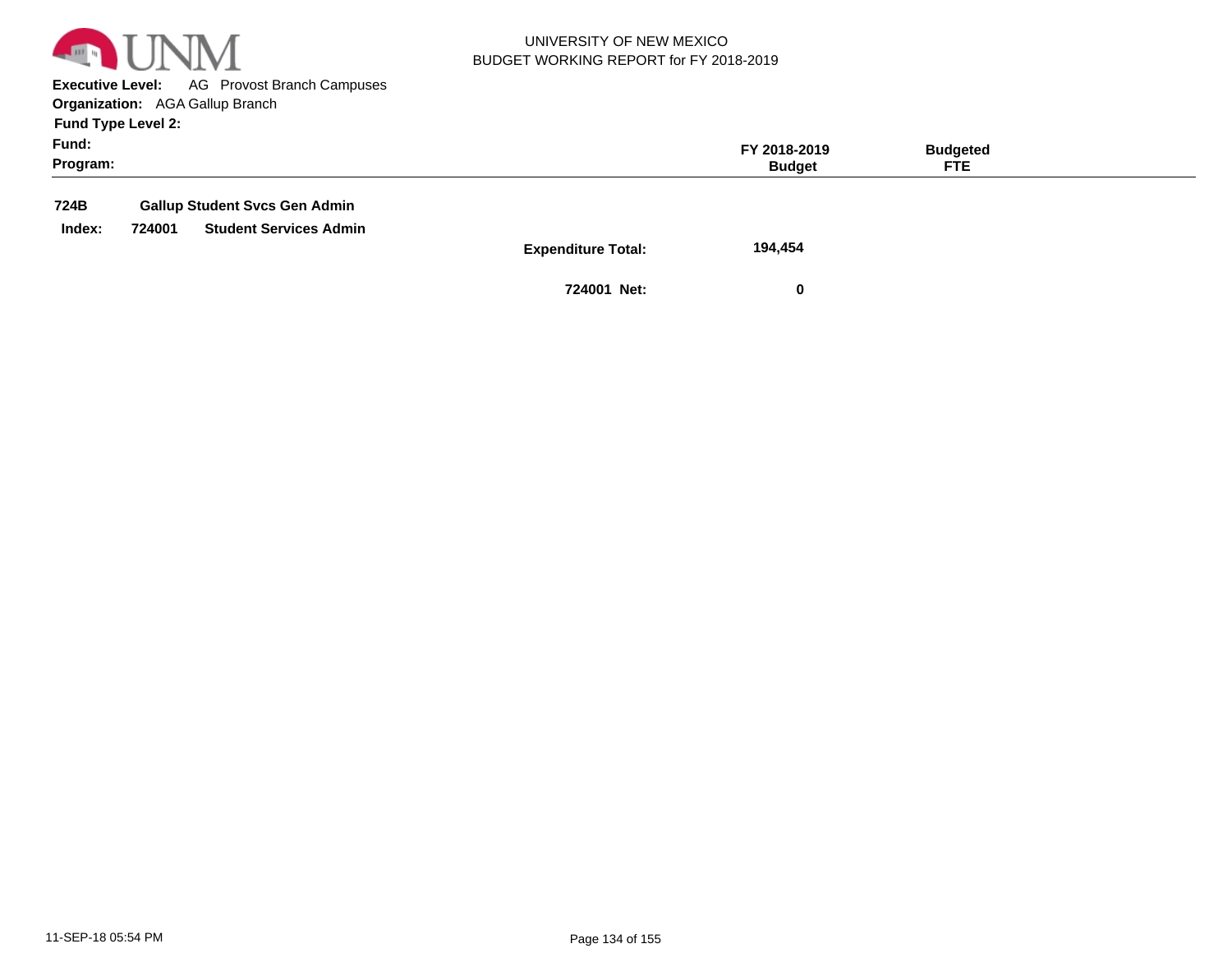

**Executive Level:** AG Provost Branch Campuses

**Organization:**  AGA Gallup Branch

| Fund:<br>Program:    |                                               |                           | FY 2018-2019<br><b>Budget</b> | <b>Budgeted</b><br>FTE |  |
|----------------------|-----------------------------------------------|---------------------------|-------------------------------|------------------------|--|
| 724B                 | <b>Gallup Student Svcs Gen Admin</b>          |                           |                               |                        |  |
| Index:               | 724006<br><b>Gallup Gymnasium</b>             |                           |                               |                        |  |
| <b>Allocations</b>   |                                               |                           |                               |                        |  |
| 1640                 | <b>Allocations Pooled Allocation Gen</b>      |                           | 44,848                        |                        |  |
|                      |                                               | <b>Revenue Total:</b>     | 44,848                        |                        |  |
| <b>Labor Expense</b> |                                               |                           |                               |                        |  |
| 2060                 | <b>Support Staff Salary Detail Gen</b>        |                           | 38,626                        | 1.00                   |  |
| <b>20SA</b>          | <b>Salary Adjustments</b>                     |                           | 772                           | 0.00                   |  |
| <b>Other Expense</b> |                                               |                           |                               |                        |  |
| 31P0                 | <b>Training Materials Supplies Gen</b>        |                           | 200                           |                        |  |
| 31P1                 | <b>Instructional Materials &amp; Supplies</b> |                           | 196                           |                        |  |
| <b>70D0</b>          | <b>Equipment Repairs Maintenance Gen</b>      |                           | 5,000                         |                        |  |
| <b>80K0</b>          | <b>Banner Tax</b>                             |                           | 54                            |                        |  |
|                      |                                               | <b>Expenditure Total:</b> | 44,848                        |                        |  |
|                      |                                               | 724006 Net:               | $\bf{0}$                      |                        |  |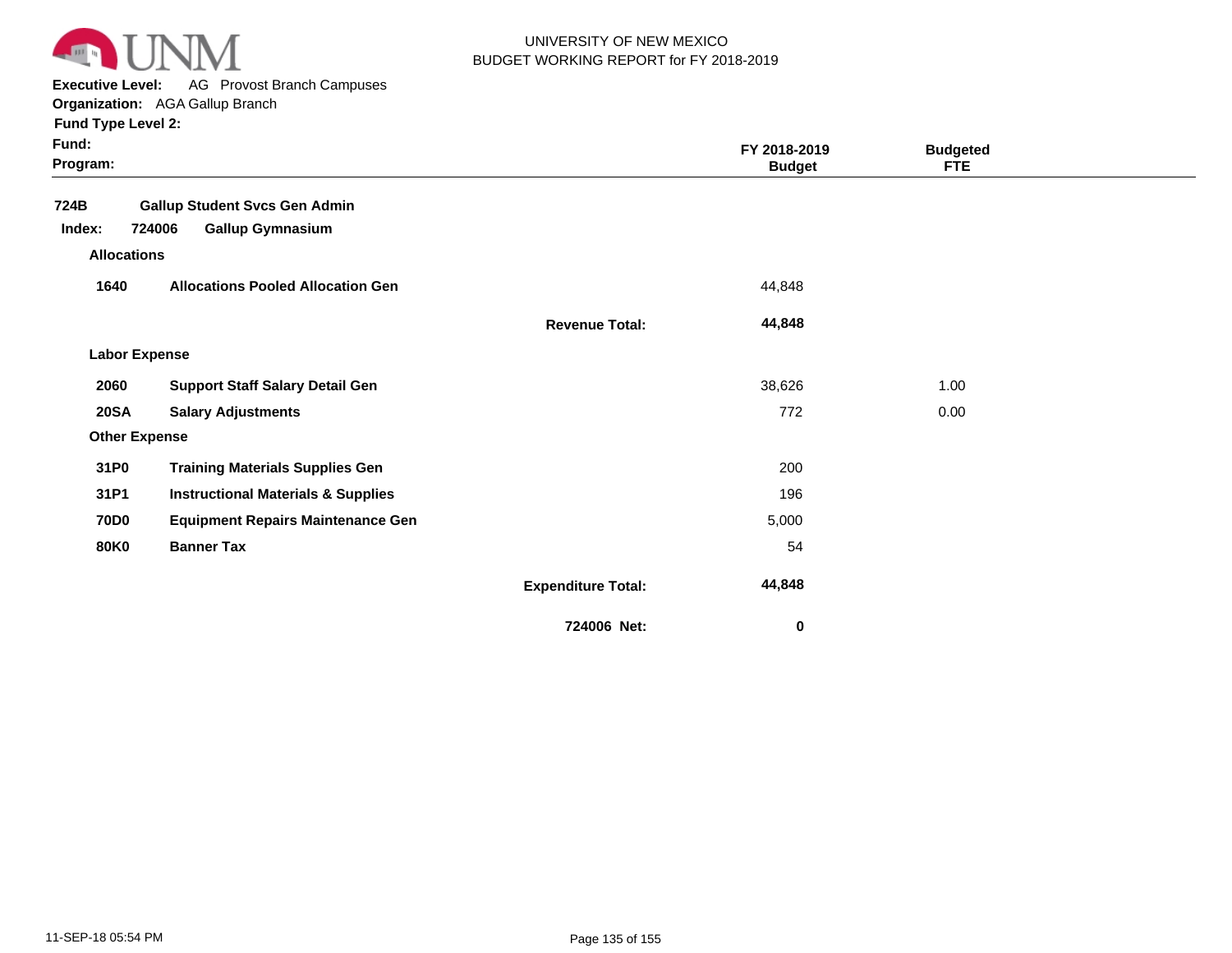

**Executive Level:** AG Provost Branch Campuses

**Organization:**  AGA Gallup Branch

| Fund Type Level 2:   |                                          |                           |                               |                               |  |
|----------------------|------------------------------------------|---------------------------|-------------------------------|-------------------------------|--|
| Fund:<br>Program:    |                                          |                           | FY 2018-2019<br><b>Budget</b> | <b>Budgeted</b><br><b>FTE</b> |  |
| 724B                 | <b>Gallup Student Svcs Gen Admin</b>     |                           |                               |                               |  |
| Index:               | 724007<br><b>Gallup Veterans Affairs</b> |                           |                               |                               |  |
| <b>Allocations</b>   |                                          |                           |                               |                               |  |
| 1640                 | <b>Allocations Pooled Allocation Gen</b> |                           | 62,060                        |                               |  |
|                      |                                          | <b>Revenue Total:</b>     | 62,060                        |                               |  |
| <b>Labor Expense</b> |                                          |                           |                               |                               |  |
| 2020                 | <b>Administrative Professional Gen</b>   |                           | 45,900                        | 1.00                          |  |
| <b>Other Expense</b> |                                          |                           |                               |                               |  |
| 3800                 | In State Travel Gen                      |                           | 1,000                         |                               |  |
| 6350                 | Promotional Exp F&A Unallowable Gen      |                           | 15,000                        |                               |  |
| <b>80K0</b>          | <b>Banner Tax</b>                        |                           | 160                           |                               |  |
|                      |                                          | <b>Expenditure Total:</b> | 62,060                        |                               |  |
|                      |                                          | 724007 Net:               | $\bf{0}$                      |                               |  |
|                      | 724B LEVEL 6<br><b>SUMMARY</b>           |                           |                               |                               |  |
|                      | Revenue                                  |                           | 301,362                       |                               |  |
|                      | <b>Labor Expense</b>                     |                           | 220,225                       | 4.00                          |  |
|                      | <b>Fringe Expense</b>                    |                           | $\pmb{0}$                     |                               |  |
|                      | <b>Other Expense</b>                     |                           | 81,137                        |                               |  |

**NET: 0**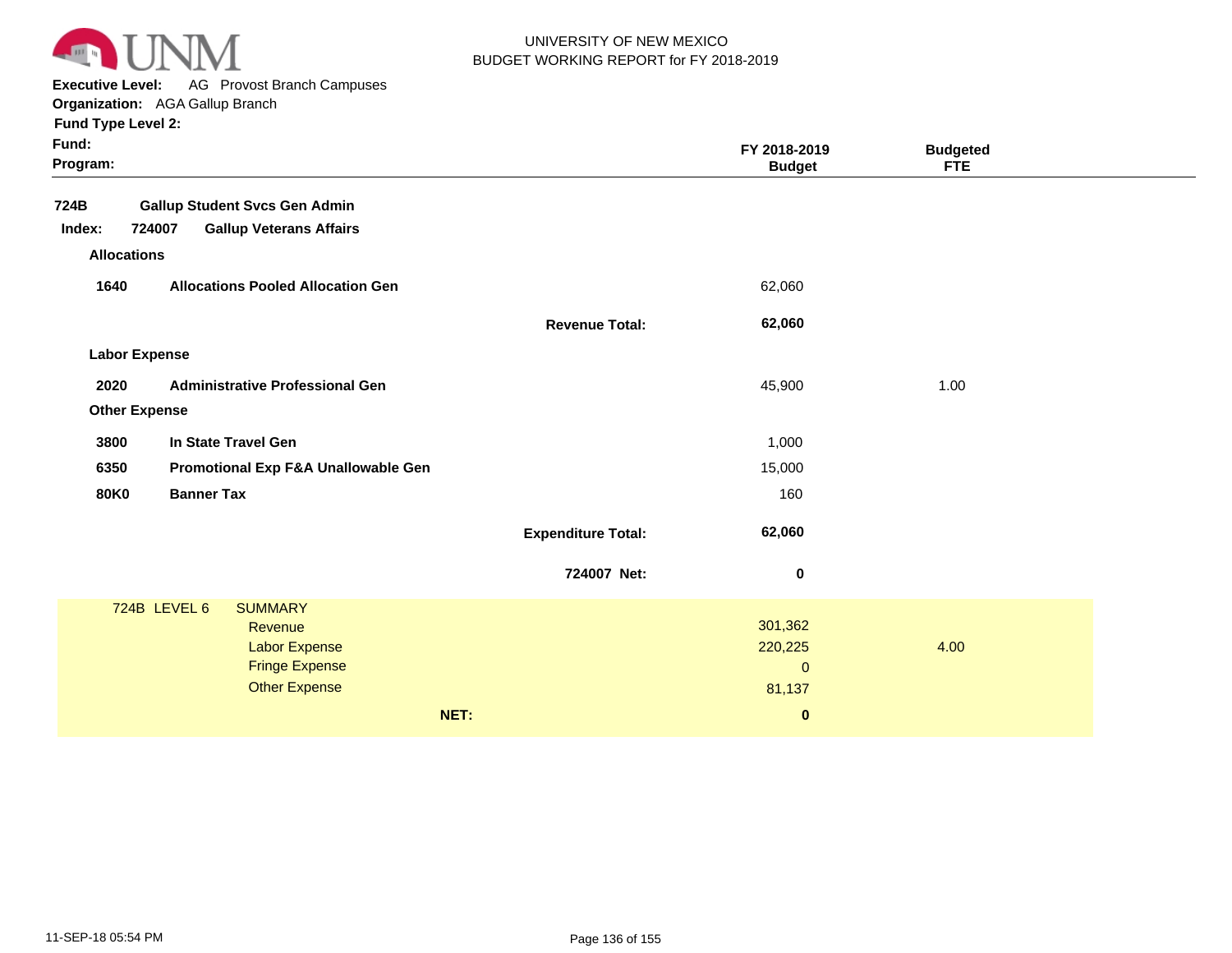

**Executive Level:** AG Provost Branch Campuses **Organization:**  AGA Gallup Branch

| Fund:<br>Program:                    |                                                               |                           | FY 2018-2019<br><b>Budget</b> | <b>Budgeted</b><br><b>FTE</b> |  |
|--------------------------------------|---------------------------------------------------------------|---------------------------|-------------------------------|-------------------------------|--|
| 725A<br>Index:<br><b>Allocations</b> | <b>Gallup Records and Registration</b><br>725000<br>Registrar |                           |                               |                               |  |
| 1640                                 | <b>Allocations Pooled Allocation Gen</b>                      |                           | 136,301                       |                               |  |
|                                      |                                                               | <b>Revenue Total:</b>     | 136,301                       |                               |  |
| <b>Labor Expense</b>                 |                                                               |                           |                               |                               |  |
| 2020                                 | <b>Administrative Professional Gen</b>                        |                           | 52,285                        | 1.00                          |  |
| 2040                                 | <b>Technician Salary Detail Gen</b>                           |                           | 41,435                        | 1.00                          |  |
| 2060                                 | <b>Support Staff Salary Detail Gen</b>                        |                           | 27,241                        | 1.00                          |  |
| <b>20J0</b>                          | <b>Student Salaries Gen</b>                                   |                           | 500                           | 0.03                          |  |
| 20L0                                 | <b>Federal Workstudy Gen</b>                                  |                           | 1,200                         | 0.06                          |  |
| <b>20NO</b>                          | <b>State Workstudy Gen</b>                                    |                           | 1,000                         | 0.05                          |  |
| <b>Other Expense</b>                 |                                                               |                           |                               |                               |  |
| 3100                                 | <b>Office Supplies General</b>                                |                           | 4,000                         |                               |  |
| 3140                                 | <b>Computer Software Gen</b>                                  |                           | 600                           |                               |  |
| 3189                                 | Computers & Servers <\$5,001                                  |                           | 150                           |                               |  |
| 31K0                                 | <b>Postage Gen</b>                                            |                           | 2,800                         |                               |  |
| 3800                                 | In State Travel Gen                                           |                           | 1,200                         |                               |  |
| 6020                                 | <b>Long Distance Gen</b>                                      |                           | 365                           |                               |  |
| 63C0                                 | <b>Copying Gen</b>                                            |                           | 3,400                         |                               |  |
| <b>80K0</b>                          | <b>Banner Tax</b>                                             |                           | 125                           |                               |  |
|                                      |                                                               | <b>Expenditure Total:</b> | 136,301                       |                               |  |
|                                      |                                                               | 725000 Net:               | 0                             |                               |  |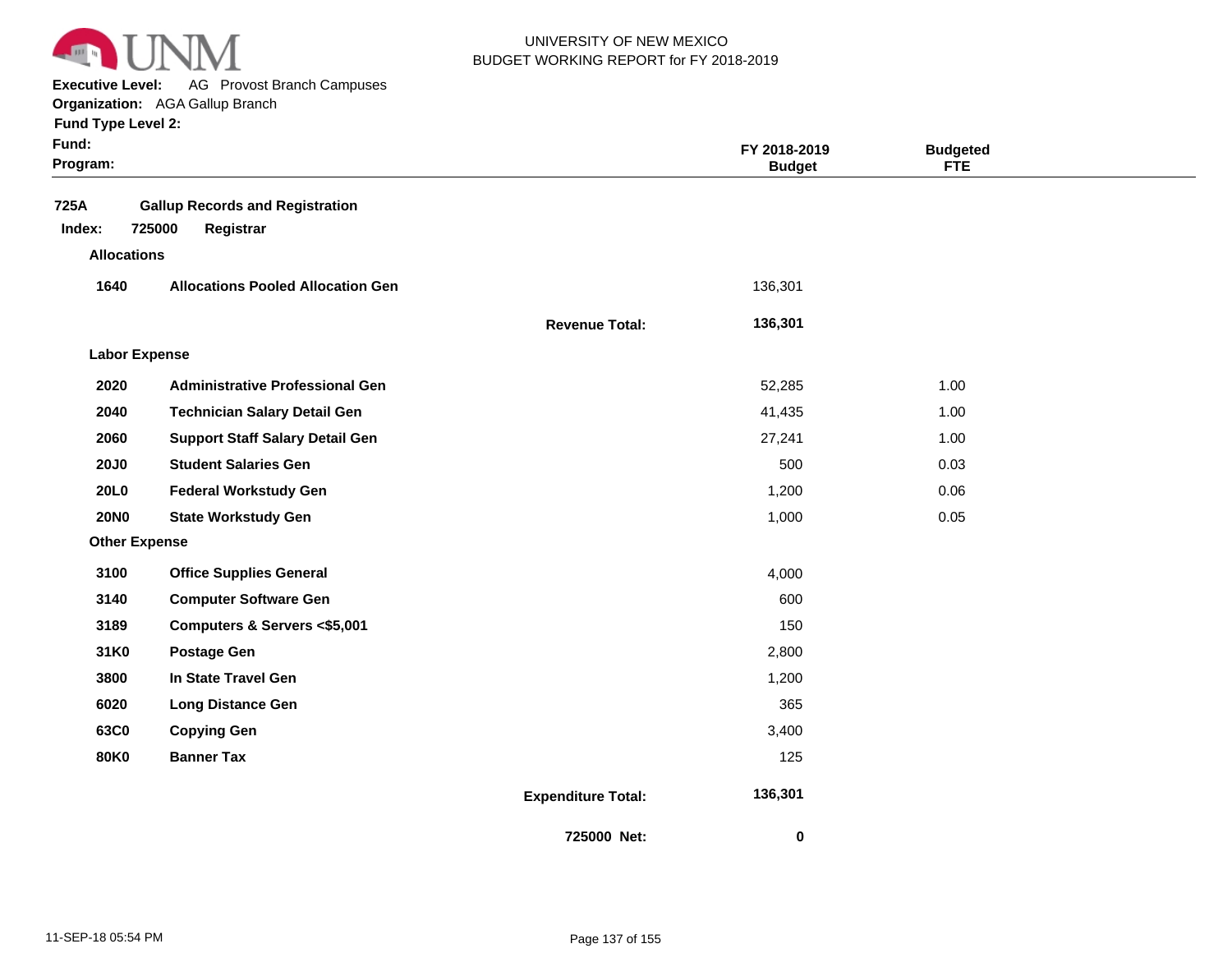

**Executive Level:** AG Provost Branch Campuses

**Organization:**  AGA Gallup Branch

**Fund Type Level 2:**

| <b>Fund:</b> |  |  |  |
|--------------|--|--|--|
|              |  |  |  |

| Fund:    | 901 C |                   |  |
|----------|-------|-------------------|--|
| Program: |       | <b>CTC</b><br>. . |  |
|          |       |                   |  |

**725A Gallup Records and Registration**

| ----- |              |                       |      |              |      |  |
|-------|--------------|-----------------------|------|--------------|------|--|
|       | 725A LEVEL 5 | <b>SUMMARY</b>        |      |              |      |  |
|       |              | Revenue               |      | 136,301      |      |  |
|       |              | <b>Labor Expense</b>  |      | 123,661      | 3.14 |  |
|       |              | <b>Fringe Expense</b> |      | $\mathbf{0}$ |      |  |
|       |              | <b>Other Expense</b>  |      | 12,640       |      |  |
|       |              |                       | NET: | $\mathbf{0}$ |      |  |
|       |              |                       |      |              |      |  |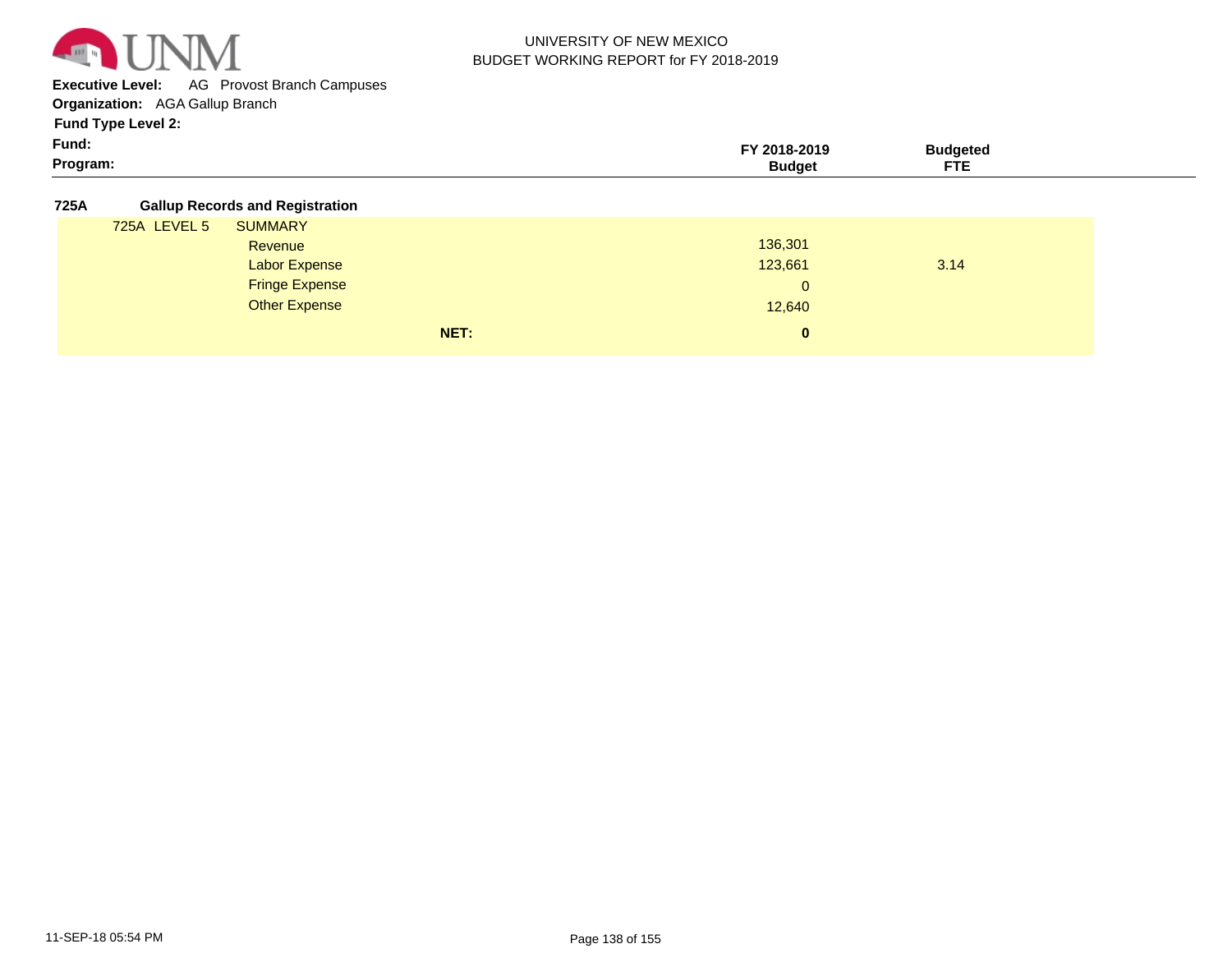

**Executive Level:** AG Provost Branch Campuses

**Organization:**  AGA Gallup Branch

| Fund:<br>Program:    |                                          |                           | FY 2018-2019<br><b>Budget</b> | <b>Budgeted</b><br><b>FTE</b> |  |
|----------------------|------------------------------------------|---------------------------|-------------------------------|-------------------------------|--|
| 728A                 | <b>Gallup Personnel</b>                  |                           |                               |                               |  |
| Index:               | 728000<br><b>Human resources</b>         |                           |                               |                               |  |
| <b>Allocations</b>   |                                          |                           |                               |                               |  |
| 1640                 | <b>Allocations Pooled Allocation Gen</b> |                           | 190,758                       |                               |  |
|                      |                                          | <b>Revenue Total:</b>     | 190,758                       |                               |  |
| <b>Labor Expense</b> |                                          |                           |                               |                               |  |
| 2020                 | <b>Administrative Professional Gen</b>   |                           | 78,817                        | 1.00                          |  |
| 2040                 | <b>Technician Salary Detail Gen</b>      |                           | 88,579                        | 2.00                          |  |
| <b>Other Expense</b> |                                          |                           |                               |                               |  |
| 3100                 | <b>Office Supplies General</b>           |                           | 2,500                         |                               |  |
| 3150                 | <b>Computer Supplies &lt;\$5,001</b>     |                           | 250                           |                               |  |
| 31A0                 | <b>Business Food - Local</b>             |                           | 500                           |                               |  |
| 31K0                 | <b>Postage Gen</b>                       |                           | 250                           |                               |  |
| 31K1                 | <b>Overnight Delivery</b>                |                           | 1,000                         |                               |  |
| 38A0                 | <b>Motor Pool Rental Gen</b>             |                           | 1,000                         |                               |  |
| 38N0                 | <b>Travel Recruiting Gen</b>             |                           | 1,000                         |                               |  |
| 6020                 | <b>Long Distance Gen</b>                 |                           | 500                           |                               |  |
| 63C0                 | <b>Copying Gen</b>                       |                           | 6,032                         |                               |  |
| 63K0                 | <b>Medical Dental Services Gen</b>       |                           | 10,000                        |                               |  |
| <b>80K0</b>          | <b>Banner Tax</b>                        |                           | 330                           |                               |  |
|                      |                                          | <b>Expenditure Total:</b> | 190,758                       |                               |  |
|                      |                                          | 728000 Net:               | 0                             |                               |  |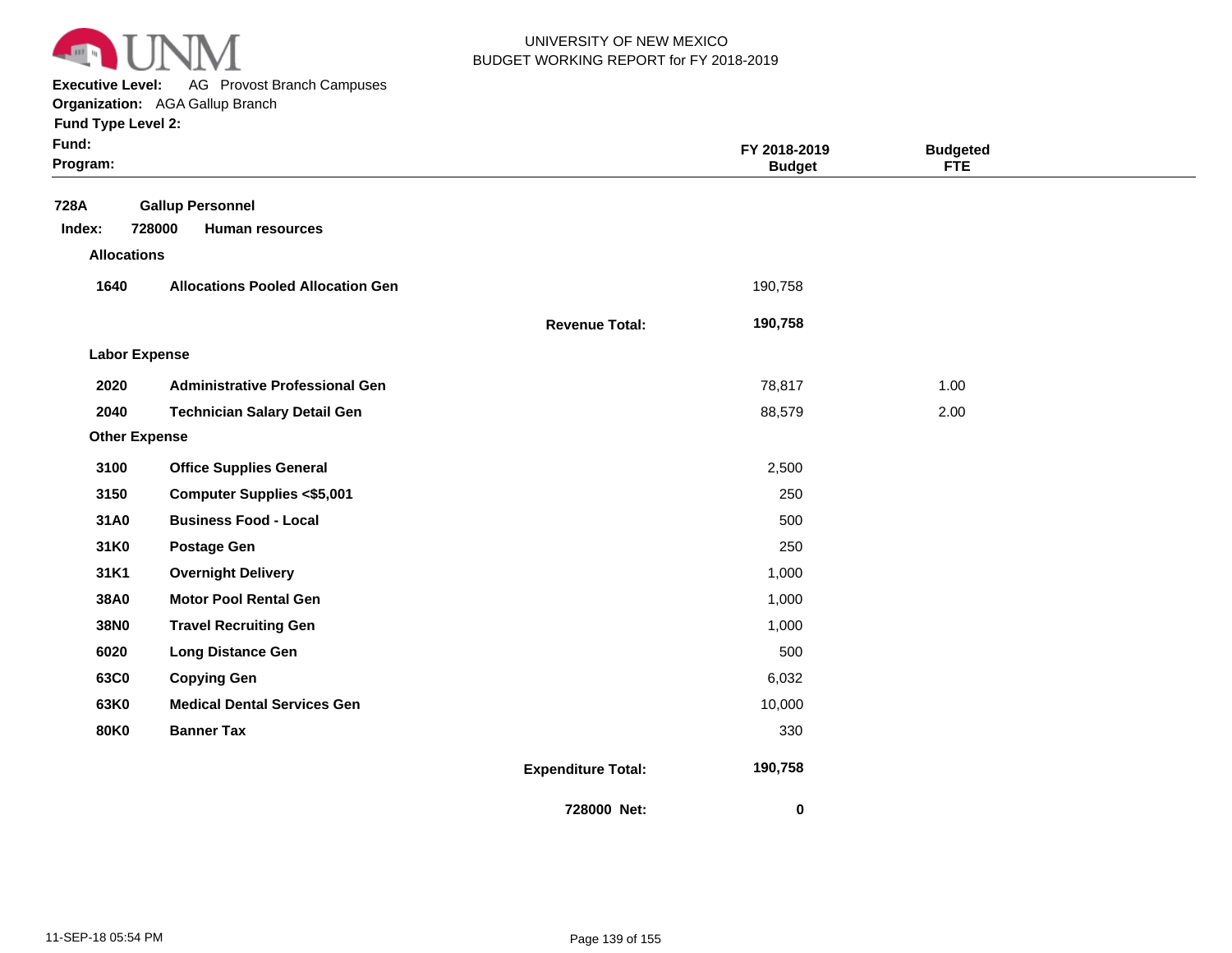

**Executive Level:** AG Provost Branch Campuses

**Organization:**  AGA Gallup Branch

**Fund Type Level 2:**

| Fund:    | 2018-2019 | ™idaete⊾ |  |
|----------|-----------|----------|--|
| Program: |           | ---      |  |

#### **728A Gallup Personnel**

| 728A LEVEL 5 | <b>SUMMARY</b>        |              |      |  |
|--------------|-----------------------|--------------|------|--|
|              | Revenue               | 190,758      |      |  |
|              | <b>Labor Expense</b>  | 167,396      | 3.00 |  |
|              | <b>Fringe Expense</b> | $\Omega$     |      |  |
|              | <b>Other Expense</b>  | 23,362       |      |  |
|              | NET:                  | $\mathbf{0}$ |      |  |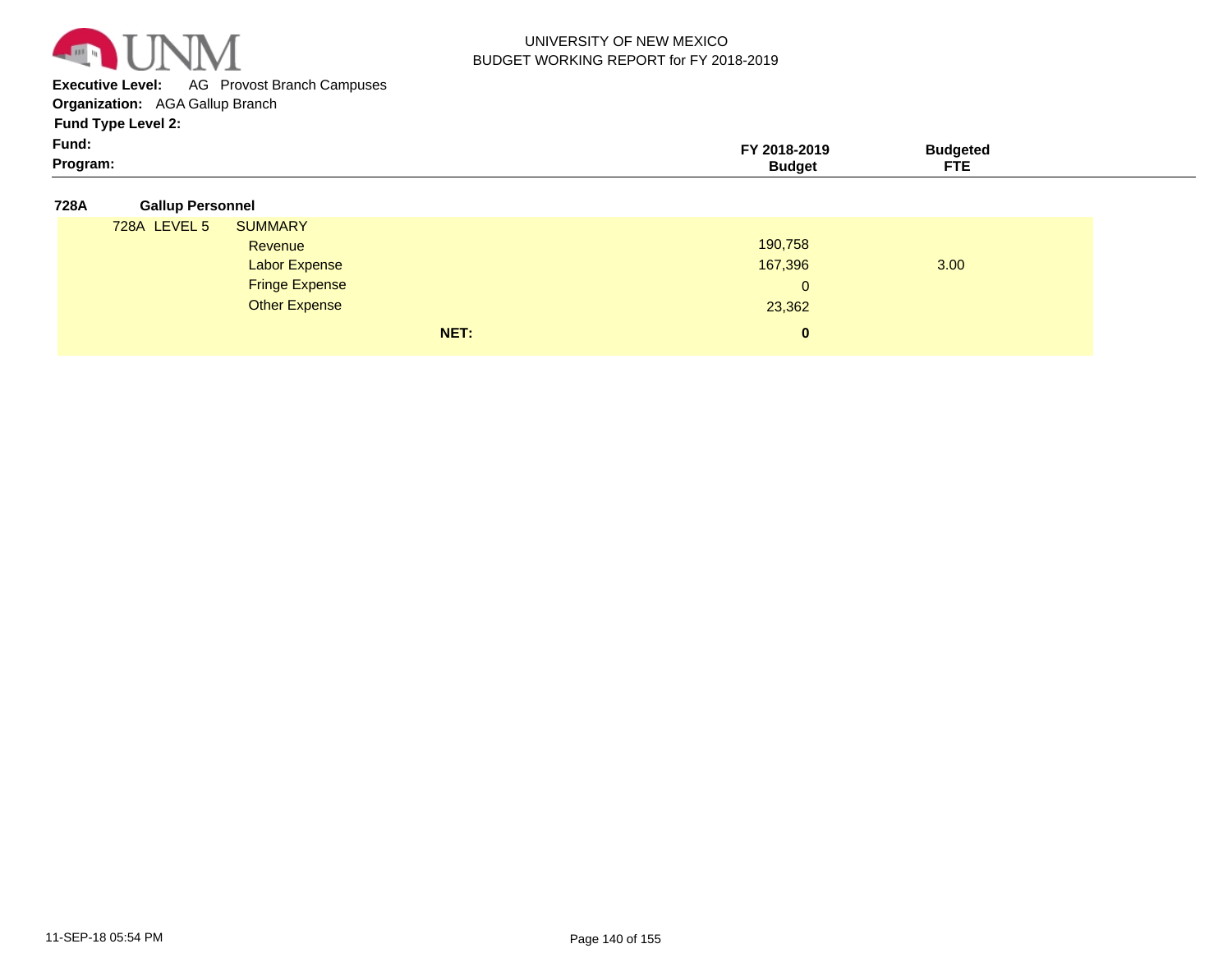

**Executive Level:** AG Provost Branch Campuses

**Organization:**  AGA Gallup Branch

| Fund:<br>Program:     |                                                                      |                       | FY 2018-2019<br><b>Budget</b> | <b>Budgeted</b><br><b>FTE</b> |  |
|-----------------------|----------------------------------------------------------------------|-----------------------|-------------------------------|-------------------------------|--|
| 729B<br>Index:        | <b>Gallup Bookstore</b><br>729000<br>192001-BOOKSTORE-General Activi |                       |                               |                               |  |
|                       | <b>Operating Revenue</b>                                             |                       |                               |                               |  |
| 0560                  | <b>Textbook Sales Gen</b>                                            |                       | 1,224,626                     |                               |  |
| <b>Transfers</b>      |                                                                      |                       |                               |                               |  |
| 1100                  | Trsfr To I G Gen                                                     |                       | (40,000)                      |                               |  |
|                       |                                                                      | <b>Revenue Total:</b> | 1,184,626                     |                               |  |
| <b>Labor Expense</b>  |                                                                      |                       |                               |                               |  |
| 2020                  | <b>Administrative Professional Gen</b>                               |                       | 49,630                        | 1.00                          |  |
| 2060                  | <b>Support Staff Salary Detail Gen</b>                               |                       | 60,216                        | 3.00                          |  |
| <b>20SA</b>           | <b>Salary Adjustments</b>                                            |                       | 1,204                         | 0.00                          |  |
| <b>Fringe Expense</b> |                                                                      |                       |                               |                               |  |
| 2110                  | <b>Fica Gen</b>                                                      |                       | 7,839                         |                               |  |
| 2140                  | <b>Retirement Gen</b>                                                |                       | 15,134                        |                               |  |
| 2160                  | <b>Group Insurance Gen</b>                                           |                       | 11,649                        |                               |  |
| 2180                  | <b>Unemployment Compensation Gen</b>                                 |                       | 163                           |                               |  |
| 21A0                  | <b>Workers Compensation Gen</b>                                      |                       | 110                           |                               |  |
| <b>21J0</b>           | <b>Other Staff Benefits Gen</b>                                      |                       | 10,853                        |                               |  |
| <b>Other Expense</b>  |                                                                      |                       |                               |                               |  |
| 3100                  | <b>Office Supplies General</b>                                       |                       | 1,500                         |                               |  |
| 3180                  | Non Capital Equipment <\$5,001                                       |                       | 750                           |                               |  |
| 3189                  | Computers & Servers <\$5,001                                         |                       | 750                           |                               |  |
| 31C0                  | <b>Dues Memberships Gen</b>                                          |                       | 1,350                         |                               |  |
| 31D0                  | <b>Freight In-Bound</b>                                              |                       | 30,000                        |                               |  |
| 31D1                  | <b>Freight Out-Bound</b>                                             |                       | 8,500                         |                               |  |
| 31K0                  | <b>Postage Gen</b>                                                   |                       | 50                            |                               |  |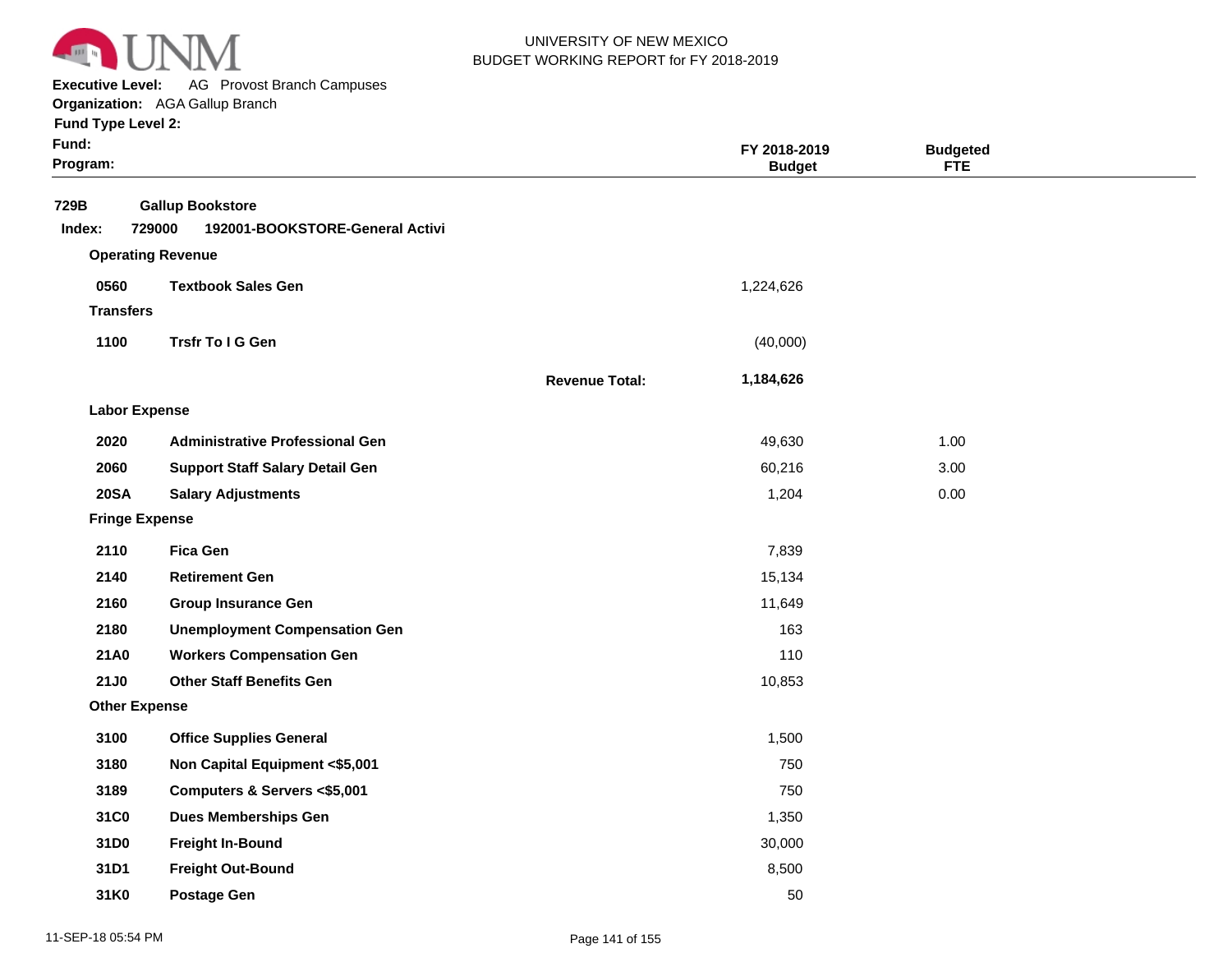

**Executive Level:** AG Provost Branch Campuses

**Organization:**  AGA Gallup Branch

| 729B<br><b>Gallup Bookstore</b><br>729000<br>192001-BOOKSTORE-General Activi<br>Index:<br><b>Other Expense</b><br>31P1<br>300<br><b>Instructional Materials &amp; Supplies</b><br>3800<br>In State Travel Gen<br>1,000<br>38A0<br><b>Motor Pool Rental Gen</b><br>950<br>25<br>6020<br><b>Long Distance Gen</b><br>6350<br>Promotional Exp F&A Unallowable Gen<br>1,500<br>6370<br><b>Printing/Copying/Binding Gen</b><br>1,000<br><b>Conference Fees Gen</b><br>63A0<br>300<br>63A2<br>600<br><b>Seminars/Training Fees</b><br>63C0<br><b>Copying Gen</b><br>1,000<br><b>70E1</b><br><b>Computer Software Maintenance</b><br>20,000<br>8000<br><b>Banking Fees Gen</b><br>15,000<br><b>Cost of Goods Sold Gen</b><br>8040<br>923,878<br>8049<br>3,500<br><b>Writedown Obsolete Inventory</b><br><b>80K0</b><br><b>Banner Tax</b><br>10,525 |  |
|---------------------------------------------------------------------------------------------------------------------------------------------------------------------------------------------------------------------------------------------------------------------------------------------------------------------------------------------------------------------------------------------------------------------------------------------------------------------------------------------------------------------------------------------------------------------------------------------------------------------------------------------------------------------------------------------------------------------------------------------------------------------------------------------------------------------------------------------|--|
|                                                                                                                                                                                                                                                                                                                                                                                                                                                                                                                                                                                                                                                                                                                                                                                                                                             |  |
|                                                                                                                                                                                                                                                                                                                                                                                                                                                                                                                                                                                                                                                                                                                                                                                                                                             |  |
|                                                                                                                                                                                                                                                                                                                                                                                                                                                                                                                                                                                                                                                                                                                                                                                                                                             |  |
|                                                                                                                                                                                                                                                                                                                                                                                                                                                                                                                                                                                                                                                                                                                                                                                                                                             |  |
|                                                                                                                                                                                                                                                                                                                                                                                                                                                                                                                                                                                                                                                                                                                                                                                                                                             |  |
|                                                                                                                                                                                                                                                                                                                                                                                                                                                                                                                                                                                                                                                                                                                                                                                                                                             |  |
|                                                                                                                                                                                                                                                                                                                                                                                                                                                                                                                                                                                                                                                                                                                                                                                                                                             |  |
|                                                                                                                                                                                                                                                                                                                                                                                                                                                                                                                                                                                                                                                                                                                                                                                                                                             |  |
|                                                                                                                                                                                                                                                                                                                                                                                                                                                                                                                                                                                                                                                                                                                                                                                                                                             |  |
|                                                                                                                                                                                                                                                                                                                                                                                                                                                                                                                                                                                                                                                                                                                                                                                                                                             |  |
|                                                                                                                                                                                                                                                                                                                                                                                                                                                                                                                                                                                                                                                                                                                                                                                                                                             |  |
|                                                                                                                                                                                                                                                                                                                                                                                                                                                                                                                                                                                                                                                                                                                                                                                                                                             |  |
|                                                                                                                                                                                                                                                                                                                                                                                                                                                                                                                                                                                                                                                                                                                                                                                                                                             |  |
|                                                                                                                                                                                                                                                                                                                                                                                                                                                                                                                                                                                                                                                                                                                                                                                                                                             |  |
|                                                                                                                                                                                                                                                                                                                                                                                                                                                                                                                                                                                                                                                                                                                                                                                                                                             |  |
|                                                                                                                                                                                                                                                                                                                                                                                                                                                                                                                                                                                                                                                                                                                                                                                                                                             |  |
|                                                                                                                                                                                                                                                                                                                                                                                                                                                                                                                                                                                                                                                                                                                                                                                                                                             |  |
| 8102<br>5,000<br><b>NM Govt Gross Receipts Tax Expense</b>                                                                                                                                                                                                                                                                                                                                                                                                                                                                                                                                                                                                                                                                                                                                                                                  |  |
| 98B0<br><b>Cash Over or Short General</b><br>350                                                                                                                                                                                                                                                                                                                                                                                                                                                                                                                                                                                                                                                                                                                                                                                            |  |
| 1,184,626<br><b>Expenditure Total:</b>                                                                                                                                                                                                                                                                                                                                                                                                                                                                                                                                                                                                                                                                                                                                                                                                      |  |
| 729000 Net:<br>$\pmb{0}$                                                                                                                                                                                                                                                                                                                                                                                                                                                                                                                                                                                                                                                                                                                                                                                                                    |  |
| 729B LEVEL 6<br><b>SUMMARY</b>                                                                                                                                                                                                                                                                                                                                                                                                                                                                                                                                                                                                                                                                                                                                                                                                              |  |
| 1,184,626<br>Revenue                                                                                                                                                                                                                                                                                                                                                                                                                                                                                                                                                                                                                                                                                                                                                                                                                        |  |
| 111,050<br>4.00<br><b>Labor Expense</b><br><b>Fringe Expense</b><br>45,748                                                                                                                                                                                                                                                                                                                                                                                                                                                                                                                                                                                                                                                                                                                                                                  |  |
| <b>Other Expense</b><br>1,027,828                                                                                                                                                                                                                                                                                                                                                                                                                                                                                                                                                                                                                                                                                                                                                                                                           |  |
| NET:<br>$\pmb{0}$                                                                                                                                                                                                                                                                                                                                                                                                                                                                                                                                                                                                                                                                                                                                                                                                                           |  |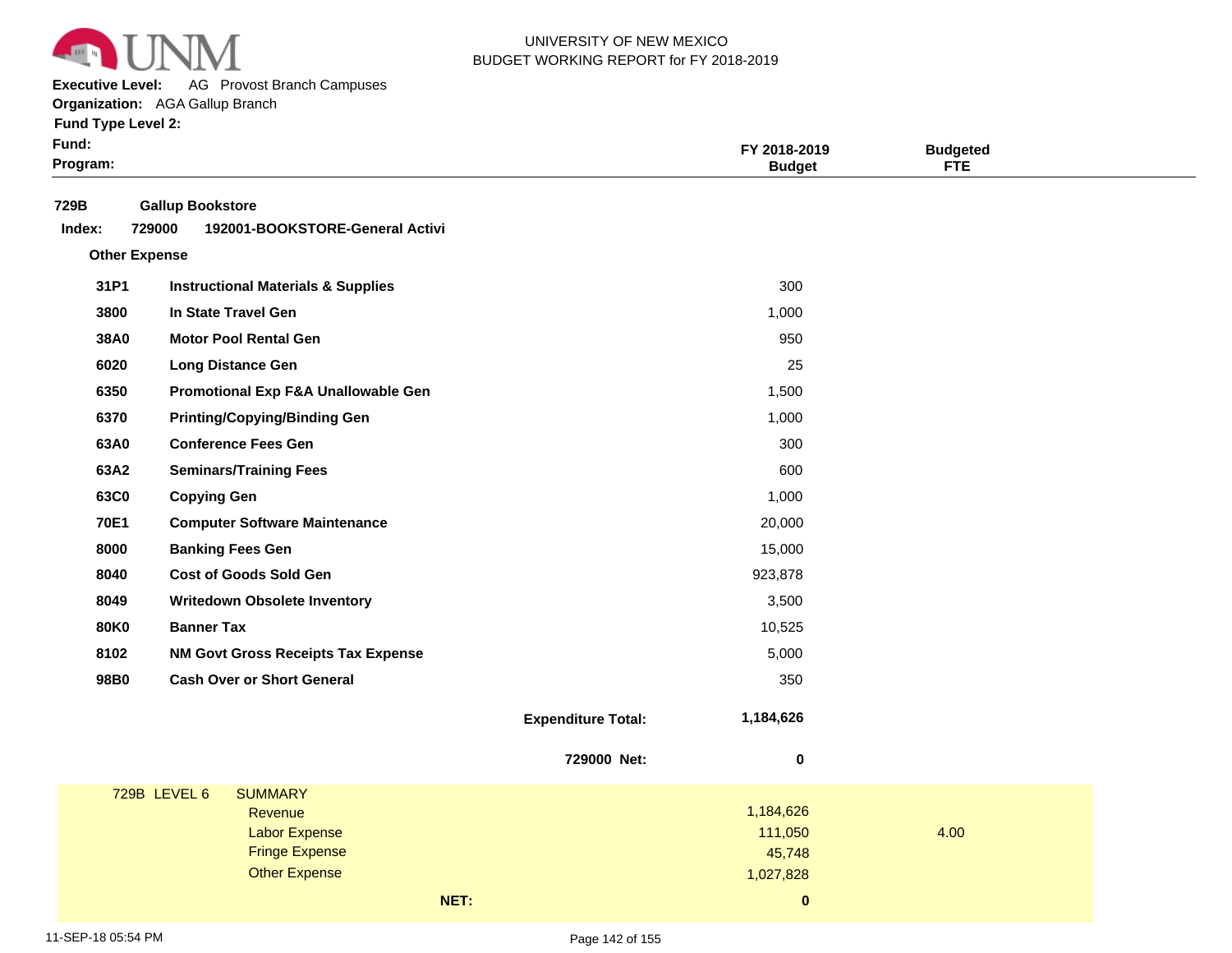

**Executive Level:** AG Provost Branch Campuses

| <b>Fund Type Level 2:</b> |  |
|---------------------------|--|
| Euradi                    |  |

| Fund:<br>Program:    |                                          |                           | FY 2018-2019<br><b>Budget</b> | <b>Budgeted</b><br><b>FTE</b> |  |
|----------------------|------------------------------------------|---------------------------|-------------------------------|-------------------------------|--|
| 735A                 | <b>Gallup Public Relations</b>           |                           |                               |                               |  |
| Index:               | <b>Public Relations</b><br>735001        |                           |                               |                               |  |
| <b>Allocations</b>   |                                          |                           |                               |                               |  |
| 1640                 | <b>Allocations Pooled Allocation Gen</b> |                           | 59,903                        |                               |  |
|                      |                                          | <b>Revenue Total:</b>     | 59,903                        |                               |  |
| <b>Other Expense</b> |                                          |                           |                               |                               |  |
| 6020                 | <b>Long Distance Gen</b>                 |                           | 170                           |                               |  |
| 6040                 | <b>Telephone Line Spec Circuit Gen</b>   |                           | 2,000                         |                               |  |
| 6350                 | Promotional Exp F&A Unallowable Gen      |                           | 50,000                        |                               |  |
| 6370                 | <b>Printing/Copying/Binding Gen</b>      |                           | 6,150                         |                               |  |
| 63V0                 | <b>Consultant Fees Gen</b>               |                           | 1,000                         |                               |  |
| <b>80K0</b>          | <b>Banner Tax</b>                        |                           | 583                           |                               |  |
|                      |                                          | <b>Expenditure Total:</b> | 59,903                        |                               |  |
|                      |                                          | 735001 Net:               | $\pmb{0}$                     |                               |  |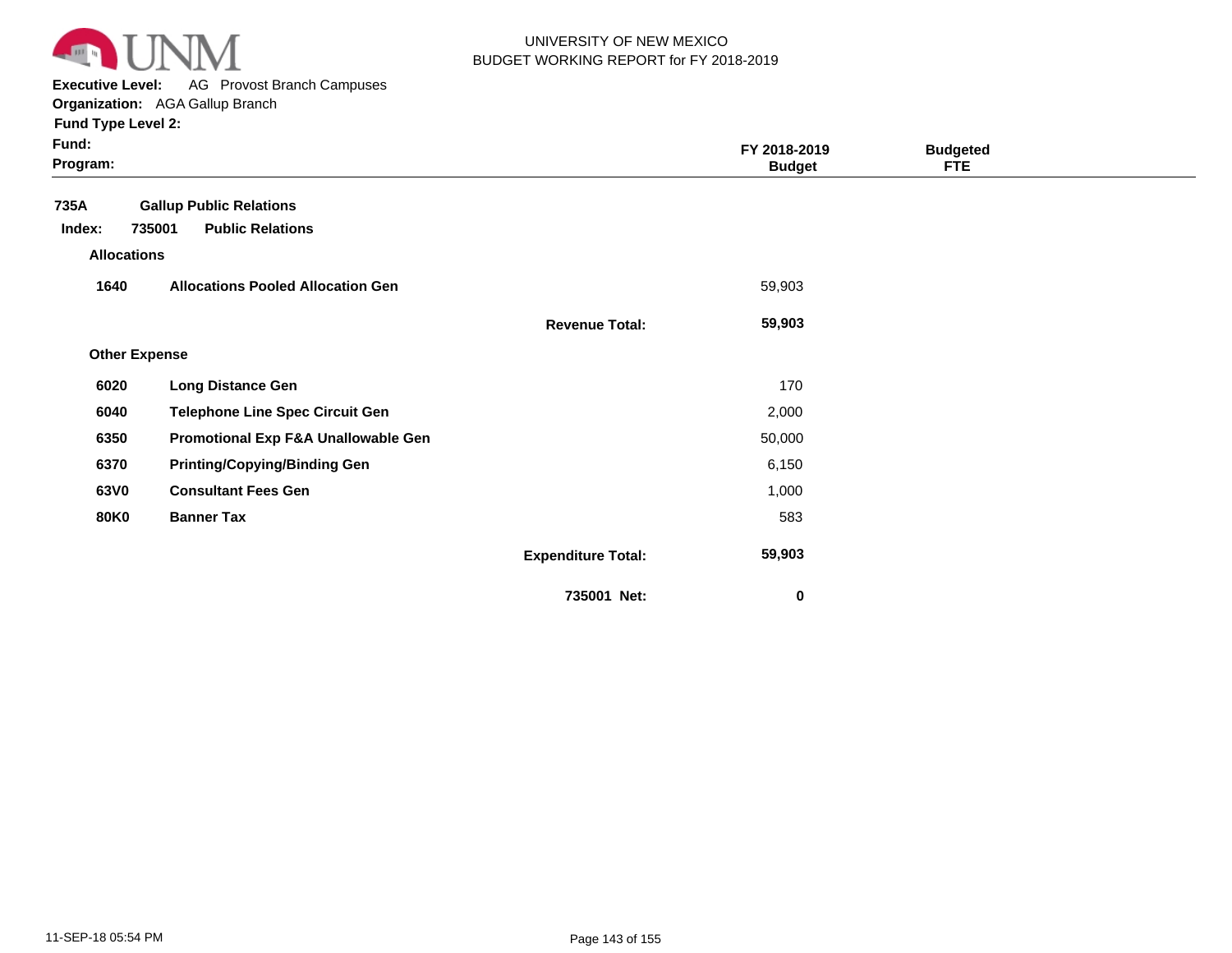

**Executive Level:** AG Provost Branch Campuses

**Organization:**  AGA Gallup Branch **Fund Type Level 2:**

| Fund:<br>Program:    |                                              |                           | FY 2018-2019<br><b>Budget</b> | <b>Budgeted</b><br><b>FTE</b> |  |
|----------------------|----------------------------------------------|---------------------------|-------------------------------|-------------------------------|--|
| 735A                 | <b>Gallup Public Relations</b>               |                           |                               |                               |  |
| Index:               | 735002<br>Convocation                        |                           |                               |                               |  |
| <b>Allocations</b>   |                                              |                           |                               |                               |  |
| 1640                 | <b>Allocations Pooled Allocation Gen</b>     |                           | 15,676                        |                               |  |
|                      |                                              | <b>Revenue Total:</b>     | 15,676                        |                               |  |
| <b>Other Expense</b> |                                              |                           |                               |                               |  |
| 3170                 | <b>Custodial Supplies Gen</b>                |                           | 500                           |                               |  |
| 31B0                 | Food F&A Unallowable Gen                     |                           | 2,000                         |                               |  |
| 31K0                 | <b>Postage Gen</b>                           |                           | 50                            |                               |  |
| 37Y0                 | <b>Supply Costs F&amp;A Unallowable</b>      |                           | 2,150                         |                               |  |
| 6350                 | Promotional Exp F&A Unallowable Gen          |                           | 1,600                         |                               |  |
| 6370                 | <b>Printing/Copying/Binding Gen</b>          |                           | 2,620                         |                               |  |
| 63A1                 | <b>Event Fees</b>                            |                           | 4,000                         |                               |  |
| 69Y0                 | <b>Professional Svcs F&amp;A Unallowable</b> |                           | 1,600                         |                               |  |
| 8060                 | <b>Other Operating Costs Gen</b>             |                           | 1,000                         |                               |  |
| <b>80K0</b>          | <b>Banner Tax</b>                            |                           | 156                           |                               |  |
|                      |                                              | <b>Expenditure Total:</b> | 15,676                        |                               |  |
|                      |                                              | 735002 Net:               | 0                             |                               |  |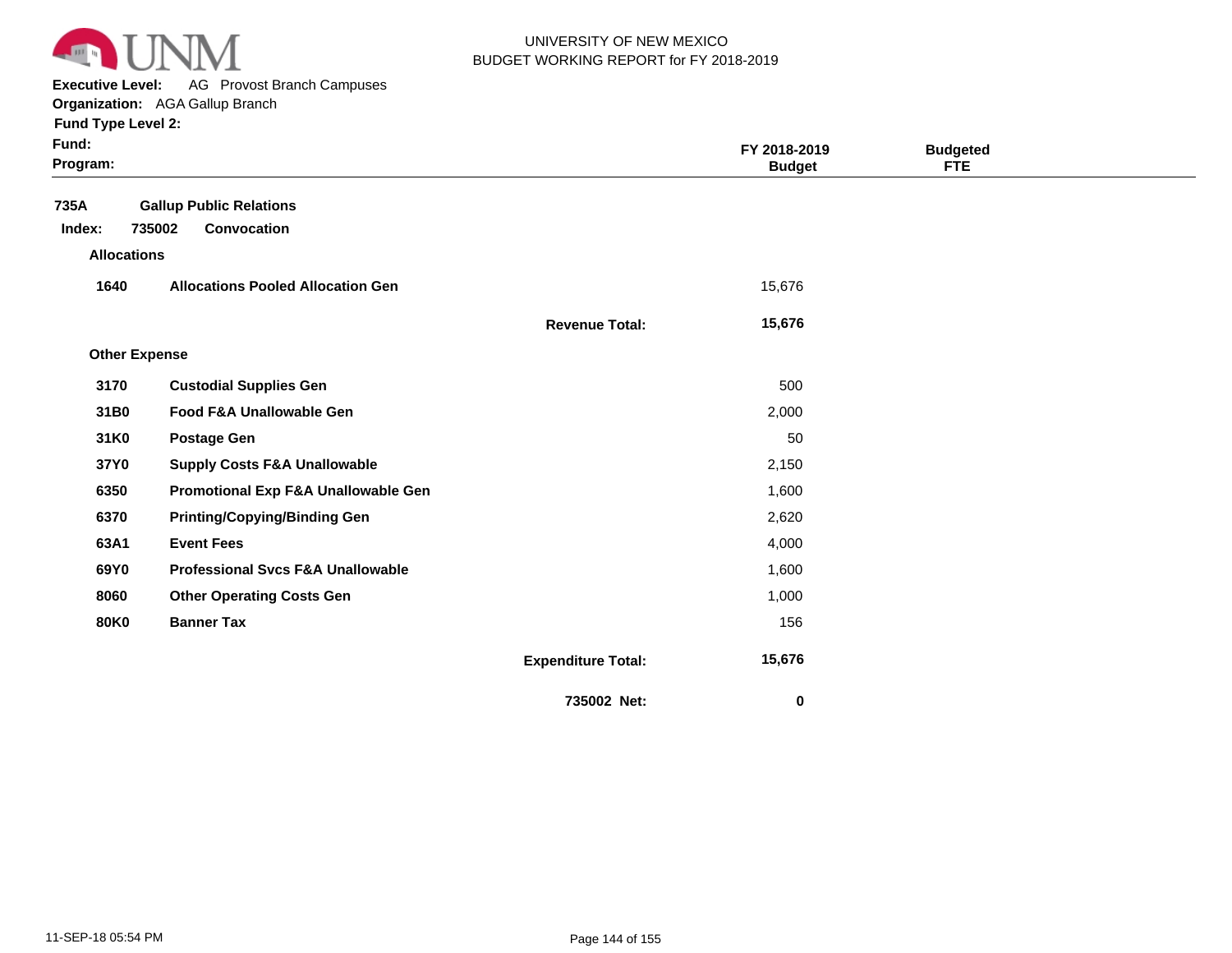

**Executive Level:** AG Provost Branch Campuses

#### **Organization:**  AGA Gallup Branch

| Fund:<br>Program:                    |                                                                                 |                       | FY 2018-2019<br><b>Budget</b> | <b>Budgeted</b><br><b>FTE</b> |  |
|--------------------------------------|---------------------------------------------------------------------------------|-----------------------|-------------------------------|-------------------------------|--|
| 735A<br>Index:<br><b>Allocations</b> | <b>Gallup Public Relations</b><br>735003<br>191361-PUBLIC RELATIO-General Activ |                       |                               |                               |  |
| 1640                                 | <b>Allocations Pooled Allocation Gen</b>                                        |                       | 151,884                       |                               |  |
|                                      |                                                                                 | <b>Revenue Total:</b> | 151,884                       |                               |  |
| <b>Labor Expense</b>                 |                                                                                 |                       |                               |                               |  |
| 2020                                 | <b>Administrative Professional Gen</b>                                          |                       | 61,200                        | 1.00                          |  |
| 2040                                 | <b>Technician Salary Detail Gen</b>                                             |                       | 47,545                        | 1.00                          |  |
| 2060                                 | <b>Support Staff Salary Detail Gen</b>                                          |                       | 29,203                        | 1.00                          |  |
| <b>20SA</b>                          | <b>Salary Adjustments</b>                                                       |                       | 584                           | 0.00                          |  |
| <b>Other Expense</b>                 |                                                                                 |                       |                               |                               |  |
| 3100                                 | <b>Office Supplies General</b>                                                  |                       | 3,000                         |                               |  |
| 3110                                 | <b>Books Periodicals Gen</b>                                                    |                       | 340                           |                               |  |
| 3140                                 | <b>Computer Software Gen</b>                                                    |                       | 500                           |                               |  |
| 3150                                 | <b>Computer Supplies &lt;\$5,001</b>                                            |                       | 500                           |                               |  |
| 3180                                 | Non Capital Equipment <\$5,001                                                  |                       | 500                           |                               |  |
| 3189                                 | Computers & Servers <\$5,001                                                    |                       | 1,000                         |                               |  |
| 31K0                                 | <b>Postage Gen</b>                                                              |                       | 1,200                         |                               |  |
| 31L0                                 | <b>Printing Supplies Gen</b>                                                    |                       | 1,200                         |                               |  |
| 37Z0                                 | <b>Other Supply Costs Gen</b>                                                   |                       | 1,500                         |                               |  |
| 3800                                 | In State Travel Gen                                                             |                       | 500                           |                               |  |
| 6020                                 | <b>Long Distance Gen</b>                                                        |                       | 70                            |                               |  |
| 63N0                                 | <b>Laundry Dry Cleaning Gen</b>                                                 |                       | 250                           |                               |  |
| <b>70F0</b>                          | <b>Equipment Rent Expense Gen</b>                                               |                       | 1,688                         |                               |  |
| 8060                                 | <b>Other Operating Costs Gen</b>                                                |                       | 1,000                         |                               |  |
| 80K0                                 | <b>Banner Tax</b>                                                               |                       | 104                           |                               |  |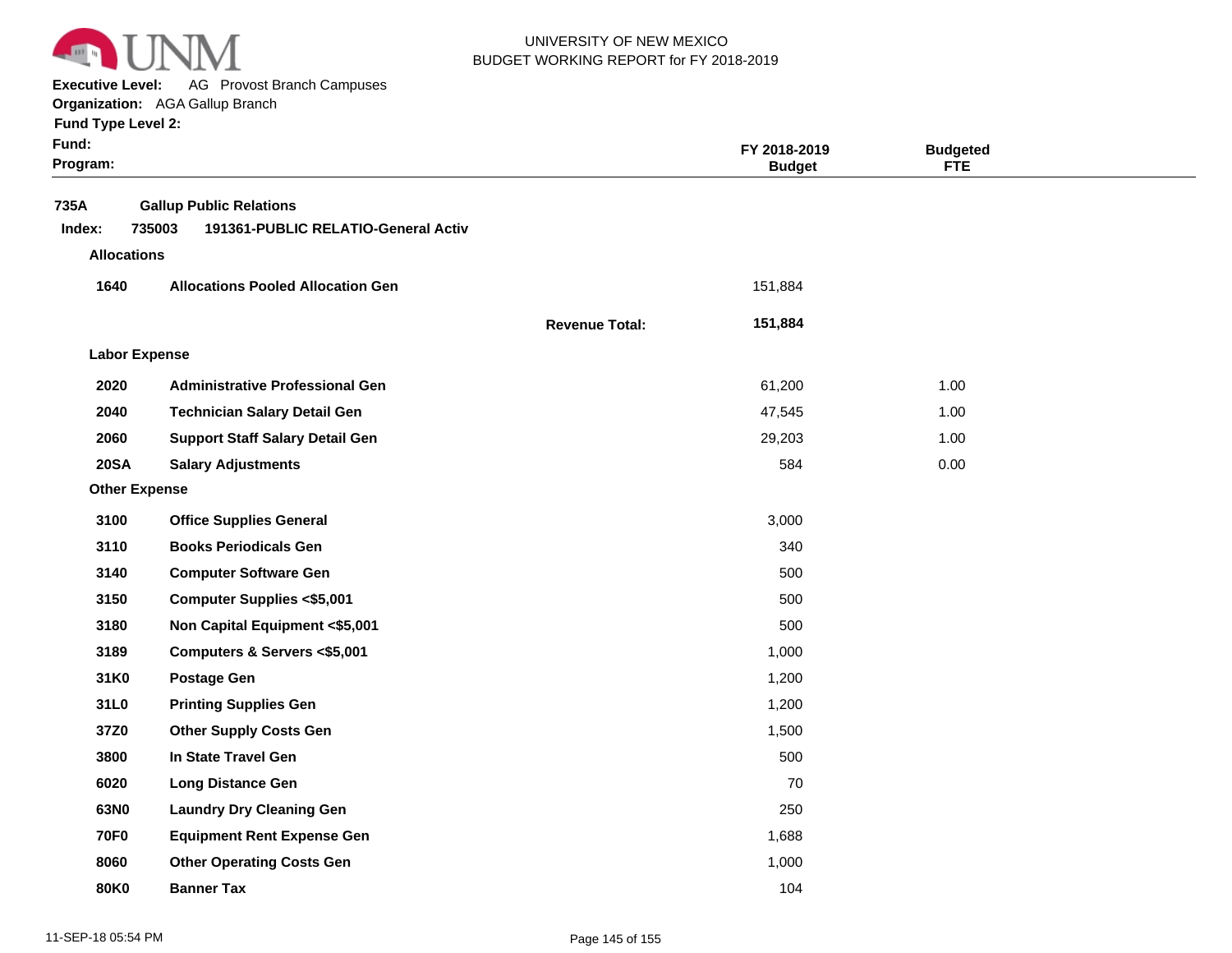

**Executive Level:** AG Provost Branch Campuses **Organization:**  AGA Gallup Branch

**Fund Type Level 2:**

| Fund:<br>Program: |        |                                                                       |                           | FY 2018-2019<br><b>Budget</b> | <b>Budgeted</b><br><b>FTE</b> |  |
|-------------------|--------|-----------------------------------------------------------------------|---------------------------|-------------------------------|-------------------------------|--|
| 735A<br>Index:    | 735003 | <b>Gallup Public Relations</b><br>191361-PUBLIC RELATIO-General Activ | <b>Expenditure Total:</b> | 151,884                       |                               |  |
|                   |        |                                                                       |                           |                               |                               |  |

**735003 Net: 0**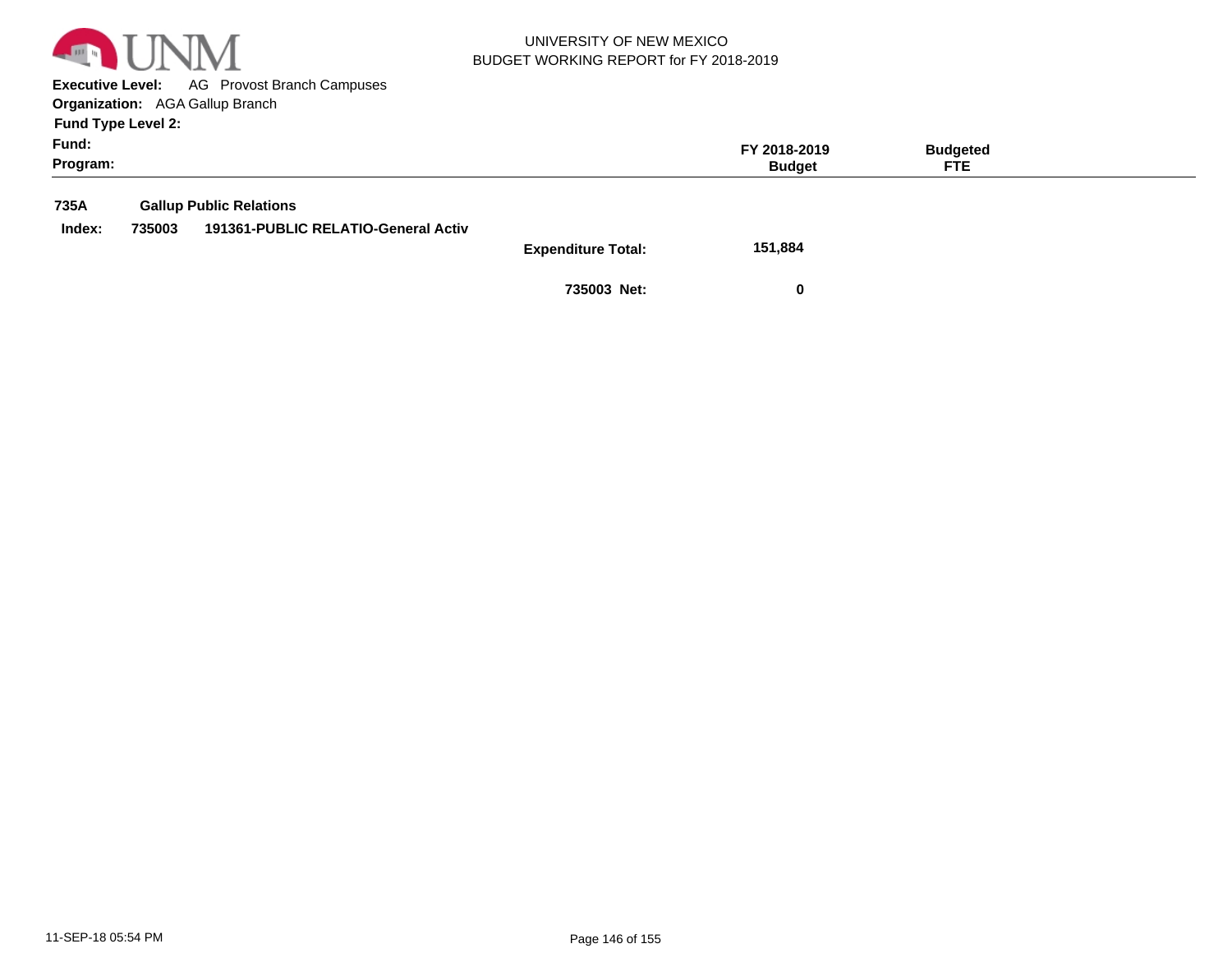

**Executive Level:** AG Provost Branch Campuses

| Fund:<br>Program:                                    |      | FY 2018-2019<br><b>Budget</b>      | <b>Budgeted</b><br><b>FTE</b> |  |
|------------------------------------------------------|------|------------------------------------|-------------------------------|--|
| 735A<br><b>Gallup Public Relations</b>               |      |                                    |                               |  |
| 735004<br><b>Holiday Magic</b><br>Index:             |      |                                    |                               |  |
| <b>Allocations</b>                                   |      |                                    |                               |  |
| 1640<br><b>Allocations Pooled Allocation Gen</b>     |      | 5,555                              |                               |  |
|                                                      |      | 5,555<br><b>Revenue Total:</b>     |                               |  |
| <b>Other Expense</b>                                 |      |                                    |                               |  |
| 31B0<br>Food F&A Unallowable Gen                     |      | 3,000                              |                               |  |
| 37Z0<br><b>Other Supply Costs Gen</b>                |      | 1,500                              |                               |  |
| <b>Event Fees</b><br>63A1                            |      | 500                                |                               |  |
| <b>Professional Svcs F&amp;A Unallowable</b><br>69Y0 |      | 500                                |                               |  |
| <b>Banner Tax</b><br><b>80K0</b>                     |      | 55                                 |                               |  |
|                                                      |      | 5,555<br><b>Expenditure Total:</b> |                               |  |
|                                                      |      | 735004 Net:<br>$\boldsymbol{0}$    |                               |  |
| 735A LEVEL 5<br><b>SUMMARY</b>                       |      |                                    |                               |  |
| Revenue                                              |      | 233,018                            |                               |  |
| Labor Expense<br><b>Fringe Expense</b>               |      | 138,532<br>$\mathbf{0}$            | 3.00                          |  |
| <b>Other Expense</b>                                 |      | 94,486                             |                               |  |
|                                                      | NET: | $\bf{0}$                           |                               |  |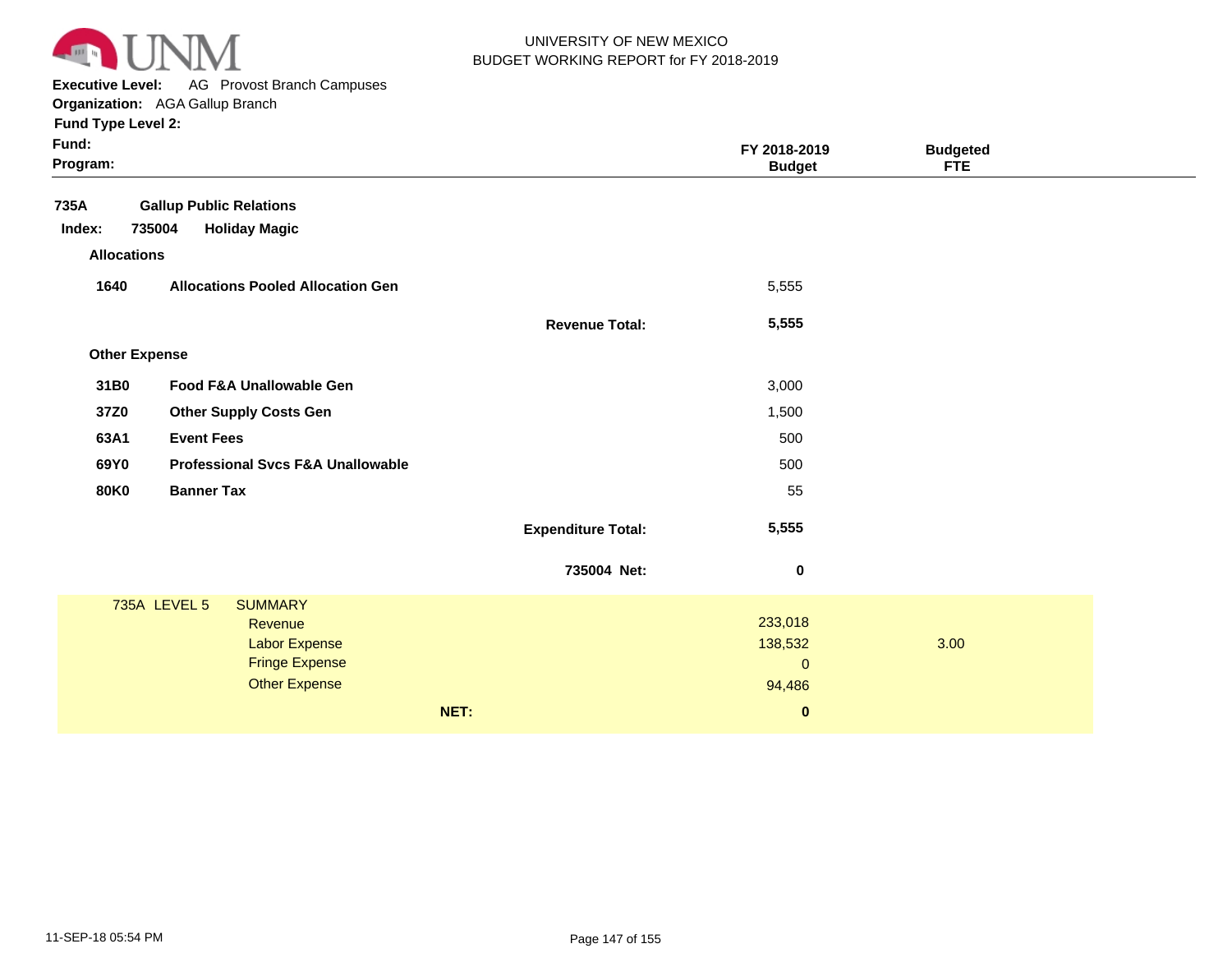

**Executive Level:** AG Provost Branch Campuses **Organization:**  AGA Gallup Branch

| Fund:<br>Program:    |                                                        |                           | FY 2018-2019<br><b>Budget</b> | <b>Budgeted</b><br><b>FTE</b> |
|----------------------|--------------------------------------------------------|---------------------------|-------------------------------|-------------------------------|
| 736C<br>Index:       | <b>Campus Police</b><br>736003<br>191361 Campus Police |                           |                               |                               |
| <b>Allocations</b>   |                                                        |                           |                               |                               |
| 1640                 | <b>Allocations Pooled Allocation Gen</b>               |                           | 137,461                       |                               |
|                      |                                                        | <b>Revenue Total:</b>     | 137,461                       |                               |
| <b>Labor Expense</b> |                                                        |                           |                               |                               |
| 2040                 | <b>Technician Salary Detail Gen</b>                    |                           | 128,411                       | 3.00                          |
| <b>Other Expense</b> |                                                        |                           |                               |                               |
| 3100                 | <b>Office Supplies General</b>                         |                           | 1,000                         |                               |
| 3180                 | Non Capital Equipment <\$5,001                         |                           | 1,600                         |                               |
| 31K0                 | <b>Postage Gen</b>                                     |                           | 110                           |                               |
| 31N0                 | <b>Uniforms Apparel Gen</b>                            |                           | 1,650                         |                               |
| 31N2                 | <b>Individual Safety Equipment</b>                     |                           | 1,000                         |                               |
| 6020                 | <b>Long Distance Gen</b>                               |                           | 100                           |                               |
| 6080                 | <b>Cellular Charges Gen</b>                            |                           | 3,000                         |                               |
| 63C0                 | <b>Copying Gen</b>                                     |                           | 500                           |                               |
| <b>80K0</b>          | <b>Banner Tax</b>                                      |                           | 90                            |                               |
|                      |                                                        | <b>Expenditure Total:</b> | 137,461                       |                               |
|                      |                                                        | 736003 Net:               | $\pmb{0}$                     |                               |
|                      | <b>736C LEVEL 6</b><br><b>SUMMARY</b>                  |                           |                               |                               |
|                      | Revenue                                                |                           | 137,461                       |                               |
|                      | <b>Labor Expense</b><br><b>Fringe Expense</b>          |                           | 128,411<br>$\pmb{0}$          | 3.00                          |
|                      | <b>Other Expense</b>                                   |                           | 9,050                         |                               |
|                      |                                                        | NET:                      | $\pmb{0}$                     |                               |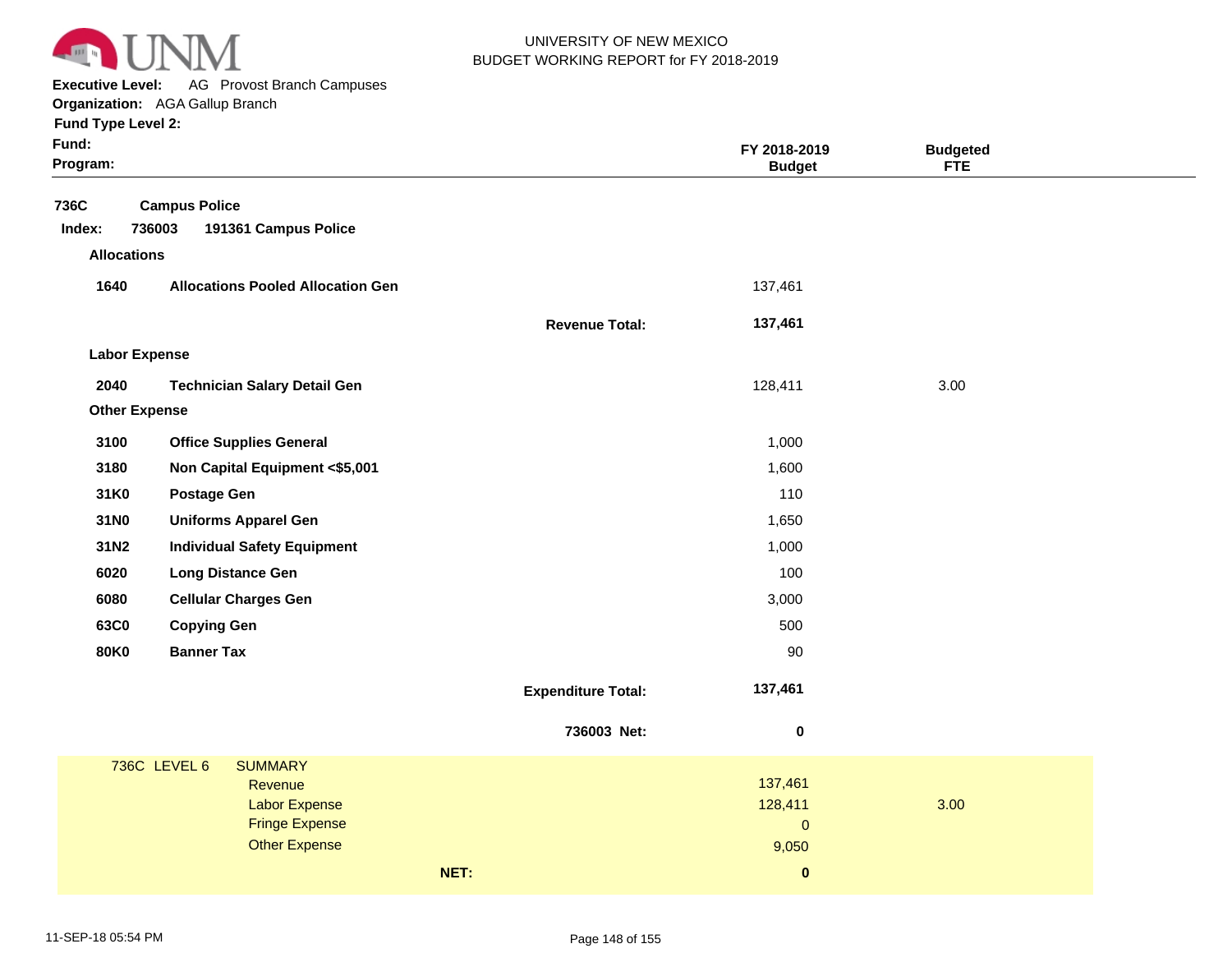

**Executive Level:** AG Provost Branch Campuses

| Fund:<br>Program:    |                                                             |                       | FY 2018-2019<br><b>Budget</b> | <b>Budgeted</b><br><b>FTE</b> |  |
|----------------------|-------------------------------------------------------------|-----------------------|-------------------------------|-------------------------------|--|
| 737B<br>Index:       | <b>Gallup Physical Plant</b><br>737001<br><b>PPD-Gallup</b> |                       |                               |                               |  |
| <b>Allocations</b>   |                                                             |                       |                               |                               |  |
| 1640                 | <b>Allocations Pooled Allocation Gen</b>                    |                       | 818,580                       |                               |  |
|                      |                                                             | <b>Revenue Total:</b> | 818,580                       |                               |  |
| <b>Labor Expense</b> |                                                             |                       |                               |                               |  |
| 2020                 | <b>Administrative Professional Gen</b>                      |                       | 91,098                        | 1.00                          |  |
| 2040                 | <b>Technician Salary Detail Gen</b>                         |                       | 467,643                       | 18.00                         |  |
| 2060                 | <b>Support Staff Salary Detail Gen</b>                      |                       | 63,897                        | 2.00                          |  |
| <b>Other Expense</b> |                                                             |                       |                               |                               |  |
| 3100                 | <b>Office Supplies General</b>                              |                       | 500                           |                               |  |
| 3140                 | <b>Computer Software Gen</b>                                |                       | 300                           |                               |  |
| 3150                 | <b>Computer Supplies &lt;\$5,001</b>                        |                       | 500                           |                               |  |
| 3170                 | <b>Custodial Supplies Gen</b>                               |                       | 35,000                        |                               |  |
| 3180                 | Non Capital Equipment <\$5,001                              |                       | 1,200                         |                               |  |
| 31K0                 | <b>Postage Gen</b>                                          |                       | 100                           |                               |  |
| 31N2                 | <b>Individual Safety Equipment</b>                          |                       | 1,500                         |                               |  |
| 37Z0                 | <b>Other Supply Costs Gen</b>                               |                       | 1,500                         |                               |  |
| 3800                 | In State Travel Gen                                         |                       | 500                           |                               |  |
| 6020                 | <b>Long Distance Gen</b>                                    |                       | 500                           |                               |  |
| 6040                 | <b>Telephone Line Spec Circuit Gen</b>                      |                       | 650                           |                               |  |
| 6080                 | <b>Cellular Charges Gen</b>                                 |                       | 3,660                         |                               |  |
| 6300                 | Alarm System Gen                                            |                       | 15,000                        |                               |  |
| 6311                 | <b>Non-Perpetual Journals</b>                               |                       | 3,700                         |                               |  |
| 63N0                 | <b>Laundry Dry Cleaning Gen</b>                             |                       | 4,000                         |                               |  |
| 69Z0                 | <b>Other Professional Services Gen</b>                      |                       | 1,500                         |                               |  |
| 7000                 | <b>Plant Repairs Maintenance Gen</b>                        |                       | 10,000                        |                               |  |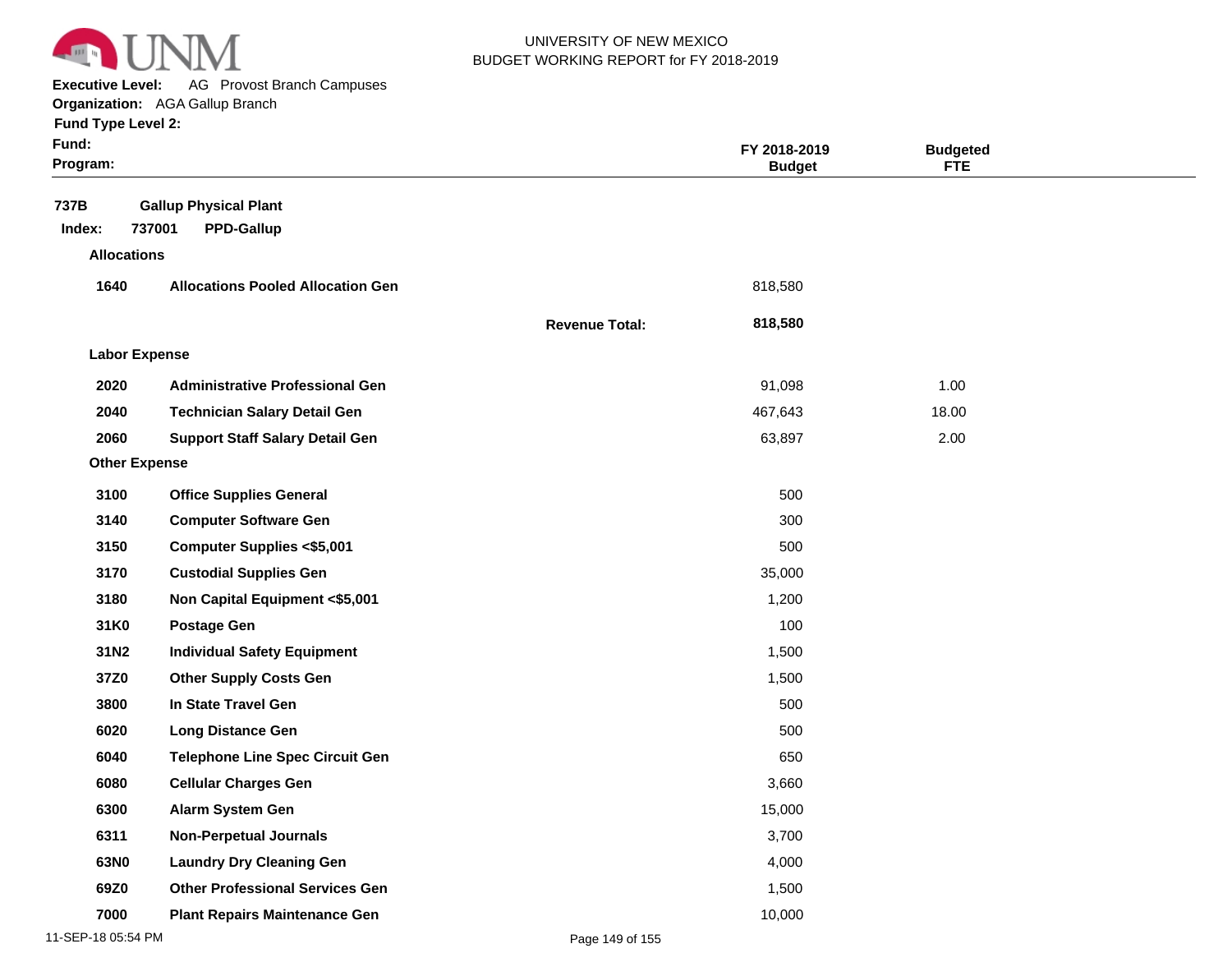

**Executive Level:** AG Provost Branch Campuses

| Fund:<br>Program:    |                              |                                               |      |                           | FY 2018-2019<br><b>Budget</b> | <b>Budgeted</b><br><b>FTE</b> |  |
|----------------------|------------------------------|-----------------------------------------------|------|---------------------------|-------------------------------|-------------------------------|--|
| 737B                 | <b>Gallup Physical Plant</b> |                                               |      |                           |                               |                               |  |
| Index:               | 737001                       | <b>PPD-Gallup</b>                             |      |                           |                               |                               |  |
| <b>Other Expense</b> |                              |                                               |      |                           |                               |                               |  |
| 7010                 |                              | <b>Bldg Structure Maintenance Gen</b>         |      |                           | 10,000                        |                               |  |
| 7020                 |                              | <b>HVAC Systems Maintenance Gen</b>           |      |                           | 50,000                        |                               |  |
| 7030                 |                              | <b>Electrical Repairs Maintenance Gen</b>     |      |                           | 13,000                        |                               |  |
| 7050                 |                              | <b>Plumbing Repairs Maintenance Gen</b>       |      |                           | 15,000                        |                               |  |
| 7080                 |                              | <b>Grounds Repairs Maintenance Gen</b>        |      |                           | 6,000                         |                               |  |
| <b>70D0</b>          |                              | <b>Equipment Repairs Maintenance Gen</b>      |      |                           | 7,000                         |                               |  |
| <b>70F0</b>          |                              | <b>Equipment Rent Expense Gen</b>             |      |                           | 2,000                         |                               |  |
| <b>70K0</b>          | <b>Lock Shop Gen</b>         |                                               |      |                           | 5,000                         |                               |  |
| <b>80K0</b>          | <b>Banner Tax</b>            |                                               |      |                           | 7,832                         |                               |  |
|                      |                              |                                               |      | <b>Expenditure Total:</b> | 818,580                       |                               |  |
|                      |                              |                                               |      | 737001 Net:               | 0                             |                               |  |
|                      | 737B LEVEL 6                 | <b>SUMMARY</b>                                |      |                           |                               |                               |  |
|                      |                              | Revenue                                       |      |                           | 818,580                       |                               |  |
|                      |                              | <b>Labor Expense</b><br><b>Fringe Expense</b> |      |                           | 622,638<br>$\mathbf{0}$       | 21.00                         |  |
|                      |                              | <b>Other Expense</b>                          |      |                           | 195,942                       |                               |  |
|                      |                              |                                               | NET: |                           | $\bf{0}$                      |                               |  |
|                      |                              |                                               |      |                           |                               |                               |  |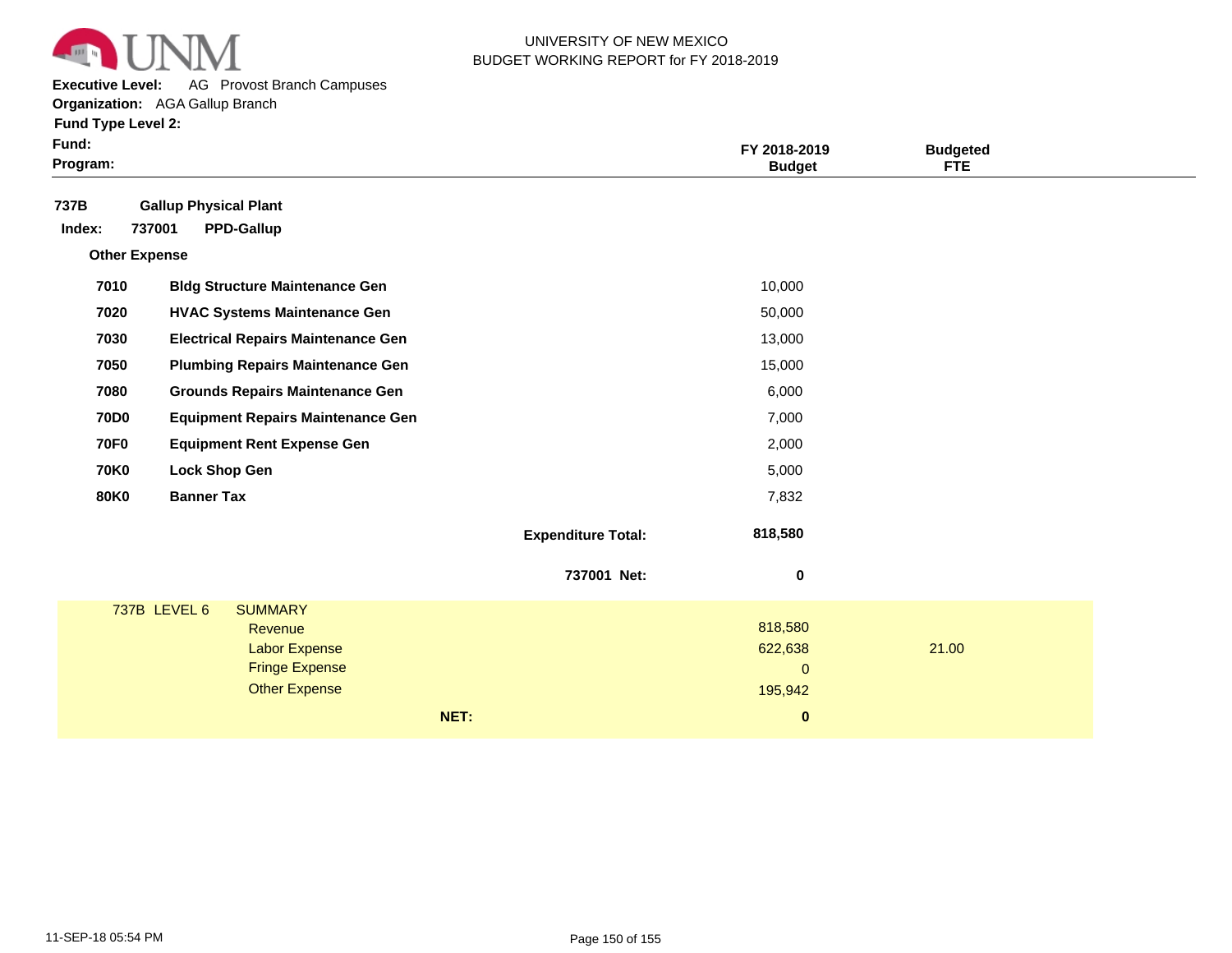

**Executive Level:** AG Provost Branch Campuses

| Fund:<br>Program:                    |                                                              |                           | FY 2018-2019<br><b>Budget</b> | <b>Budgeted</b><br><b>FTE</b> |  |
|--------------------------------------|--------------------------------------------------------------|---------------------------|-------------------------------|-------------------------------|--|
| 739A<br>Index:<br><b>Allocations</b> | <b>Gallup Utilities</b><br><b>Utilities-Gallup</b><br>739000 |                           |                               |                               |  |
| 1640                                 | <b>Allocations Pooled Allocation Gen</b>                     |                           | 454,146                       |                               |  |
|                                      |                                                              | <b>Revenue Total:</b>     | 454,146                       |                               |  |
| <b>Other Expense</b>                 |                                                              |                           |                               |                               |  |
| 7600                                 | <b>Natural Gas Fuel Oil Gen</b>                              |                           | 68,000                        |                               |  |
| 7620                                 | <b>Electricity Gen</b>                                       |                           | 314,500                       |                               |  |
| 7660                                 | <b>Sewer Refuse Gen</b>                                      |                           | 38,250                        |                               |  |
| 7680                                 | <b>Domestic Water Gen</b>                                    |                           | 28,900                        |                               |  |
| <b>80K0</b>                          | <b>Banner Tax</b>                                            |                           | 4,496                         |                               |  |
|                                      |                                                              | <b>Expenditure Total:</b> | 454,146                       |                               |  |
|                                      |                                                              | 739000 Net:               | $\bf{0}$                      |                               |  |
|                                      | <b>739A LEVEL 5</b><br><b>SUMMARY</b>                        |                           |                               |                               |  |
|                                      | Revenue<br><b>Labor Expense</b>                              |                           | 454,146<br>$\mathbf{0}$       | 0.00                          |  |
|                                      | <b>Fringe Expense</b>                                        |                           | $\mathbf{0}$                  |                               |  |
|                                      | <b>Other Expense</b>                                         |                           | 454,146                       |                               |  |
|                                      |                                                              | NET:                      | $\bf{0}$                      |                               |  |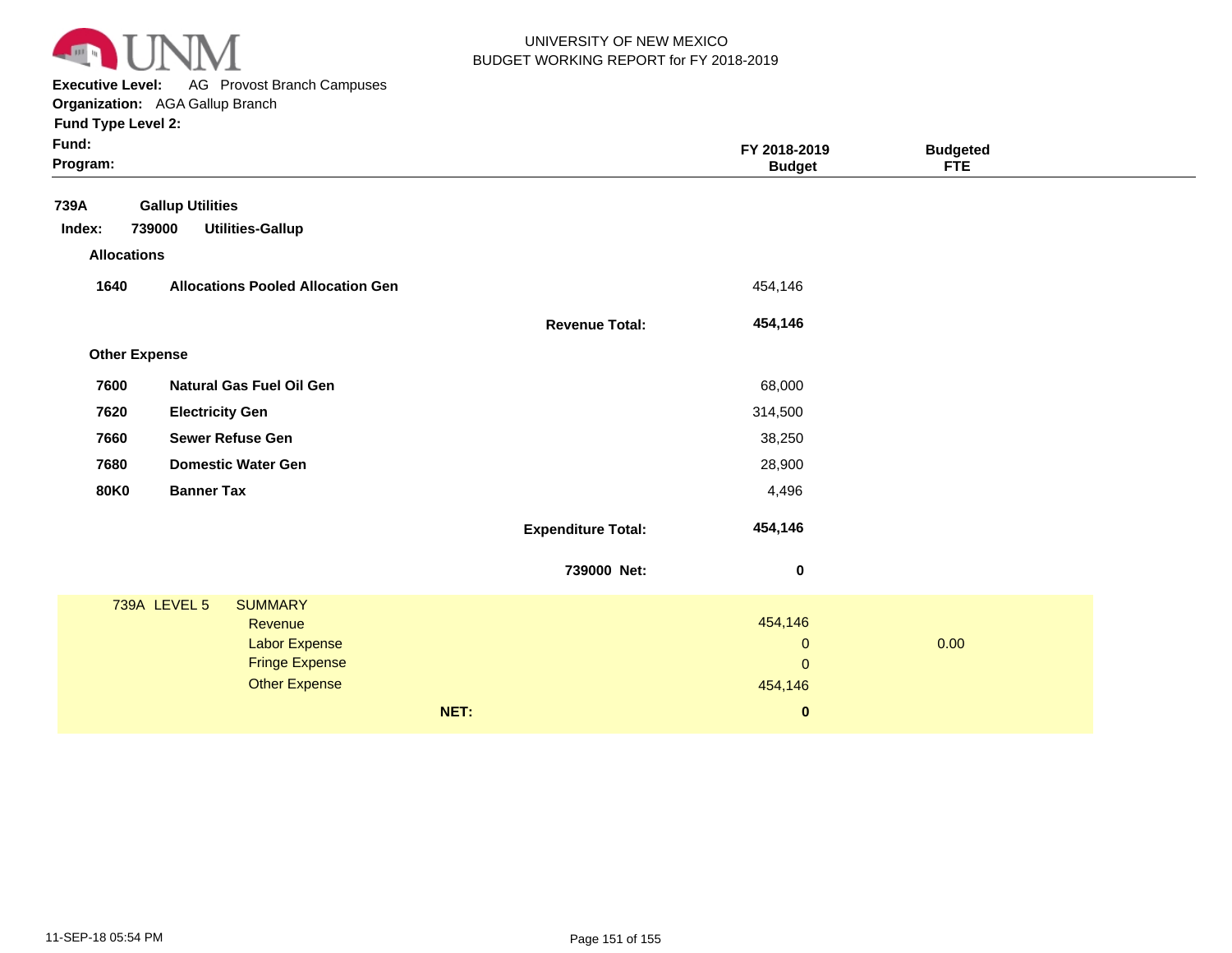

**Executive Level:** AG Provost Branch Campuses

| Fund:<br>Program:    |                                                                      |                       | FY 2018-2019<br><b>Budget</b> | <b>Budgeted</b><br><b>FTE</b> |  |
|----------------------|----------------------------------------------------------------------|-----------------------|-------------------------------|-------------------------------|--|
| 741A<br>Index:       | <b>Gallup Zollinger Library</b><br>741000<br><b>Library Services</b> |                       |                               |                               |  |
| <b>Allocations</b>   |                                                                      |                       |                               |                               |  |
| 1640                 | <b>Allocations Pooled Allocation Gen</b>                             |                       | 364,468                       |                               |  |
|                      |                                                                      | <b>Revenue Total:</b> | 364,468                       |                               |  |
| <b>Labor Expense</b> |                                                                      |                       |                               |                               |  |
| 2000                 | <b>Faculty Salary Detail Gen</b>                                     |                       | 146,491                       | 2.50                          |  |
| 2040                 | <b>Technician Salary Detail Gen</b>                                  |                       | 87,360                        | 3.00                          |  |
| 2060                 | <b>Support Staff Salary Detail Gen</b>                               |                       | 31,761                        | 1.00                          |  |
| 20L0                 | <b>Federal Workstudy Gen</b>                                         |                       | 1,200                         | 0.06                          |  |
| <b>20NO</b>          | <b>State Workstudy Gen</b>                                           |                       | 4,000                         | 0.21                          |  |
| <b>20SA</b>          | <b>Salary Adjustments</b>                                            |                       | 1,746                         | 0.00                          |  |
| <b>Other Expense</b> |                                                                      |                       |                               |                               |  |
| 3100                 | <b>Office Supplies General</b>                                       |                       | 800                           |                               |  |
| 31K0                 | <b>Postage Gen</b>                                                   |                       | 300                           |                               |  |
| 37Z0                 | <b>Other Supply Costs Gen</b>                                        |                       | 2,000                         |                               |  |
| 3800                 | In State Travel Gen                                                  |                       | 500                           |                               |  |
| 6020                 | <b>Long Distance Gen</b>                                             |                       | 50                            |                               |  |
| 6300                 | Alarm System Gen                                                     |                       | 2,200                         |                               |  |
| 6311                 | <b>Non-Perpetual Journals</b>                                        |                       | 1,800                         |                               |  |
| 6312                 | <b>Bibliographic Utilities</b>                                       |                       | 10,750                        |                               |  |
| 6313                 | <b>Electronic Journals</b>                                           |                       | 18,200                        |                               |  |
| 63A2                 | <b>Seminars/Training Fees</b>                                        |                       | 400                           |                               |  |
| <b>70D0</b>          | <b>Equipment Repairs Maintenance Gen</b>                             |                       | 3,500                         |                               |  |
| <b>70F0</b>          | <b>Equipment Rent Expense Gen</b>                                    |                       | 4,000                         |                               |  |
| <b>80K0</b>          | <b>Banner Tax</b>                                                    |                       | 910                           |                               |  |
| 9100                 | <b>Library Acquisitions Gen</b>                                      |                       | 25,500                        |                               |  |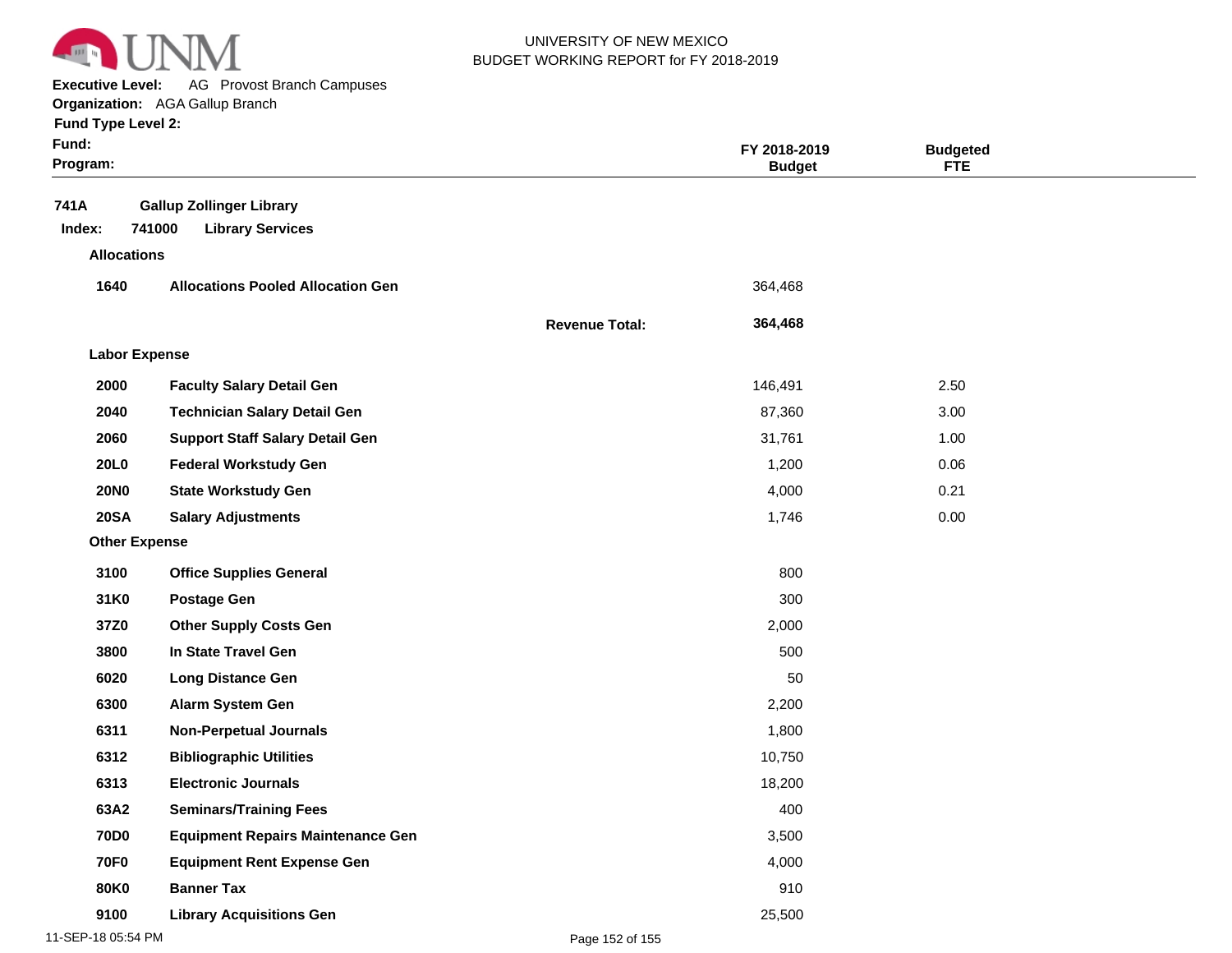

**Executive Level:** AG Provost Branch Campuses **Organization:**  AGA Gallup Branch

| Fund:<br>Program:                                                       |                           | FY 2018-2019<br><b>Budget</b> | <b>Budgeted</b><br><b>FTE</b> |
|-------------------------------------------------------------------------|---------------------------|-------------------------------|-------------------------------|
| 741A<br><b>Gallup Zollinger Library</b>                                 |                           |                               |                               |
| <b>Library Services</b><br>741000<br>Index:                             |                           |                               |                               |
| <b>Other Expense</b><br>9140<br><b>Library Acquisitions Serials Gen</b> |                           | 21,000                        |                               |
|                                                                         | <b>Expenditure Total:</b> | 364,468                       |                               |
|                                                                         |                           |                               |                               |
|                                                                         | 741000 Net:               | $\bf{0}$                      |                               |
| <b>741A LEVEL 5</b><br><b>SUMMARY</b><br>Revenue                        |                           | 364,468                       |                               |
| <b>Labor Expense</b>                                                    |                           | 272,558                       | 6.77                          |
| <b>Fringe Expense</b>                                                   |                           | $\mathbf{0}$                  |                               |
| <b>Other Expense</b>                                                    |                           | 91,910                        |                               |
|                                                                         | NET:                      | $\mathbf{0}$                  |                               |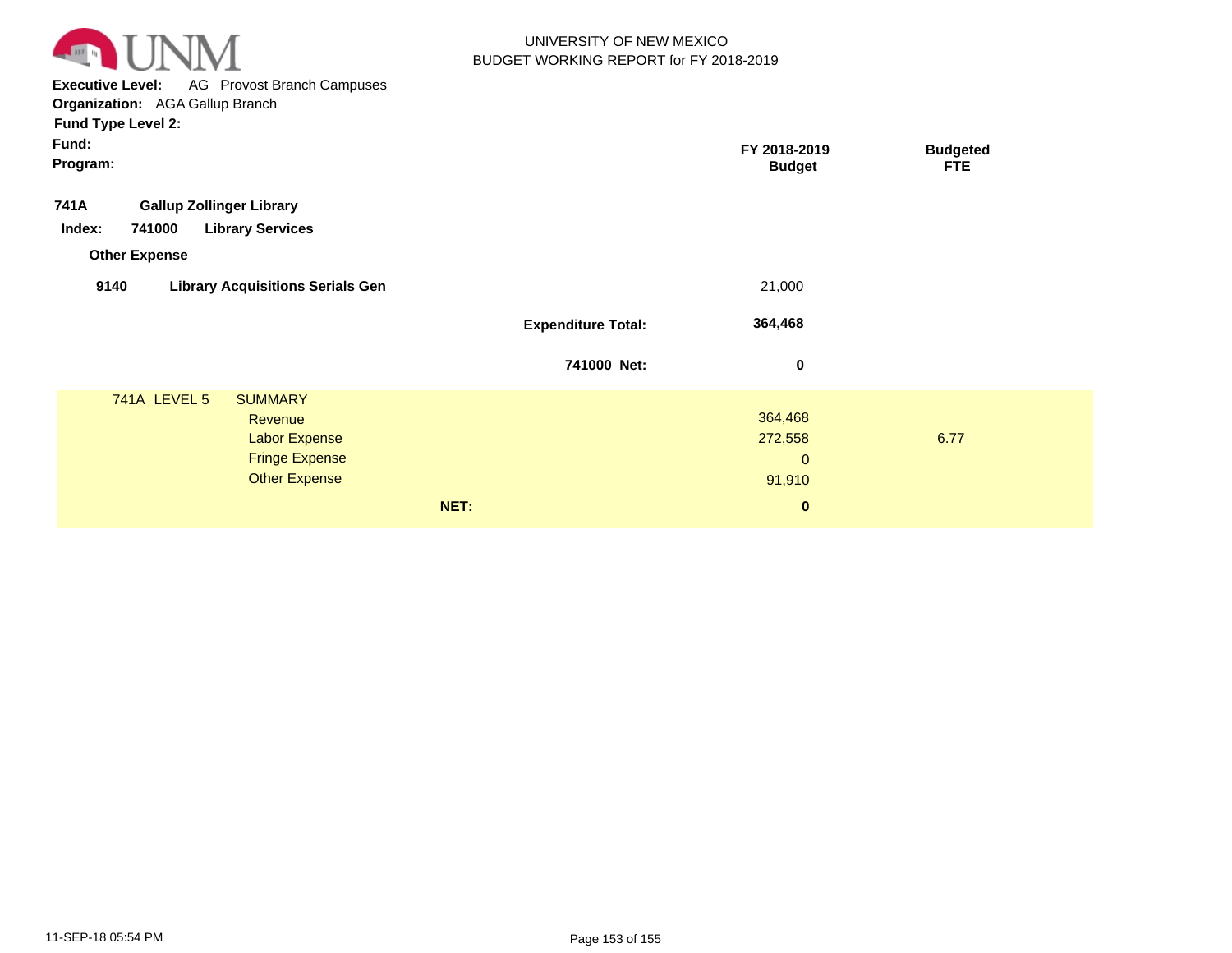

**Executive Level:** AG Provost Branch Campuses

**Organization:**  AGA Gallup Branch

| <b>Fund Type Level 2:</b> |  |
|---------------------------|--|
|---------------------------|--|

| Fund:<br>Program:    |                                          |                           | FY 2018-2019<br><b>Budget</b> | <b>Budgeted</b><br><b>FTE</b> |  |
|----------------------|------------------------------------------|---------------------------|-------------------------------|-------------------------------|--|
| 742A                 | <b>Gallup Deans Office</b>               |                           |                               |                               |  |
| Index:               | 742000<br><b>Gallup Deans Office</b>     |                           |                               |                               |  |
| <b>Allocations</b>   |                                          |                           |                               |                               |  |
| 1640                 | <b>Allocations Pooled Allocation Gen</b> |                           | 145,484                       |                               |  |
|                      |                                          | <b>Revenue Total:</b>     | 145,484                       |                               |  |
| <b>Labor Expense</b> |                                          |                           |                               |                               |  |
| 2000                 | <b>Faculty Salary Detail Gen</b>         |                           | 130,000                       | 2.00                          |  |
| 20P0                 | <b>Temporary Salary Gen</b>              |                           | 2,000                         | 0.11                          |  |
| <b>Other Expense</b> |                                          |                           |                               |                               |  |
| 3100                 | <b>Office Supplies General</b>           |                           | 1,500                         |                               |  |
| 3110                 | <b>Books Periodicals Gen</b>             |                           | 250                           |                               |  |
| 31B0                 | Food F&A Unallowable Gen                 |                           | 3,000                         |                               |  |
| 31K0                 | <b>Postage Gen</b>                       |                           | 400                           |                               |  |
| 31L0                 | <b>Printing Supplies Gen</b>             |                           | 500                           |                               |  |
| 3800                 | In State Travel Gen                      |                           | 3,000                         |                               |  |
| 45Z0                 | <b>Student Costs Other Gen</b>           |                           | 2,000                         |                               |  |
| 6080                 | <b>Cellular Charges Gen</b>              |                           | 1,200                         |                               |  |
| 63C0                 | <b>Copying Gen</b>                       |                           | 1,000                         |                               |  |
| 63E0                 | <b>Honoraria Gen</b>                     |                           | 500                           |                               |  |
| <b>80K0</b>          | <b>Banner Tax</b>                        |                           | 134                           |                               |  |
|                      |                                          | <b>Expenditure Total:</b> | 145,484                       |                               |  |
|                      |                                          | 742000 Net:               | $\pmb{0}$                     |                               |  |